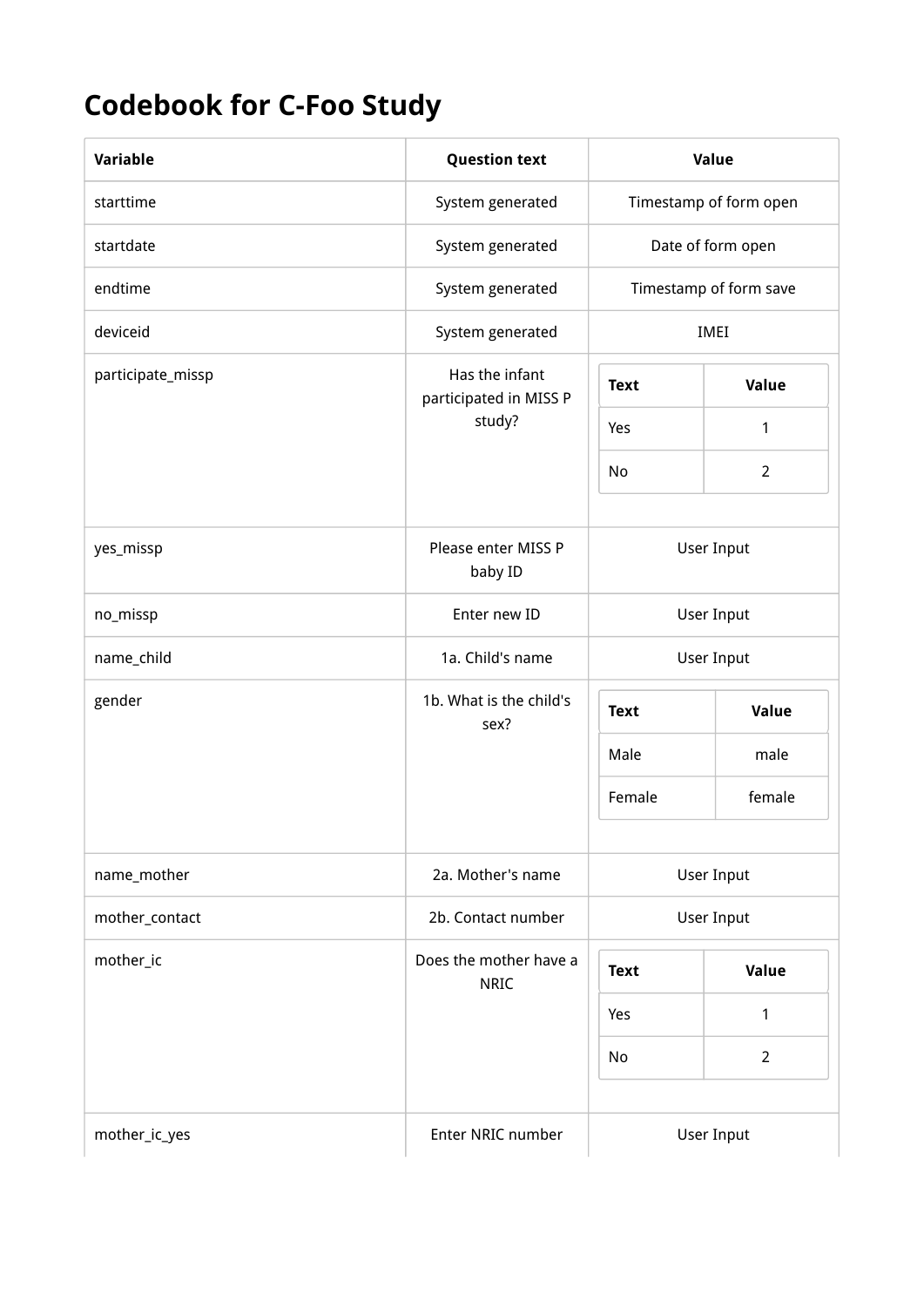| <b>Variable</b>     | <b>Question text</b>                                 | Value                                   |                |
|---------------------|------------------------------------------------------|-----------------------------------------|----------------|
| mother_ic_no        | What other<br>identification does the                | <b>Text</b>                             | Value          |
|                     | mother have?                                         | Other Malaysian<br>government issued ID | 1              |
|                     |                                                      | Foreign passport                        | $\overline{2}$ |
|                     |                                                      | Other                                   | 3              |
|                     |                                                      | ID missing                              | 4              |
| mother_ic_no_other  | Please specify other                                 | <b>User Input</b>                       |                |
| id_number           | Please enter the ID<br>number                        | User Input                              |                |
| address_number      | What is the number of<br>that dwelling?              | <b>User Input</b>                       |                |
| address_Street_type | What type of the street<br>of that dwelling?         | <b>Text</b>                             | Value          |
|                     |                                                      | Jalan                                   | $\mathbf{1}$   |
|                     |                                                      | Lorong                                  | $\overline{2}$ |
|                     |                                                      | Not applicable                          | 3              |
| address_street      | What is the street name<br>of that dwelling?         | User Input                              |                |
| address_Area_type   | What type of area that<br>dwelling in?               | <b>Text</b>                             | Value          |
|                     |                                                      | Taman                                   | 1              |
|                     |                                                      | Kampung                                 | $\overline{2}$ |
|                     |                                                      | Felda                                   | 3              |
|                     |                                                      | Not applicable                          | $\overline{4}$ |
| address_Area        | Which<br>taman/kampung/felda<br>is that dwelling in? | User Input                              |                |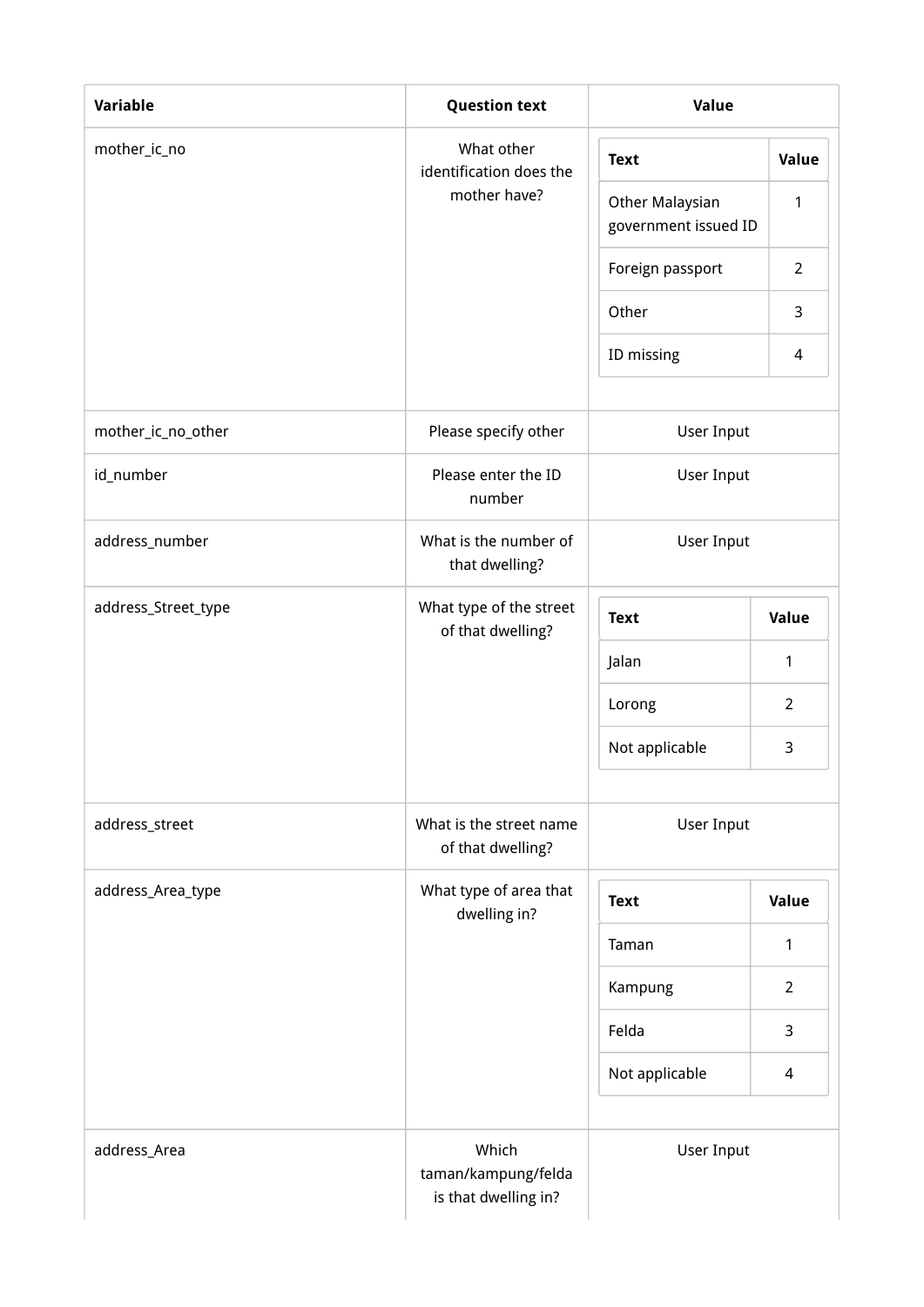| Variable      | <b>Question text</b>                               | Value        |                |
|---------------|----------------------------------------------------|--------------|----------------|
| address_Batu  | What batu is that<br>dwelling along?               | User Input   |                |
| address_Mukim | Which mukim is that<br>dwelling in?                | <b>Text</b>  | Value          |
|               |                                                    | <b>Bekok</b> | 1              |
|               |                                                    | Chaah        | $\overline{2}$ |
|               |                                                    | Sg.Segamat   | 3              |
|               |                                                    | Gemereh      | 4              |
|               |                                                    | Jabi         | 5              |
|               |                                                    |              |                |
| consent_note  | I confirm the following                            | User Input   |                |
| consent_1     | I agree to be<br>interviewed by the<br>researcher. | <b>Text</b>  | Value          |
|               |                                                    | Yes          | 1              |
|               |                                                    | No           | $\overline{2}$ |
|               |                                                    |              |                |
| consent_2     | I agree to allow the<br>interview to be audio-     | <b>Text</b>  | <b>Value</b>   |
|               | taped (if I am selected<br>for the in depth        | Yes          | 1              |
|               | interview).                                        | No           | $\overline{2}$ |
|               |                                                    |              |                |
| consent_3     | I agree to be contacted<br>for a future or follow- | <b>Text</b>  | <b>Value</b>   |
|               | up interview or<br>research by the current         | Yes          | 1              |
|               | researchers.                                       | No           | $\overline{2}$ |
|               |                                                    |              |                |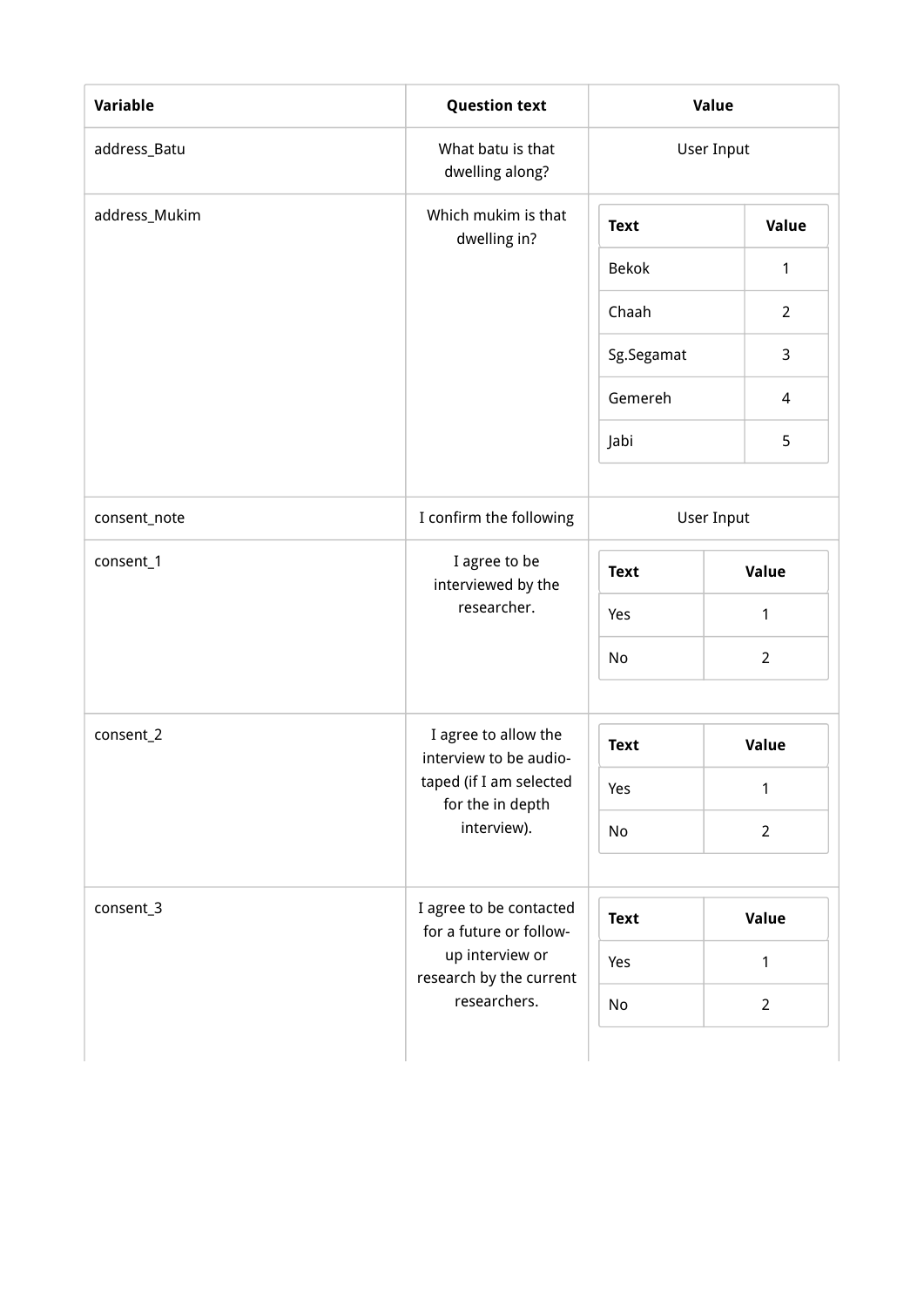| Variable  | <b>Question text</b>                               |             | Value          |
|-----------|----------------------------------------------------|-------------|----------------|
| consent_4 | I agree to complete a<br>brief demographic         | <b>Text</b> | Value          |
|           | questionnaire asking<br>me about my age, race,     | Yes         | 1              |
|           | marital status, level of<br>education, occupation, | No          | $\overline{2}$ |
|           | household income,<br>religion, the number          |             |                |
|           | and ages of my                                     |             |                |
|           | children, and the<br>medical history of me         |             |                |
|           | and my child.                                      |             |                |
| consent_5 | I agree to be<br>interviewed regarding             | <b>Text</b> | <b>Value</b>   |
|           | the feeding practices<br>and nutritional intake    | Yes         | 1              |
|           | of my child.                                       | No          | $\overline{2}$ |
|           |                                                    |             |                |
| consent_6 | I agree for the data<br>collectors to take the     | <b>Text</b> | <b>Value</b>   |
|           | anthropometry<br>measurements of my                | Yes         | $\mathbf{1}$   |
|           | child.                                             | No          | $\overline{2}$ |
| consent_7 | I understand that I can                            |             |                |
|           | withdraw before                                    | <b>Text</b> | Value          |
|           | completing the<br>questionnaires, during           | Yes         | $\mathbf{1}$   |
|           | completing the<br>questionnaires, and              | No          | $\overline{2}$ |
|           | then only within two<br>weeks after completing     |             |                |
|           | the questionnaires. If i                           |             |                |
|           | am chosen for the in                               |             |                |
|           | depth interview, I<br>understand that I can        |             |                |
|           | withdraw before the                                |             |                |
|           | interview, during the                              |             |                |
|           | interview, and then                                |             |                |
|           | only within two weeks                              |             |                |
|           | after the interview.                               |             |                |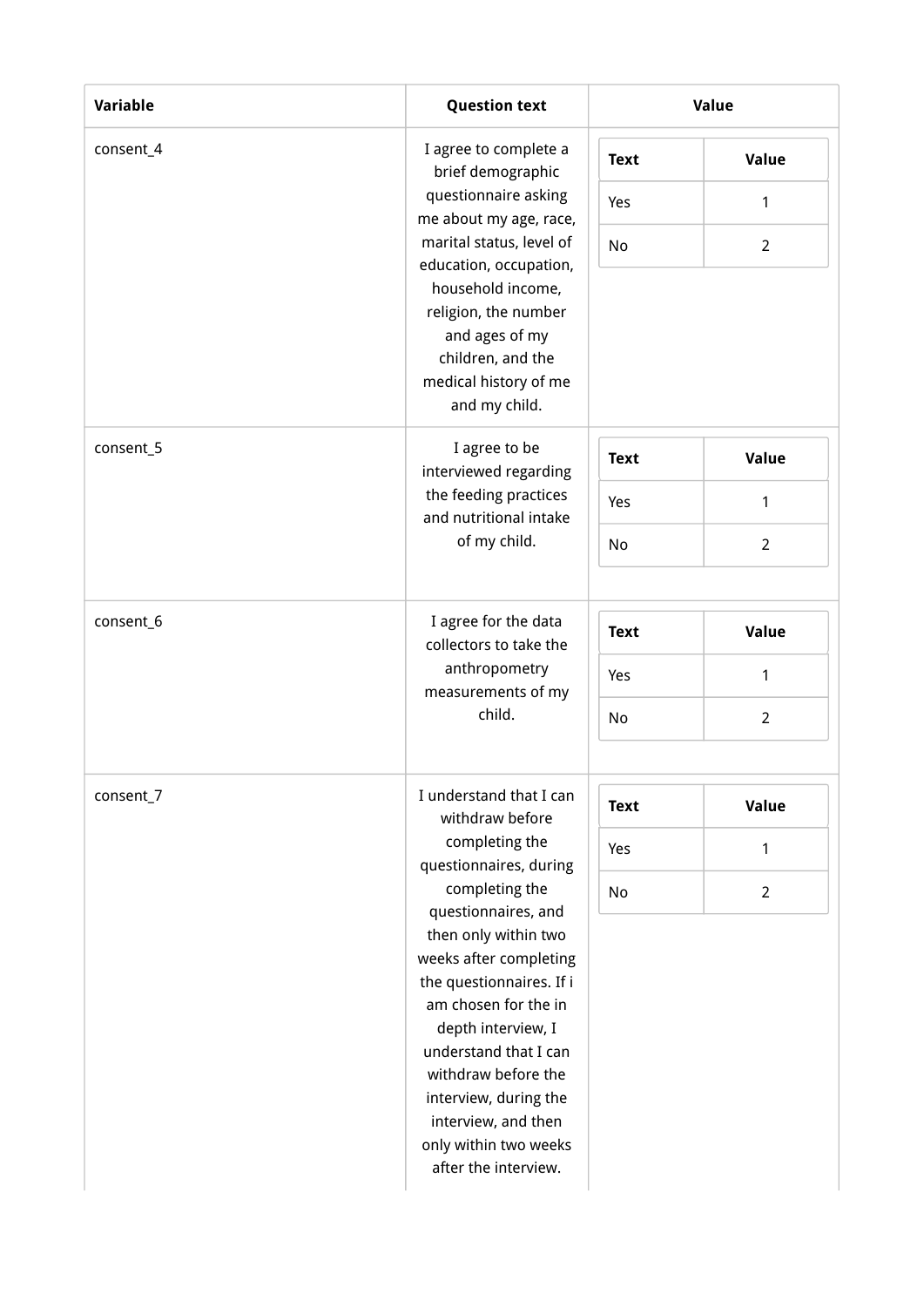| Variable         | <b>Question text</b>                                    | Value                          |                   |                |  |
|------------------|---------------------------------------------------------|--------------------------------|-------------------|----------------|--|
| consent_8        | The information I<br>provide can be used in             | Value<br><b>Text</b>           |                   |                |  |
|                  | further research<br>projects which have                 | Yes                            | 1                 |                |  |
|                  | ethics approval as long<br>as my name and               | No                             | $\overline{2}$    |                |  |
|                  | contact information is<br>removed.                      |                                |                   |                |  |
| signed           | Did sign the consent?                                   | <b>Text</b><br>1<br>Yes        |                   | <b>Value</b>   |  |
|                  |                                                         |                                |                   |                |  |
|                  |                                                         | No                             |                   | $\overline{2}$ |  |
|                  |                                                         | No, but gave verbal<br>consent |                   | 3              |  |
| verbal           | Did provide verbal                                      | Value<br><b>Text</b>           |                   |                |  |
|                  | consent record                                          | Yes<br>1                       |                   |                |  |
|                  |                                                         | No                             |                   | $\overline{2}$ |  |
|                  |                                                         |                                |                   |                |  |
| house_geo        | 3c. GPS coordinate                                      |                                | <b>User Input</b> |                |  |
| name_interviewer | 4a. Interviewer's name                                  |                                | User Input        |                |  |
| $date_$          | 5a. Today's date                                        |                                | User Input        |                |  |
| child_age        | 6. What is your child's<br>age in weeks currently?      |                                | User Input        |                |  |
| child_birthage   | 7. What was your<br>child's age (in weeks) at<br>birth? | User Input                     |                   |                |  |
| child_weight     | 8. What was your<br>child's weight (in kg) at<br>birth? |                                | User Input        |                |  |
| child_length     | 9. What was your<br>child's length (in cm) at<br>birth? |                                | User Input        |                |  |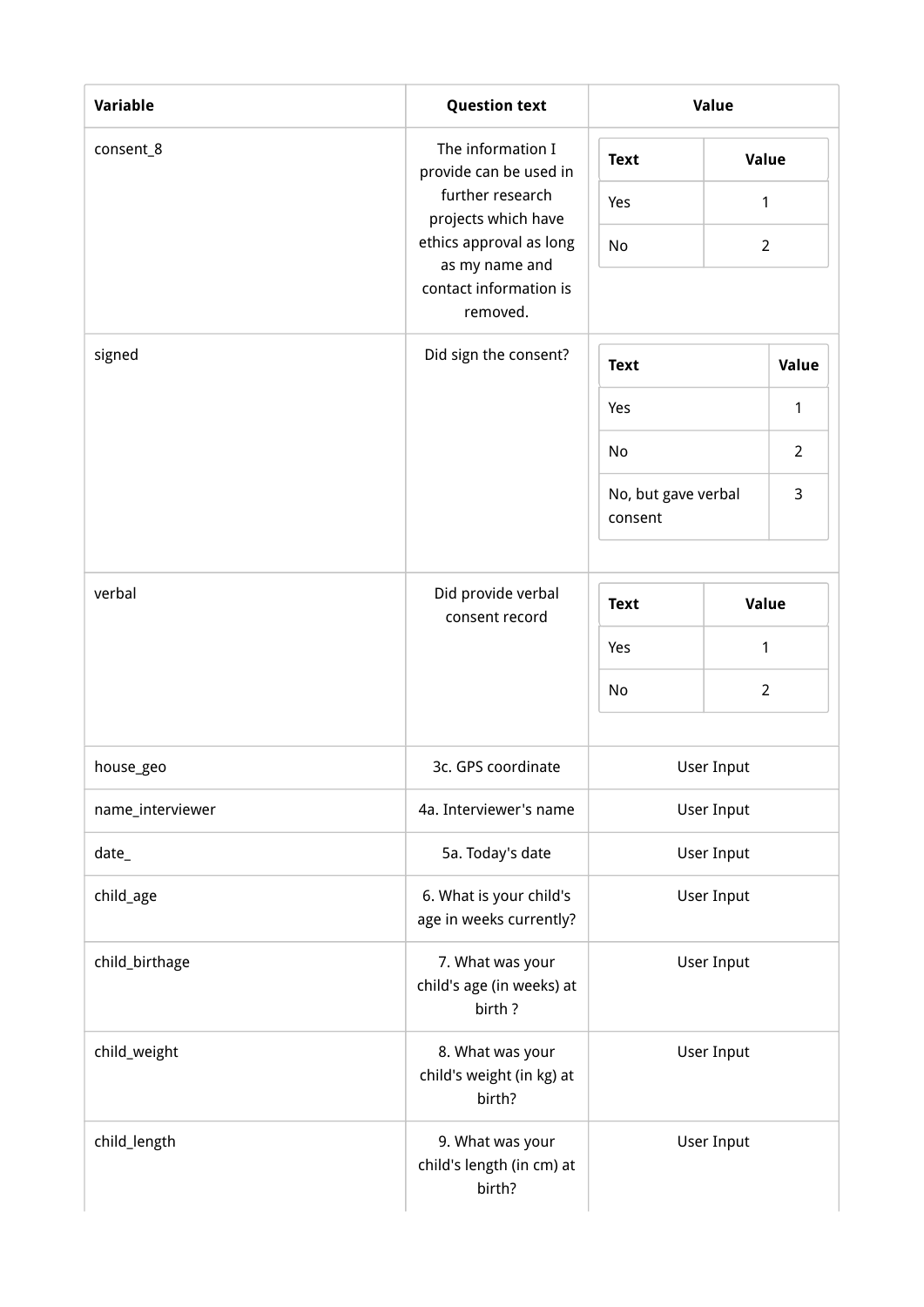| Variable                 | <b>Question text</b>             | Value             |                |
|--------------------------|----------------------------------|-------------------|----------------|
| child1_6_and_above       | 10. Hierarchy among<br>siblings? | <b>Text</b>       | Value          |
|                          |                                  | One               | $\mathbf{1}$   |
|                          |                                  | Two               | $\overline{2}$ |
|                          |                                  | Three             | 3              |
|                          |                                  | Four              | 4              |
|                          |                                  | Five              | 5              |
|                          |                                  | Six and above     | 6              |
| child_ethnic_group       | 11. Child's ethnic               | <b>Text</b>       | Value          |
|                          | group?                           | Malay             | $\mathbf{1}$   |
|                          |                                  | Indian            | $\overline{2}$ |
|                          |                                  | Chinese           | 3              |
|                          |                                  | Bumiputera        | 4              |
|                          |                                  | Orang Asli        | 8              |
|                          |                                  | Other             | 5              |
|                          |                                  | Don't Know        | $-8$           |
|                          |                                  | Refused to answer | $-9$           |
| child_ethnic_group_other | Specify other:                   | User Input        |                |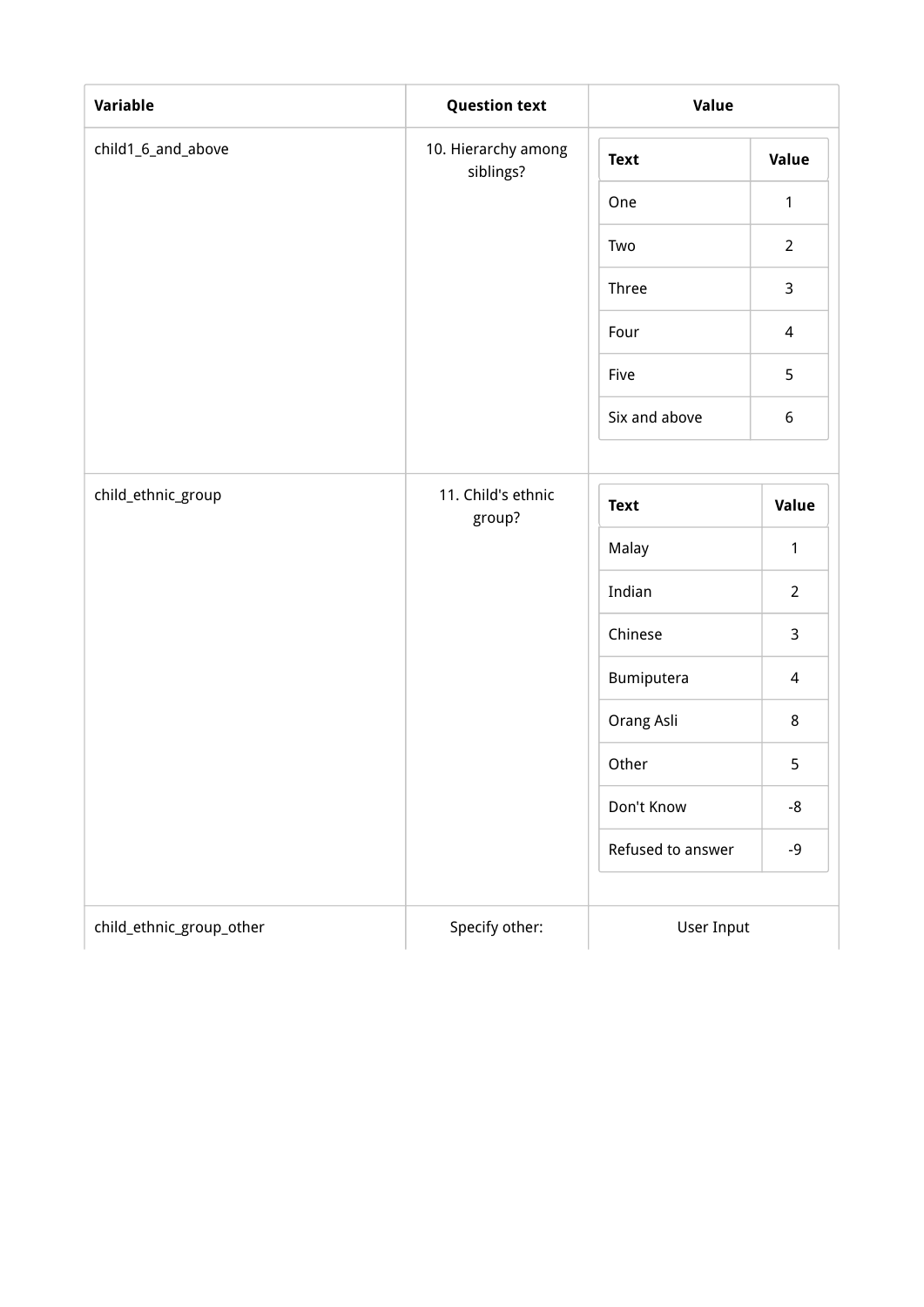| Variable             | <b>Question text</b>                    | Value                       |                  |
|----------------------|-----------------------------------------|-----------------------------|------------------|
| child_religion       | 12. Child's religion?                   | <b>Text</b>                 | <b>Value</b>     |
|                      |                                         | Islam                       | $\mathbf{1}$     |
|                      |                                         | Buddhism                    | $\overline{2}$   |
|                      |                                         | Hindu                       | $\mathsf{3}$     |
|                      |                                         | Sikh                        | $\overline{4}$   |
|                      |                                         | Christian                   | 5                |
|                      |                                         | Taoist                      | $\boldsymbol{6}$ |
|                      |                                         | Other                       | $\overline{7}$   |
|                      |                                         | Atheist or Agnostic         | 8                |
|                      |                                         | Animism                     | 11               |
|                      |                                         | Don't Know                  | $-8$             |
|                      |                                         | Refused to answer           | $-9$             |
| child_religion_other | Specify other:                          | User Input                  |                  |
| medical_condition    | 13 Was this child<br>diagnosed with any | <b>Text</b>                 | Value            |
|                      | medical condition at<br>birth?          | Congenital heart<br>disease | 1                |
|                      |                                         | Jaundice                    | $\overline{2}$   |
|                      |                                         | Digestive disorder          | $\mathsf{3}$     |
|                      | Chromosome and<br>genetic disorder      | $\overline{4}$              |                  |
|                      |                                         | Other                       | 5                |
|                      |                                         | None                        | $6\,$            |
|                      |                                         |                             |                  |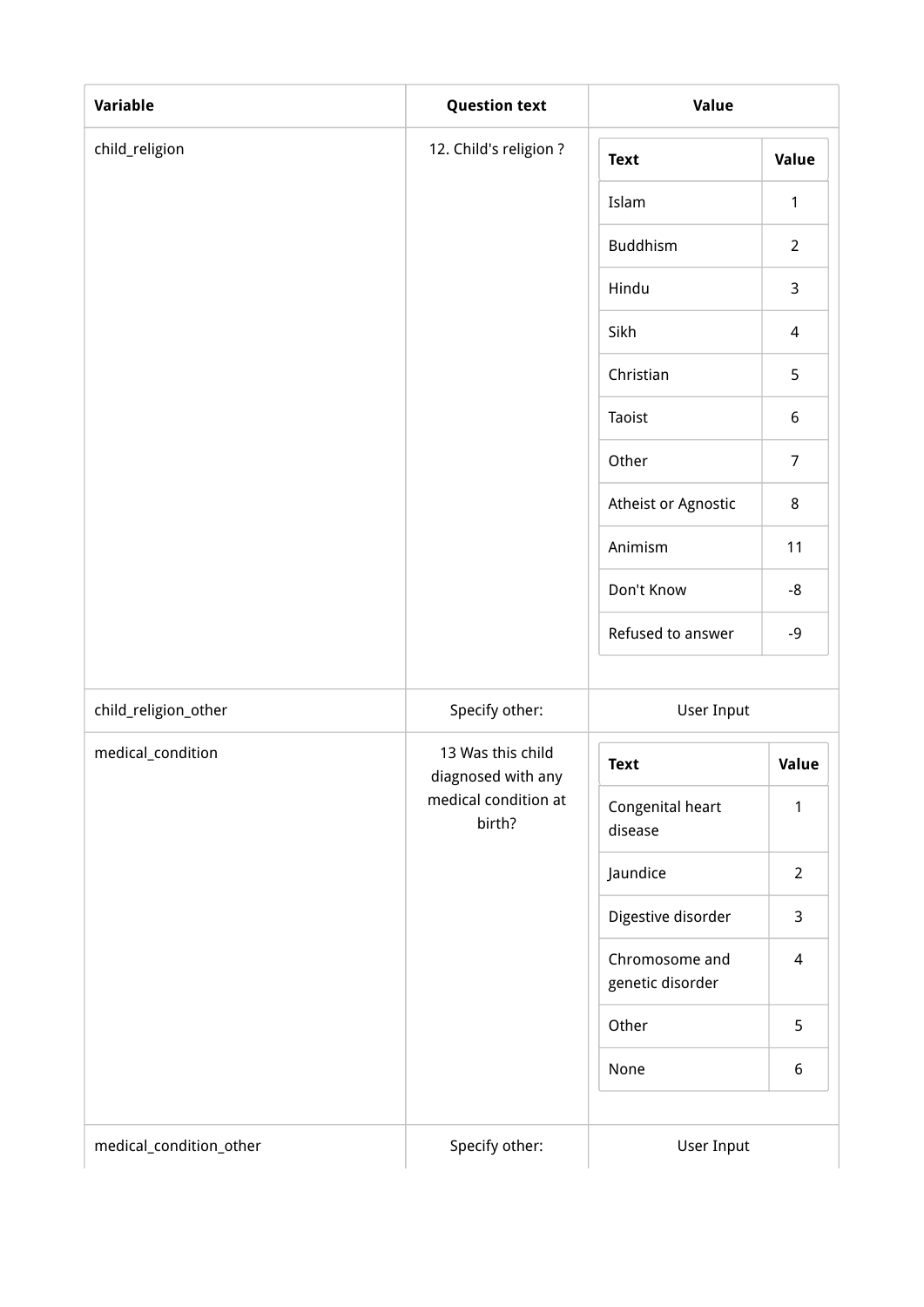| <b>Variable</b> | <b>Question text</b>                               | Value                        |                |
|-----------------|----------------------------------------------------|------------------------------|----------------|
| mode_delivery   | 14. Mode of delivery?                              | <b>Text</b>                  | Value          |
|                 |                                                    | Vaginally and not<br>induced | 1              |
|                 |                                                    | Vaginally and induced        | $\overline{2}$ |
|                 |                                                    | A planned caesarean          | 3              |
|                 |                                                    | An unplanned<br>caesarean    | $\overline{4}$ |
|                 |                                                    |                              |                |
| medical_problem | 15. Which of the<br>following problems did         | <b>Text</b>                  | Value          |
|                 | your baby encounter<br>during the past 2<br>weeks? | fever                        | $\mathbf{1}$   |
|                 |                                                    | diarrhoea                    | $\overline{2}$ |
|                 |                                                    | vomiting                     | 3              |
|                 |                                                    | ear infection                | $\overline{4}$ |
|                 |                                                    | colic                        | 5              |
|                 |                                                    | fussy or irritable           | 6              |
|                 |                                                    | reflux                       | $\overline{7}$ |
|                 |                                                    | runny nose or cold           | $\bf 8$        |
|                 |                                                    | respiratory problems         | 9              |
|                 |                                                    | cough or wheezing            | $10\,$         |
|                 |                                                    | asthma                       | 11             |
|                 |                                                    | food allergy                 | 12             |
|                 |                                                    | eczema                       | 13             |
|                 |                                                    | none of this                 | 14             |
|                 |                                                    |                              |                |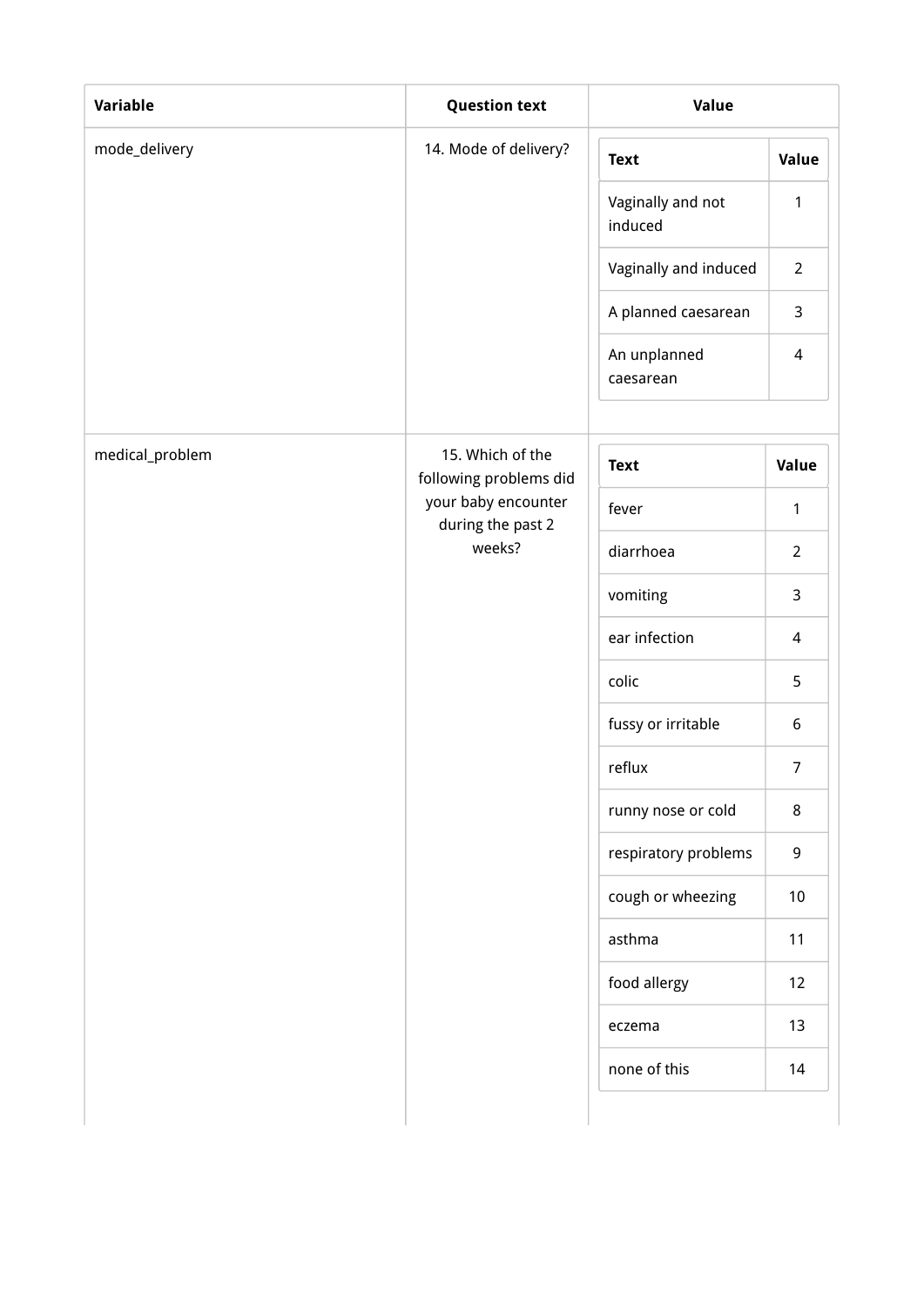| Variable                | <b>Question text</b>                                                                             |                         | Value      |                |
|-------------------------|--------------------------------------------------------------------------------------------------|-------------------------|------------|----------------|
| medicines_2_weeks       | 16. Was your child<br>given any of these                                                         | <b>Text</b>             |            | Value          |
|                         | following medicines in<br>the past two weeks?                                                    | Antibiotics             |            | 1              |
|                         |                                                                                                  | Cough syrup             |            | $\overline{2}$ |
|                         |                                                                                                  | Flu medication          |            | 3              |
|                         |                                                                                                  | Fever medication        |            | $\overline{4}$ |
|                         |                                                                                                  | None                    |            | 5              |
| medicines_2_weeks_other | Specify other:                                                                                   |                         | User Input |                |
| vitamin_mineral         | 17 Which of the<br>following vitamins or                                                         | <b>Text</b>             |            | Value          |
|                         | mineral drops was your<br>baby given for at least 3<br>days in the past 2<br>weeks?              | Multivitamin            |            | 1              |
|                         |                                                                                                  | Vitamin C               |            | $\overline{2}$ |
|                         |                                                                                                  | Vitamin D               |            | 3              |
|                         |                                                                                                  | Iron<br>supplementation |            | 4              |
|                         |                                                                                                  | Fish oil                |            | 5              |
|                         |                                                                                                  | None                    |            | 6              |
|                         |                                                                                                  | Others                  |            | 7              |
| vitamin_mineral_other   | Specify other:                                                                                   |                         | User Input |                |
| herbal_botanical        | 18. Was your baby<br>given any kind of                                                           | <b>Text</b>             |            | Value          |
|                         | herbal or botanical<br>preparations or tea?                                                      | Yes                     |            | 1              |
|                         |                                                                                                  | No                      |            | $\overline{2}$ |
| selfprepared_medicine   | 19. Please list all kind of<br>herbal or botanical<br>preparation or tea your<br>baby was given. |                         | User Input |                |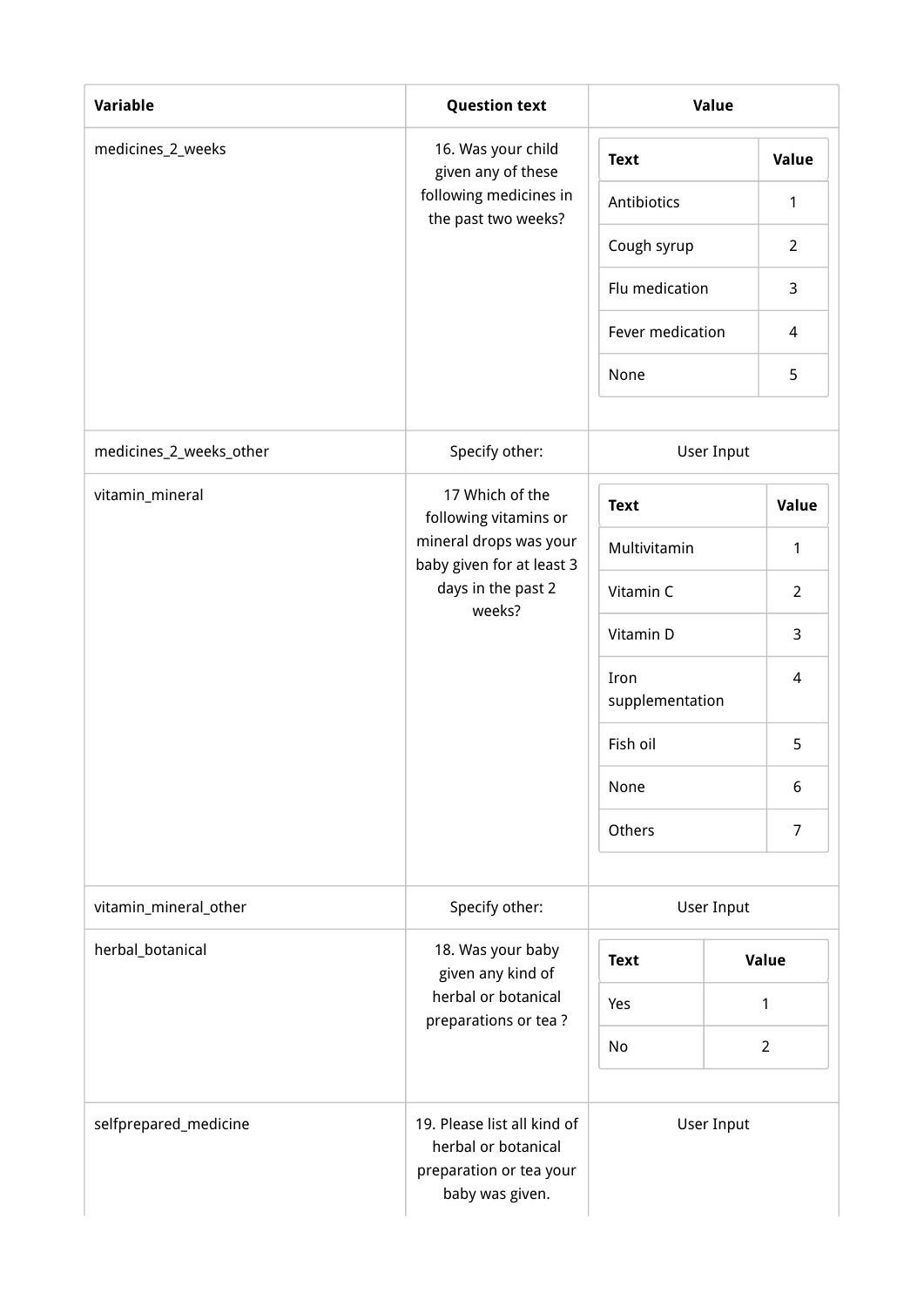| Variable               | <b>Question text</b>                      | Value                                                   |                |
|------------------------|-------------------------------------------|---------------------------------------------------------|----------------|
| preparation_teas_      | 20. Why was your child<br>given the above | <b>Text</b>                                             | Value          |
|                        | preparation or teas?                      | to ease diaper rash                                     | $\mathbf{1}$   |
|                        |                                           | to ease colic                                           | $\overline{2}$ |
|                        |                                           | to ease digestion                                       | 3              |
|                        |                                           | to ease fussiness                                       | $\overline{4}$ |
|                        |                                           | to help the baby relax                                  | 5              |
|                        |                                           | to ease a cold or<br>other respiratory<br>problem       | 6              |
|                        |                                           | to ease an illness<br>other than<br>respiratory problem | $\overline{7}$ |
|                        |                                           | diarrhoea                                               | 8              |
|                        |                                           | fever                                                   | 9              |
|                        |                                           | cough                                                   | 10             |
|                        |                                           | to stimulate baby's<br>immune system                    | 11             |
|                        |                                           | others                                                  | 12             |
|                        |                                           |                                                         |                |
| preparation_teas_other | Specify other:                            | <b>User Input</b>                                       |                |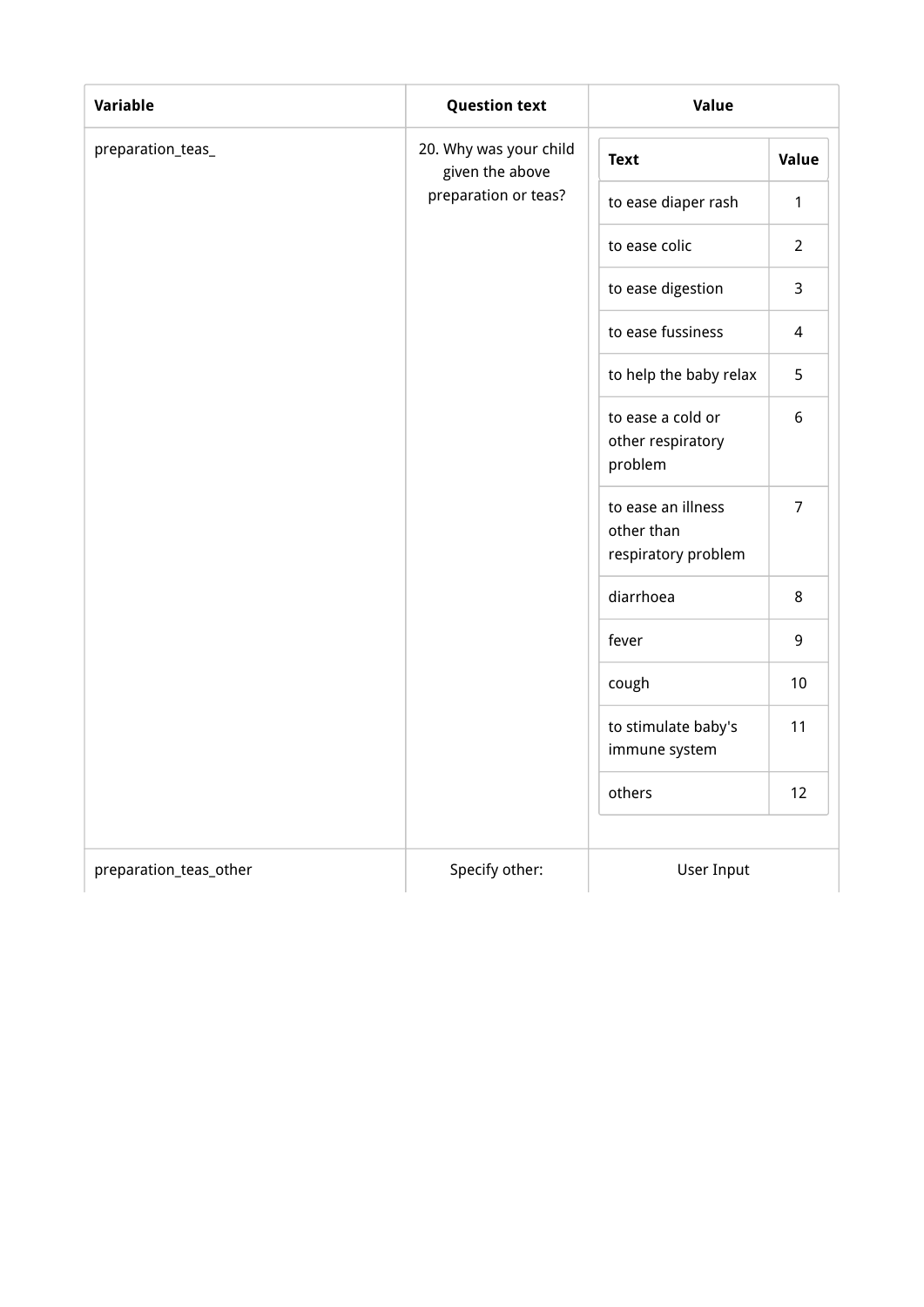| Variable           | <b>Question text</b>                             |                | Value          |
|--------------------|--------------------------------------------------|----------------|----------------|
| times_hospitalized | 21. How many times has<br>your child been        | <b>Text</b>    | Value          |
|                    | hospitalized for any<br>reason from birth?       | None           | 1              |
|                    |                                                  | 1 time         | $\overline{2}$ |
|                    |                                                  | 2 times        | 3              |
|                    |                                                  | 3 times        | $\overline{4}$ |
|                    |                                                  | 4 times        | 5              |
|                    |                                                  | 5 times        | $6\,$          |
|                    |                                                  | $\geq 6$ times | $\overline{7}$ |
| child_admitted     | 22. How many days was<br>your child admitted?    | <b>Text</b>    | Value          |
|                    |                                                  | $\leq$ 3 days  | $\mathbf{1}$   |
|                    |                                                  | $\geq$ 3 days  | $\overline{2}$ |
| procedure_surgery  | 23. Has your child been<br>taken to the hospital | <b>Text</b>    | Value          |
|                    | for any outpatient                               | Yes            | 1              |
|                    | procedure or surgery in<br>the past 4 weeks?     | No             | $\overline{2}$ |
| mother_age         | 25. Mother's age:                                |                | User Input     |
| mother_weight      | 26. Mother's current<br>weight (kg):             |                | User Input     |
| mother_height      | 27. Mother's height<br>$(cm)$ :                  |                | User Input     |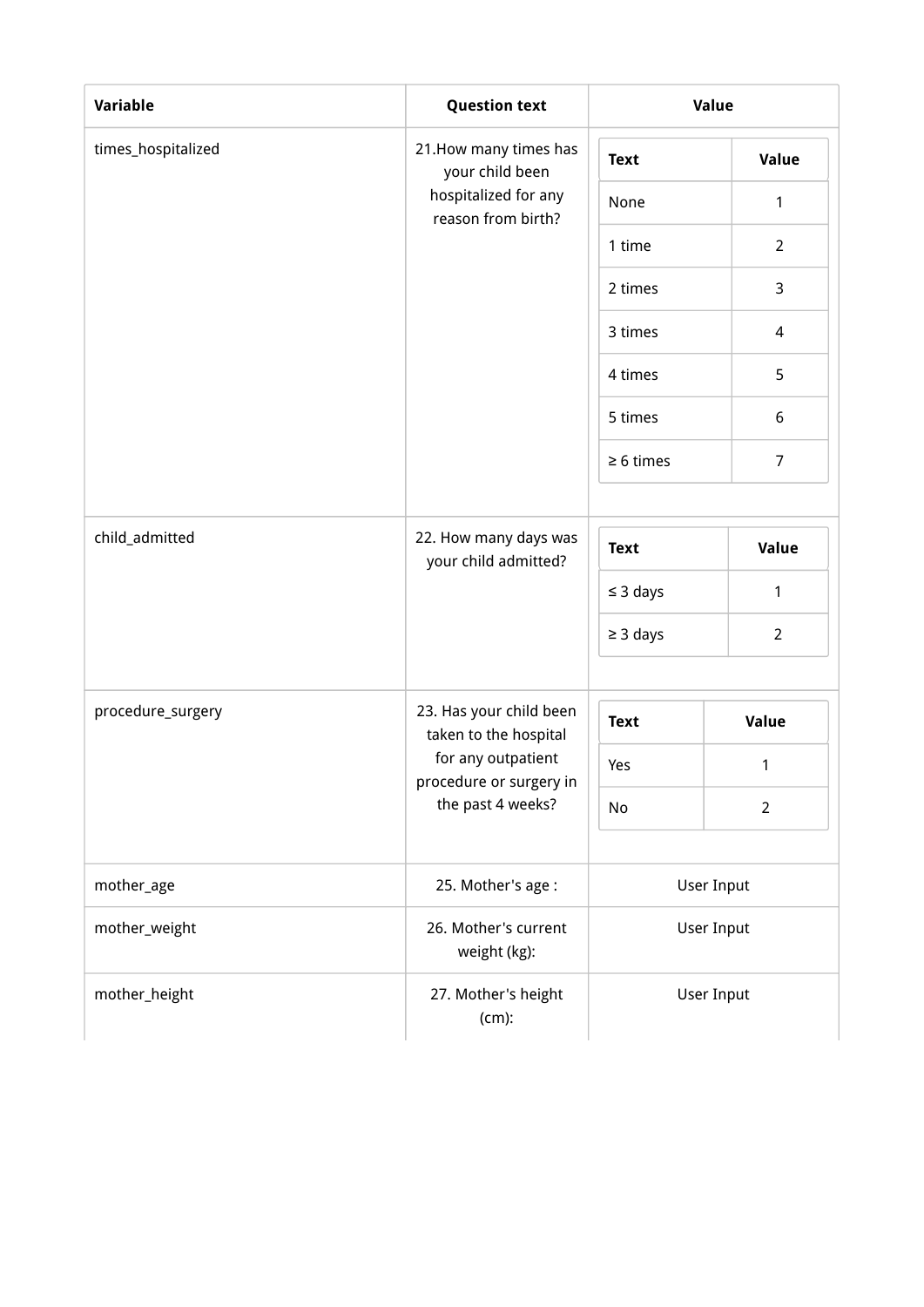| Variable            | <b>Question text</b>                  | Value                                      |                |
|---------------------|---------------------------------------|--------------------------------------------|----------------|
| marital_status      | 28. What is the marital<br>status of? | <b>Text</b>                                | Value          |
|                     |                                       | Single                                     | $\mathbf{1}$   |
|                     |                                       | Married                                    | $\overline{2}$ |
|                     |                                       | Separated / Living<br>Apart (Not Divorced) | 3              |
|                     |                                       | Divorced                                   | $\overline{4}$ |
|                     |                                       | Widow / Widower                            | 5              |
|                     |                                       | Don't Know                                 | -8             |
|                     |                                       | Refused to answer                          | $-9$           |
|                     |                                       |                                            |                |
| ethnic_group_mother | 29. What is 's ethnicity?             | <b>Text</b>                                | Value          |
|                     |                                       | Malay                                      | 1              |
|                     |                                       | Indian                                     | $\overline{2}$ |
|                     |                                       | Chinese                                    | 3              |
|                     |                                       | Bumiputera                                 | 4              |
|                     |                                       | Orang Asli                                 | 8              |
|                     |                                       | Other                                      | 5              |
|                     |                                       | Don't Know                                 | -8             |
|                     |                                       | Refused to answer                          | $-9$           |
|                     |                                       |                                            |                |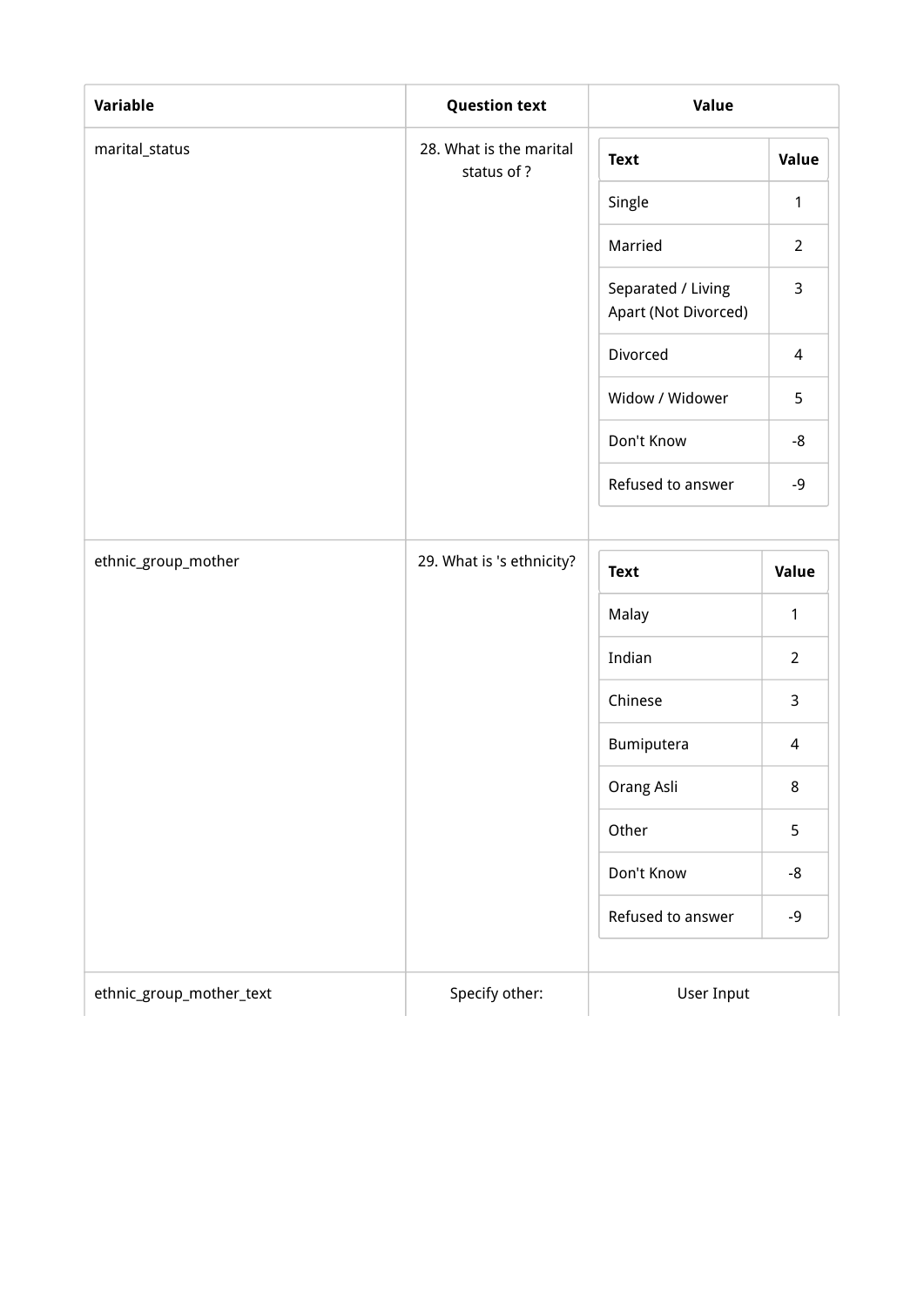| Variable              | <b>Question text</b>                                     | Value               |                |
|-----------------------|----------------------------------------------------------|---------------------|----------------|
| mother_religion       | 30. What is 's religion?                                 | <b>Text</b>         | Value          |
|                       |                                                          | Islam               | 1              |
|                       |                                                          | Buddhism            | $\overline{2}$ |
|                       |                                                          | Hindu               | $\mathsf{3}$   |
|                       |                                                          | Sikh                | $\overline{4}$ |
|                       |                                                          | Christian           | 5              |
|                       |                                                          | Taoist              | $6\,$          |
|                       |                                                          | Other               | $\overline{7}$ |
|                       |                                                          | Atheist or Agnostic | 8              |
|                       |                                                          | Animism             | 11             |
|                       |                                                          | Don't Know          | -8             |
|                       |                                                          | Refused to answer   | $-9$           |
| mother_religion_other | Specify other:                                           | User Input          |                |
| weight_gain           | 31. How much weight<br>did you gain during<br>pregnancy? | User Input          |                |
| prepregnancy_weight   | 32. Pre pregnancy<br>weight:                             | User Input          |                |
| postpregnancy_weight  | 33. Post pregnancy<br>weight:                            | User Input          |                |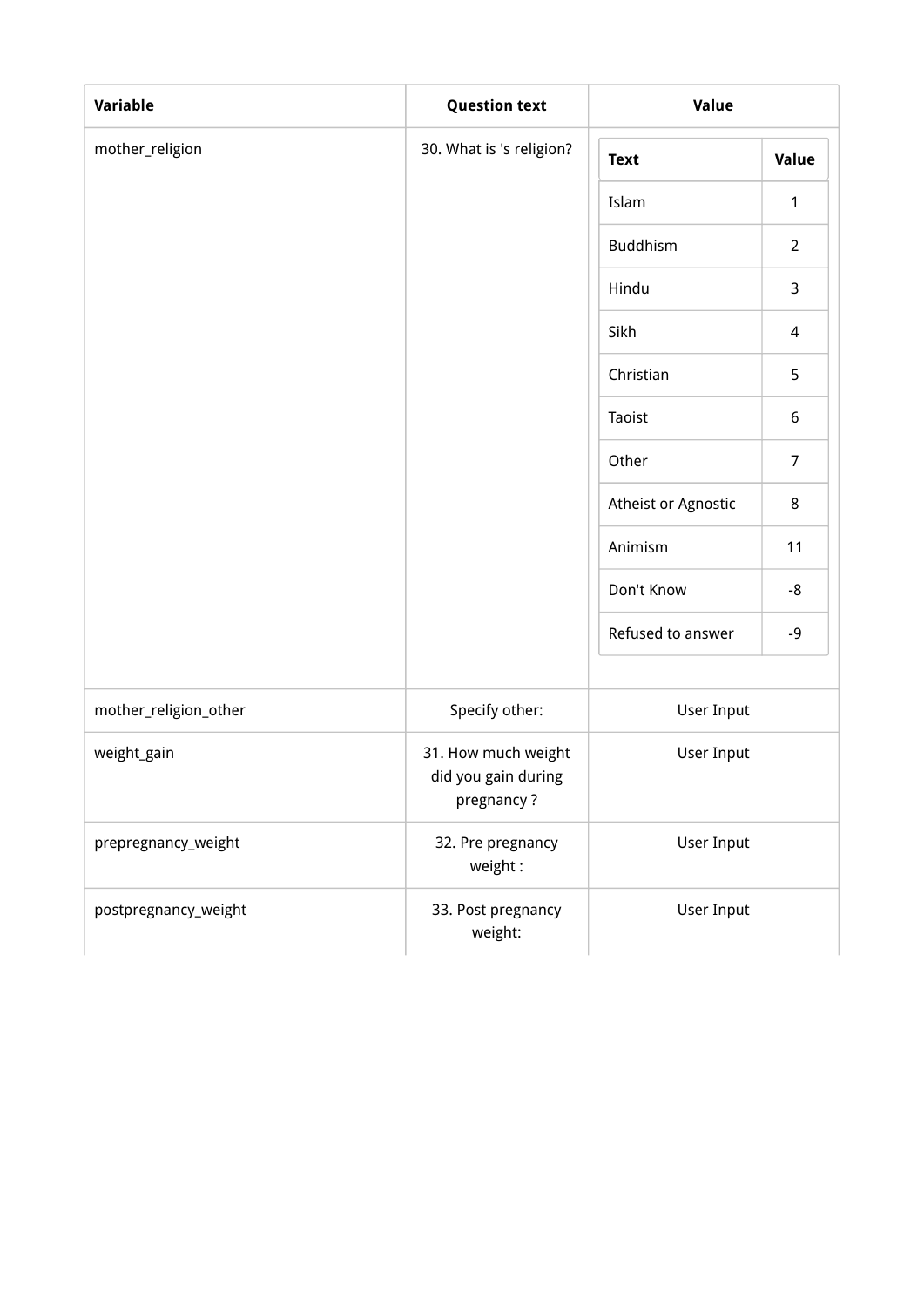| Variable                        | <b>Question text</b>                                              | Value                                          |                |  |
|---------------------------------|-------------------------------------------------------------------|------------------------------------------------|----------------|--|
| prepregnancy_medcondition       | 34. Which medical<br>condition were you                           | <b>Text</b>                                    | Value          |  |
|                                 | diagnosed with BEFORE                                             | <b>Diabetes Mellitus</b>                       | 1              |  |
|                                 | this pregnancy?                                                   | Hypertension                                   | $\overline{2}$ |  |
|                                 |                                                                   | Hyperlipidemia                                 | 3              |  |
|                                 |                                                                   | Gout                                           | $\overline{4}$ |  |
|                                 | Hyperthyroid,<br>hypothyroid                                      | 5                                              |                |  |
|                                 |                                                                   | None                                           | 6              |  |
|                                 |                                                                   | Others                                         | $\overline{7}$ |  |
| prepregnancy_medcondition_other | Specify other:                                                    | <b>User Input</b>                              |                |  |
| pregnancy_medcondition          | 34b. Which medical                                                |                                                |                |  |
|                                 | condition were you<br>diagnosed with<br>DURING your<br>pregnancy? | <b>Text</b>                                    | Value          |  |
|                                 |                                                                   | <b>Gestational Diabetes</b><br><b>Mellitus</b> | 1              |  |
|                                 |                                                                   | Hypertension                                   | $\overline{2}$ |  |
|                                 |                                                                   | Hyperlipidemia                                 | 3              |  |
|                                 |                                                                   | Hyperthyroid,<br>hypothyroid                   | $\overline{4}$ |  |
|                                 |                                                                   | Anaemic                                        | 5              |  |
|                                 |                                                                   | None                                           | 6              |  |
|                                 |                                                                   | Others                                         | 7              |  |
| pregnancy_medcondition_other    | Specify other:                                                    | User Input                                     |                |  |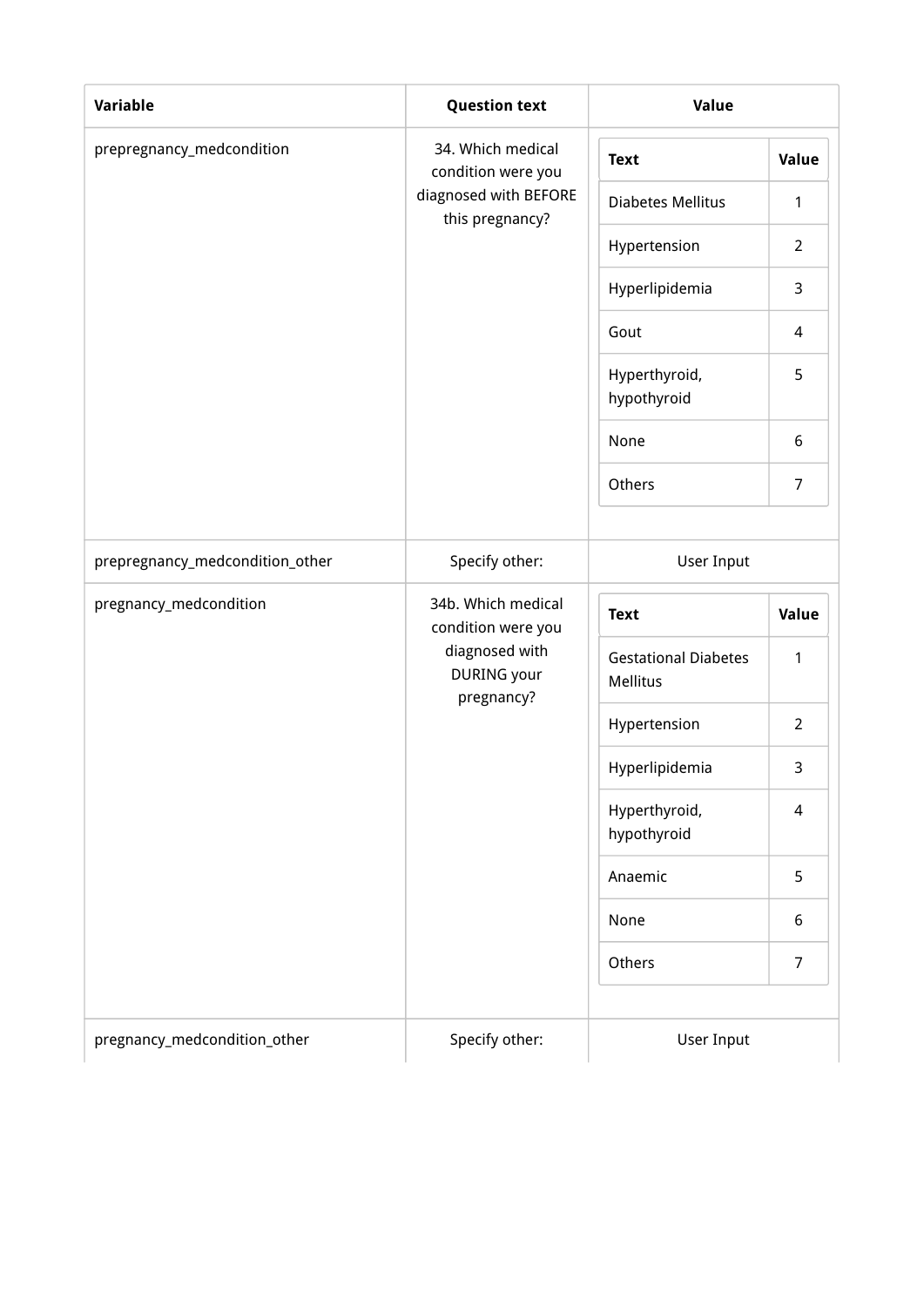| Variable                 | <b>Question text</b>                       | Value                                                              |                |
|--------------------------|--------------------------------------------|--------------------------------------------------------------------|----------------|
| regular_medication       | 35. What kind of<br>regular medication did |                                                                    | Value          |
|                          | you take during this<br>recent pregnancy?  | <b>Medication for</b><br>diabetes as<br>prescribed by doctor       | 1              |
|                          |                                            | <b>Medication for</b><br>hypertension as<br>prescribed by doctor   | $\overline{2}$ |
|                          |                                            | <b>Medication for</b><br>hyperlipidemia as<br>prescribed by doctor | 3              |
|                          |                                            | Iron supplements                                                   | $\overline{4}$ |
|                          |                                            | Folic acid                                                         | 5              |
|                          |                                            | Vitamin C                                                          | 6              |
|                          |                                            | Other vitamin<br>supplements                                       | $\overline{7}$ |
|                          |                                            | Fish oil                                                           | 8              |
|                          |                                            | Calcium                                                            | 9              |
|                          |                                            | None                                                               | 10             |
|                          |                                            | Others                                                             | 11             |
| regular_medication_other | Specify other:                             | User Input                                                         |                |
| smoke_pregnancy          | 36. Did you smoke<br>during your recent    | <b>Text</b>                                                        | Value          |
|                          | pregnancy?                                 | Yes                                                                | 1              |
|                          |                                            | No                                                                 | $\overline{2}$ |
| smoke_pregnancy_yes      | How many sticks a day?                     |                                                                    | User Input     |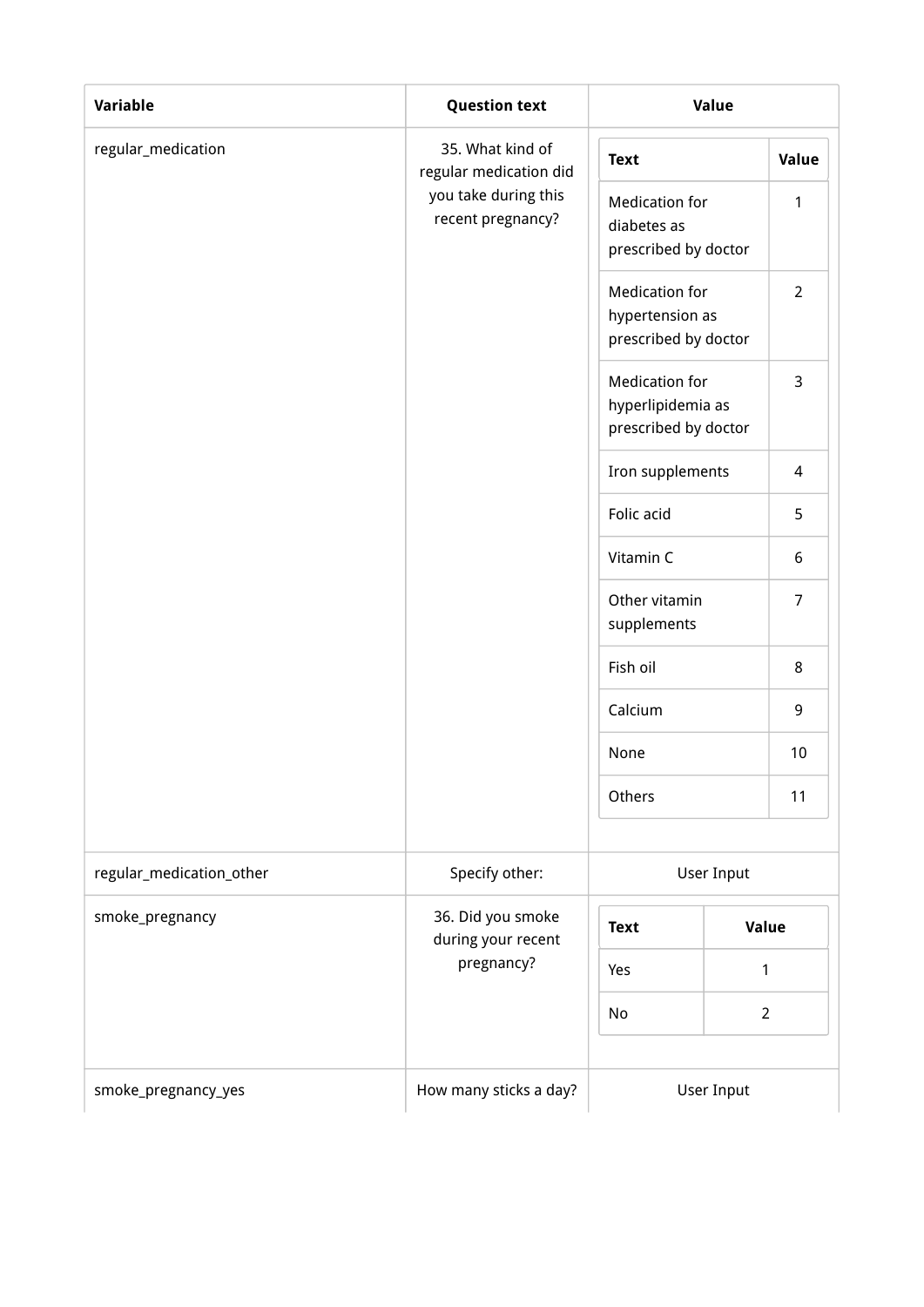| <b>Variable</b>                 | <b>Question text</b>                         | Value                    |                |
|---------------------------------|----------------------------------------------|--------------------------|----------------|
| alcohol_intake_during_pregnancy | 37. Did you drink<br>alcohol during your     | <b>Text</b>              | Value          |
|                                 | pregnancy?                                   | Yes                      |                |
|                                 |                                              | No                       | $\overline{2}$ |
| frequency_alcohol_intake        | 38. How often do you<br>drink alcohol during | <b>Text</b>              | Value          |
|                                 | this pregnancy?                              | Weekly                   | 1              |
|                                 |                                              | Monthly                  | $\overline{2}$ |
|                                 |                                              | Not sure                 | 3              |
| frequency_alcohol_intake_week   | How many times a<br>week?                    | User Input<br>User Input |                |
| frequency_alcohol_intake_month  | How many times a<br>month?                   |                          |                |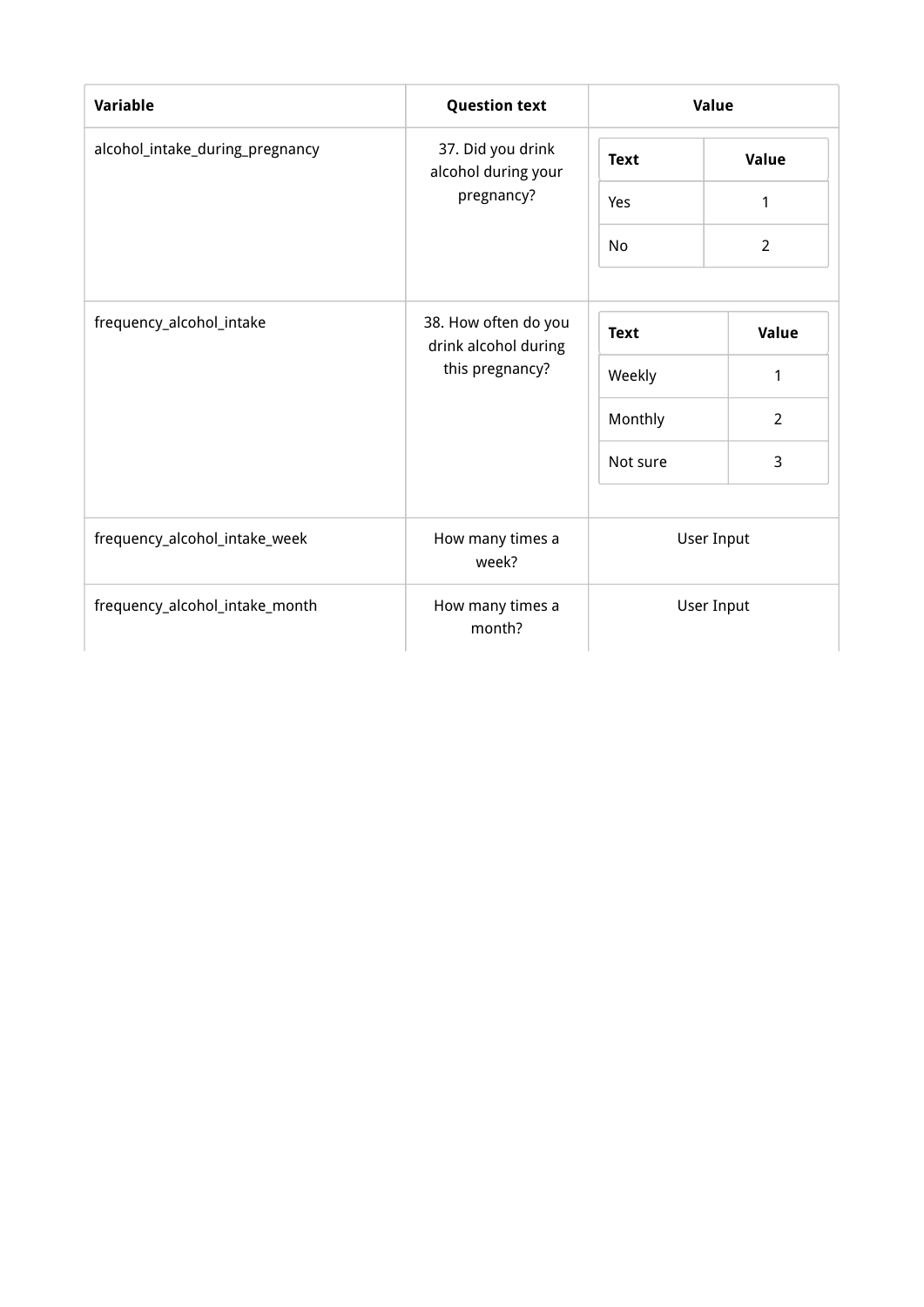| Variable            | <b>Question text</b>                  | Value                                         |                  |
|---------------------|---------------------------------------|-----------------------------------------------|------------------|
| education_level     | 39. What was the<br>highest level of  | <b>Text</b>                                   | Value            |
|                     | education achieved by                 | Never attended<br>school                      | 1                |
|                     |                                       | Attended but did not<br>finish Primary School | $\overline{2}$   |
|                     |                                       | <b>Finished Primary</b><br>School             | $\mathsf{3}$     |
|                     |                                       | <b>Started High School</b>                    | 4                |
|                     |                                       | Finished Form 3                               | 5                |
|                     |                                       | Finished Form 5                               | $\boldsymbol{6}$ |
|                     |                                       | Finished Form 6                               | $\overline{7}$   |
|                     |                                       | <b>Started College</b><br>(Diploma)           | $\,8\,$          |
|                     |                                       | <b>Finished College</b><br>(Diploma)          | $\boldsymbol{9}$ |
|                     |                                       | <b>Started University</b><br>(Degree)         | 10               |
|                     |                                       | <b>Finished University</b><br>(Degree)        | 11               |
|                     |                                       | Other                                         | 12               |
|                     |                                       | Do not know                                   | 13               |
|                     |                                       | Refused to answer                             | 14               |
| education_other     | Specify other:                        | User Input                                    |                  |
| work_after_delivery | 40. Did you work<br>anytime since you | <b>Text</b>                                   | <b>Value</b>     |
|                     | delivered this child?                 | Yes                                           | $\mathbf{1}$     |
|                     |                                       | No                                            | $\overline{2}$   |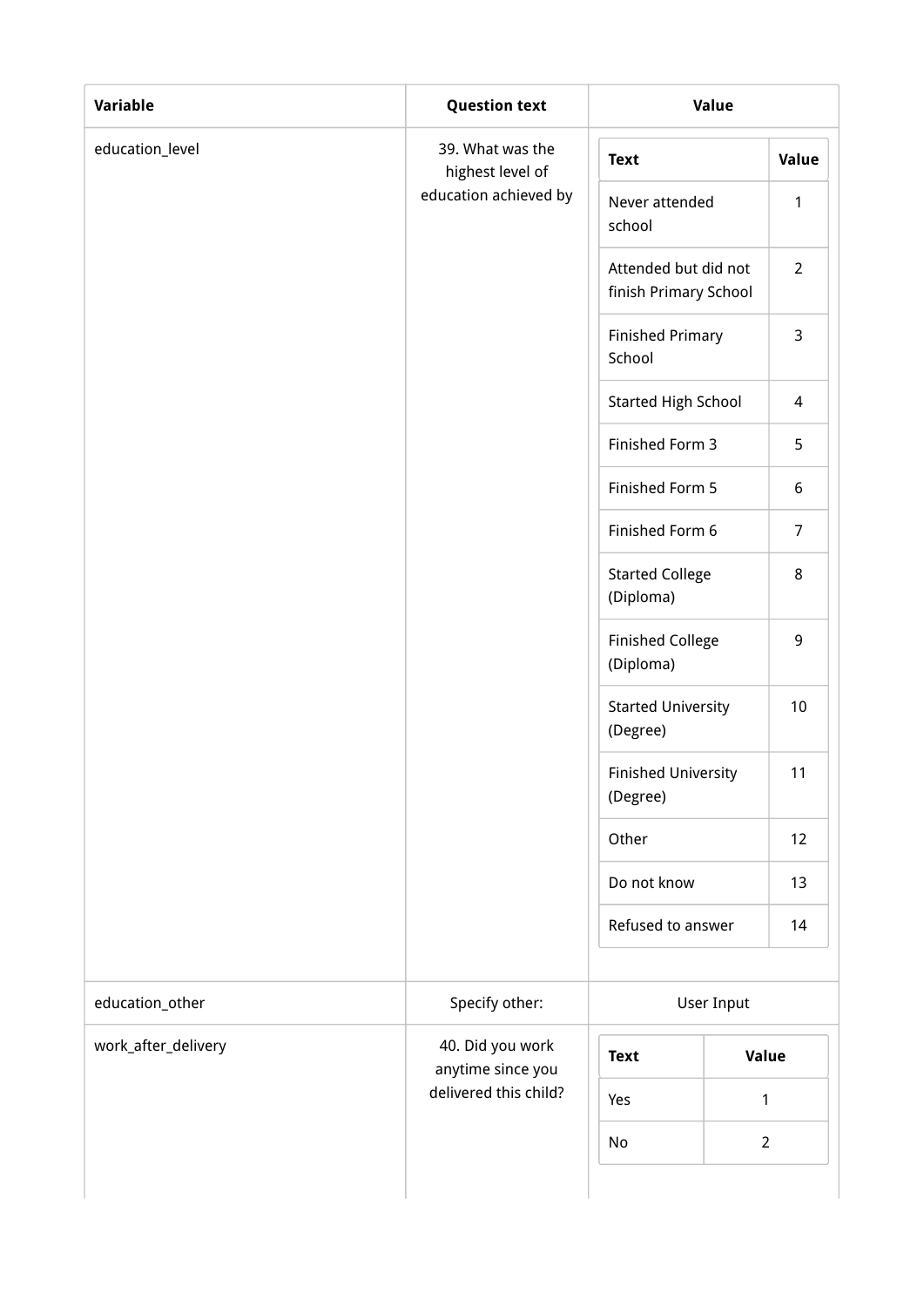| Variable                | <b>Question text</b>                                                                                                                                                                                                      | Value                      |                |  |
|-------------------------|---------------------------------------------------------------------------------------------------------------------------------------------------------------------------------------------------------------------------|----------------------------|----------------|--|
| child_age_when_mum_work | 41. How old was your<br>baby when you started                                                                                                                                                                             | <b>Text</b>                | Value          |  |
|                         | to work?                                                                                                                                                                                                                  | 1 month                    | 1              |  |
|                         |                                                                                                                                                                                                                           | 2 months                   | $\overline{2}$ |  |
|                         |                                                                                                                                                                                                                           | 3 months                   | 3              |  |
|                         |                                                                                                                                                                                                                           | 4 months                   | $\overline{4}$ |  |
|                         |                                                                                                                                                                                                                           | 5 months                   | 5              |  |
|                         |                                                                                                                                                                                                                           | 6 months                   | 6              |  |
|                         |                                                                                                                                                                                                                           | 7 months                   | $\overline{7}$ |  |
|                         |                                                                                                                                                                                                                           | 8 months                   | 8              |  |
|                         |                                                                                                                                                                                                                           |                            |                |  |
| total_working_hours     | 42. How many hours<br>per week did you<br>usually work at your<br>job during this past 4<br>weeks? ( if you have<br>been working in more<br>than one job, than<br>answer for the total<br>number of hours you<br>worked). | <b>Text</b>                | Value          |  |
|                         |                                                                                                                                                                                                                           | 1 to 9 hours per week      | 1              |  |
|                         |                                                                                                                                                                                                                           | 10 to 19 hours per<br>week | $\overline{2}$ |  |
|                         |                                                                                                                                                                                                                           | 20 to 29 hours per<br>week | 3              |  |
|                         |                                                                                                                                                                                                                           | 30 to 34 hours per<br>week | 4              |  |
|                         |                                                                                                                                                                                                                           | 35 to 40 hours per<br>week | 5              |  |
|                         |                                                                                                                                                                                                                           | more than 40 hours         | 6              |  |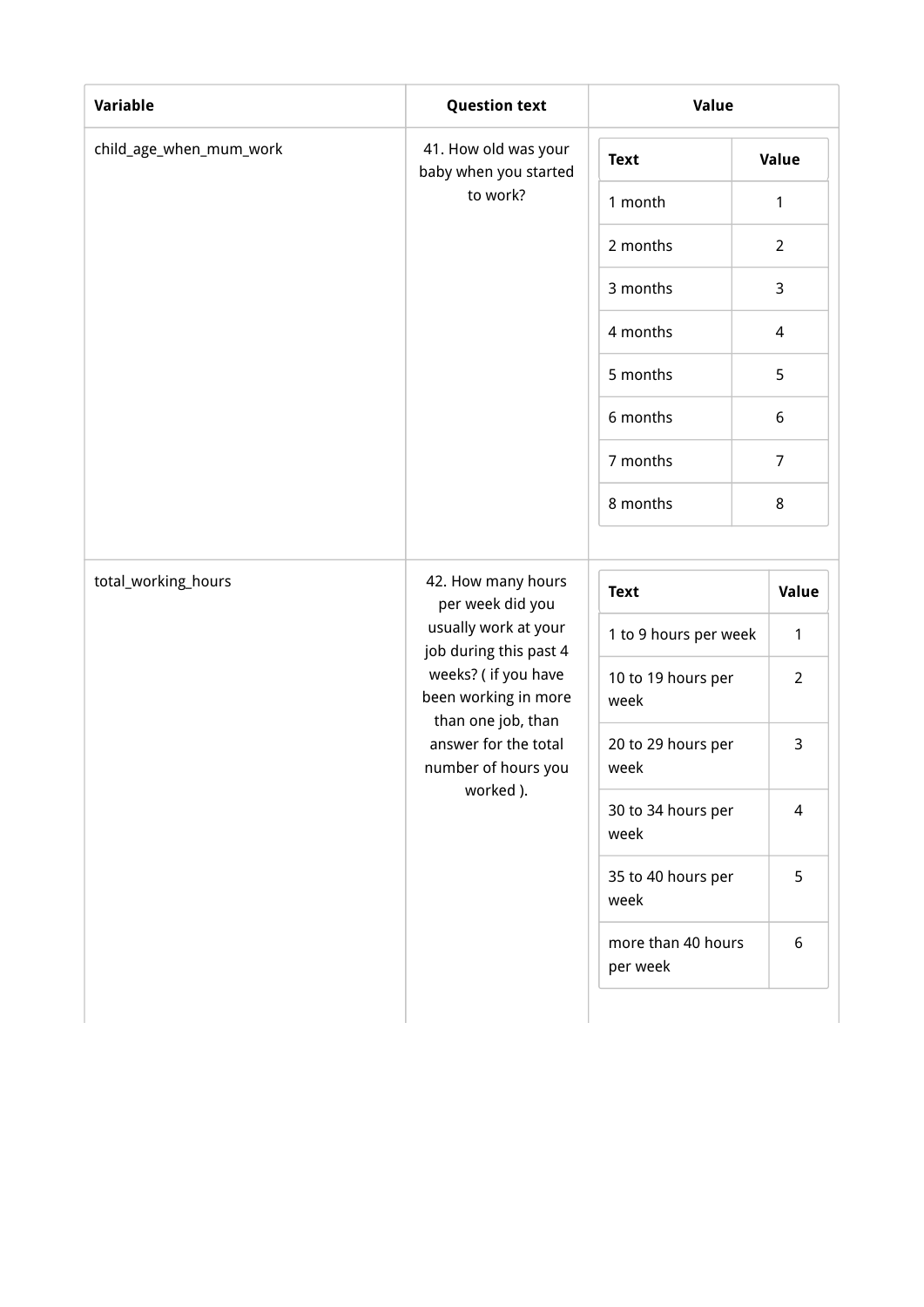| Variable         | <b>Question text</b>                            | Value                                  |                |
|------------------|-------------------------------------------------|----------------------------------------|----------------|
| caretaker_child  | 43. Who looks after<br>your child while you are | <b>Text</b>                            | Value          |
|                  | at work?                                        | A family member                        | $\mathbf{1}$   |
|                  |                                                 | A babysitter                           | $\overline{2}$ |
|                  |                                                 | A day care or child<br>care centre     | 3              |
|                  |                                                 | I keep my baby with<br>me while i work | $\overline{4}$ |
| household_income | 44. What is your total<br>household income?     | <b>Text</b>                            | Value          |
|                  |                                                 | Less than RM 400 per<br>month          | 1              |
|                  |                                                 | RM 400 - RM 700                        | $\overline{2}$ |
|                  |                                                 | RM 700 - RM 999                        | 3              |
|                  |                                                 | RM 1,000 - RM 1,999                    | 4              |
|                  |                                                 | RM 2,000 - RM 2,999                    | 5              |
|                  |                                                 | RM 3,000 - RM 3,999                    | 6              |
|                  |                                                 | RM 4,000 - RM 4,999                    | $\overline{7}$ |
|                  |                                                 | RM 5,000 - RM 5,999                    | 8              |
|                  |                                                 | RM 6,000 and above                     | 9              |
|                  |                                                 | Don't Know                             | -8             |
|                  |                                                 | Refused to answer                      | -9             |
| ever_breastfed   | 45. Did you ever<br>provide breastmilk to       | <b>Text</b>                            | Value          |
|                  | your child (direct<br>breastfeeding or          | Yes                                    | 1              |
|                  | pumped milk)?                                   | No                                     | $\overline{2}$ |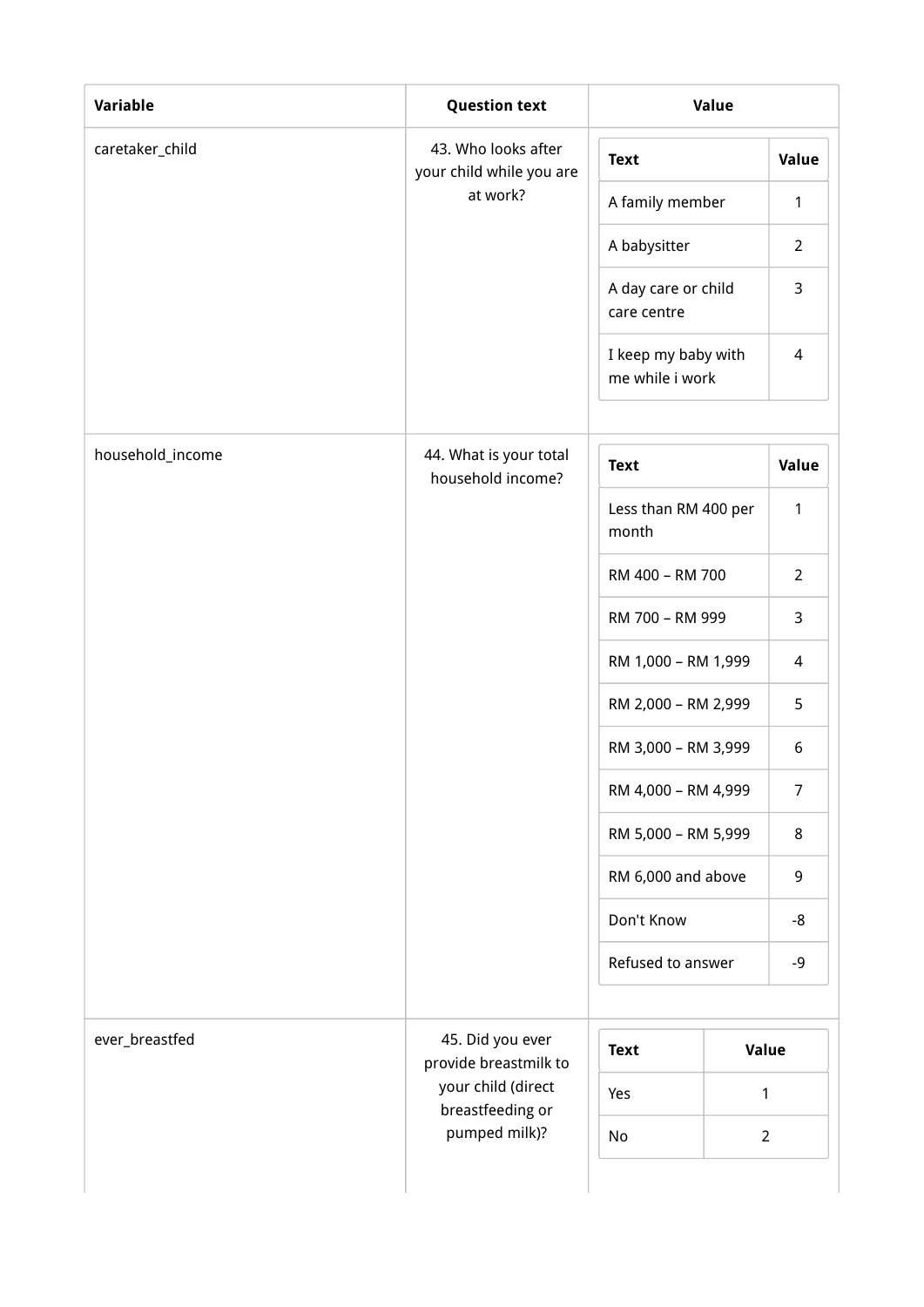| <b>Variable</b>                | <b>Question text</b>                                                  | Value                |  |                |  |
|--------------------------------|-----------------------------------------------------------------------|----------------------|--|----------------|--|
| currently_breastfeeding        | 46. Are you still<br>providing breastmilk to                          | <b>Text</b>          |  | <b>Value</b>   |  |
|                                | your child?                                                           | Yes                  |  | 1              |  |
|                                |                                                                       | No                   |  | $\overline{2}$ |  |
|                                |                                                                       |                      |  |                |  |
| breastfeeding_method           | 47. How do you provide<br>breastmilk to your                          | <b>Text</b>          |  | Value          |  |
|                                | child?                                                                | direct breastfeeding |  | 1              |  |
|                                |                                                                       | expressed breastmilk |  | $\overline{2}$ |  |
|                                |                                                                       | both                 |  | 3              |  |
|                                |                                                                       |                      |  |                |  |
| breastfeeding_duration         | 48. How long does an<br>average breastfeeding<br>last?                | <b>Text</b>          |  | Value          |  |
|                                |                                                                       | less than 10 minutes |  | $\mathbf{1}$   |  |
|                                |                                                                       | 10 to 19 minutes     |  | $\overline{2}$ |  |
|                                |                                                                       | 20 to 29 minutes     |  | 3              |  |
|                                |                                                                       | 30 to 39 minutes     |  | 4              |  |
|                                |                                                                       | 40 to 49 minutes     |  | 5              |  |
|                                |                                                                       | 50 minutes or more   |  | 6              |  |
|                                |                                                                       |                      |  |                |  |
| direct_breastfeeding_frequency | 49. How many times a<br>day do you breastfeed<br>your child directly? | User Input           |  |                |  |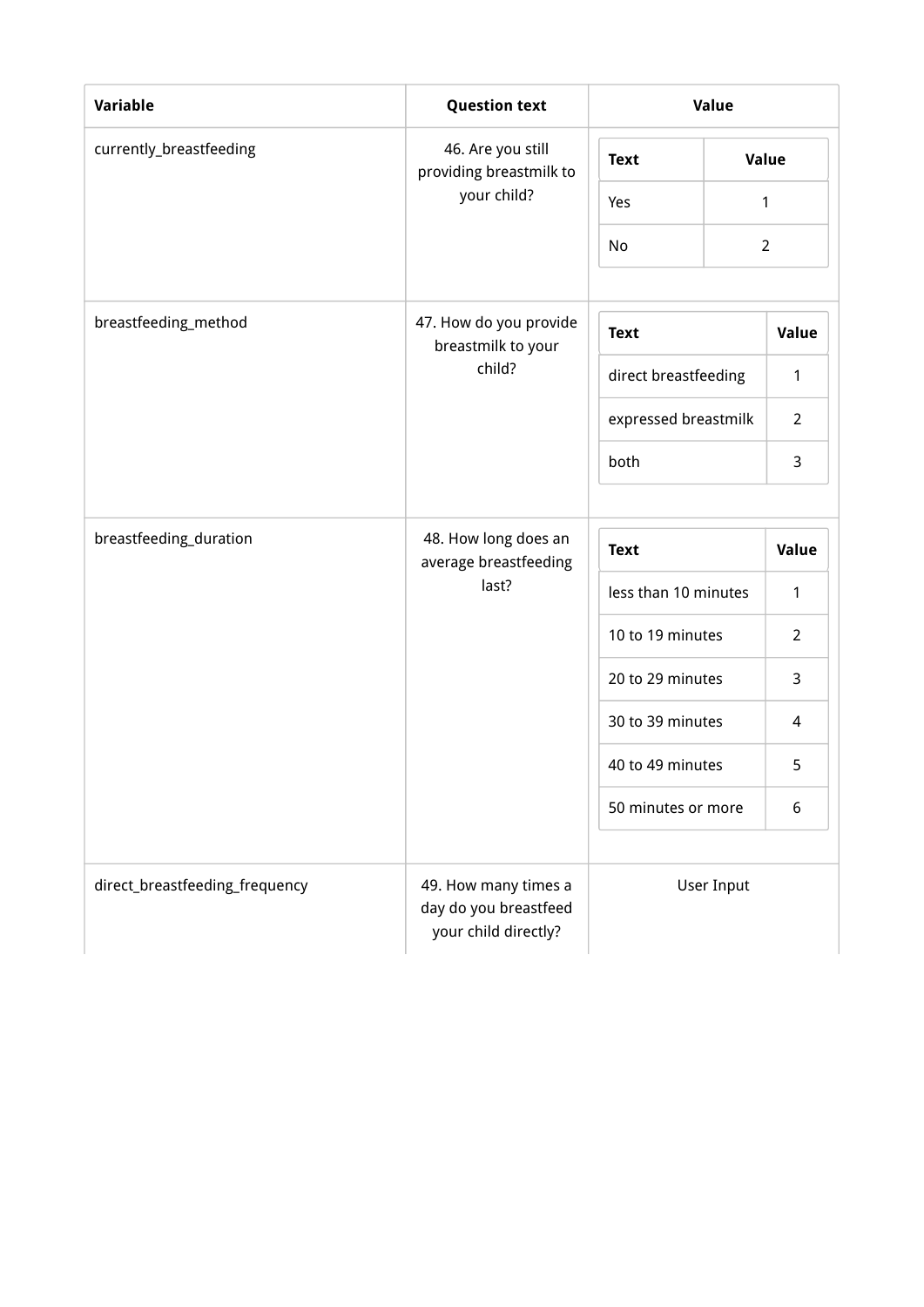| Variable                      | <b>Question text</b>                            |                | Value            |
|-------------------------------|-------------------------------------------------|----------------|------------------|
| expressed_brestmilk_frequency | 50. If you are feeding<br>your child expressed  | <b>Text</b>    | Value            |
|                               | breastmilk, how many<br>times a day do you feed | never          | $\mathbf{1}$     |
|                               | your child?                                     | 1 times        | $\overline{2}$   |
|                               |                                                 | 2 times        | 3                |
|                               |                                                 | 3 times        | $\overline{4}$   |
|                               |                                                 | 4 times        | 5                |
|                               |                                                 | 5 times        | $6\,$            |
|                               |                                                 | 6 times        | $\overline{7}$   |
|                               |                                                 | 7 times        | 8                |
|                               |                                                 | 8 times        | 9                |
|                               |                                                 | > 8 times      | $10\,$           |
|                               |                                                 |                |                  |
| expressed_brestmilk_quantity  | 51. How many ounces<br>of expressed breast      | <b>Text</b>    | Value            |
|                               | milk does your child<br>drink in each feeding?  | $1$ to $2$     | $\mathbf{1}$     |
|                               |                                                 | $\mathsf{3}$   | $\overline{2}$   |
|                               |                                                 | 4              | $\mathsf{3}$     |
|                               |                                                 | 5              | $\overline{4}$   |
|                               |                                                 | $6\,$          | 5                |
|                               |                                                 | $\overline{7}$ | $\boldsymbol{6}$ |
|                               |                                                 | $\bf 8$        | $\boldsymbol{7}$ |
|                               |                                                 | $> 8$          | $\bf 8$          |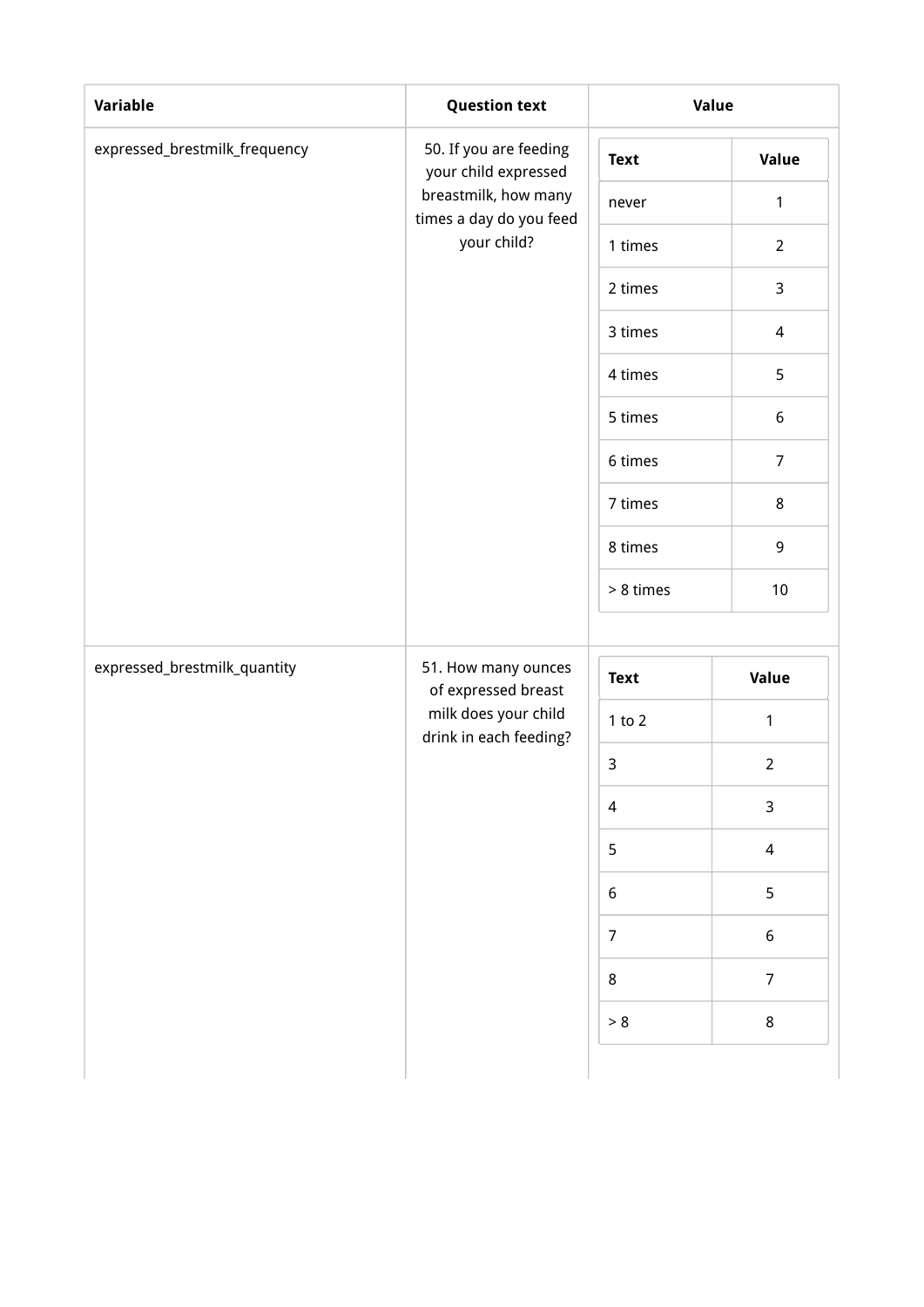| Variable              | <b>Question text</b>                                       | Value                                            |                |  |
|-----------------------|------------------------------------------------------------|--------------------------------------------------|----------------|--|
| breastfed_exclusively | 52. Is your child<br>exclusively breastfed?                | <b>Text</b>                                      | Value          |  |
|                       |                                                            | Yes                                              | 1              |  |
|                       |                                                            | No                                               | $\overline{2}$ |  |
|                       |                                                            |                                                  |                |  |
| given_formula_milk    | 52a. Is your child given<br><b>Text</b><br>formula milk    |                                                  | Value          |  |
|                       |                                                            | Yes                                              | 1              |  |
|                       |                                                            | No                                               | $\overline{2}$ |  |
| stop_bf_months        | How many months?                                           | <b>User Input</b>                                |                |  |
| stop_bf_weeks         | How many weeks?                                            | User Input                                       |                |  |
| milk_type             | 54. What type of milk<br>are you giving your<br>child now? | <b>Text</b>                                      | Value          |  |
|                       |                                                            | breastmilk only                                  | 1              |  |
|                       |                                                            | formula milk only(<br>dairy milk base)           | $\overline{2}$ |  |
|                       |                                                            | combination of<br>breastmilk and<br>formula milk | 3              |  |
|                       |                                                            | fresh milk (cow's<br>milk/ goat's milk)          | $\overline{4}$ |  |
|                       |                                                            | whole milk                                       | 5              |  |
|                       |                                                            | low fat / skim milk                              | 6              |  |
|                       |                                                            | soy based milk                                   | $\overline{7}$ |  |
|                       |                                                            | other                                            | 8              |  |
| milk_other            | Specify other:                                             | User Input                                       |                |  |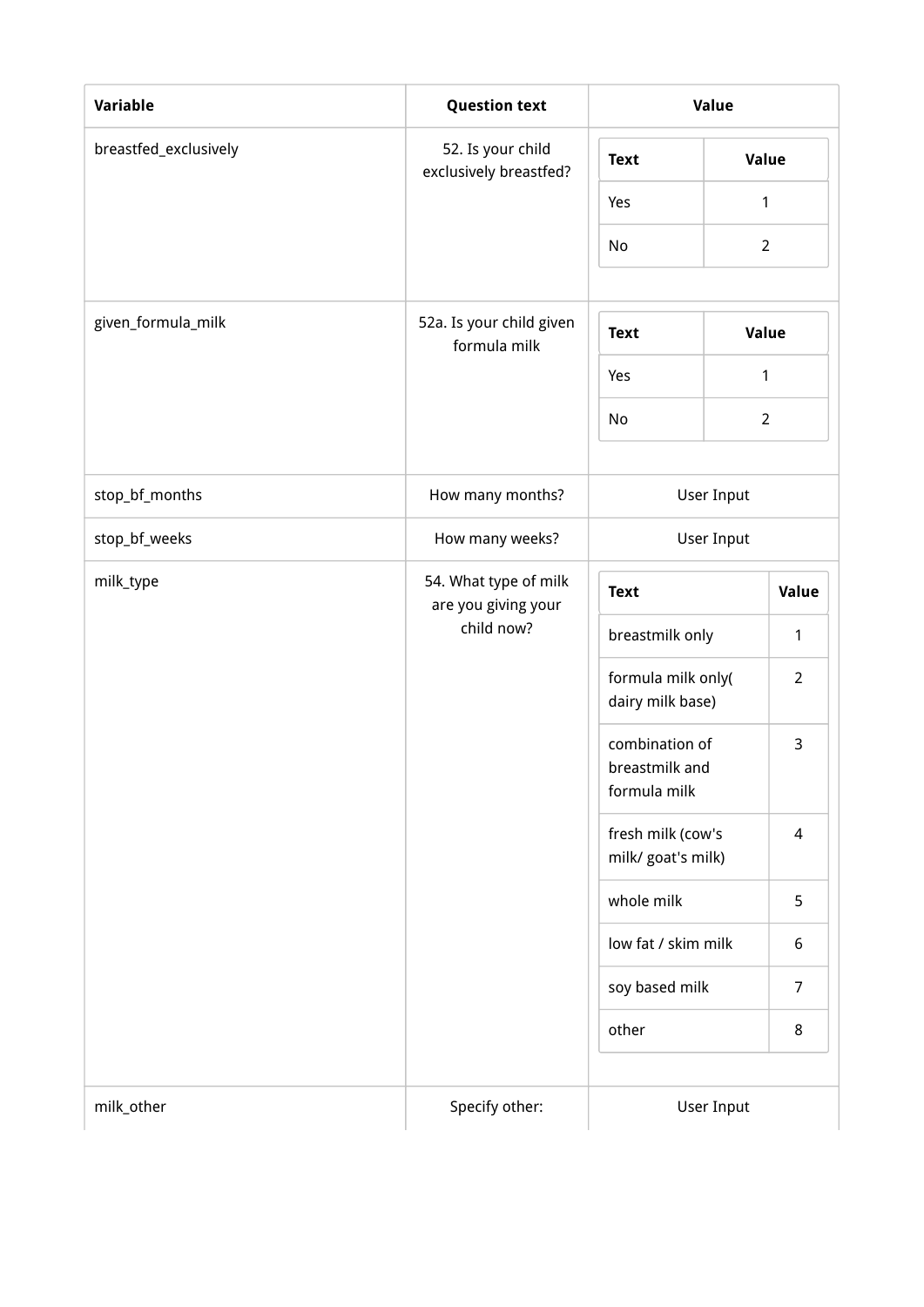| time_introduced_other_milk  | 55. How old was your<br>child when he or she      | <b>Text</b>   | <b>Value</b>   |
|-----------------------------|---------------------------------------------------|---------------|----------------|
|                             | was first introduced to<br>formula/cow's milk/    | 1 day or less | $\mathbf{1}$   |
|                             | other milk?                                       | 2 to 6 days   | $\overline{2}$ |
|                             |                                                   | 7 to 13 days  | 3              |
|                             |                                                   | 14 to 20 days | 4              |
|                             |                                                   | 20 to 30 days | 5              |
|                             |                                                   | >30 days      | 6              |
|                             |                                                   | 2 months      | $\overline{7}$ |
|                             |                                                   | 3 months      | $\,8\,$        |
|                             |                                                   | 4 months      | 9              |
|                             |                                                   | 5 months      | 10             |
|                             |                                                   | 6 months      | 11             |
|                             |                                                   |               |                |
| frequency_other_milk_intake | 56. If you are feeding<br>your child formula milk | <b>Text</b>   | Value          |
|                             | / cow's milk/ any type<br>of milk, how many       | 1 time        | $\mathbf{1}$   |
|                             | times a day do you feed<br>your child?            | 2 times       | $\overline{2}$ |
|                             |                                                   | 3 times       | 3              |
|                             |                                                   | 4 times       | 4              |
|                             |                                                   | 5 times       | 5              |
|                             |                                                   | 6 times       | 6              |
|                             |                                                   | 7 times       | $\overline{7}$ |
|                             |                                                   | 8 times       | 8              |
|                             |                                                   | > 8 times     | 9              |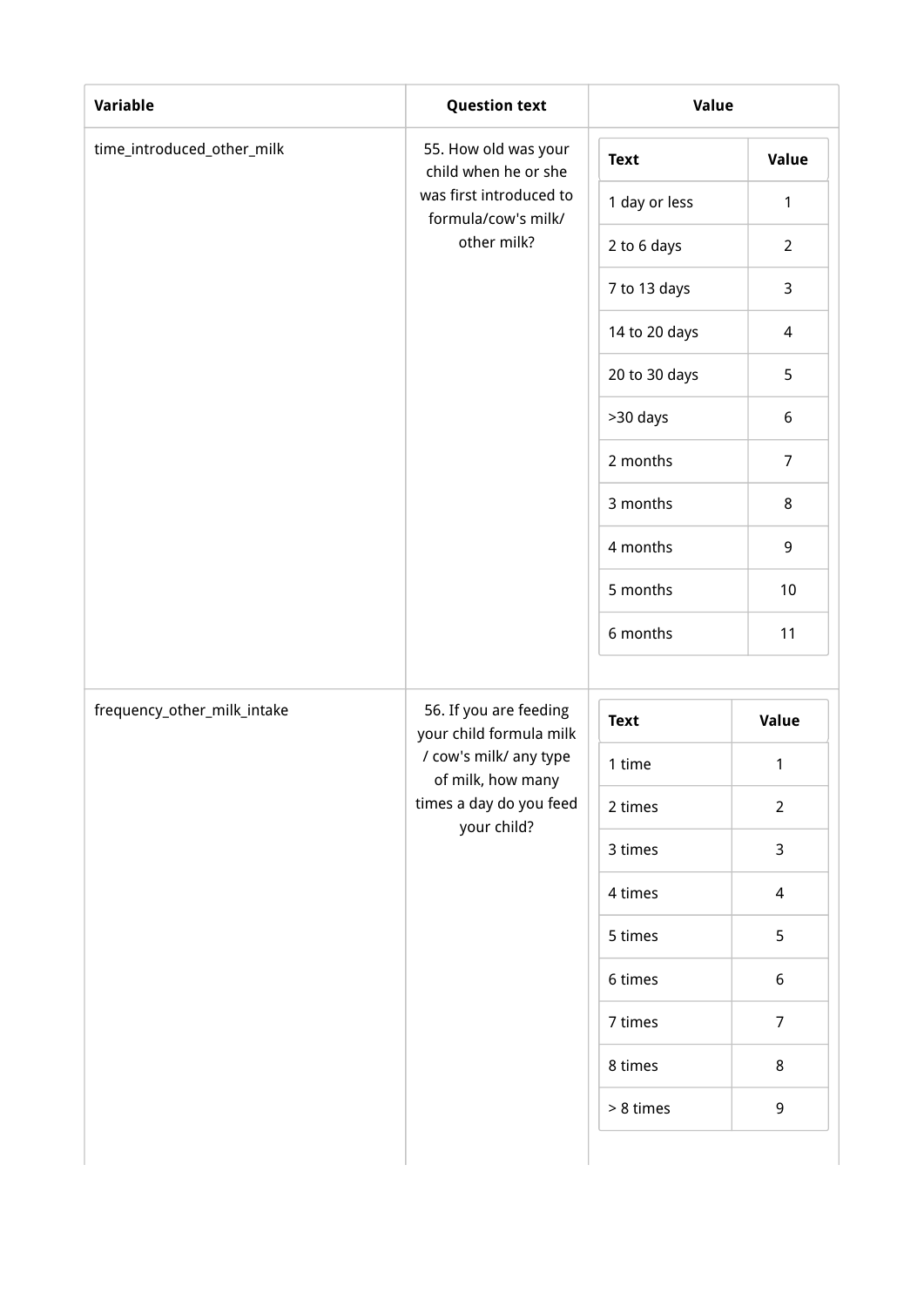| Variable                   | <b>Question text</b>                                                      | Value             |                   |  |
|----------------------------|---------------------------------------------------------------------------|-------------------|-------------------|--|
| quantity_other_milk_intake | 57. How many ounces<br>of formula milk/cow's                              | <b>Text</b>       | Value             |  |
|                            | milk/ any other type of<br>milk does your child<br>drink in each feeding? | $1$ to $2$        | $\mathbf{1}$      |  |
|                            |                                                                           | 3                 | $\overline{2}$    |  |
|                            |                                                                           | $\overline{4}$    | 3                 |  |
|                            |                                                                           | 5                 | 4                 |  |
|                            | 6                                                                         | 5                 |                   |  |
|                            |                                                                           | $\overline{7}$    | $\boldsymbol{6}$  |  |
|                            |                                                                           | $\,8\,$           | $\overline{7}$    |  |
|                            |                                                                           | > 8               | 8                 |  |
|                            |                                                                           |                   |                   |  |
| frequency_emptying_bottle  | 58. How often does<br>your baby drink all of                              | <b>Text</b>       | Value             |  |
|                            | his or her bottle or<br>formula milk?                                     | never             | 1                 |  |
|                            |                                                                           | rarely            | $\overline{2}$    |  |
|                            |                                                                           | sometimes         | 3                 |  |
|                            |                                                                           | most of the time  | 4                 |  |
|                            |                                                                           | always            | 5                 |  |
|                            |                                                                           |                   |                   |  |
| milk_name                  | 59. What is the name of<br>the formula milk fed to<br>your child?         | User Input        |                   |  |
| scoops_                    | How many scoops?                                                          | <b>User Input</b> |                   |  |
| ounces_                    | How many ounces of<br>water?                                              |                   | <b>User Input</b> |  |
| ml                         | How many ml of water?                                                     | <b>User Input</b> |                   |  |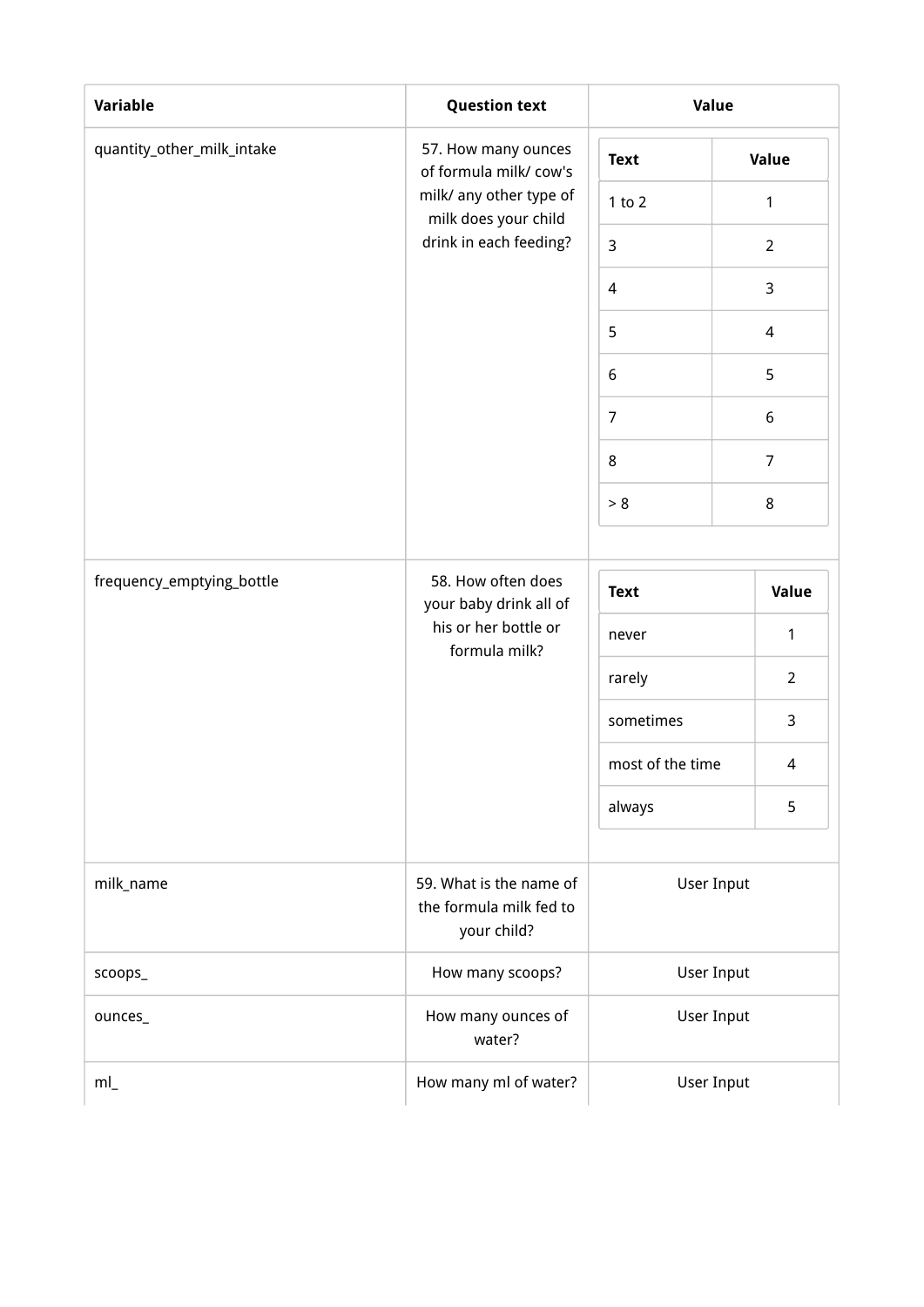| Variable             | <b>Question text</b>                                 | Value       |                |
|----------------------|------------------------------------------------------|-------------|----------------|
| water                | 61A. Was your child fed<br>water (H20) in this first | <b>Text</b> | <b>Value</b>   |
|                      | 6 months?                                            | Yes         | 1              |
|                      |                                                      | No          | $\overline{2}$ |
|                      |                                                      | don't know  | $-8$           |
| other_milk           | 61B. Was your child fed<br>any kind of milk in this  | <b>Text</b> | Value          |
|                      | first 6 months?                                      | Yes         | 1              |
|                      |                                                      | No          | $2^{\circ}$    |
|                      |                                                      | don't know  | $-8$           |
|                      |                                                      |             |                |
| any_type_sugar       | 61C. Was your child fed<br>any kind of sugar(sugar   | <b>Text</b> | Value          |
|                      | water, rock sugar,<br>honey) in this first 6         | Yes         | $\mathbf{1}$   |
|                      | months?                                              | No          | $\overline{2}$ |
|                      |                                                      | don't know  | $-8$           |
| any_type_drink       | 61D. Was your child fed<br>any kind of drinks        | <b>Text</b> | <b>Value</b>   |
|                      | (soya, juice) in this first                          | Yes         | 1              |
|                      | 6 months?                                            | No          | $\overline{2}$ |
|                      |                                                      | don't know  | $-8$           |
| any_type_drink_other | Please specify what<br>kind of drink was given       | User Input  |                |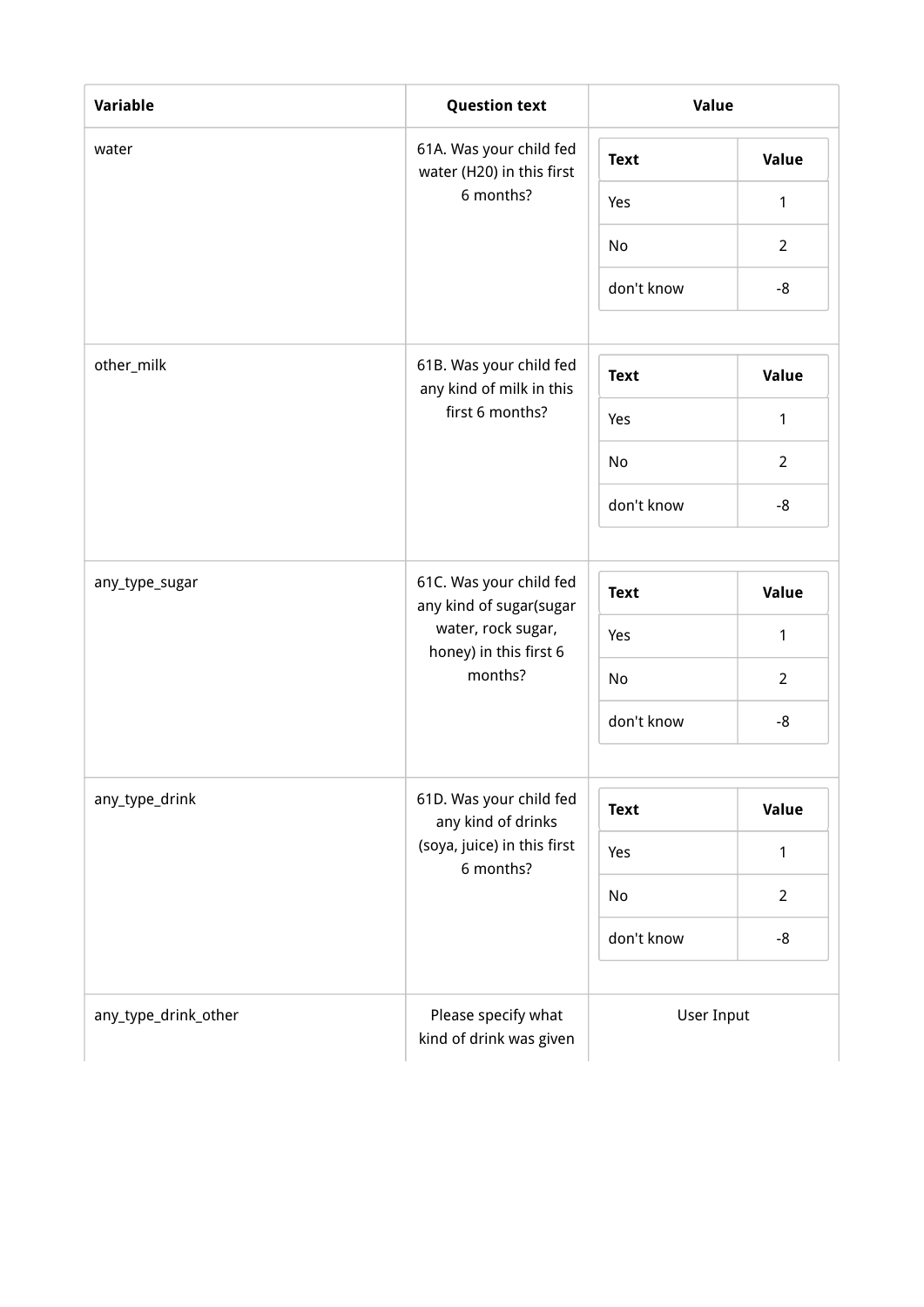| Variable                  | <b>Question text</b>                             | Value                |                |
|---------------------------|--------------------------------------------------|----------------------|----------------|
| add_item                  | 62. Did you add any of<br>the following items to | <b>Text</b>          | Value          |
|                           | your baby's bottle of<br>formula or expressed    | Vitamins or minerals | $\mathbf{1}$   |
|                           | breast milk in the past<br>two weeks?            | <b>Baby cereal</b>   | $\overline{2}$ |
|                           |                                                  | Sugar                | 3              |
|                           |                                                  | Rock sugar           | 4              |
|                           |                                                  | Honey                | 5              |
|                           |                                                  | Medicine             | 6              |
|                           |                                                  | Herbal preparation   | $\overline{7}$ |
|                           |                                                  | Others               | 8              |
| add_item_other            | Please specify other                             | <b>User Input</b>    |                |
| add_item_vitamin_minerals | 62a . How often have<br>you added the vitamins   | <b>Text</b>          | Value          |
|                           | or mineral to your<br>baby's bottle of           | never                | $\mathbf{1}$   |
|                           | formula or expressed<br>breast milk in the past  | rarely               | $\overline{2}$ |
|                           | two weeks?                                       | every few days       | $\mathbf{3}$   |
|                           |                                                  | once a day           | $\overline{4}$ |
|                           |                                                  | most feedings        | 5              |
|                           |                                                  | every feeding        | 6              |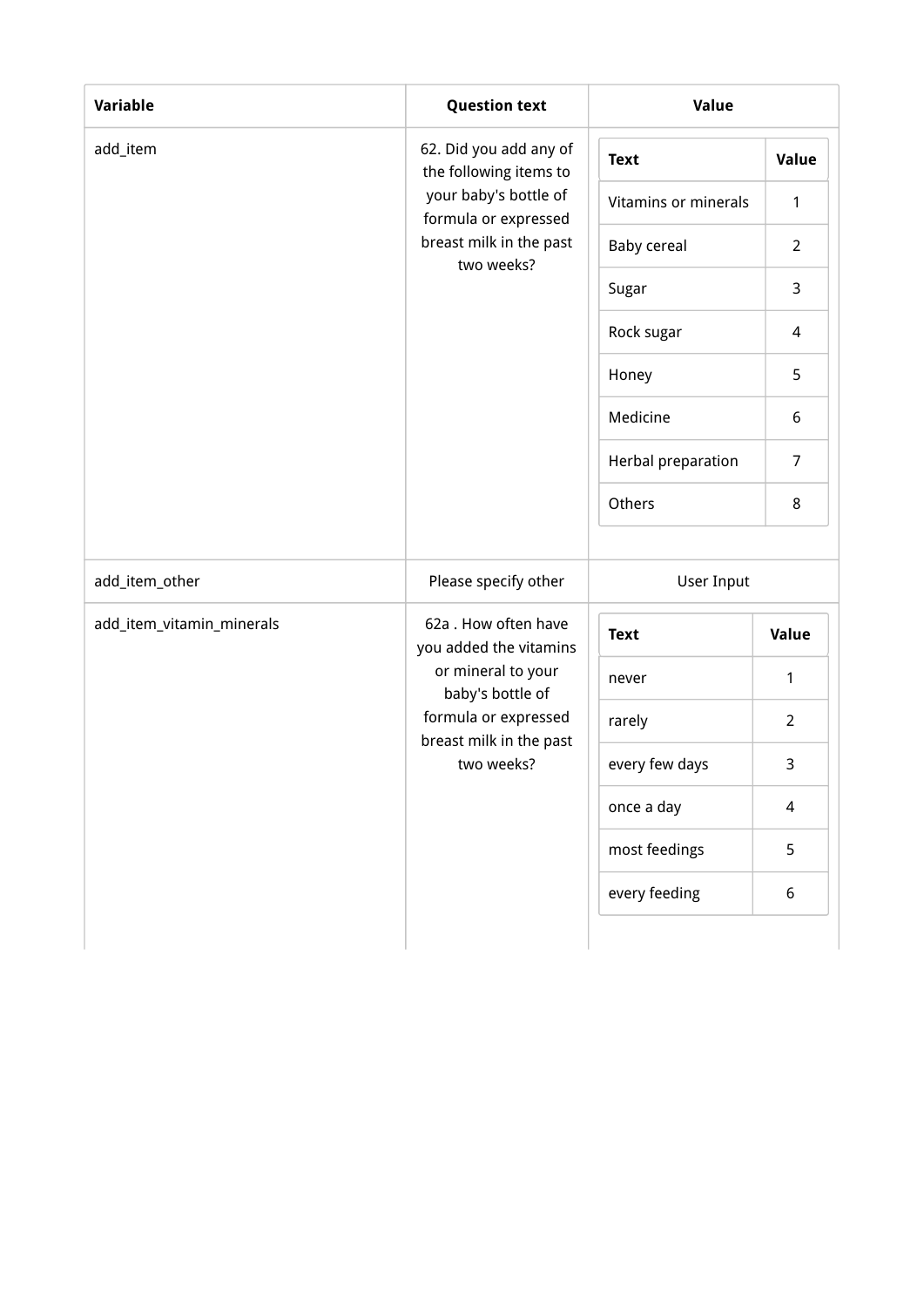| Variable            | <b>Question text</b>                                                                   | Value          |                |
|---------------------|----------------------------------------------------------------------------------------|----------------|----------------|
| add_item_babycereal | 62b. How often have<br>you added the baby                                              | <b>Text</b>    | Value          |
|                     | cereal to your baby's<br>bottle of formula or                                          | never          | 1              |
|                     | expressed breast milk                                                                  | rarely         | $\overline{2}$ |
|                     | in the past two weeks?                                                                 | every few days | 3              |
|                     |                                                                                        | once a day     | 4              |
|                     |                                                                                        | most feedings  | 5              |
|                     |                                                                                        | every feeding  | 6              |
|                     |                                                                                        |                |                |
| add_item_sugar      | 62c. How often have<br>you added the sugar to                                          | <b>Text</b>    | <b>Value</b>   |
|                     | your baby's bottle of<br>formula or expressed<br>breast milk in the past<br>two weeks? | never          | $\mathbf{1}$   |
|                     |                                                                                        | rarely         | $\overline{2}$ |
|                     |                                                                                        | every few days | 3              |
|                     |                                                                                        | once a day     | 4              |
|                     |                                                                                        | most feedings  | 5              |
|                     |                                                                                        | every feeding  | 6              |
|                     |                                                                                        |                |                |
| add_item_rocksugar  | 62d. How often have<br>you added the rock                                              | <b>Text</b>    | Value          |
|                     | sugar to your baby's<br>bottle of formula or                                           | never          | $\mathbf{1}$   |
|                     | expressed breast milk<br>in the past two weeks?                                        | rarely         | $\overline{2}$ |
|                     |                                                                                        | every few days | 3              |
|                     |                                                                                        | once a day     | 4              |
|                     |                                                                                        | most feedings  | 5              |
|                     |                                                                                        | every feeding  | 6              |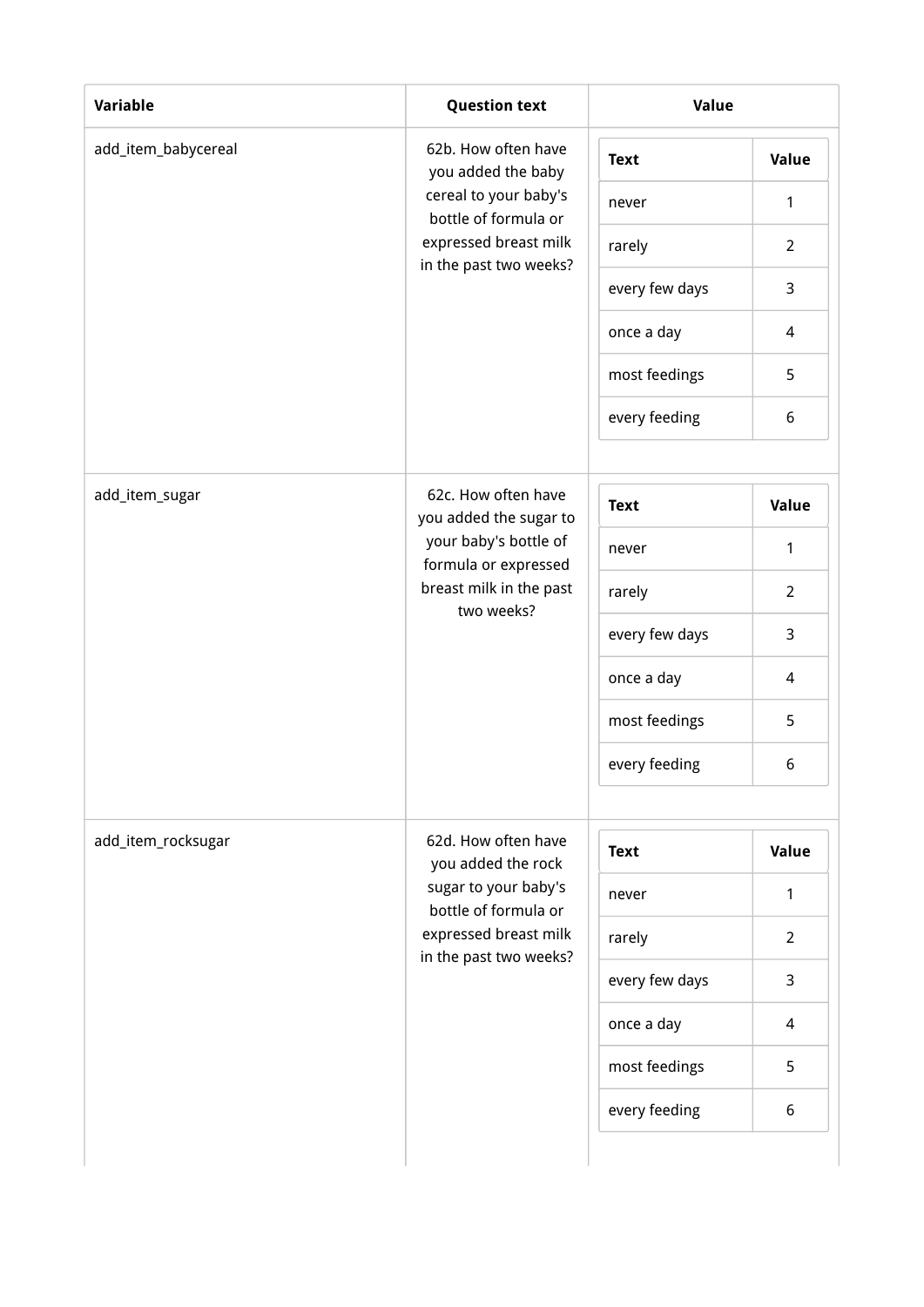| <b>Variable</b>             | <b>Question text</b>                            | Value          |                |  |
|-----------------------------|-------------------------------------------------|----------------|----------------|--|
| add_item_honey              | 62e. How often have<br>you added the honey to   | <b>Text</b>    | Value          |  |
|                             | your baby's bottle of<br>formula or expressed   | never          | 1              |  |
|                             | breast milk in the past<br>two weeks?           | rarely         | $\overline{2}$ |  |
|                             |                                                 | every few days | 3              |  |
|                             |                                                 | once a day     | 4              |  |
|                             |                                                 | most feedings  | 5              |  |
|                             |                                                 | every feeding  | 6              |  |
|                             |                                                 |                |                |  |
| add_item_medicine           | 62f. How often have<br>you added the            | <b>Text</b>    | <b>Value</b>   |  |
|                             | medicine to your<br>baby's bottle of            | never          | $\mathbf{1}$   |  |
|                             | formula or expressed<br>breast milk in the past | rarely         | $\overline{2}$ |  |
|                             | two weeks?                                      | every few days | 3              |  |
|                             |                                                 | once a day     | 4              |  |
|                             |                                                 | most feedings  | 5              |  |
|                             |                                                 | every feeding  | 6              |  |
|                             |                                                 |                |                |  |
| add_item_herbal_preparation | 62g. How often have<br>you added the herbal     | <b>Text</b>    | Value          |  |
|                             | preparation to your<br>baby's bottle of         | never          | $\mathbf{1}$   |  |
|                             | formula or expressed<br>breast milk in the past | rarely         | $\overline{2}$ |  |
|                             | two weeks?                                      | every few days | 3              |  |
|                             |                                                 | once a day     | 4              |  |
|                             |                                                 | most feedings  | 5              |  |
|                             |                                                 | every feeding  | 6              |  |
|                             |                                                 |                |                |  |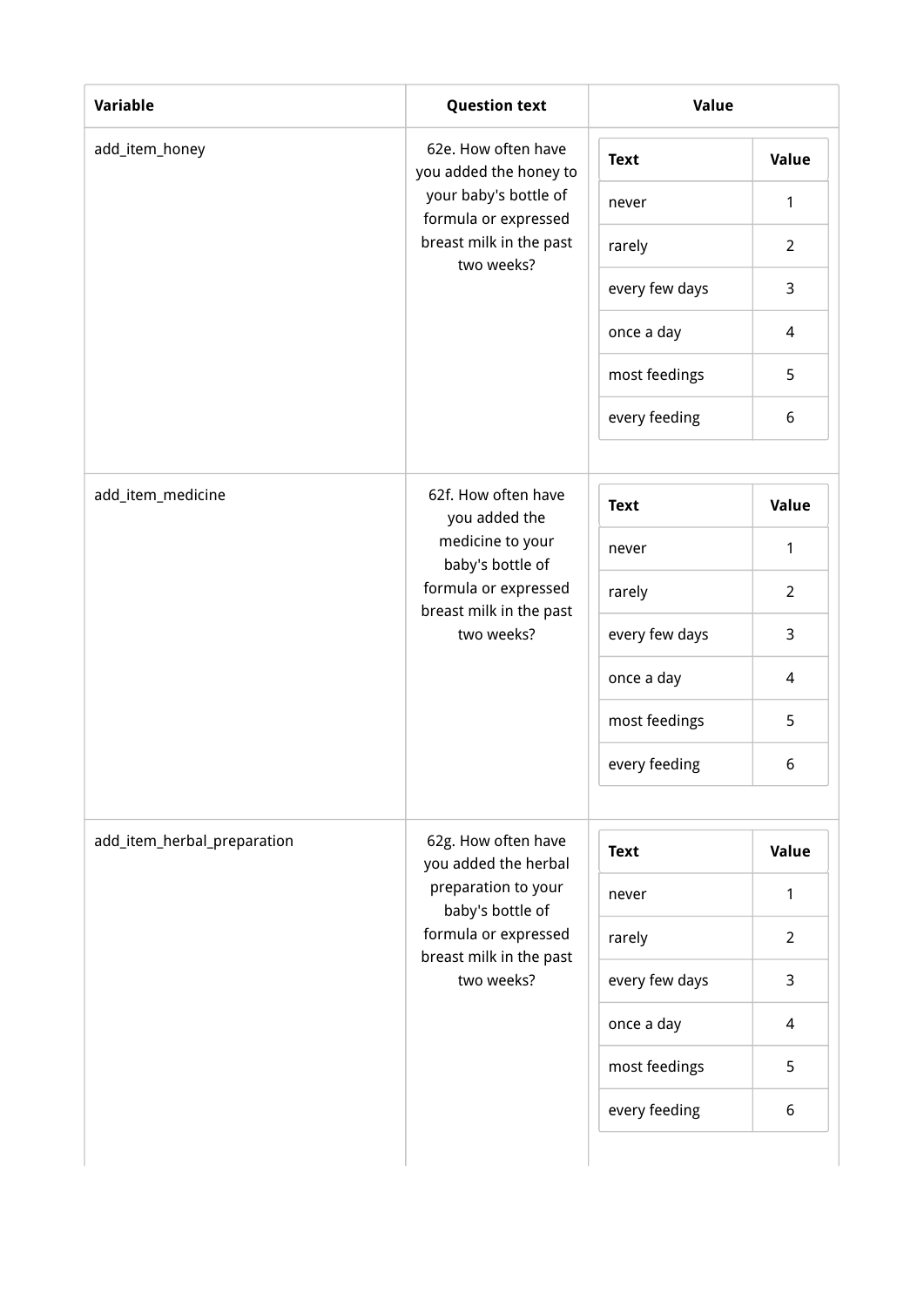| Variable                        | <b>Question text</b>                                                                                               | Value                                              |                |
|---------------------------------|--------------------------------------------------------------------------------------------------------------------|----------------------------------------------------|----------------|
| add_item_other2                 | 62h. How often have<br>you added the to your                                                                       | <b>Text</b>                                        | Value          |
|                                 | baby's bottle of                                                                                                   | never                                              | 1              |
|                                 | formula or expressed<br>breast milk in the past                                                                    | rarely                                             | $\overline{2}$ |
|                                 | two weeks?                                                                                                         | every few days                                     | 3              |
|                                 |                                                                                                                    | once a day                                         | 4              |
|                                 |                                                                                                                    | most feedings                                      | 5              |
|                                 |                                                                                                                    | every feeding                                      | 6              |
|                                 |                                                                                                                    |                                                    |                |
| frequency_adding_food_to_bottle | 63. During the past two<br>weeks, how often was                                                                    | <b>Text</b>                                        | Value          |
|                                 | your baby put to bed<br>with a bottle of<br>formula, breast milk,<br>juice or any kind of<br>milk?                 | at most bedtimes,<br>including naps                | 1              |
|                                 |                                                                                                                    | mostly night<br>bedtimes, but not<br>naps          | $\overline{2}$ |
|                                 |                                                                                                                    | at most naps, but not<br>night bedtimes            | 3              |
|                                 |                                                                                                                    | only occasionally at<br>bedtimes including<br>naps | 4              |
|                                 |                                                                                                                    | never                                              | 5              |
| knowledge_exclusively_breastfed | 64. As you best know,<br>what is the<br>recommended number<br>of months to<br>exclusively breastfeed<br>your baby? | User Input                                         |                |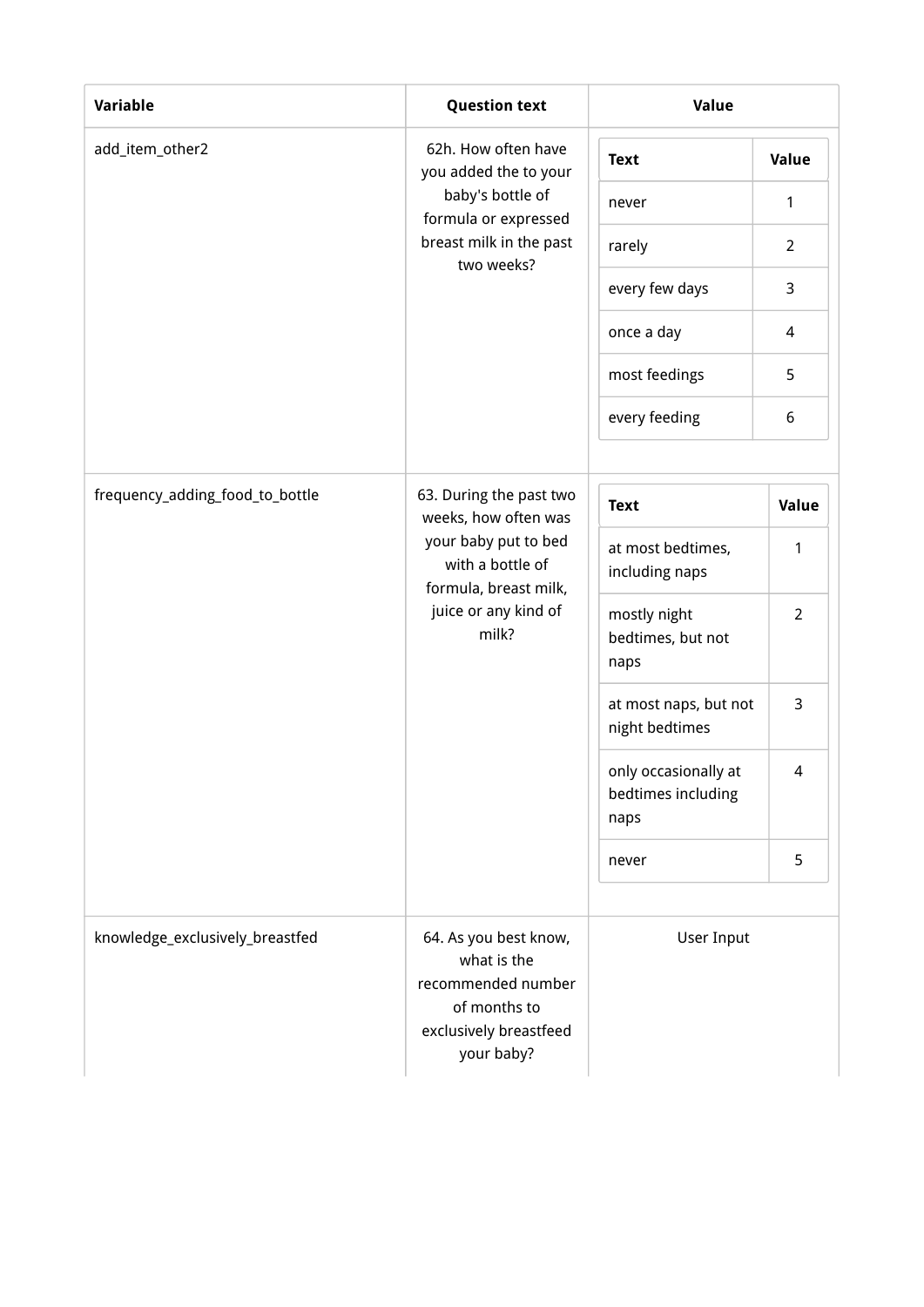| Variable               | <b>Question text</b>                        | Value       |                |
|------------------------|---------------------------------------------|-------------|----------------|
| food_other_than_milk   | 65. Is your baby fed<br>with any food other | <b>Text</b> | Value          |
|                        | than breastmilk/<br>formula milk?           | Yes         | $\mathbf{1}$   |
|                        |                                             | No          | $\overline{2}$ |
| age_introduction_solid | 66.How old was your<br>child when you first | <b>Text</b> | Value          |
|                        | introduced SOLIDS to<br>him/her?            | 0 month     | $\mathbf{1}$   |
|                        |                                             | 1 month     | $\overline{2}$ |
|                        |                                             | 2 months    | 3              |
|                        |                                             | 3 months    | $\overline{4}$ |
|                        |                                             | 4 months    | 5              |
|                        |                                             | 5 months    | 6              |
|                        |                                             | 6 months    | $\overline{7}$ |
|                        |                                             | 7 monhts    | 8              |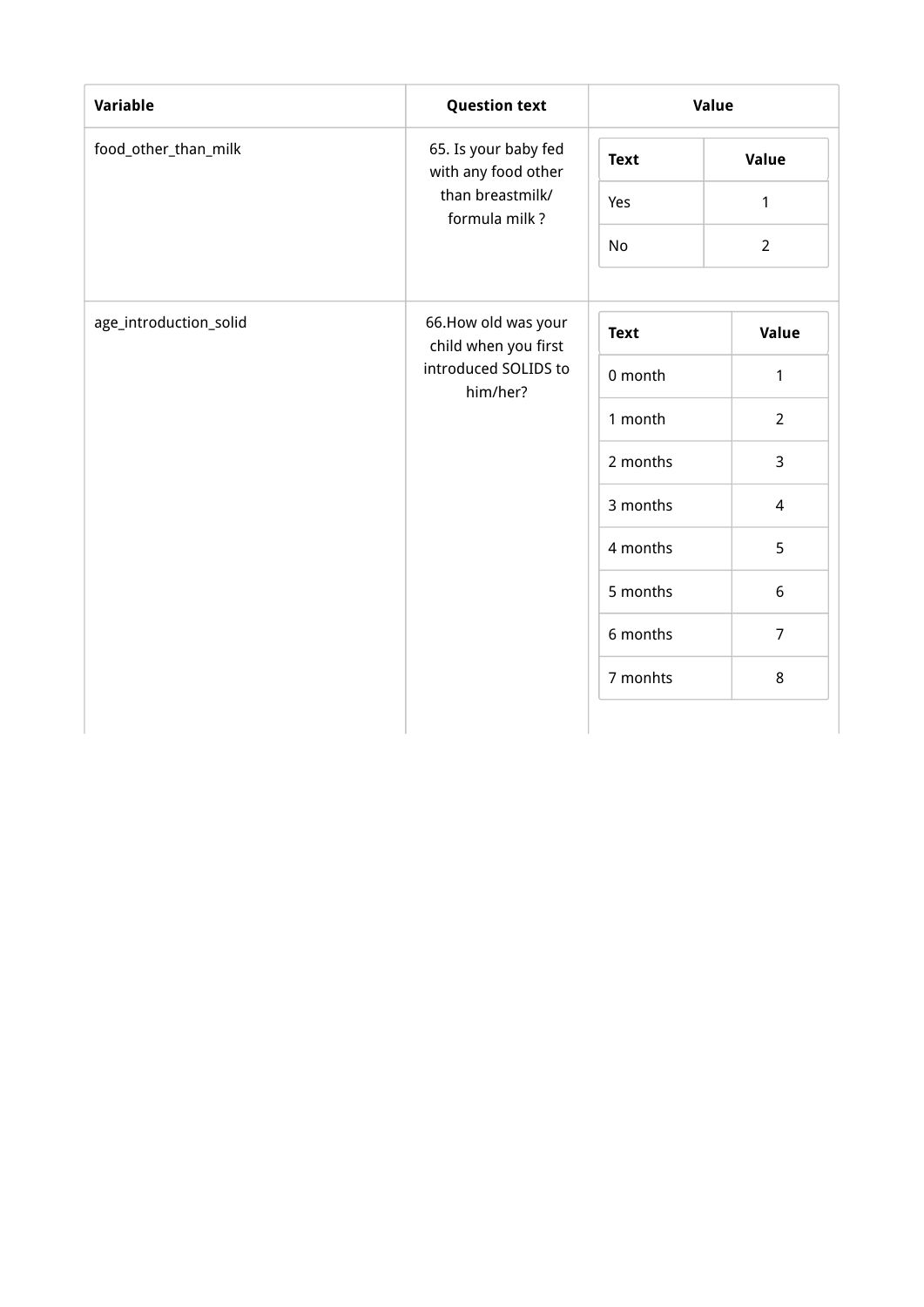| <b>Variable</b>                           | <b>Question text</b>                                              | Value                                                                                  |                |
|-------------------------------------------|-------------------------------------------------------------------|----------------------------------------------------------------------------------------|----------------|
| reason_for_starting_complementary_feeding | 67. Why did you choose<br><b>Text</b><br>to feed your child solid |                                                                                        | Value          |
|                                           | for the first time?                                               | My baby was nursing<br>too much                                                        | 1              |
|                                           |                                                                   | My baby was drinking<br>too much formula<br>milk                                       | $\overline{2}$ |
|                                           |                                                                   | My baby seemed<br>hungry all the time                                                  | 3              |
|                                           |                                                                   | I didn't have enough<br>milk                                                           | $\overline{4}$ |
|                                           |                                                                   | My baby was not<br>gaining enough<br>weight                                            | 5              |
|                                           |                                                                   | I wanted to feed my<br>baby something in<br>addition to breastmilk<br>and formula milk | 6              |
|                                           |                                                                   | It would help my<br>baby sleep longer at<br>night                                      | $\overline{7}$ |
|                                           |                                                                   | My baby was old<br>enough to begin<br>eating solid food                                | 8              |
|                                           |                                                                   | None to the above                                                                      | 9              |
|                                           |                                                                   |                                                                                        |                |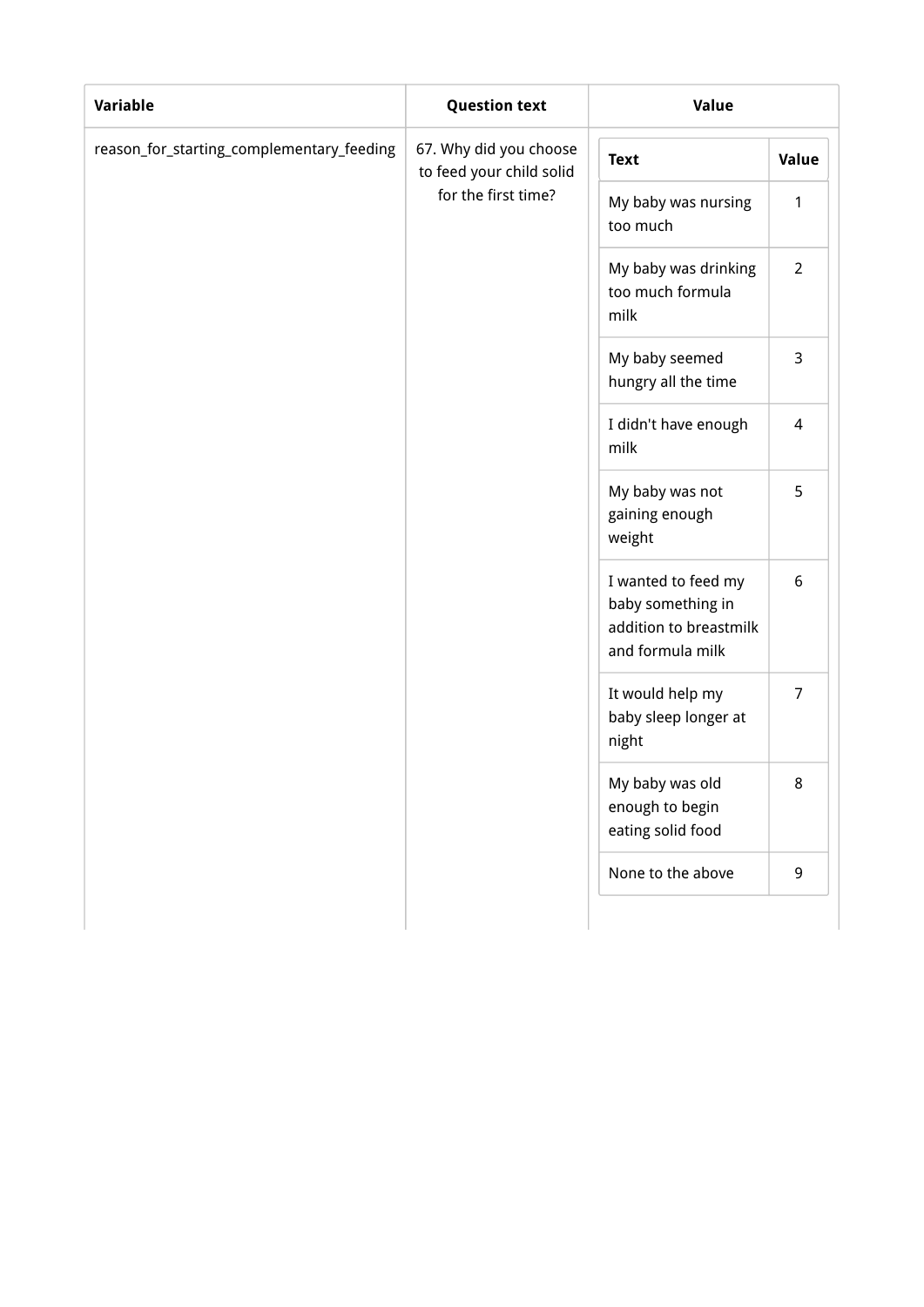| <b>Variable</b>                   | <b>Question text</b>                            | Value                                      |                |  |
|-----------------------------------|-------------------------------------------------|--------------------------------------------|----------------|--|
| frequency_of_introducing_new_food | 68. How often did you<br>introduce new types of | <b>Text</b>                                | Value          |  |
|                                   | food to your baby in<br>the past 2 weeks        | No new food in the<br>past 2 weeks         | $\mathbf{1}$   |  |
|                                   |                                                 | about 1 new food per<br>week or less often | $\overline{2}$ |  |
|                                   |                                                 | about 1 new food<br>every 4 to 5 days      | 3              |  |
|                                   |                                                 | about 1 new food<br>every 3 days           | $\overline{4}$ |  |
|                                   |                                                 | about 1 new food<br>every 2 days           | 5              |  |
|                                   |                                                 | about one new food<br>every day            | 6              |  |
|                                   |                                                 | more than 1 new<br>food every day          | $\overline{7}$ |  |
|                                   |                                                 |                                            |                |  |
| frequency_of_offering_new_food    | 69. How many times<br>did you offer food to     | <b>Text</b>                                | Value          |  |
|                                   | your child before<br>deciding whether           | Once                                       | 1              |  |
|                                   | he/she likes the food or                        | Twice                                      | $\overline{2}$ |  |
|                                   | not?                                            | 3 to 5 times                               | 3              |  |
|                                   |                                                 | More than 6 times                          | 4              |  |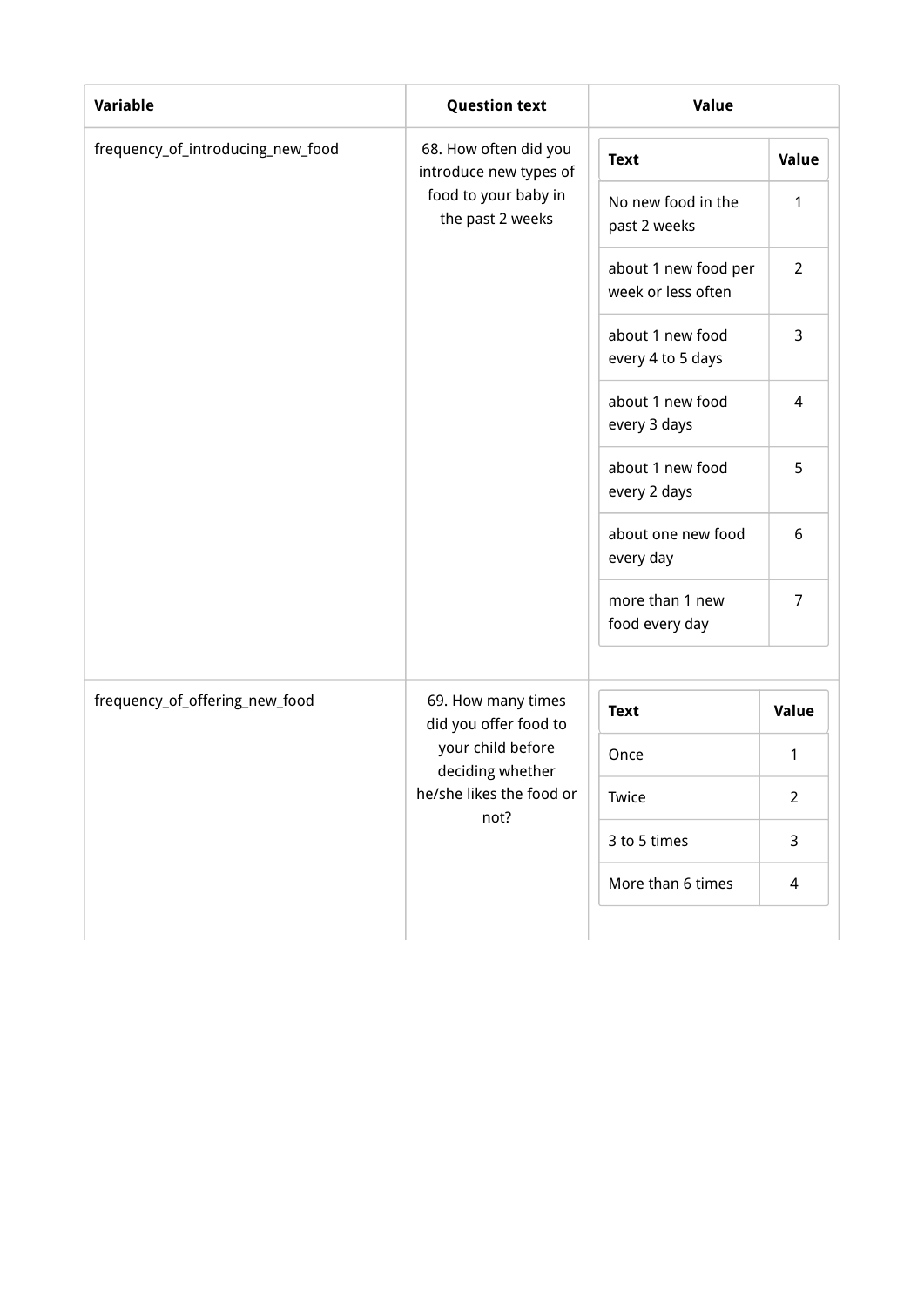| Variable      | <b>Question text</b>                                    | Value                                               |                 |
|---------------|---------------------------------------------------------|-----------------------------------------------------|-----------------|
| type_sources  | 70. Have you obtained<br>information about              | <b>Text</b>                                         | Value           |
|               | feeding babies from<br>any of the following<br>sources? | Doctor, nurse, or<br>other health<br>professional   | $\mathbf{1}$    |
|               |                                                         | Relative or friend                                  | $\overline{2}$  |
|               |                                                         | Books or video                                      | $\overline{3}$  |
|               |                                                         | Newspaper or<br>magazine                            | $\overline{4}$  |
|               |                                                         | Television or radio                                 | 5               |
|               |                                                         | Internet                                            | 6               |
|               |                                                         | None of the above                                   | $\overline{7}$  |
| cereal_grain_ | Has the infant been                                     | <b>Text</b>                                         | Value           |
|               | introduced to any of<br>the food listed below           | Baby cereals / rusks                                | $\mathbf{1}$    |
|               |                                                         | Rice Porridge                                       | $\overline{2}$  |
|               |                                                         | Crackers                                            | $\mathbf{3}$    |
|               |                                                         | Teething biscuits                                   | $\overline{4}$  |
|               |                                                         | Bread/buns                                          | 5               |
|               |                                                         | Breakfast cereals (<br>corn flakes, koko<br>crunch) | 6               |
|               |                                                         | Noodles                                             | $\overline{7}$  |
|               |                                                         | Tosai/ idly                                         | 8               |
|               |                                                         | Pasta (spaghetti,<br>lasagne etc)                   | 9               |
|               |                                                         | None of the above                                   | 10 <sup>°</sup> |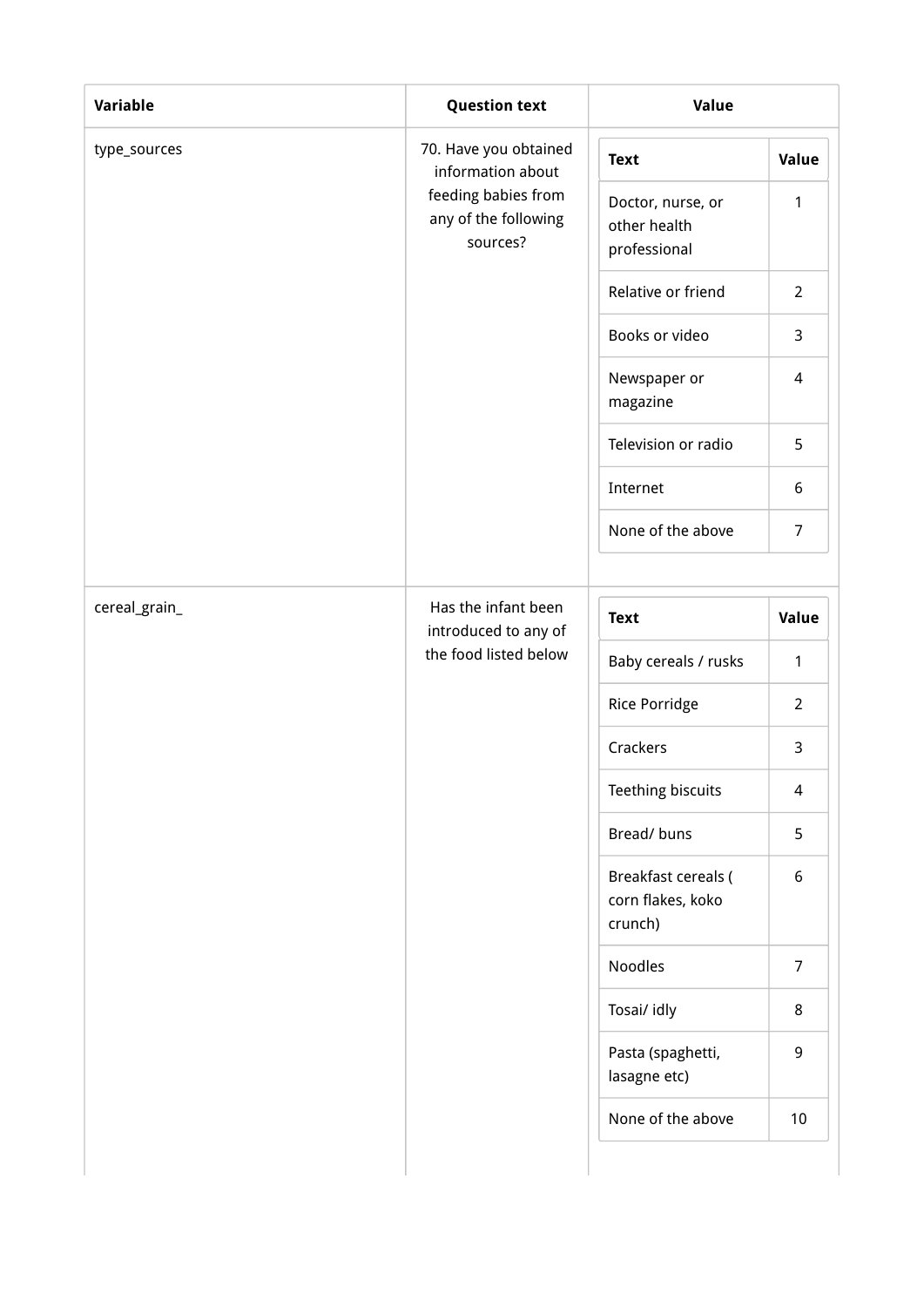| Variable                  | <b>Question text</b>                            | Value             |  |                |
|---------------------------|-------------------------------------------------|-------------------|--|----------------|
| first_introduced_cereal   | What age was the baby<br>cereal/rusks first     | <b>Text</b>       |  | Value          |
|                           | introduced to the infant                        | 0-3 months        |  | $\overline{2}$ |
|                           |                                                 | 4-5 months        |  | 3              |
|                           |                                                 | 6-7 months        |  | $\overline{4}$ |
|                           |                                                 | 8-9 months        |  | 5              |
|                           |                                                 | > 10 months       |  | 6              |
| frequent_eat_cereal       | How frequent did you<br>offer the baby          | <b>Text</b>       |  | Value          |
|                           | cereal/rusks to the<br>infant                   | Once a day        |  | $\mathbf{1}$   |
|                           |                                                 | 2-3 times a day   |  | $\overline{2}$ |
|                           |                                                 | Once a week       |  | 3              |
|                           |                                                 | 2-3 times a week  |  | 4              |
|                           |                                                 | > 3 times a week  |  | 5              |
|                           |                                                 | Once a month      |  | 6              |
|                           |                                                 | 2-3 times a month |  | $\overline{7}$ |
|                           |                                                 | Others            |  | 8              |
| current_acceptance_cereal | How much does your                              | <b>Text</b>       |  | Value          |
|                           | child like eating baby<br>cereal/rusks now on a | $\mathbf{1}$      |  | 1              |
|                           | scale of 1 to 5?                                | $\overline{2}$    |  | $\overline{2}$ |
|                           |                                                 | $\overline{3}$    |  | 3              |
|                           |                                                 | $\overline{4}$    |  | $\overline{4}$ |
|                           |                                                 | 5                 |  | 5              |
|                           |                                                 |                   |  |                |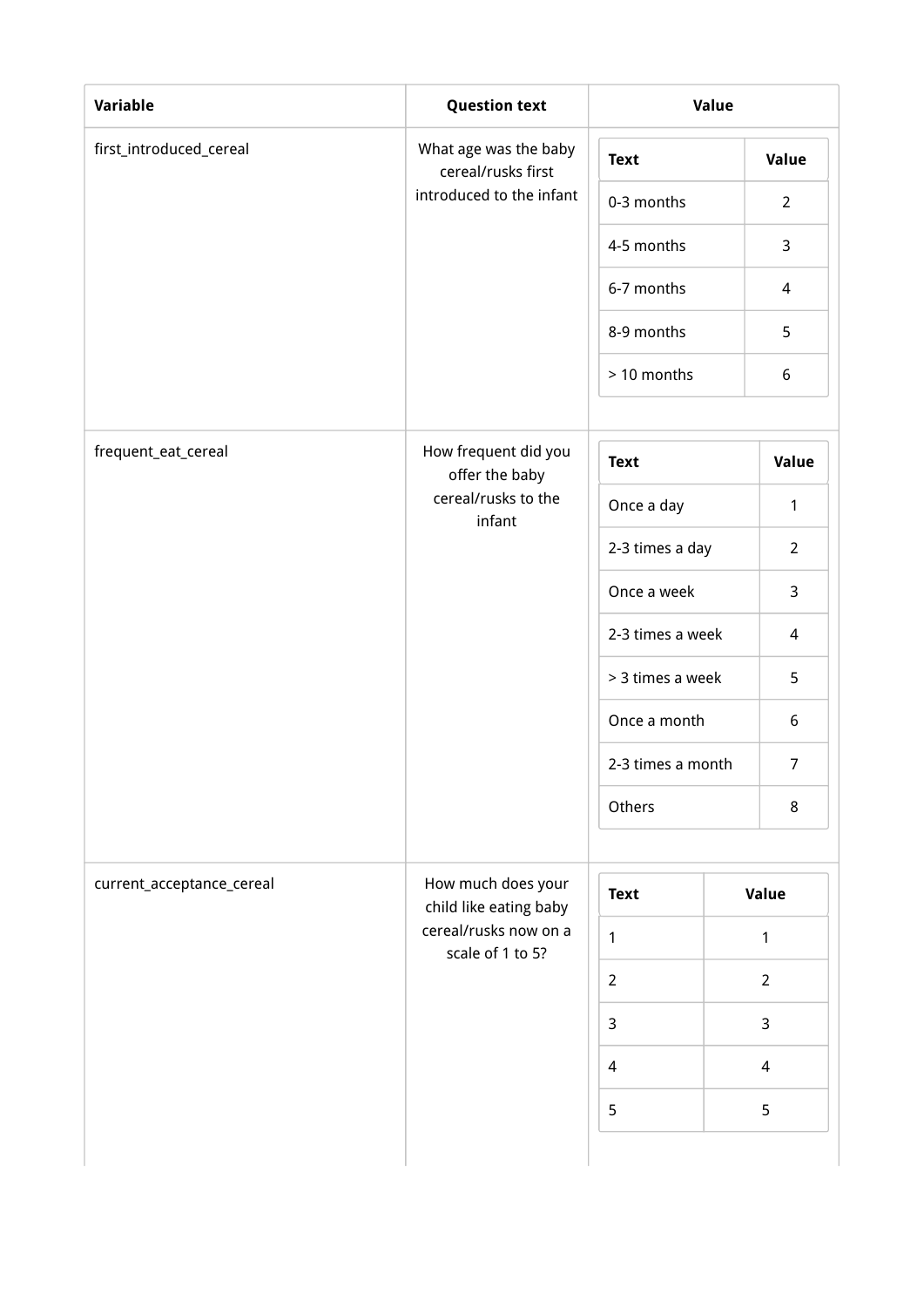| Variable                    | <b>Question text</b>                            | Value             |  |                |
|-----------------------------|-------------------------------------------------|-------------------|--|----------------|
| first_introduced_porridge   | What age was the rice<br>porridge first         | <b>Text</b>       |  | Value          |
|                             | introduced to the infant                        | 0-3 months        |  | $\overline{2}$ |
|                             |                                                 | 4-5 months        |  | 3              |
|                             |                                                 | 6-7 months        |  | $\overline{4}$ |
|                             |                                                 | 8-9 months        |  | 5              |
|                             |                                                 | > 10 months       |  | 6              |
| frequent_eat_porridge       | How frequent did you<br>offer the rice porridge | <b>Text</b>       |  | Value          |
|                             | to the infant                                   | Once a day        |  | 1              |
|                             |                                                 | 2-3 times a day   |  | $\overline{2}$ |
|                             |                                                 | Once a week       |  | 3              |
|                             |                                                 | 2-3 times a week  |  | 4              |
|                             |                                                 | > 3 times a week  |  | 5              |
|                             |                                                 | Once a month      |  | 6              |
|                             |                                                 | 2-3 times a month |  | $\overline{7}$ |
|                             |                                                 | Others            |  | $\,8\,$        |
| current_acceptance_porridge | How much does your<br>child like eating rice    | <b>Text</b>       |  | Value          |
|                             | porridge now on a scale<br>of 1 to 5?           | $\mathbf{1}$      |  | 1              |
|                             |                                                 | $\overline{2}$    |  | $\overline{2}$ |
|                             |                                                 | $\mathbf{3}$      |  | $\mathbf{3}$   |
|                             |                                                 | 4                 |  | $\overline{4}$ |
|                             |                                                 | 5                 |  | 5              |
|                             |                                                 |                   |  |                |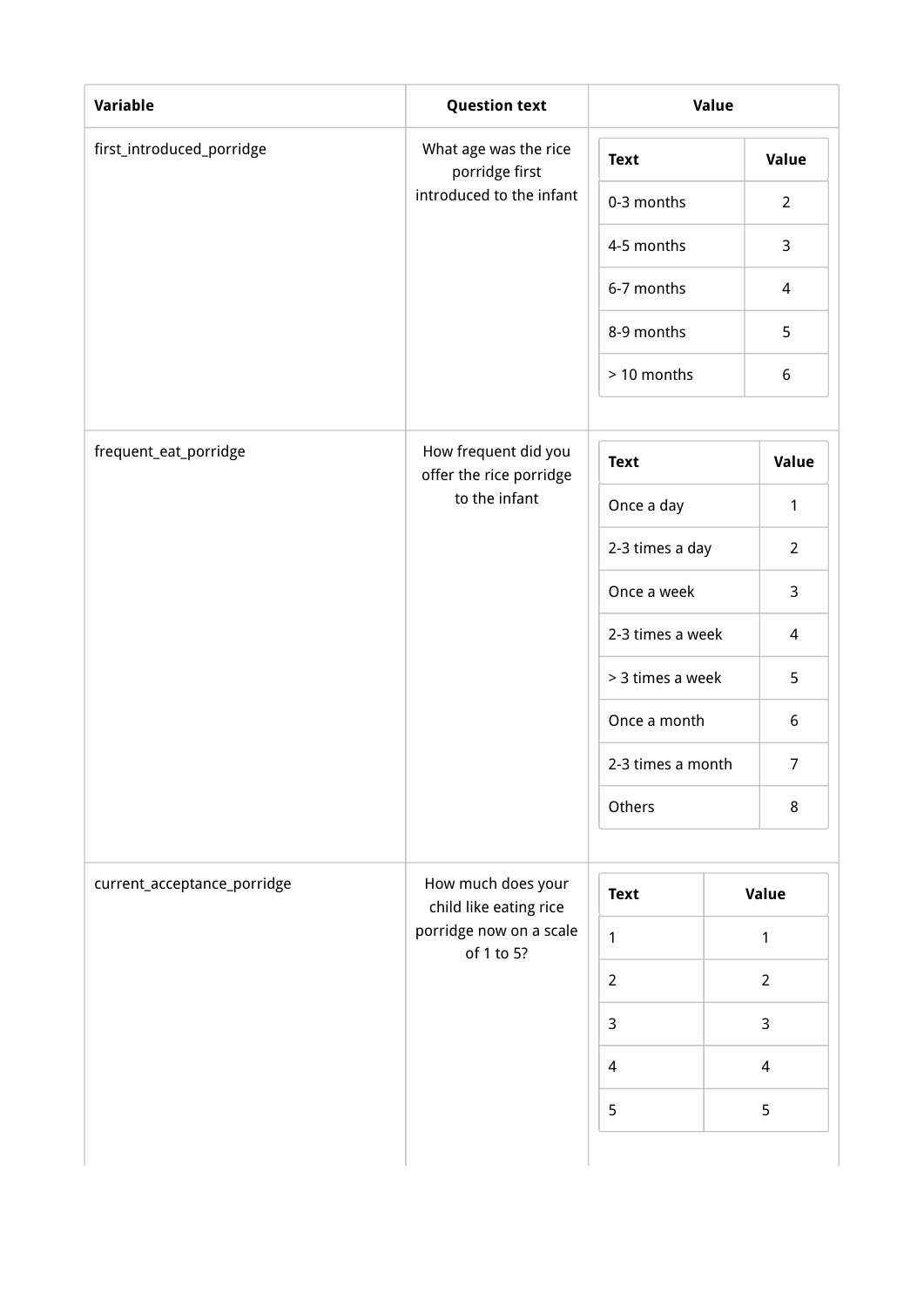| <b>Variable</b>             | <b>Question text</b>                          | Value             |  |                |
|-----------------------------|-----------------------------------------------|-------------------|--|----------------|
| first_introduced_crackers   | What age was the<br>crackers first            | <b>Text</b>       |  | Value          |
|                             | introduced to the infant                      | 0-3 months        |  | $\overline{2}$ |
|                             |                                               | 4-5 months        |  | 3              |
|                             |                                               | 6-7 months        |  | 4              |
|                             |                                               | 8-9 months        |  | 5              |
|                             |                                               | > 10 months       |  | 6              |
| frequent_eat_crackers       | How frequent did you<br>offer the crackers to | <b>Text</b>       |  | Value          |
|                             | the infant                                    | Once a day        |  | $\mathbf{1}$   |
|                             |                                               | 2-3 times a day   |  | $\overline{2}$ |
|                             |                                               | Once a week       |  | 3              |
|                             |                                               | 2-3 times a week  |  | 4              |
|                             |                                               | > 3 times a week  |  | 5              |
|                             |                                               | Once a month      |  | 6              |
|                             |                                               | 2-3 times a month |  | $\overline{7}$ |
|                             |                                               | Others            |  | 8              |
| current_acceptance_crackers | How much does your<br>child like eating       | <b>Text</b>       |  | Value          |
|                             | crackers now on a scale<br>of 1 to 5?         | $\mathbf{1}$      |  | $\mathbf{1}$   |
|                             |                                               | $\overline{2}$    |  | $\overline{2}$ |
|                             |                                               | $\mathbf{3}$      |  | $\mathbf{3}$   |
|                             |                                               | $\overline{4}$    |  | $\overline{4}$ |
|                             |                                               | 5                 |  | 5              |
|                             |                                               |                   |  |                |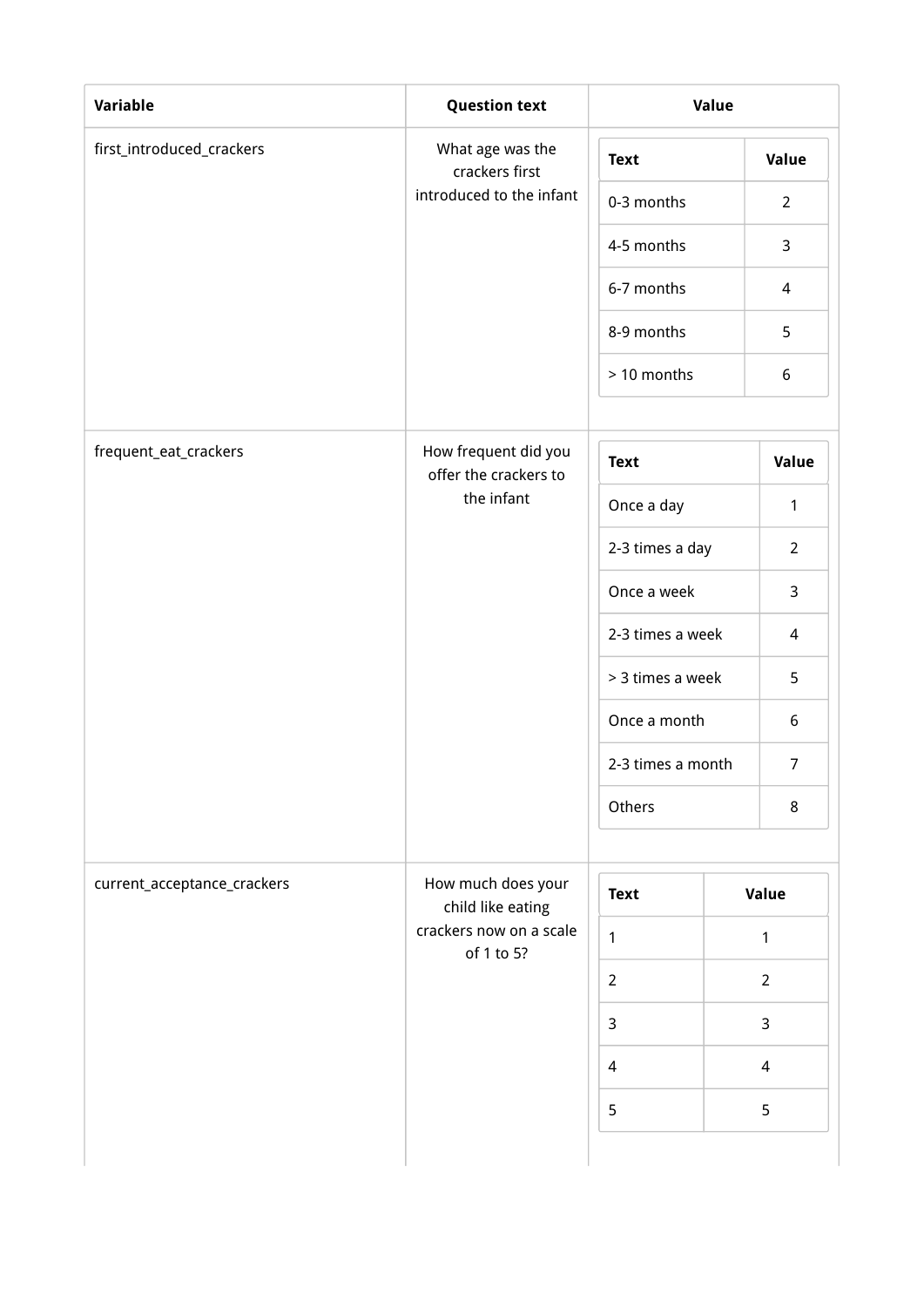| Variable                             | <b>Question text</b>                           | Value             |  |                |
|--------------------------------------|------------------------------------------------|-------------------|--|----------------|
| first_introduced_teething_biscuits   | What age was the<br>teething biscuits first    | <b>Text</b>       |  | Value          |
|                                      | introduced to the infant                       | 0-3 months        |  | $\overline{2}$ |
|                                      |                                                | 4-5 months        |  | 3              |
|                                      |                                                | 6-7 months        |  | 4              |
|                                      |                                                | 8-9 months        |  | 5              |
|                                      |                                                | > 10 months       |  | 6              |
| frequent_eat_teething_biscuits       | How frequent did you<br>offer the teething     | <b>Text</b>       |  | Value          |
|                                      | biscuits to the infant                         | Once a day        |  | 1              |
|                                      |                                                | 2-3 times a day   |  | $\overline{2}$ |
|                                      |                                                | Once a week       |  | 3              |
|                                      |                                                | 2-3 times a week  |  | 4              |
|                                      |                                                | > 3 times a week  |  | 5              |
|                                      |                                                | Once a month      |  | 6              |
|                                      |                                                | 2-3 times a month |  | $\overline{7}$ |
|                                      |                                                | Others            |  | 8              |
| current_acceptance_teething_biscuits | How much does your<br>child like eating        | <b>Text</b>       |  | Value          |
|                                      | teething biscuits now<br>on a scale of 1 to 5? | $\mathbf{1}$      |  | 1              |
|                                      |                                                | $\overline{2}$    |  | $\overline{2}$ |
|                                      |                                                | $\overline{3}$    |  | 3              |
|                                      |                                                | $\overline{4}$    |  | 4              |
|                                      |                                                | 5                 |  | 5              |
|                                      |                                                |                   |  |                |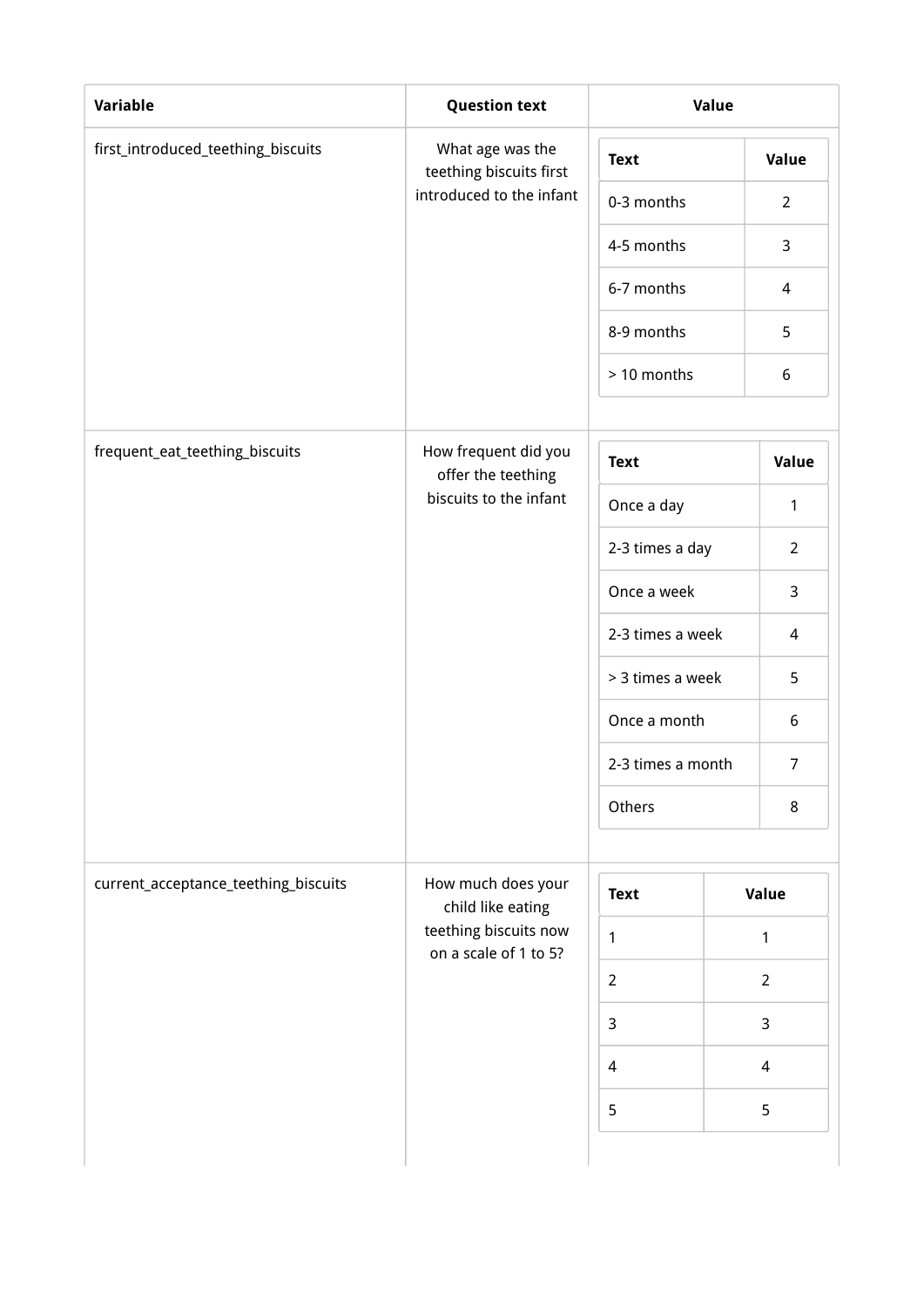| <b>Variable</b>               | <b>Question text</b>                            | Value             |  |                |
|-------------------------------|-------------------------------------------------|-------------------|--|----------------|
| first_introduced_bread_buns   | What age was the<br>bread/buns first            | <b>Text</b>       |  | <b>Value</b>   |
|                               | introduced to the infant                        | 0-3 months        |  | $\overline{2}$ |
|                               |                                                 | 4-5 months        |  | 3              |
|                               |                                                 | 6-7 months        |  | $\overline{4}$ |
|                               |                                                 | 8-9 months        |  | 5              |
|                               |                                                 | > 10 months       |  | 6              |
| frequent_eat_bread_buns       | How frequent did you<br>offer the bread/buns to | <b>Text</b>       |  | Value          |
|                               | the infant                                      | Once a day        |  | $\mathbf{1}$   |
|                               |                                                 | 2-3 times a day   |  | $\overline{2}$ |
|                               |                                                 | Once a week       |  | 3              |
|                               |                                                 | 2-3 times a week  |  | 4              |
|                               |                                                 | > 3 times a week  |  | 5              |
|                               |                                                 | Once a month      |  | 6              |
|                               |                                                 | 2-3 times a month |  | $\overline{7}$ |
|                               |                                                 | Others            |  | 8              |
| current_acceptance_bread_buns | How much does your<br>child like eating         | <b>Text</b>       |  | Value          |
|                               | bread/buns now on a<br>scale of 1 to 5?         | $\mathbf{1}$      |  | $\mathbf{1}$   |
|                               |                                                 | $\overline{2}$    |  | $\overline{2}$ |
|                               |                                                 | $\mathbf{3}$      |  | 3              |
|                               |                                                 | $\overline{4}$    |  | $\overline{4}$ |
|                               |                                                 |                   |  | 5              |
|                               |                                                 |                   |  |                |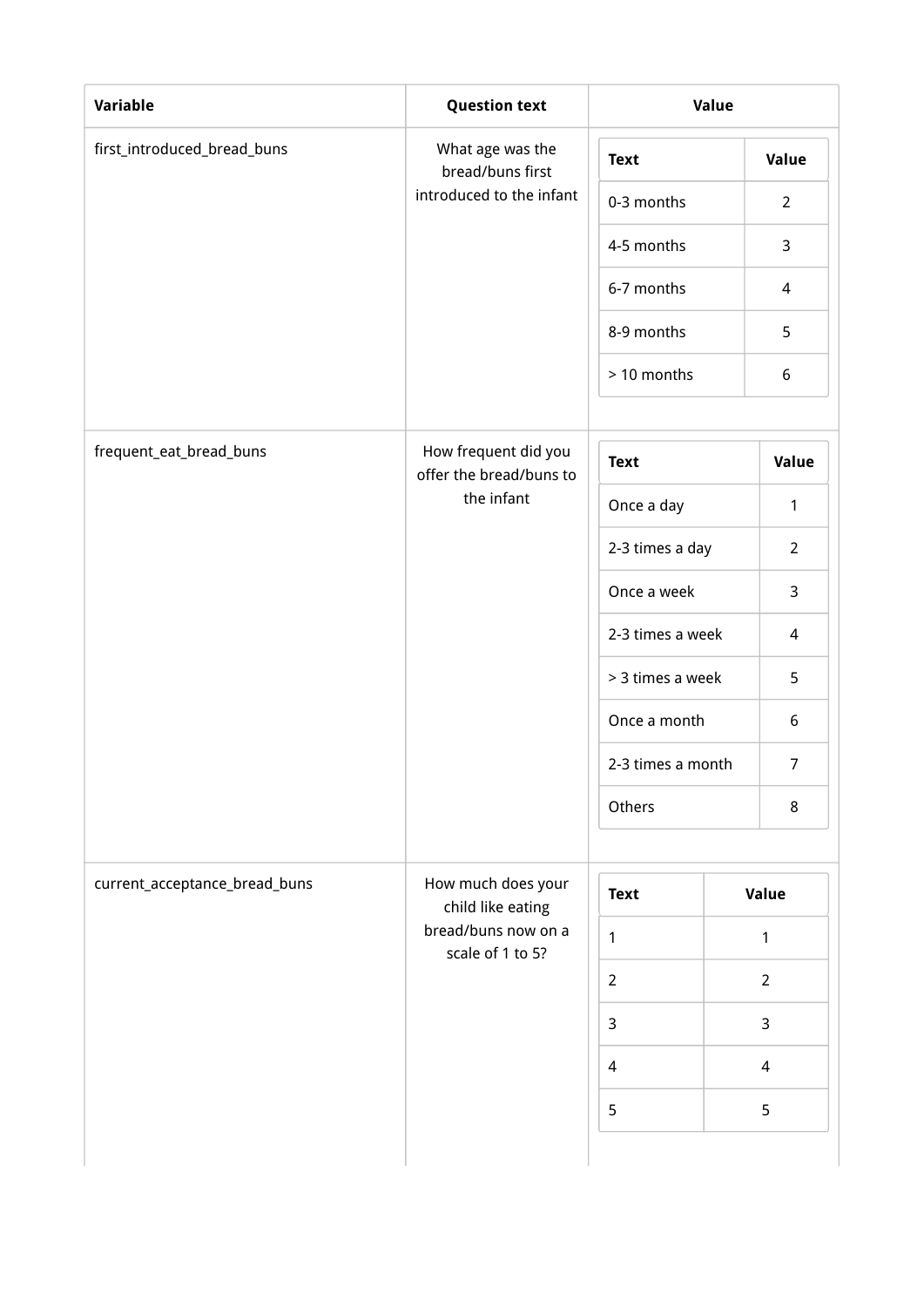| Variable                       | <b>Question text</b>                                  | Value             |                |  |
|--------------------------------|-------------------------------------------------------|-------------------|----------------|--|
| first_introduced_bfastcereal   | What age was the<br>breakfast cereal (corn            | <b>Text</b>       | Value          |  |
|                                | flakes, coco crunch)<br>first introduced to the       | 0-3 months        | $\overline{2}$ |  |
|                                | infant                                                | 4-5 months        | 3              |  |
|                                |                                                       | 6-7 months        | 4              |  |
|                                | 8-9 months<br>> 10 months                             |                   | 5              |  |
|                                |                                                       |                   | 6              |  |
| frequent_eat_bfastcereal       | How frequent did you<br>offer the breakfast           | <b>Text</b>       | Value          |  |
|                                | cereal (corn flakes,<br>coco crunch) to the<br>infant | Once a day        | $\mathbf{1}$   |  |
|                                |                                                       | 2-3 times a day   | $\overline{2}$ |  |
|                                |                                                       | Once a week       | 3              |  |
|                                |                                                       | 2-3 times a week  | $\overline{4}$ |  |
|                                |                                                       | > 3 times a week  | 5              |  |
|                                |                                                       | Once a month      | 6              |  |
|                                |                                                       | 2-3 times a month | $\overline{7}$ |  |
|                                |                                                       | Others            | 8              |  |
| current_acceptance_bfastcereal | How much does your                                    |                   |                |  |
|                                | child like eating                                     | <b>Text</b>       | Value          |  |
|                                | breakfast cereal (corn<br>flakes, coco crunch)        | $\mathbf{1}$      | 1              |  |
|                                | now on a scale of 1 to<br>5?                          | $\overline{2}$    | $\overline{2}$ |  |
|                                |                                                       | $\mathbf{3}$      | 3              |  |
|                                |                                                       | $\overline{4}$    | 4              |  |
|                                |                                                       | 5                 | 5              |  |
|                                |                                                       |                   |                |  |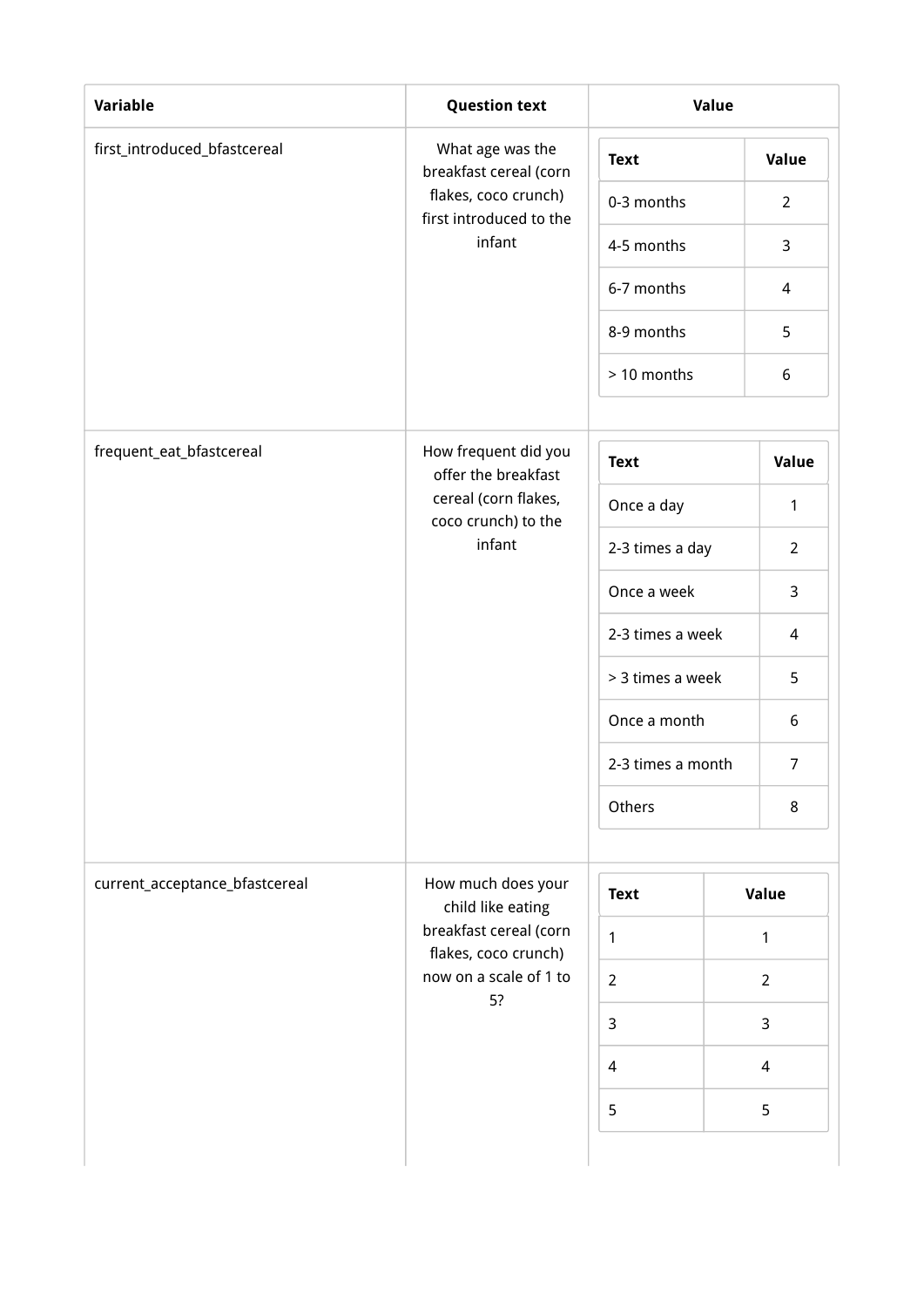| Variable                   | <b>Question text</b>                             | Value             |                |                |
|----------------------------|--------------------------------------------------|-------------------|----------------|----------------|
| first_introduced_noodles   | What age was the<br>noodles first                | <b>Text</b>       |                | <b>Value</b>   |
|                            | introduced to the infant                         | 0-3 months        |                | $\overline{2}$ |
|                            |                                                  | 4-5 months        |                | 3              |
|                            |                                                  | 6-7 months        |                | $\overline{4}$ |
|                            | 8-9 months                                       |                   |                | 5              |
|                            |                                                  | > 10 months       |                | 6              |
| frequent_eat_noodles       | How frequent did you<br>offer the noodles to the | <b>Text</b>       |                | Value          |
|                            | infant                                           | Once a day        |                | $\mathbf{1}$   |
|                            |                                                  | 2-3 times a day   |                | $\overline{2}$ |
|                            |                                                  | Once a week       |                | 3              |
|                            |                                                  | 2-3 times a week  |                | 4              |
|                            |                                                  | > 3 times a week  |                | 5              |
|                            |                                                  | Once a month      |                | 6              |
|                            |                                                  | 2-3 times a month |                | $\overline{7}$ |
|                            |                                                  | Others            |                | $\,8\,$        |
| current_acceptance_noodles | How much does your<br>child like eating baby     | <b>Text</b>       |                | Value          |
|                            | noodles now on a scale<br>of 1 to 5?             | $\mathbf{1}$      |                | $\mathbf{1}$   |
|                            | $\overline{2}$                                   |                   | $\overline{2}$ |                |
|                            | $\overline{3}$                                   |                   | $\mathsf{3}$   |                |
|                            |                                                  | $\overline{4}$    |                | $\overline{4}$ |
|                            |                                                  | 5                 |                | 5              |
|                            |                                                  |                   |                |                |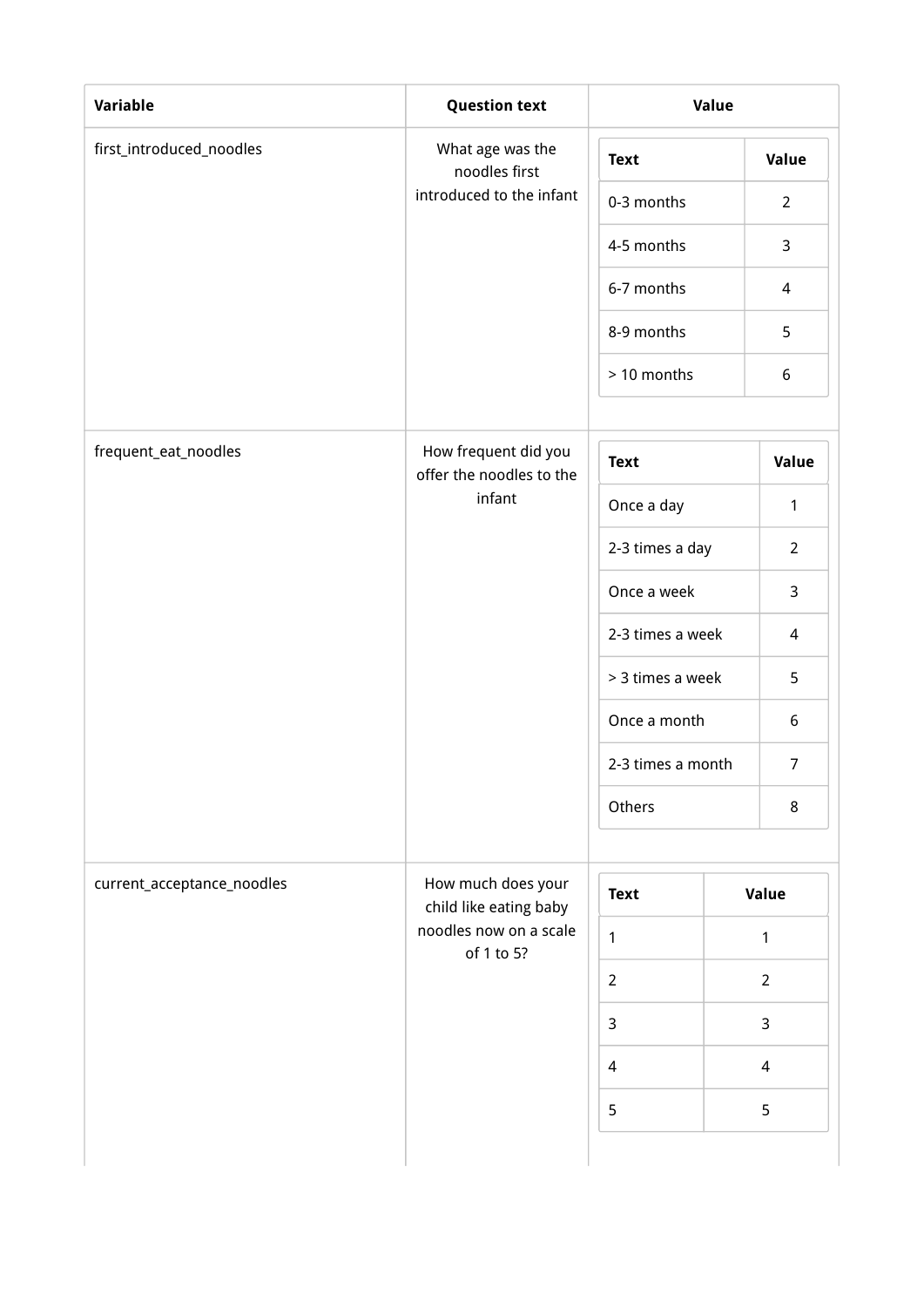| <b>Variable</b>               | <b>Question text</b>                            | Value             |  |                |
|-------------------------------|-------------------------------------------------|-------------------|--|----------------|
| first_introduced_tosai_idly   | What age was the<br>tosai/idly first            | <b>Text</b>       |  | <b>Value</b>   |
|                               | introduced to the infant                        | 0-3 months        |  | $\overline{2}$ |
|                               |                                                 | 4-5 months        |  | 3              |
|                               |                                                 | 6-7 months        |  | $\overline{4}$ |
|                               |                                                 | 8-9 months        |  | 5              |
|                               |                                                 | > 10 months       |  | 6              |
| frequent_eat_tosai_idly       | How frequent did you<br>offer the tosai/idly to | <b>Text</b>       |  | Value          |
|                               | the infant                                      | Once a day        |  | $\mathbf{1}$   |
|                               |                                                 | 2-3 times a day   |  | $\overline{2}$ |
|                               |                                                 | Once a week       |  | 3              |
|                               |                                                 | 2-3 times a week  |  | 4              |
|                               |                                                 | > 3 times a week  |  | 5              |
|                               |                                                 | Once a month      |  | 6              |
|                               |                                                 | 2-3 times a month |  | $\overline{7}$ |
|                               |                                                 | Others            |  | 8              |
| current_acceptance_tosai_idly | How much does your<br>child like eating         | <b>Text</b>       |  | Value          |
|                               | tosai/idly now on a<br>scale of 1 to 5?         | $\mathbf{1}$      |  | $\mathbf{1}$   |
|                               |                                                 | $\overline{2}$    |  | $\overline{2}$ |
|                               |                                                 | $\mathbf{3}$      |  | $\mathsf{3}$   |
|                               |                                                 | $\overline{4}$    |  | $\overline{4}$ |
|                               |                                                 | 5                 |  | 5              |
|                               |                                                 |                   |  |                |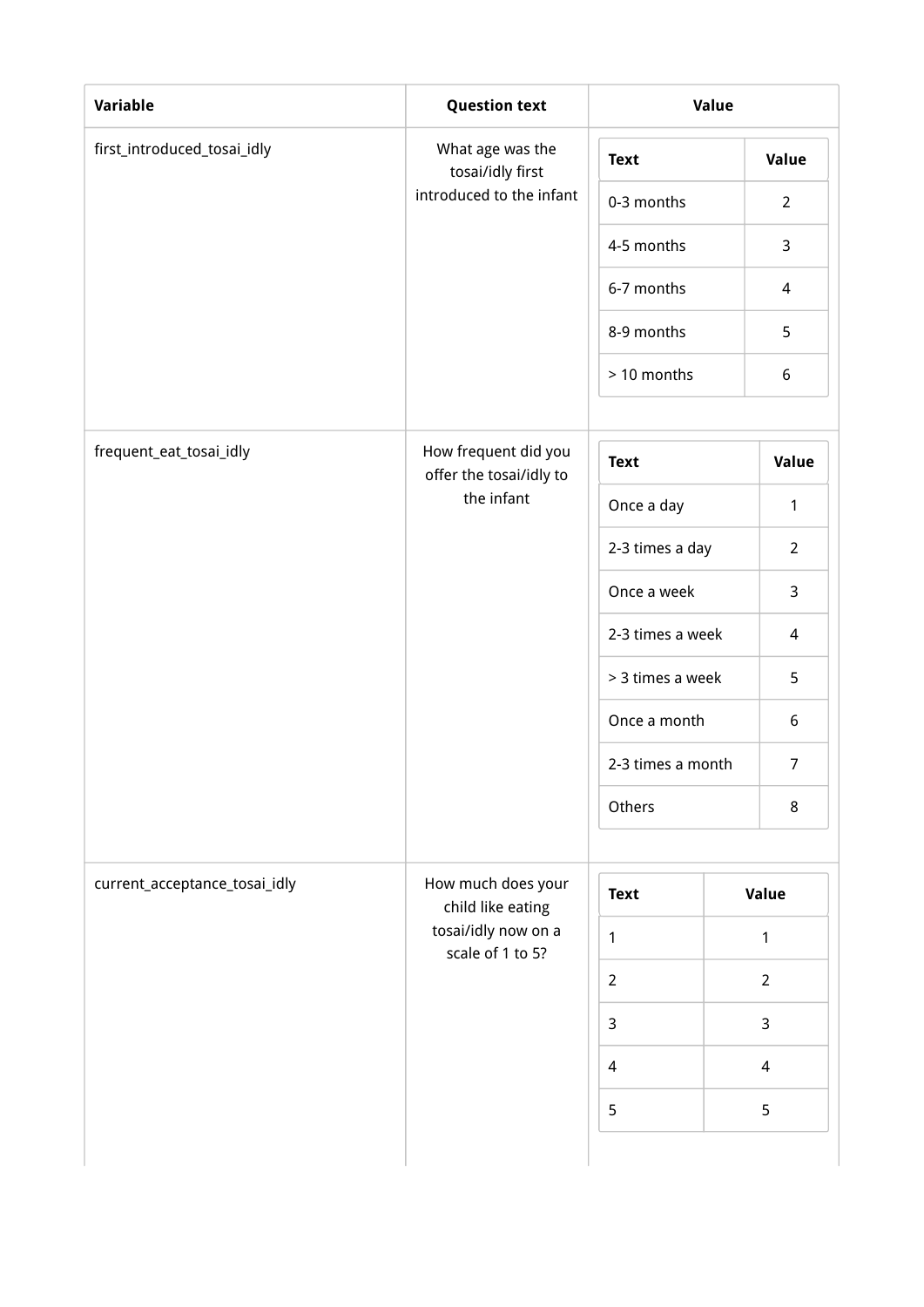| Variable                 | <b>Question text</b>                                |                                      | Value |                  |
|--------------------------|-----------------------------------------------------|--------------------------------------|-------|------------------|
| first_introduced_pasta   | What age was the pasta<br>(spaghetti, lasagne, etc) | <b>Text</b>                          |       | Value            |
|                          | first introduced to the<br>infant                   | 0-3 months                           |       | $\overline{2}$   |
|                          |                                                     | 4-5 months                           |       | 3                |
|                          |                                                     | 6-7 months                           |       | $\overline{4}$   |
|                          |                                                     | 8-9 months                           |       | 5                |
|                          |                                                     | > 10 months                          |       | $\boldsymbol{6}$ |
| frequent_eat_pasta       | How frequent did you<br>offer the pasta             | <b>Text</b>                          |       | Value            |
|                          | (spaghetti, lasagne, etc)<br>to the infant          | Once a day                           |       | $\mathbf{1}$     |
|                          |                                                     | 2-3 times a day                      |       | $\overline{2}$   |
|                          |                                                     | Once a week                          |       | 3                |
|                          |                                                     | 2-3 times a week<br>> 3 times a week |       | 4                |
|                          |                                                     |                                      |       | 5                |
|                          |                                                     | Once a month                         |       | 6                |
|                          |                                                     | 2-3 times a month                    |       | $\overline{7}$   |
|                          |                                                     | Others                               |       | 8                |
| current_acceptance_pasta | How much does your<br>child like eatingpasta        | <b>Text</b>                          |       | Value            |
|                          | (spaghetti, lasagne, etc)<br>now on a scale of 1 to | $\mathbf{1}$                         |       | $\mathbf{1}$     |
|                          | 5?                                                  | $\overline{2}$                       |       | $\overline{2}$   |
|                          |                                                     | $\mathbf{3}$                         |       | 3                |
|                          |                                                     | $\overline{4}$                       |       | 4                |
|                          |                                                     | 5                                    |       | 5                |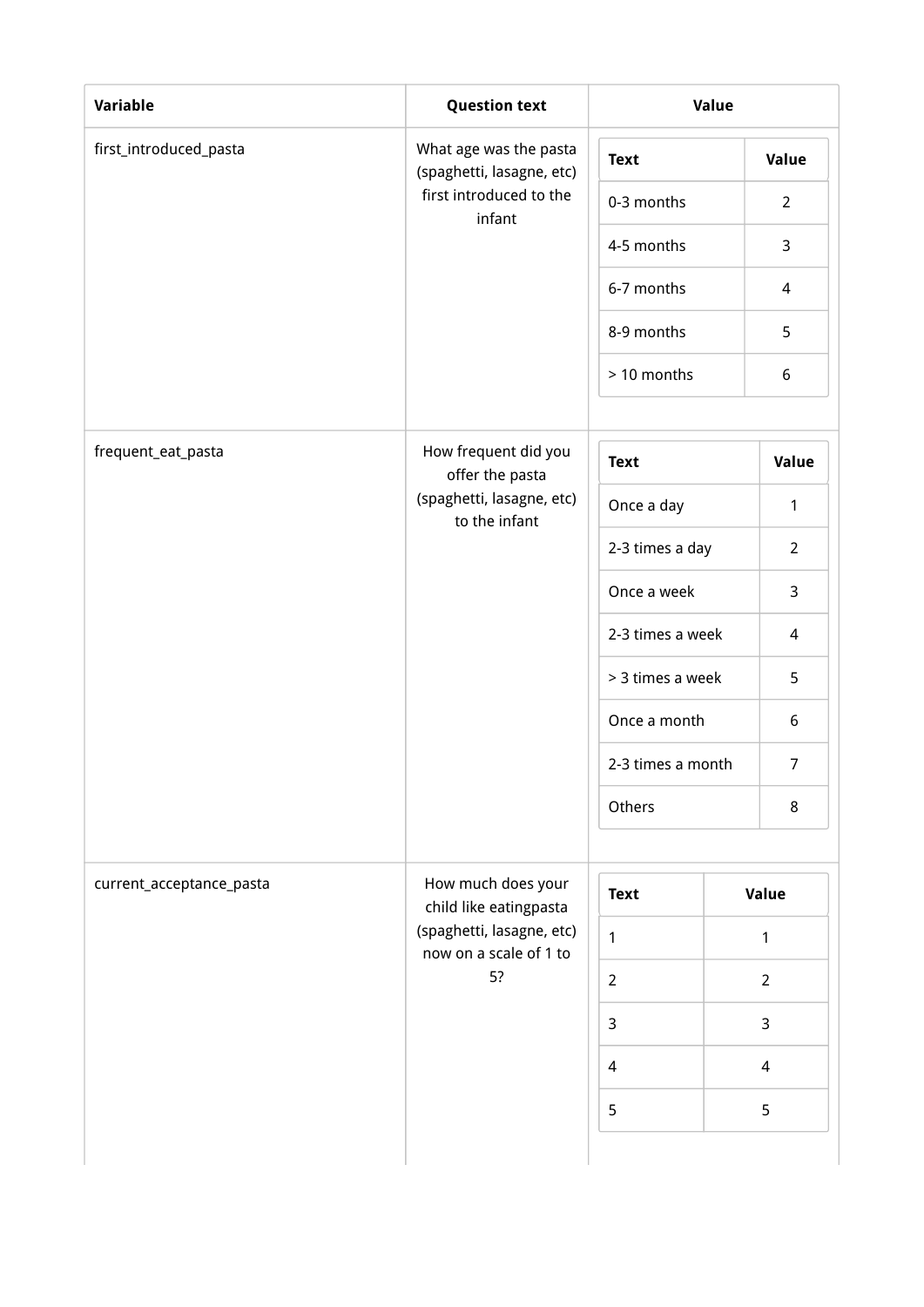| <b>Variable</b> | <b>Question text</b>                        | Value                                                      |                |  |
|-----------------|---------------------------------------------|------------------------------------------------------------|----------------|--|
| protein_source_ | Has the infant been<br>introduced to any of | <b>Text</b>                                                | Value          |  |
|                 | the food listed below.                      | Egg yolk                                                   | 1              |  |
|                 |                                             | Full egg                                                   | $\overline{2}$ |  |
|                 |                                             | Chicken                                                    | 3              |  |
|                 |                                             | Mutton/beef                                                | 4              |  |
|                 |                                             | Pork                                                       | 5              |  |
|                 |                                             | Internal organs (liver)                                    | 6              |  |
|                 |                                             | Processed food (<br>sausages, nuggets,<br>burger meat ets) | $\overline{7}$ |  |
|                 |                                             | Fresh water fish(keli,<br>talapiaetc)                      | 8              |  |
|                 |                                             | Salt water fish<br>(maceral, sardine etc)                  | 9              |  |
|                 |                                             | Seafood (prawns,<br>squids, crab etc)                      | $10$           |  |
|                 |                                             | Nuts (peanuts,<br>almond, cashew etc)                      | 11             |  |
|                 |                                             | Beans (green beans,<br>red beans etc)                      | 12             |  |
|                 |                                             | Taufoo                                                     | 13             |  |
|                 |                                             | Soya bean                                                  | 14             |  |
|                 |                                             | None of the above                                          | 15             |  |
|                 |                                             |                                                            |                |  |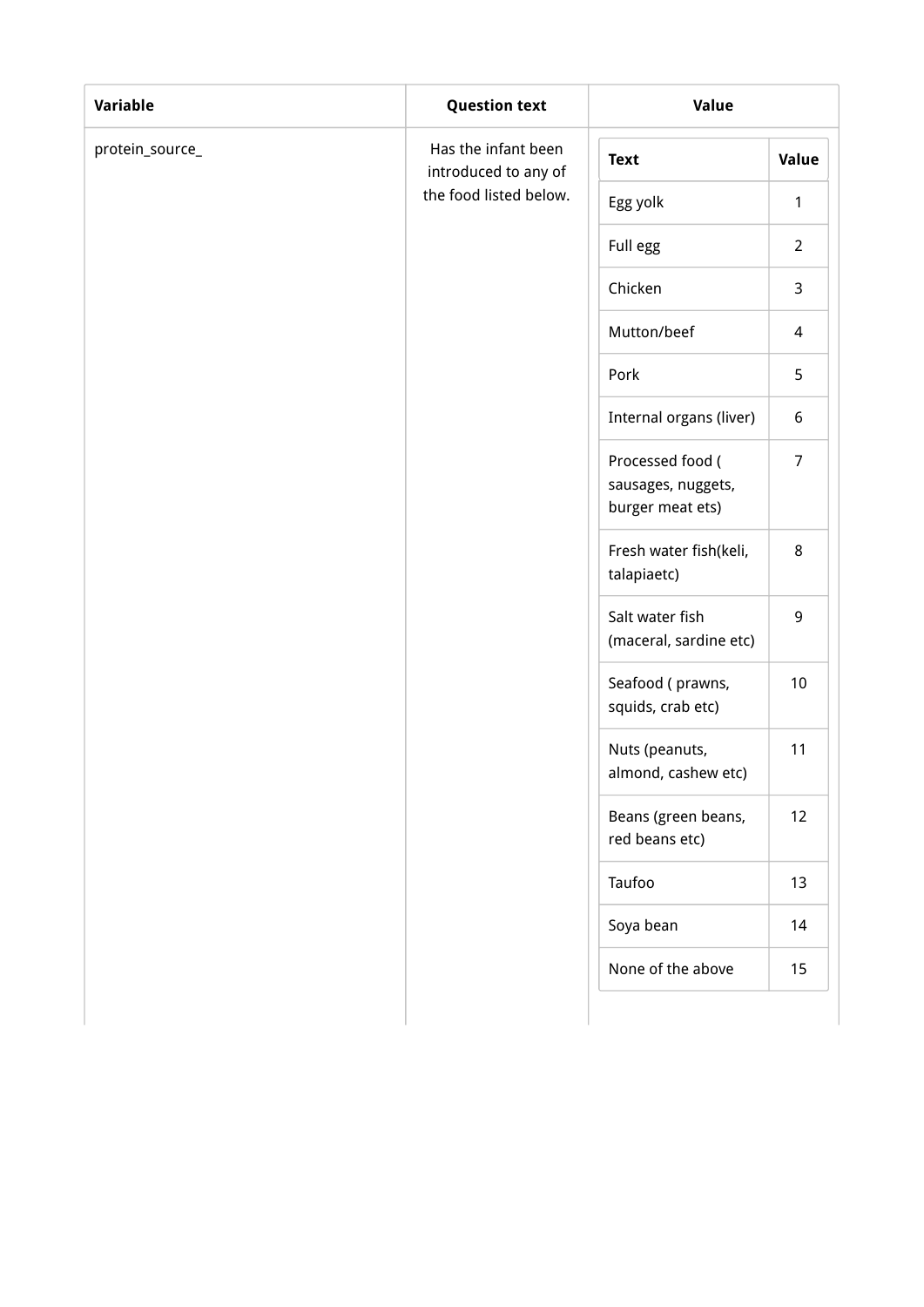| <b>Variable</b>             | <b>Question text</b>                              | Value             |              |                |
|-----------------------------|---------------------------------------------------|-------------------|--------------|----------------|
| first_introduced_egg_yolk   | What age was the egg<br>yolk first introduced to  | <b>Text</b>       |              | Value          |
|                             | the infant?                                       | 0-3 months        |              | $\overline{2}$ |
|                             |                                                   | 4-5 months        |              | 3              |
|                             |                                                   | 6-7 months        |              | $\overline{4}$ |
|                             |                                                   | 8-9 months        |              | 5              |
|                             |                                                   |                   |              | 6              |
| frequent_eat_egg_yolk       | How frequent did you<br>offer the egg yolk to the | <b>Text</b>       |              | Value          |
|                             | infant?                                           | Once a day        |              | 1              |
|                             |                                                   | 2-3 times a day   |              | $\overline{2}$ |
|                             | Once a week                                       |                   | 3            |                |
|                             |                                                   | 2-3 times a week  |              | $\overline{4}$ |
|                             |                                                   | > 3 times a week  |              | 5              |
|                             |                                                   | Once a month      |              | 6              |
|                             |                                                   | 2-3 times a month |              | $\overline{7}$ |
|                             |                                                   | Others            |              | $\,8\,$        |
| current_acceptance_egg_yolk | How much does your<br>child like eating egg       | <b>Text</b>       |              | Value          |
|                             | yolk now on a scale of 1<br>to 5?                 | $\mathbf{1}$      |              | 1              |
|                             |                                                   | $\overline{2}$    |              | $\overline{2}$ |
|                             | $\mathbf{3}$                                      |                   | $\mathbf{3}$ |                |
|                             |                                                   | 4                 |              | $\overline{4}$ |
|                             |                                                   |                   |              | 5              |
|                             |                                                   |                   |              |                |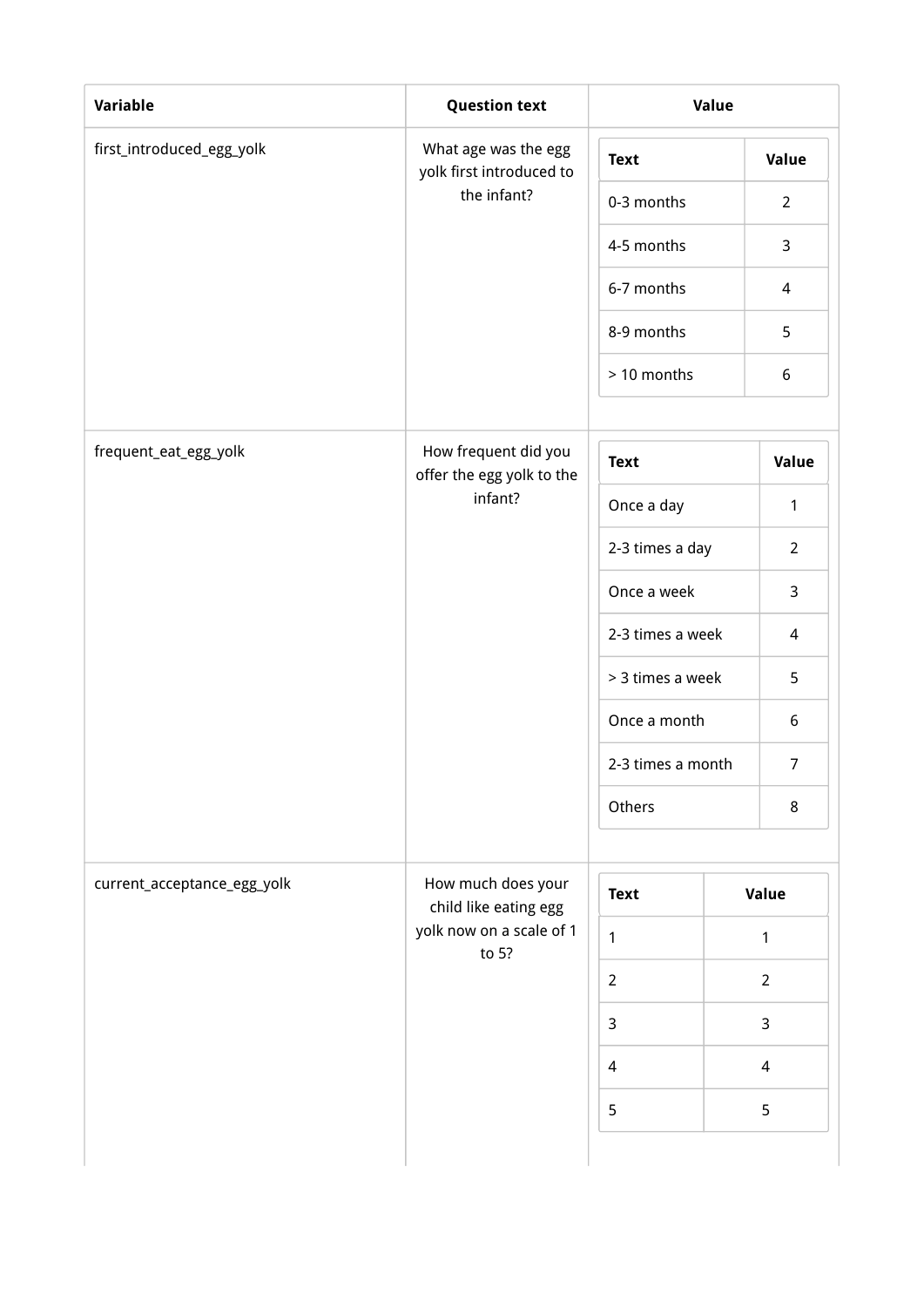| Variable                    | <b>Question text</b>                             |                   | Value          |
|-----------------------------|--------------------------------------------------|-------------------|----------------|
| first_introduced_full_egg   | What age was the full<br>egg first introduced to | <b>Text</b>       | <b>Value</b>   |
|                             | the infant?                                      | 0-3 months        | $2^{\circ}$    |
|                             |                                                  | 4-5 months        | $\mathsf{3}$   |
|                             |                                                  | 6-7 months        | $\overline{4}$ |
|                             |                                                  | 8-9 months        | 5              |
|                             |                                                  | > 10 months       | $6\,$          |
| frequent_eat_full_egg       | How frequent did you                             | <b>Text</b>       | Value          |
|                             | offer the full egg to the<br>infant?             | Once a day        | $\mathbf{1}$   |
|                             |                                                  | 2-3 times a day   | $\overline{2}$ |
|                             |                                                  | Once a week       | 3              |
|                             |                                                  | 2-3 times a week  | $\overline{a}$ |
|                             |                                                  | > 3 times a week  | 5              |
|                             |                                                  | Once a month      | 6              |
|                             |                                                  | 2-3 times a month | $\overline{7}$ |
|                             |                                                  | Others            | $\,8\,$        |
| current_acceptance_full_egg | How much does your<br>child like eating full egg | <b>Text</b>       | Value          |
|                             | now on a scale of 1 to<br>5?                     | $\mathbf{1}$      | $\mathbf{1}$   |
|                             |                                                  | $\overline{2}$    | $\overline{2}$ |
|                             |                                                  | $\overline{3}$    | $\mathsf{3}$   |
|                             |                                                  | $\overline{a}$    | $\overline{4}$ |
|                             |                                                  | 5                 | 5              |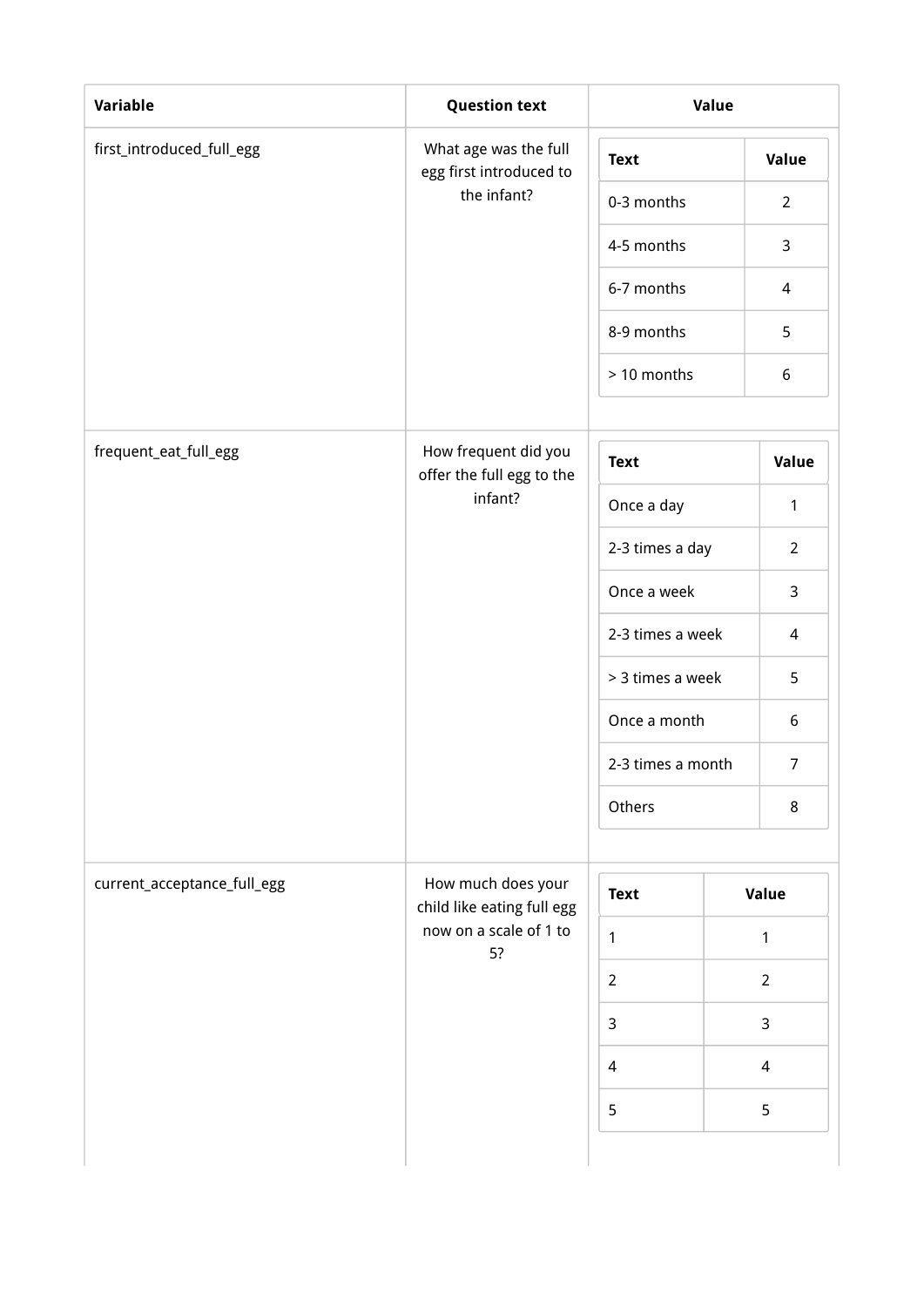| Variable                        | <b>Question text</b>                           | Value             |                          |  |
|---------------------------------|------------------------------------------------|-------------------|--------------------------|--|
| first_introduced_chicken_duck   | What age was the<br>chicken/duck first         | <b>Text</b>       | Value                    |  |
|                                 | introduced to the<br>infant?                   | 0-3 months        | $\overline{2}$           |  |
|                                 |                                                | 4-5 months        | 3                        |  |
|                                 |                                                | 6-7 months        | $\overline{4}$           |  |
|                                 |                                                | 8-9 months        | 5                        |  |
|                                 |                                                | > 10 months       | 6                        |  |
| frequent_eat_chicken_duck       | How frequent did you<br>offer the chicken/duck | <b>Text</b>       | Value                    |  |
|                                 | to the infant?                                 | Once a day        | 1                        |  |
|                                 |                                                | 2-3 times a day   | $\overline{2}$           |  |
|                                 |                                                | Once a week       | 3                        |  |
|                                 |                                                | 2-3 times a week  | 4                        |  |
|                                 |                                                | > 3 times a week  | 5                        |  |
|                                 |                                                | Once a month      | 6                        |  |
|                                 |                                                | 2-3 times a month | $\overline{7}$           |  |
|                                 |                                                | Others            | 8                        |  |
| current_acceptance_chicken_duck | How much does your<br>child like eating        | <b>Text</b>       | Value                    |  |
|                                 | chicken/duck now on a<br>scale of 1 to 5?      | $\mathbf{1}$      | 1                        |  |
|                                 |                                                | $\overline{2}$    | $\overline{2}$           |  |
|                                 |                                                | $\mathbf{3}$      | 3                        |  |
|                                 |                                                | $\overline{4}$    | $\overline{\mathcal{A}}$ |  |
|                                 |                                                | 5                 | 5                        |  |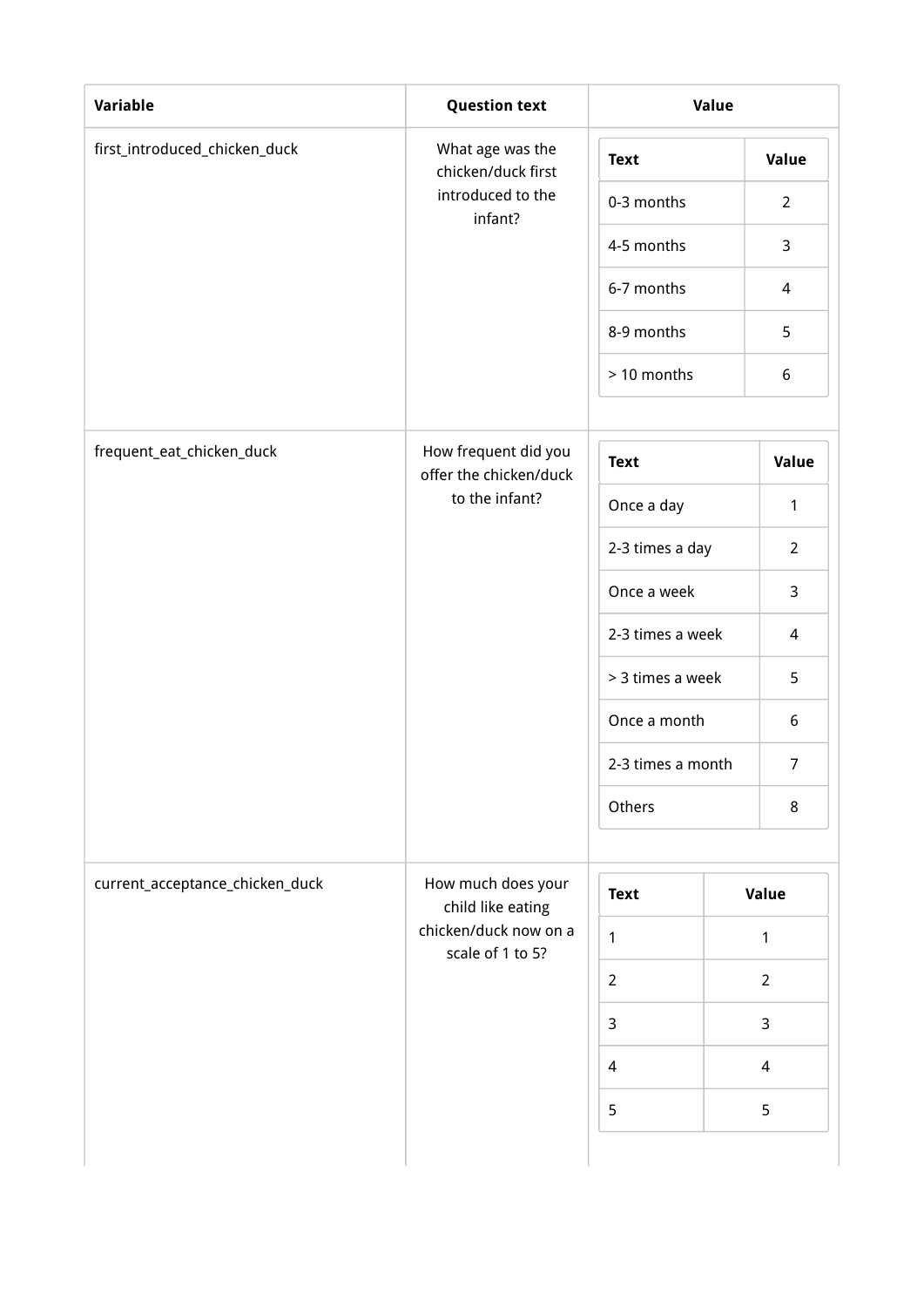| <b>Variable</b>                | <b>Question text</b>                          | Value             |                          |  |
|--------------------------------|-----------------------------------------------|-------------------|--------------------------|--|
| first_introduced_beef_mutton   | What age was the<br>beef/mutton first         | <b>Text</b>       | Value                    |  |
|                                | introduced to the<br>infant?                  | 0-3 months        | $\overline{2}$           |  |
|                                |                                               | 4-5 months        | 3                        |  |
|                                |                                               | 6-7 months        | $\overline{4}$           |  |
|                                |                                               | 8-9 months        | 5                        |  |
|                                |                                               | > 10 months       | $\boldsymbol{6}$         |  |
| frequent_eat_beef_mutton       | How frequent did you<br>offer the beef/mutton | <b>Text</b>       | Value                    |  |
|                                | to the infant?                                | Once a day        | $\mathbf{1}$             |  |
|                                |                                               | 2-3 times a day   | $\overline{2}$           |  |
|                                |                                               | Once a week       | 3                        |  |
|                                |                                               | 2-3 times a week  | 4                        |  |
|                                |                                               | > 3 times a week  | 5                        |  |
|                                |                                               | Once a month      | 6                        |  |
|                                |                                               | 2-3 times a month | $\overline{7}$           |  |
|                                |                                               | Others            | 8                        |  |
| current_acceptance_beef_mutton | How much does your<br>child like eating       | <b>Text</b>       | Value                    |  |
|                                | beef/mutton now on a<br>scale of 1 to 5?      | $\mathbf{1}$      | 1                        |  |
|                                |                                               | $\overline{2}$    | $\overline{2}$           |  |
|                                |                                               | $\mathsf{3}$      | 3                        |  |
|                                |                                               | $\overline{4}$    | $\overline{\mathcal{A}}$ |  |
|                                |                                               | 5                 | 5                        |  |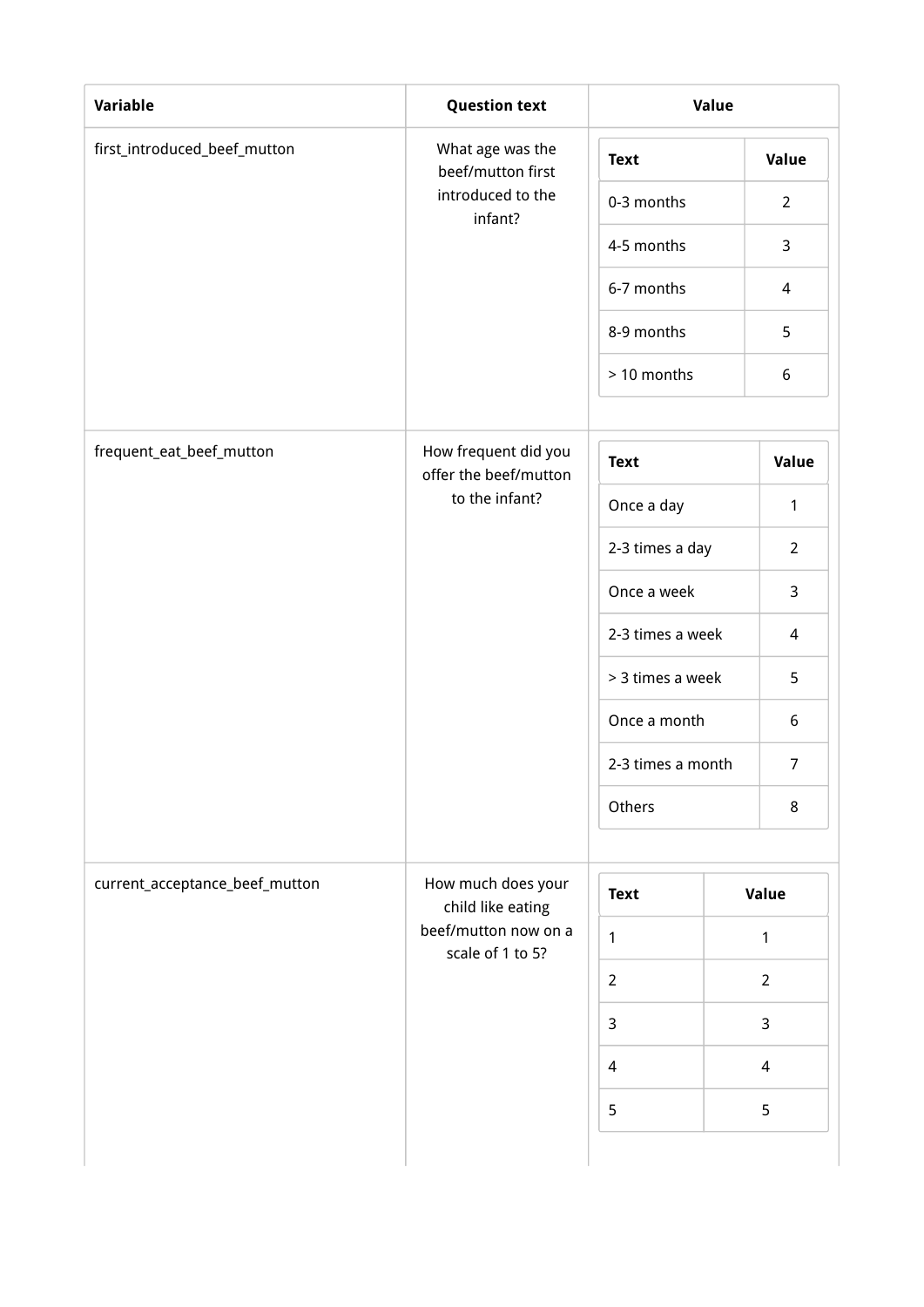| <b>Variable</b>         | <b>Question text</b>                             | Value             |                |  |
|-------------------------|--------------------------------------------------|-------------------|----------------|--|
| first_introduced_pork   | What age was the pork<br>first introduced to the | <b>Text</b>       | <b>Value</b>   |  |
|                         | infant?                                          | 0-3 months        | $\overline{2}$ |  |
|                         |                                                  | 4-5 months        | 3              |  |
|                         |                                                  | 6-7 months        | $\overline{4}$ |  |
|                         |                                                  | 8-9 months        | 5              |  |
|                         |                                                  |                   | 6              |  |
| frequent_eat_pork       | How frequent did you<br>offer the pork to the    | <b>Text</b>       | Value          |  |
|                         | infant?                                          | Once a day        | $\mathbf{1}$   |  |
|                         |                                                  | 2-3 times a day   | $\overline{2}$ |  |
|                         |                                                  | Once a week       | 3              |  |
|                         |                                                  | 2-3 times a week  | $\overline{4}$ |  |
|                         |                                                  | > 3 times a week  | 5              |  |
|                         |                                                  | Once a month      | 6              |  |
|                         |                                                  | 2-3 times a month | $\overline{7}$ |  |
|                         |                                                  | Others            | 8              |  |
| current_acceptance_pork | How much does your<br>child like eating pork     | <b>Text</b>       | Value          |  |
|                         | now on a scale of 1 to<br>5?                     | $\mathbf{1}$      | 1              |  |
|                         |                                                  | $\overline{2}$    | $\overline{2}$ |  |
|                         |                                                  | $\overline{3}$    | $\mathsf{3}$   |  |
|                         |                                                  | $\overline{4}$    | $\overline{a}$ |  |
|                         |                                                  | 5                 | 5              |  |
|                         |                                                  |                   |                |  |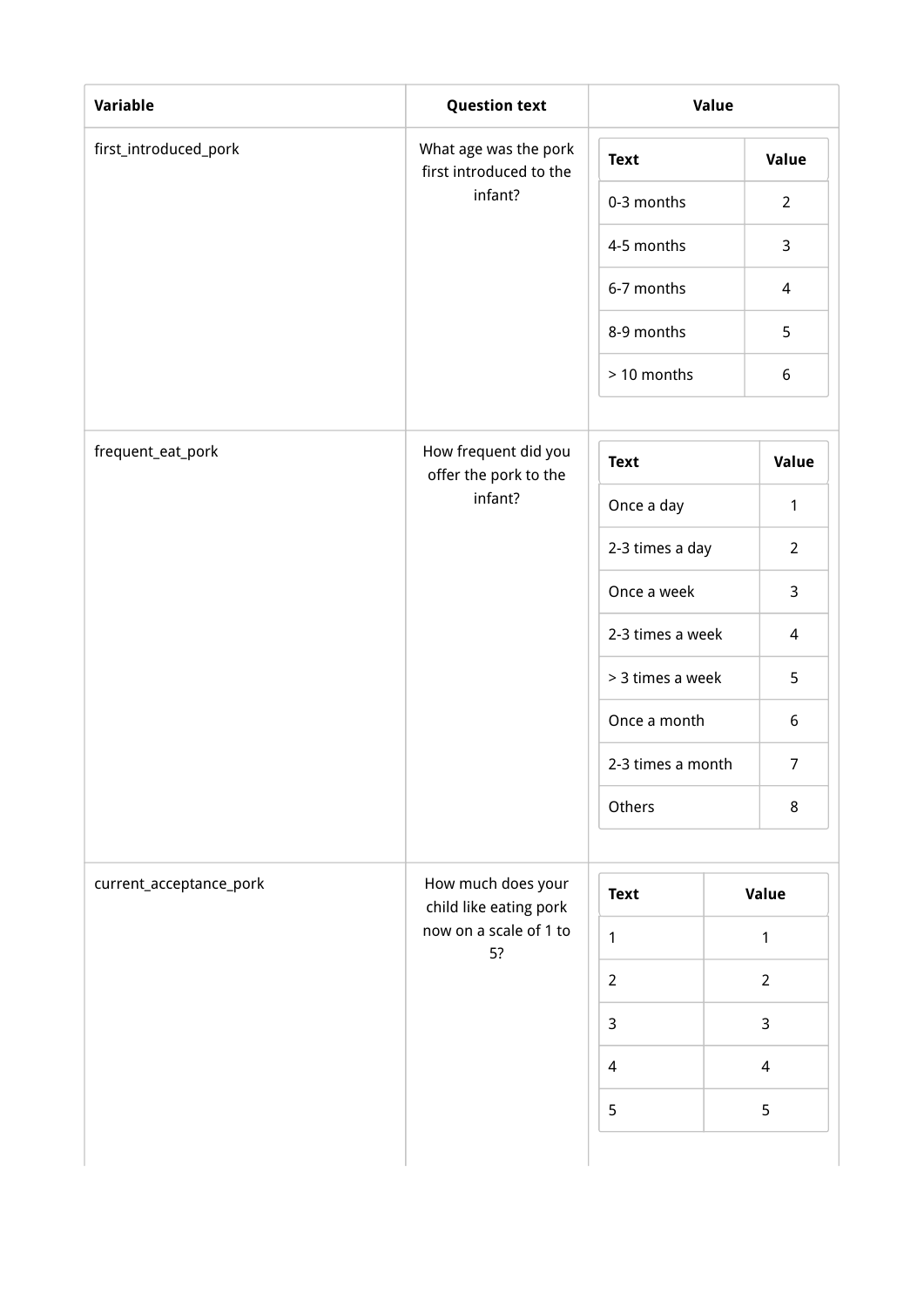| <b>Variable</b>                   | <b>Question text</b>                             | Value             |                          |  |
|-----------------------------------|--------------------------------------------------|-------------------|--------------------------|--|
| first_introduced_internal_organ   | What age was the<br>internal organ (liver)       | <b>Text</b>       | Value                    |  |
|                                   | first introduced to the<br>infant?               | 0-3 months        | $\overline{2}$           |  |
|                                   |                                                  | 4-5 months        | 3                        |  |
|                                   |                                                  | 6-7 months        | $\overline{4}$           |  |
|                                   | 8-9 months                                       |                   | 5                        |  |
|                                   |                                                  | > 10 months       | $\boldsymbol{6}$         |  |
| frequent_eat_internal_organ       | How frequent did you<br>offer the internal organ | <b>Text</b>       | Value                    |  |
|                                   | (liver) to the infant?                           | Once a day        | 1                        |  |
|                                   |                                                  | 2-3 times a day   | $\overline{2}$           |  |
|                                   |                                                  | Once a week       | 3                        |  |
|                                   |                                                  | 2-3 times a week  | 4                        |  |
|                                   |                                                  | > 3 times a week  | 5                        |  |
|                                   |                                                  | Once a month      | 6                        |  |
|                                   |                                                  | 2-3 times a month | $\overline{7}$           |  |
|                                   |                                                  | Others            | 8                        |  |
| current_acceptance_internal_organ | How much does your<br>child like eating internal | <b>Text</b>       | Value                    |  |
|                                   | organ (liver) now on a<br>scale of 1 to 5?       | $\mathbf{1}$      | 1                        |  |
|                                   |                                                  | $\overline{2}$    |                          |  |
|                                   |                                                  | $\overline{3}$    | 3                        |  |
|                                   |                                                  | $\overline{4}$    | $\overline{\mathcal{A}}$ |  |
|                                   |                                                  | 5                 | 5                        |  |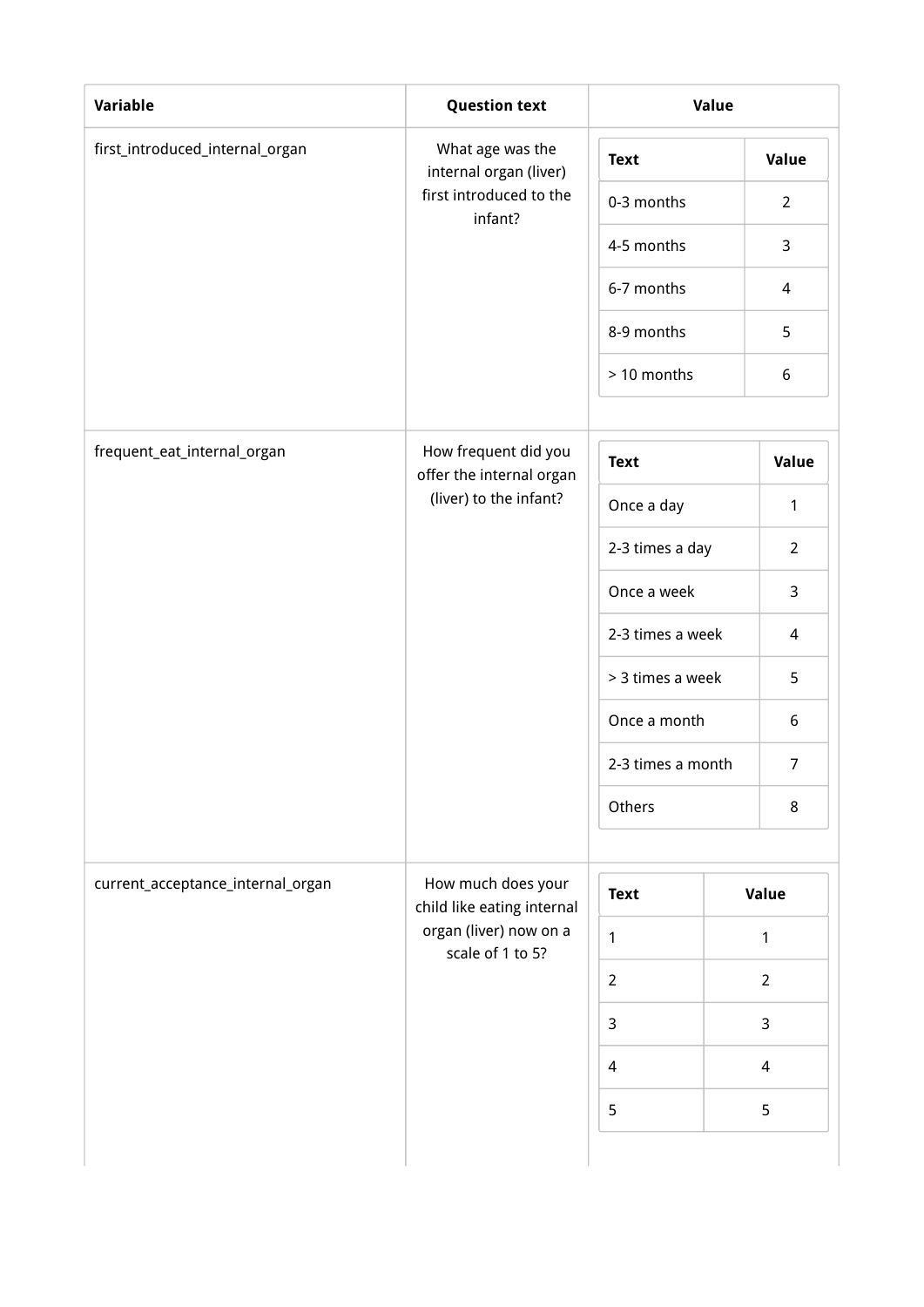| Variable                          | <b>Question text</b>                        | Value             |                |  |
|-----------------------------------|---------------------------------------------|-------------------|----------------|--|
| first_introduced_processed_food   | What age was the<br>processed food          | <b>Text</b>       | Value          |  |
|                                   | (sausages, nuggets,<br>burger meat) first   | 0-3 months        | $\overline{2}$ |  |
|                                   | introduced to the<br>infant?                | 4-5 months        | 3              |  |
|                                   |                                             | 6-7 months        | $\overline{4}$ |  |
|                                   |                                             | 8-9 months        | 5              |  |
|                                   |                                             | > 10 months       | 6              |  |
| frequent_eat_processed_food       | How frequent did you<br>offer the processed | <b>Text</b>       | Value          |  |
|                                   | food to the infant?                         | Once a day        | $\mathbf{1}$   |  |
|                                   | 2-3 times a day                             |                   | $\overline{2}$ |  |
|                                   | Once a week                                 | 3                 |                |  |
|                                   |                                             | 2-3 times a week  | 4              |  |
|                                   |                                             | > 3 times a week  | 5              |  |
|                                   |                                             | Once a month      | 6              |  |
|                                   |                                             | 2-3 times a month | $\overline{7}$ |  |
|                                   |                                             | Others            | 8              |  |
| current_acceptance_processed_food | How much does your<br>child like eating     | <b>Text</b>       | Value          |  |
|                                   | processed food now on<br>a scale of 1 to 5? | $\mathbf{1}$      | $\mathbf{1}$   |  |
|                                   |                                             | $\overline{2}$    | $\overline{2}$ |  |
|                                   |                                             | $\overline{3}$    | 3              |  |
|                                   |                                             | $\overline{4}$    | $\overline{4}$ |  |
|                                   |                                             | 5                 | 5              |  |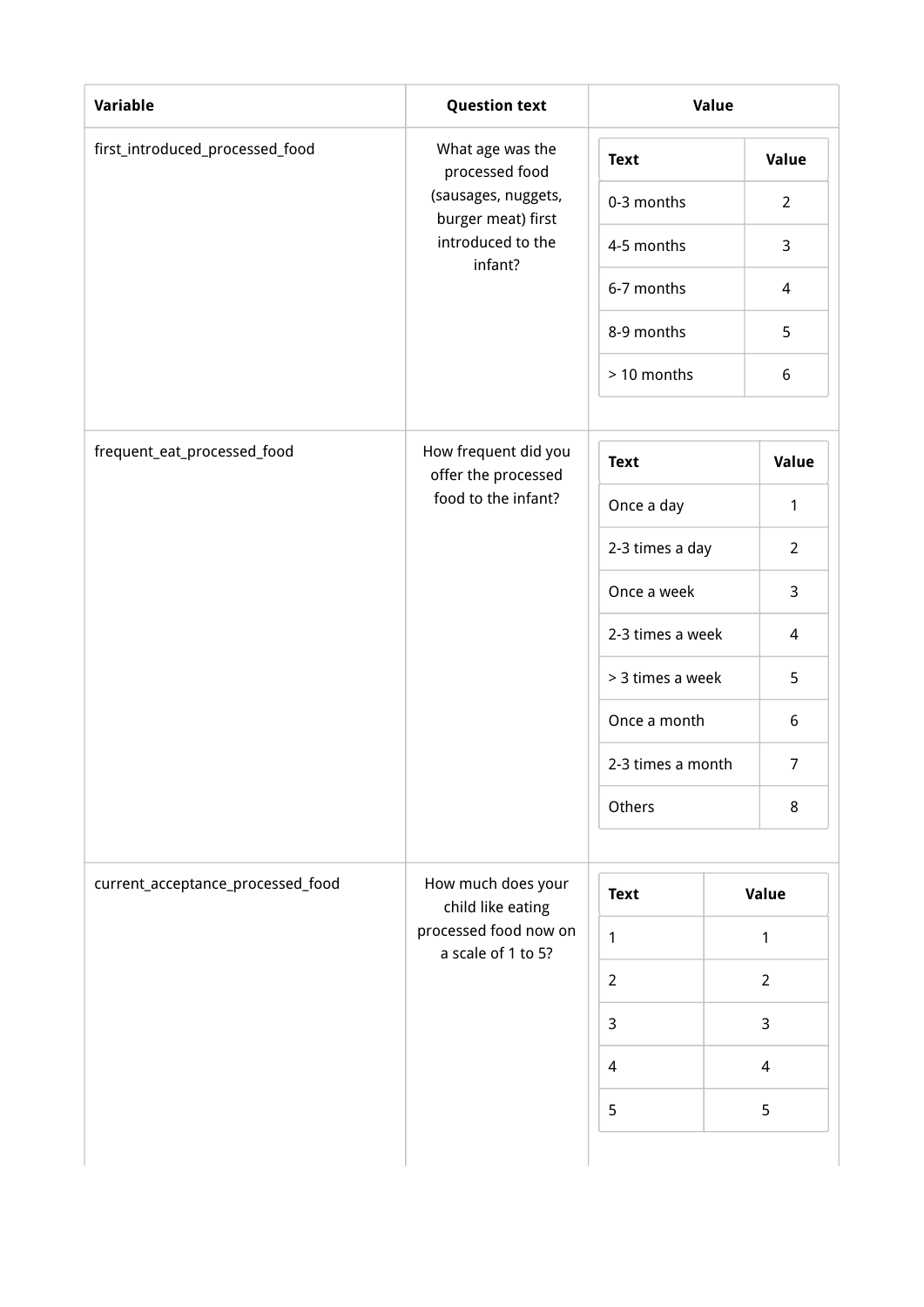| <b>Variable</b>                     | <b>Question text</b>                                | Value             |                          |  |
|-------------------------------------|-----------------------------------------------------|-------------------|--------------------------|--|
| first_introduced_fresh_water_fish   | What age was the fresh<br>water fish (keli, talapia | <b>Text</b>       | Value                    |  |
|                                     | etc) first introduced to<br>the infant?             | 0-3 months        | $\overline{2}$           |  |
|                                     |                                                     | 4-5 months        | 3                        |  |
|                                     |                                                     | 6-7 months        | $\overline{4}$           |  |
|                                     |                                                     | 8-9 months        | 5                        |  |
|                                     |                                                     | > 10 months       | $\boldsymbol{6}$         |  |
| frequent_eat_fresh_water_fish       | How frequent did you<br>offer the fresh water       | <b>Text</b>       | Value                    |  |
|                                     | fish to the infant?                                 | Once a day        | 1                        |  |
|                                     | 2-3 times a day                                     |                   | $\overline{2}$           |  |
|                                     |                                                     | Once a week       | 3                        |  |
|                                     |                                                     | 2-3 times a week  |                          |  |
|                                     |                                                     | > 3 times a week  | 5                        |  |
|                                     |                                                     | Once a month      | 6                        |  |
|                                     |                                                     | 2-3 times a month | $\overline{7}$           |  |
|                                     |                                                     | Others            | 8                        |  |
| current_acceptance_fresh_water_fish | How much does your<br>child like eating fresh       | <b>Text</b>       | Value                    |  |
|                                     | water fish now on a<br>scale of 1 to 5?             | $\mathbf{1}$      | 1                        |  |
|                                     |                                                     | $\overline{2}$    | $\overline{2}$           |  |
|                                     |                                                     | 3                 | 3                        |  |
|                                     |                                                     | $\overline{4}$    | $\overline{\mathcal{A}}$ |  |
|                                     |                                                     | 5                 | 5                        |  |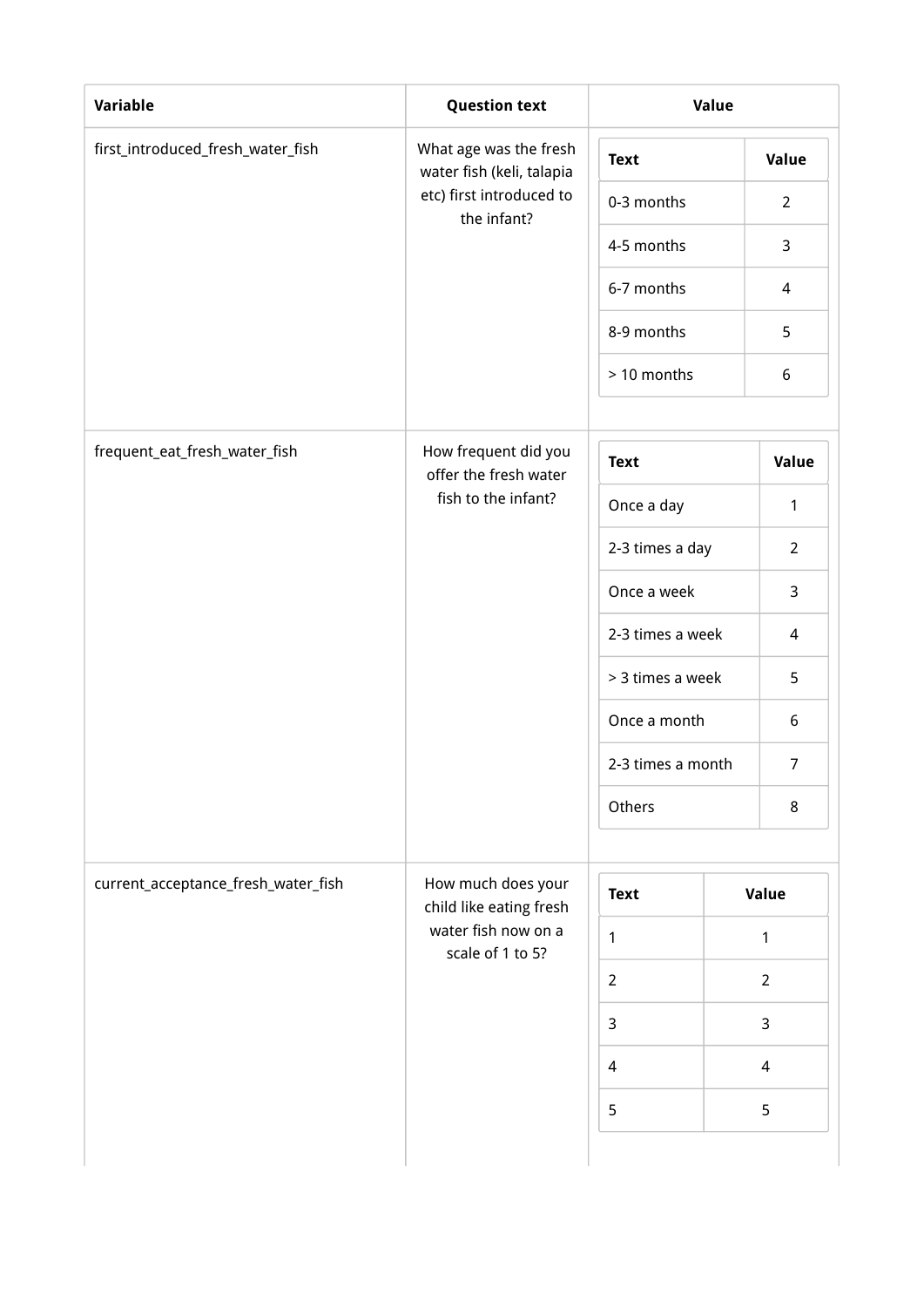| <b>Variable</b>                    | <b>Question text</b>                                                                                        | Value          |                          |  |
|------------------------------------|-------------------------------------------------------------------------------------------------------------|----------------|--------------------------|--|
| first_introduced_salt_water_fish   | What age was the salt<br>water fish (mackerel,                                                              | <b>Text</b>    | Value                    |  |
|                                    | sardine etc) first<br>introduced to the                                                                     | 0-3 months     | $\overline{2}$           |  |
|                                    | infant?                                                                                                     | 4-5 months     | 3                        |  |
|                                    |                                                                                                             | 6-7 months     | $\overline{4}$           |  |
|                                    |                                                                                                             | 8-9 months     | 5                        |  |
|                                    |                                                                                                             | > 10 months    | $\boldsymbol{6}$         |  |
| frequent_eat_salt_water_fish       | How frequent did you<br>offer the salt water fish                                                           | <b>Text</b>    | Value                    |  |
|                                    | to the infant?<br>Once a day                                                                                |                | 1                        |  |
|                                    | 2-3 times a day<br>Once a week<br>2-3 times a week<br>> 3 times a week<br>Once a month<br>2-3 times a month | $\overline{2}$ |                          |  |
|                                    |                                                                                                             | 3              |                          |  |
|                                    |                                                                                                             | 4              |                          |  |
|                                    |                                                                                                             |                | 5                        |  |
|                                    |                                                                                                             |                | 6                        |  |
|                                    |                                                                                                             |                | $\overline{7}$           |  |
|                                    |                                                                                                             | Others         | 8                        |  |
| current_acceptance_salt_water_fish | How much does your<br>child like eating salt                                                                | <b>Text</b>    | Value                    |  |
|                                    | water fish now on a<br>scale of 1 to 5?                                                                     | $\mathbf{1}$   | 1                        |  |
|                                    |                                                                                                             | $\overline{2}$ | $\overline{2}$           |  |
|                                    |                                                                                                             | 3              | 3                        |  |
|                                    |                                                                                                             | $\overline{4}$ | $\overline{\mathcal{A}}$ |  |
|                                    |                                                                                                             | 5              | 5                        |  |
|                                    |                                                                                                             |                |                          |  |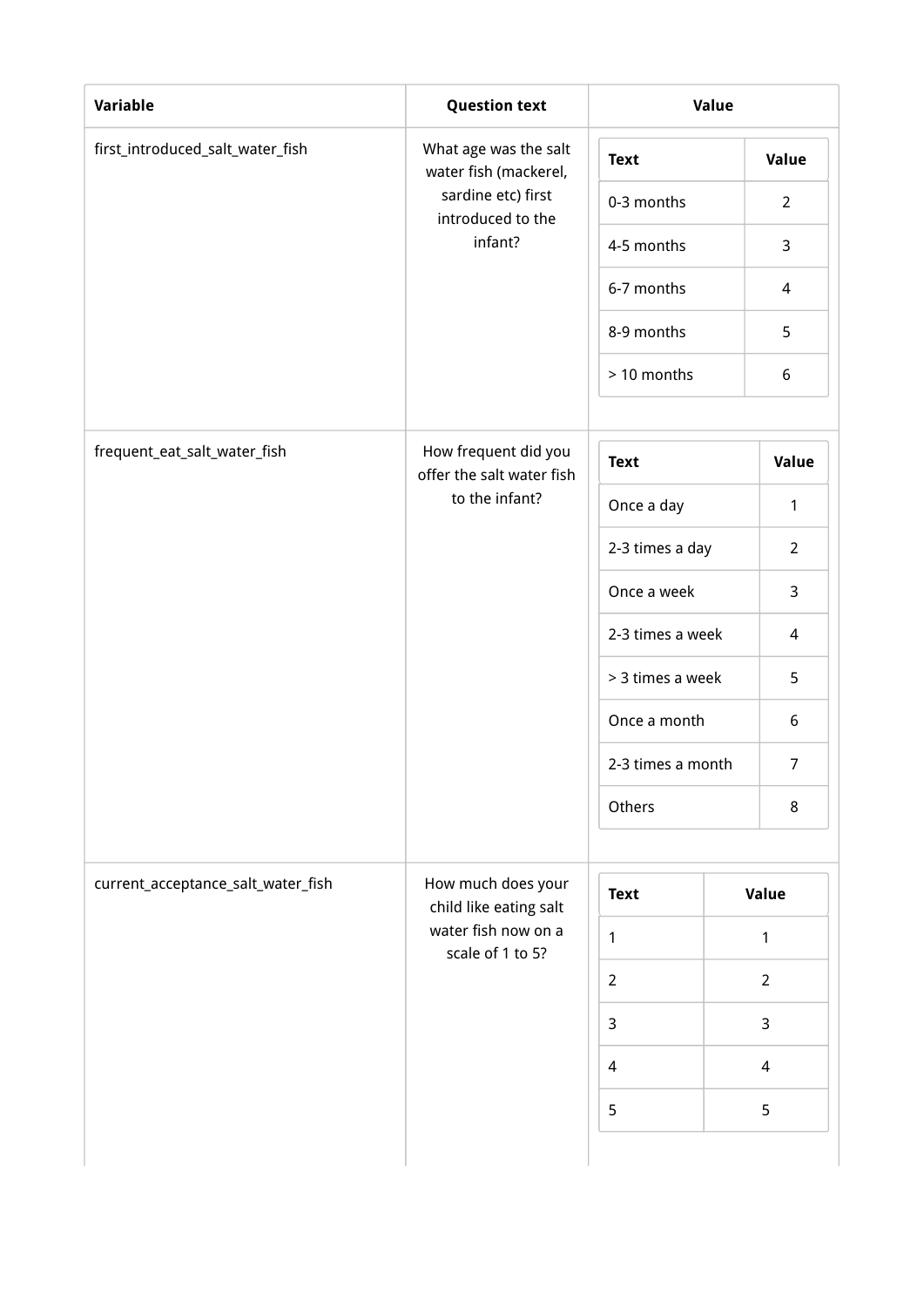| <b>Variable</b>            | <b>Question text</b>                             | Value             |                          |  |
|----------------------------|--------------------------------------------------|-------------------|--------------------------|--|
| first_introduced_seafood   | What age was the<br>seafood (prawns,             | <b>Text</b>       | Value                    |  |
|                            | squids, crab, mussel<br>etc) first introduced to | 0-3 months        | $\overline{2}$           |  |
|                            | the infant?                                      | 4-5 months        | 3                        |  |
|                            |                                                  | 6-7 months        | $\overline{4}$           |  |
|                            |                                                  | 8-9 months        | 5                        |  |
|                            |                                                  | > 10 months       | $\boldsymbol{6}$         |  |
| frequent_eat_seafood       | How frequent did you<br>offer the seafood to the | <b>Text</b>       | Value                    |  |
|                            | infant?<br>Once a day                            |                   | $\mathbf{1}$             |  |
|                            | Once a week                                      | 2-3 times a day   | $\overline{2}$           |  |
|                            |                                                  | 3                 |                          |  |
|                            |                                                  | 2-3 times a week  | 4                        |  |
|                            |                                                  | > 3 times a week  | 5                        |  |
|                            |                                                  | Once a month      | 6                        |  |
|                            |                                                  | 2-3 times a month | $\overline{7}$           |  |
|                            |                                                  | Others            | 8                        |  |
| current_acceptance_seafood | How much does your<br>child like eating          | <b>Text</b>       | Value                    |  |
|                            | seafood now on a scale<br>of 1 to 5?             | $\mathbf{1}$      | 1                        |  |
|                            |                                                  | $\overline{2}$    | $\overline{2}$           |  |
|                            |                                                  | 3                 | 3                        |  |
|                            |                                                  | $\overline{4}$    | $\overline{\mathcal{A}}$ |  |
|                            |                                                  | 5                 | 5                        |  |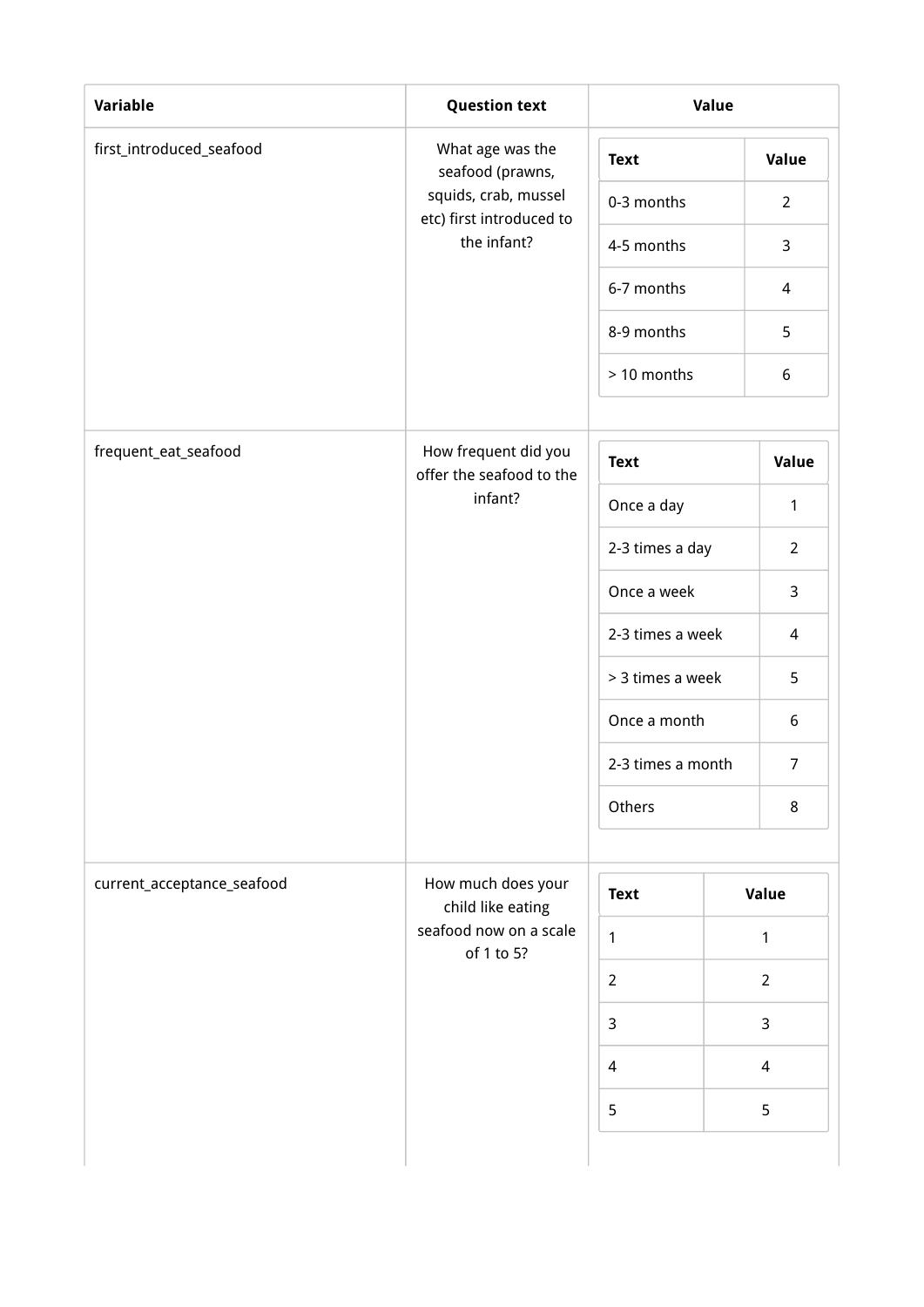| Variable                | <b>Question text</b>                          | Value             |                |  |
|-------------------------|-----------------------------------------------|-------------------|----------------|--|
| first_introduced_nuts   | What age was the nuts<br>(peanuts, almond,    | <b>Text</b>       | Value          |  |
|                         | cashew etc) first<br>introduced to the        | 0-3 months        | $\overline{2}$ |  |
|                         | infant?                                       | 4-5 months        | 3              |  |
|                         |                                               | 6-7 months        | $\overline{4}$ |  |
|                         |                                               | 8-9 months        | 5              |  |
|                         |                                               | > 10 months       | 6              |  |
| frequent_eat_nuts       | How frequent did you<br>offer the nuts to the | <b>Text</b>       | Value          |  |
|                         | infant?                                       | Once a day        | $\mathbf{1}$   |  |
|                         |                                               | 2-3 times a day   | $\overline{2}$ |  |
|                         |                                               | Once a week       | 3              |  |
|                         | 2-3 times a week                              |                   | 4              |  |
|                         |                                               | > 3 times a week  | 5              |  |
|                         |                                               | Once a month      | 6              |  |
|                         |                                               | 2-3 times a month | $\overline{7}$ |  |
|                         |                                               | Others            | $\,8\,$        |  |
| current_acceptance_nuts | How much does your<br>child like eating nuts  | <b>Text</b>       | Value          |  |
|                         | now on a scale of 1 to<br>5?                  | $\mathbf{1}$      |                |  |
|                         |                                               | $\overline{2}$    | $\overline{2}$ |  |
|                         |                                               | $\mathbf{3}$      | 3              |  |
|                         |                                               | 4                 | $\overline{4}$ |  |
|                         |                                               | 5                 | 5              |  |
|                         |                                               |                   |                |  |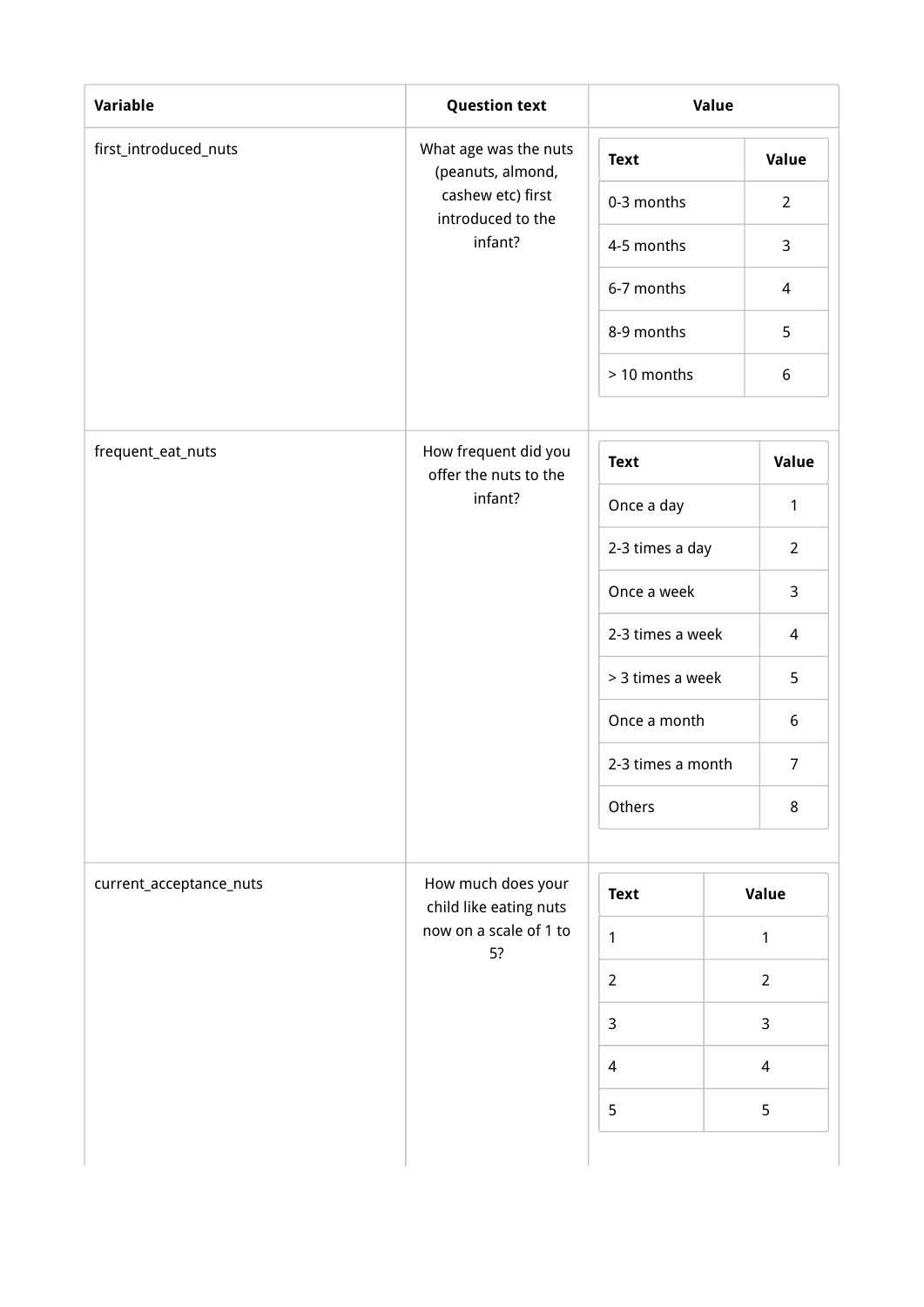| Variable                 | <b>Question text</b>                               | Value             |                |                |
|--------------------------|----------------------------------------------------|-------------------|----------------|----------------|
| first_introduced_beans   | What age was the<br>beans (green beans,            | <b>Text</b>       |                | Value          |
|                          | red beans, baked beans<br>etc) first introduced to | 0-3 months        |                | $\overline{2}$ |
|                          | the infant?                                        | 4-5 months        |                | 3              |
|                          |                                                    | 6-7 months        |                | $\overline{4}$ |
|                          |                                                    | 8-9 months        |                | 5              |
|                          |                                                    | > 10 months       |                | 6              |
| frequent_eat_beans       | How frequent did you<br>offer the beans to the     | <b>Text</b>       |                | Value          |
|                          | infant?                                            | Once a day        |                | 1              |
|                          | 2-3 times a day<br>Once a week<br>2-3 times a week |                   |                | $\overline{2}$ |
|                          |                                                    |                   |                | 3              |
|                          |                                                    |                   |                | 4              |
|                          |                                                    | > 3 times a week  |                | 5              |
|                          |                                                    | Once a month      |                | 6              |
|                          |                                                    | 2-3 times a month |                | $\overline{7}$ |
|                          |                                                    | Others            |                | 8              |
| current_acceptance_beans | How much does your<br>child like eating beans      | <b>Text</b>       | Value          |                |
|                          | now on a scale of 1 to                             | $\mathbf{1}$      | 1              |                |
|                          | 5?                                                 | $\overline{2}$    |                |                |
|                          |                                                    | $\mathbf{3}$      | 3              |                |
|                          |                                                    | $\overline{4}$    | $\overline{4}$ |                |
|                          |                                                    | 5                 | 5              |                |
|                          |                                                    |                   |                |                |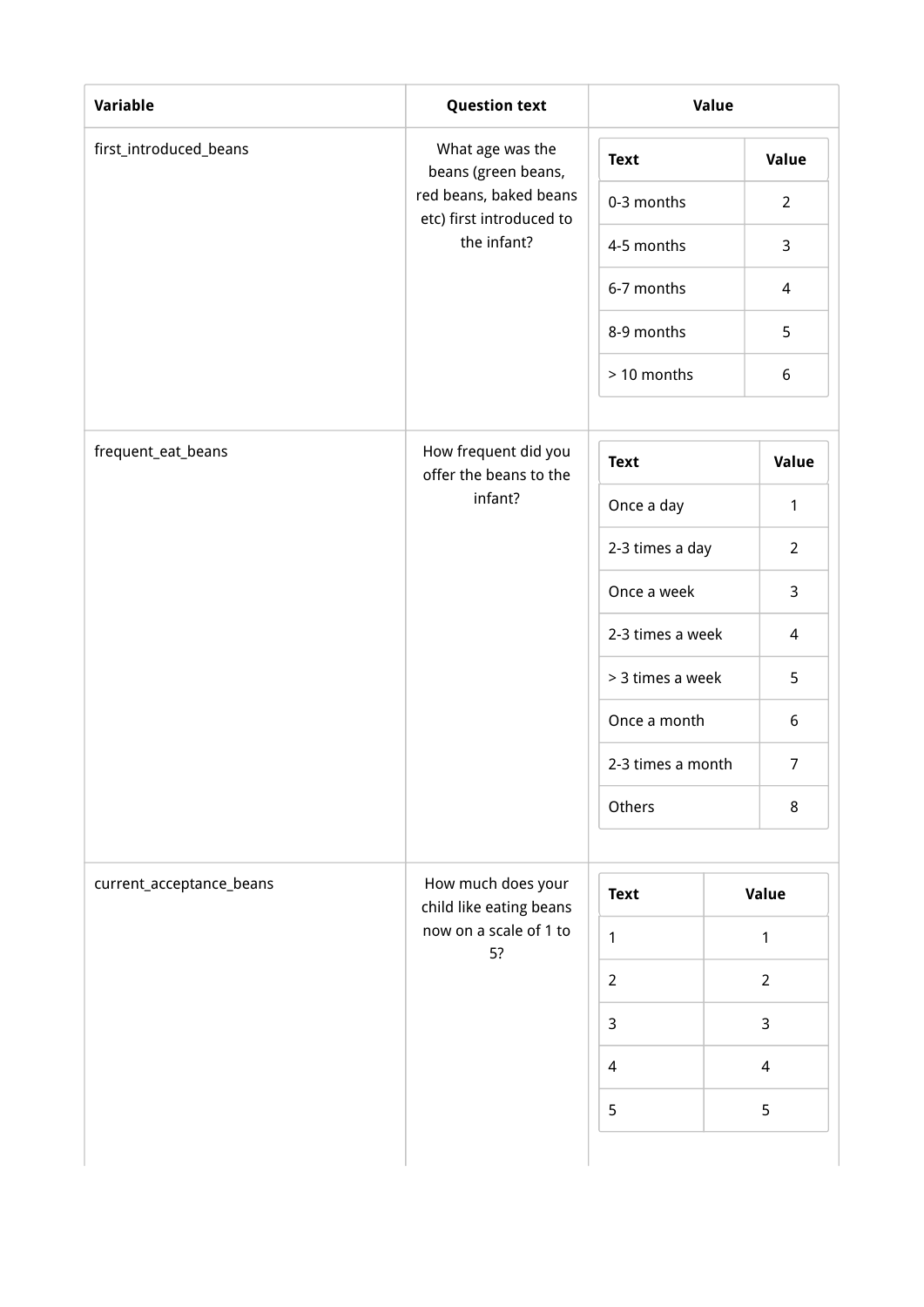| Variable                  | <b>Question text</b>                            |                   | Value           |  |  |  |
|---------------------------|-------------------------------------------------|-------------------|-----------------|--|--|--|
| first_introduced_taufoo   | What age was the<br>taufoo first introduced     | <b>Text</b>       | Value           |  |  |  |
|                           | to the infant?                                  | 0-3 months        | $\overline{2}$  |  |  |  |
|                           |                                                 | 4-5 months        | $\mathbf{3}$    |  |  |  |
|                           |                                                 | 6-7 months        | $\overline{4}$  |  |  |  |
|                           |                                                 | 8-9 months        | 5               |  |  |  |
|                           |                                                 | > 10 months       | $6\phantom{.}6$ |  |  |  |
| frequent_eat_taufoo       | How frequent did you<br>offer the taufoo to the | <b>Text</b>       | Value           |  |  |  |
|                           | infant?                                         | Once a day        | $\mathbf{1}$    |  |  |  |
|                           |                                                 | 2-3 times a day   | $\overline{2}$  |  |  |  |
|                           |                                                 | Once a week       | 3               |  |  |  |
|                           |                                                 | 2-3 times a week  | $\overline{4}$  |  |  |  |
|                           |                                                 | > 3 times a week  | 5               |  |  |  |
|                           |                                                 | Once a month      | $6\,$           |  |  |  |
|                           |                                                 | 2-3 times a month | $\overline{7}$  |  |  |  |
|                           |                                                 | Others            | $\bf 8$         |  |  |  |
| current_acceptance_taufoo | How much does your<br>child like eating taufoo  | <b>Text</b>       | Value           |  |  |  |
|                           | now on a scale of 1 to<br>5?                    | $\mathbf{1}$      | $\mathbf{1}$    |  |  |  |
|                           |                                                 | $\overline{2}$    | $\overline{2}$  |  |  |  |
|                           |                                                 | $\mathsf{3}$      | 3               |  |  |  |
|                           |                                                 | $\overline{a}$    | $\overline{4}$  |  |  |  |
|                           |                                                 | $\mathsf S$       | 5               |  |  |  |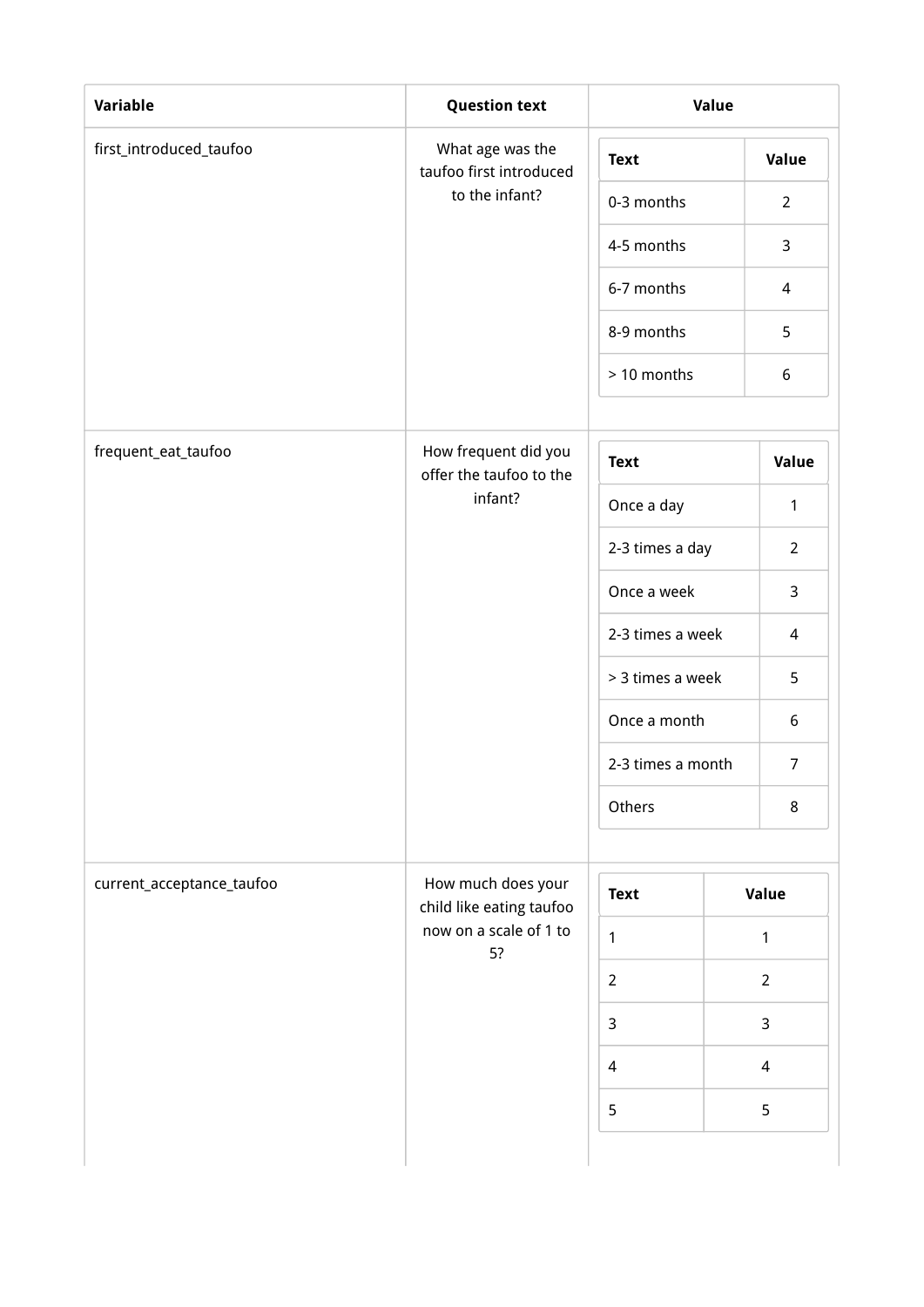| Variable                    | <b>Question text</b>                                             | Value             |       |                |
|-----------------------------|------------------------------------------------------------------|-------------------|-------|----------------|
| first_introduced_soyabean   | What age was the soya<br>bean first introduced to                | <b>Text</b>       |       | <b>Value</b>   |
|                             | the infant?                                                      | 0-3 months        |       | $\overline{2}$ |
|                             |                                                                  | 4-5 months        |       | 3              |
|                             |                                                                  | 6-7 months        |       | $\overline{4}$ |
|                             |                                                                  | 8-9 months        |       | 5              |
|                             |                                                                  | > 10 months       |       | 6              |
| frequent_eat_soyabean       | How frequent did you<br>offer the soya bean to                   | <b>Text</b>       | Value |                |
|                             | the infant?                                                      | Once a day        |       | $\mathbf{1}$   |
|                             | 2-3 times a day<br>Once a week<br>2-3 times a week               |                   |       | $\overline{2}$ |
|                             |                                                                  |                   |       | $\mathbf{3}$   |
|                             |                                                                  |                   |       | 4              |
|                             |                                                                  | > 3 times a week  |       | 5              |
|                             |                                                                  | Once a month      |       | 6              |
|                             |                                                                  | 2-3 times a month |       | $\overline{7}$ |
|                             |                                                                  | Others            |       | 8              |
| current_acceptance_soyabean | How much does your                                               | <b>Text</b>       |       | Value          |
|                             | child like eating soya<br>bean now on a scale of<br>$\mathbf{1}$ |                   |       | 1              |
|                             | 1 to 5?                                                          | $\overline{2}$    |       | $\overline{2}$ |
|                             |                                                                  | $\overline{3}$    |       | $\mathsf{3}$   |
|                             |                                                                  | $\overline{4}$    |       | $\overline{4}$ |
|                             |                                                                  | 5                 |       | 5              |
|                             |                                                                  |                   |       |                |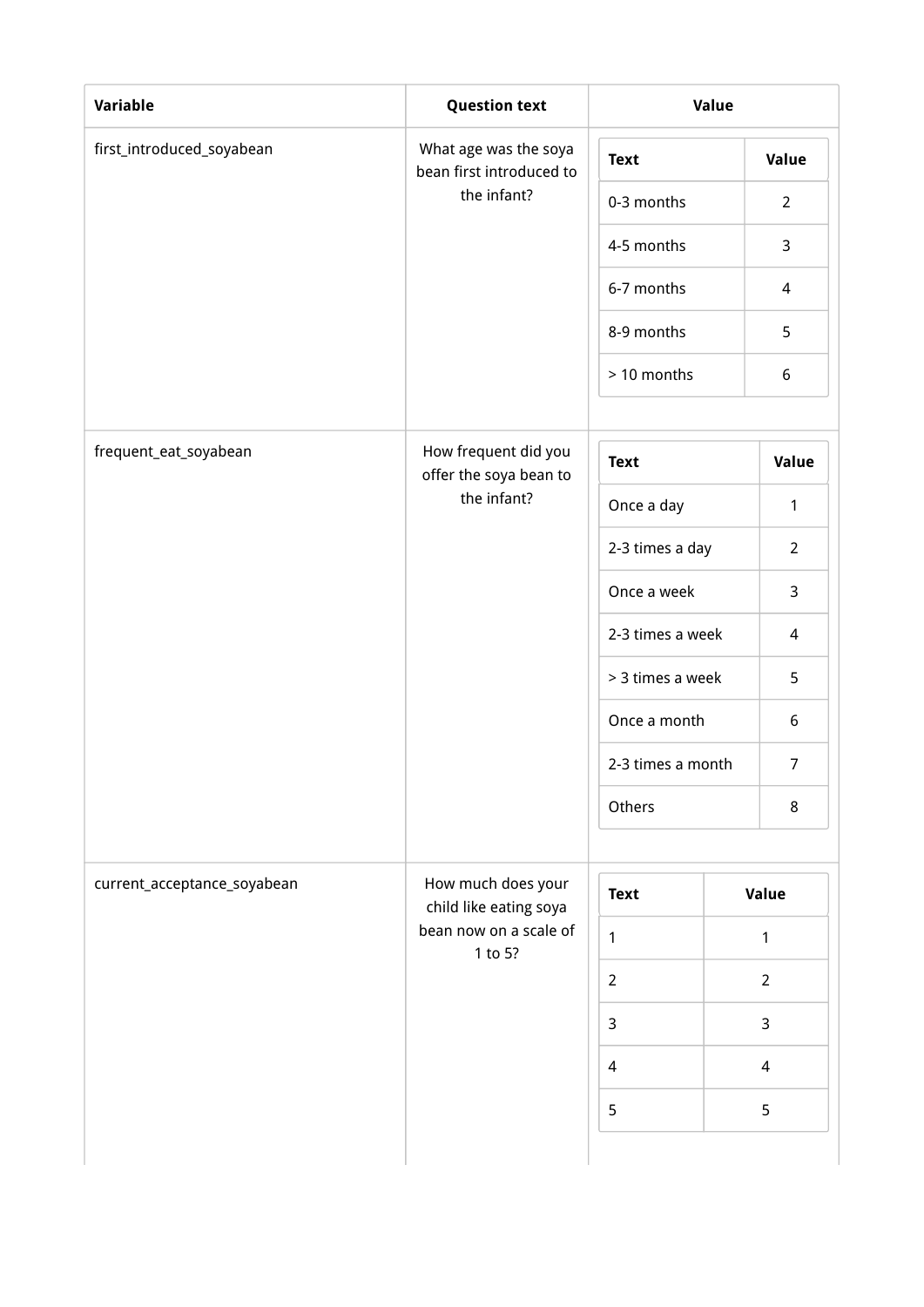| Variable                  | <b>Question text</b>                              | Value                                    |                          |  |
|---------------------------|---------------------------------------------------|------------------------------------------|--------------------------|--|
| vegetable                 | Has the infant been<br>introduced to any of       | <b>Text</b>                              | Value                    |  |
|                           | the food listed below.                            | Potatoes/sweet<br>potatoes/tapiocal/corn | 1                        |  |
|                           |                                                   | Green leafy<br>vegetables                | $\overline{2}$           |  |
|                           |                                                   | Beans, long beans, 4<br>angled beans     | 3                        |  |
|                           |                                                   | Carrots                                  | $\overline{4}$           |  |
|                           |                                                   | Cauliflower/brocoli                      | 5                        |  |
|                           |                                                   | Cabbage                                  | 6                        |  |
|                           |                                                   | Beans sprouts                            | $\overline{7}$           |  |
|                           |                                                   | Vegetables in baby<br>food               | 8                        |  |
|                           |                                                   | None of the above                        | 9                        |  |
|                           |                                                   |                                          |                          |  |
| first_introduced_potatoes | What age was the<br>potatoes/sweet                | <b>Text</b>                              | Value                    |  |
|                           | potatoes/tapiocal/corn<br>first introduced to the | 0-3 months                               | $\overline{2}$           |  |
|                           | infant?                                           | 4-5 months                               | 3                        |  |
|                           |                                                   | 6-7 months                               | $\overline{\mathcal{L}}$ |  |
|                           |                                                   | 8-9 months                               | 5                        |  |
|                           |                                                   | > 10 months                              | 6                        |  |
|                           |                                                   |                                          |                          |  |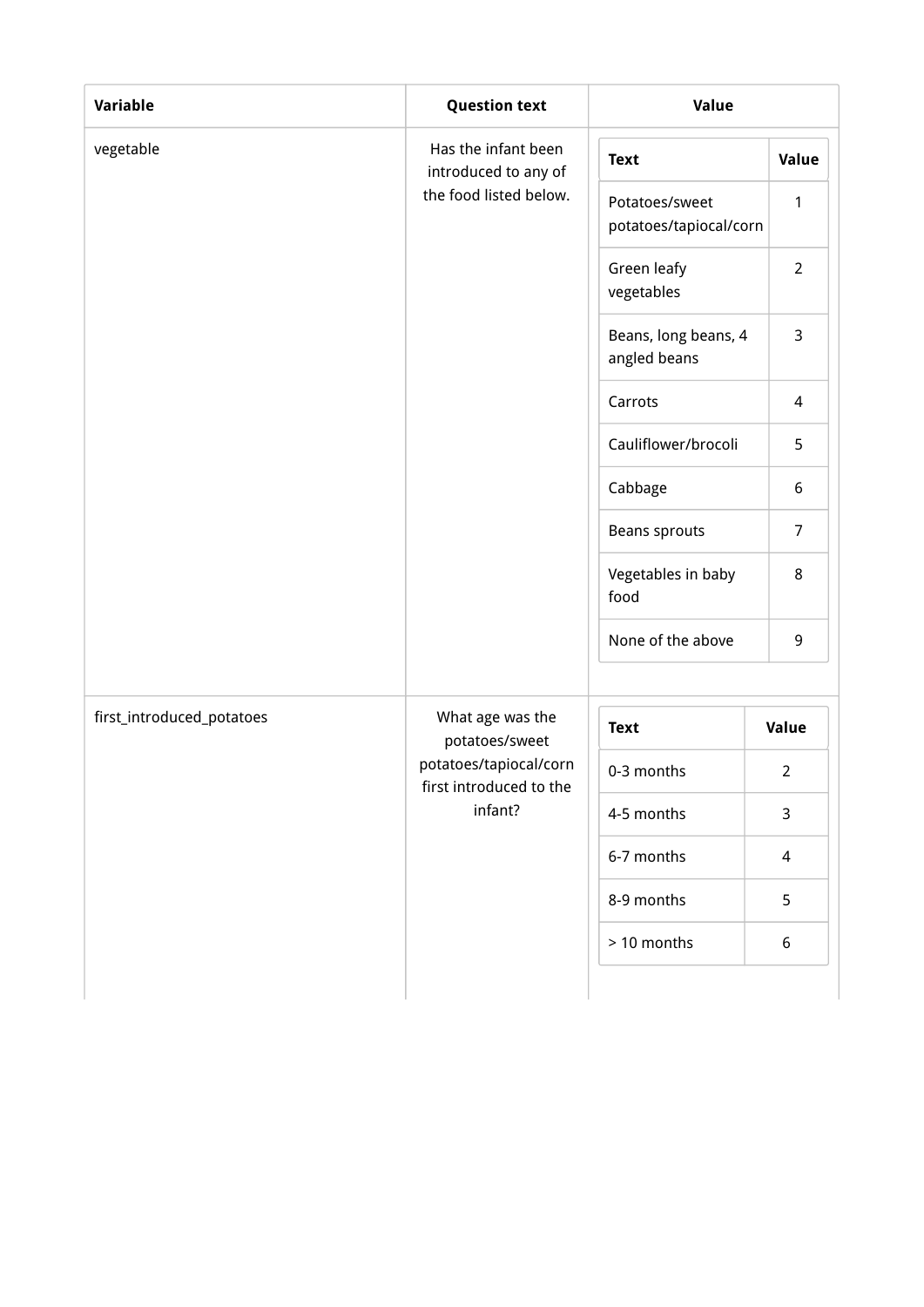| Variable                     | <b>Question text</b>                             | Value             |                 |                |  |
|------------------------------|--------------------------------------------------|-------------------|-----------------|----------------|--|
| frequent_eat_potatoes        | How frequent did you<br>offer the                | <b>Text</b>       |                 | Value          |  |
|                              | potatoes/sweet<br>potatoes/tapiocal/corn         | Once a day        |                 | 1              |  |
|                              | to the infant?                                   |                   | 2-3 times a day |                |  |
|                              |                                                  | Once a week       |                 | $\mathbf{3}$   |  |
|                              |                                                  | 2-3 times a week  |                 | 4              |  |
|                              |                                                  | > 3 times a week  |                 | 5              |  |
|                              |                                                  | Once a month      |                 | 6              |  |
|                              |                                                  | 2-3 times a month |                 | $\overline{7}$ |  |
|                              |                                                  | Others            |                 | 8              |  |
|                              |                                                  |                   |                 |                |  |
| current_acceptance_potatoes  | How much does your<br>child like eating          | <b>Text</b>       |                 | Value          |  |
|                              | potatoes/sweet<br>potatoes/tapiocal/corn         | 1                 |                 | 1              |  |
|                              | now on a scale of 1 to<br>5?                     | $\overline{2}$    |                 | $\overline{2}$ |  |
|                              |                                                  | $\mathsf{3}$      |                 | 3              |  |
|                              |                                                  | $\overline{4}$    |                 | 4              |  |
|                              |                                                  | 5                 |                 | 5              |  |
|                              |                                                  |                   |                 |                |  |
| first_introduced_green_leafy | What age was the green<br>leafy vegetables first | <b>Text</b>       |                 | <b>Value</b>   |  |
|                              | introduced to the<br>infant?                     | 0-3 months        |                 | $\overline{2}$ |  |
|                              |                                                  | 4-5 months        |                 | 3              |  |
|                              |                                                  | 6-7 months        |                 | $\overline{4}$ |  |
|                              |                                                  | 8-9 months        |                 | 5              |  |
|                              |                                                  | > 10 months       |                 | 6              |  |
|                              |                                                  |                   |                 |                |  |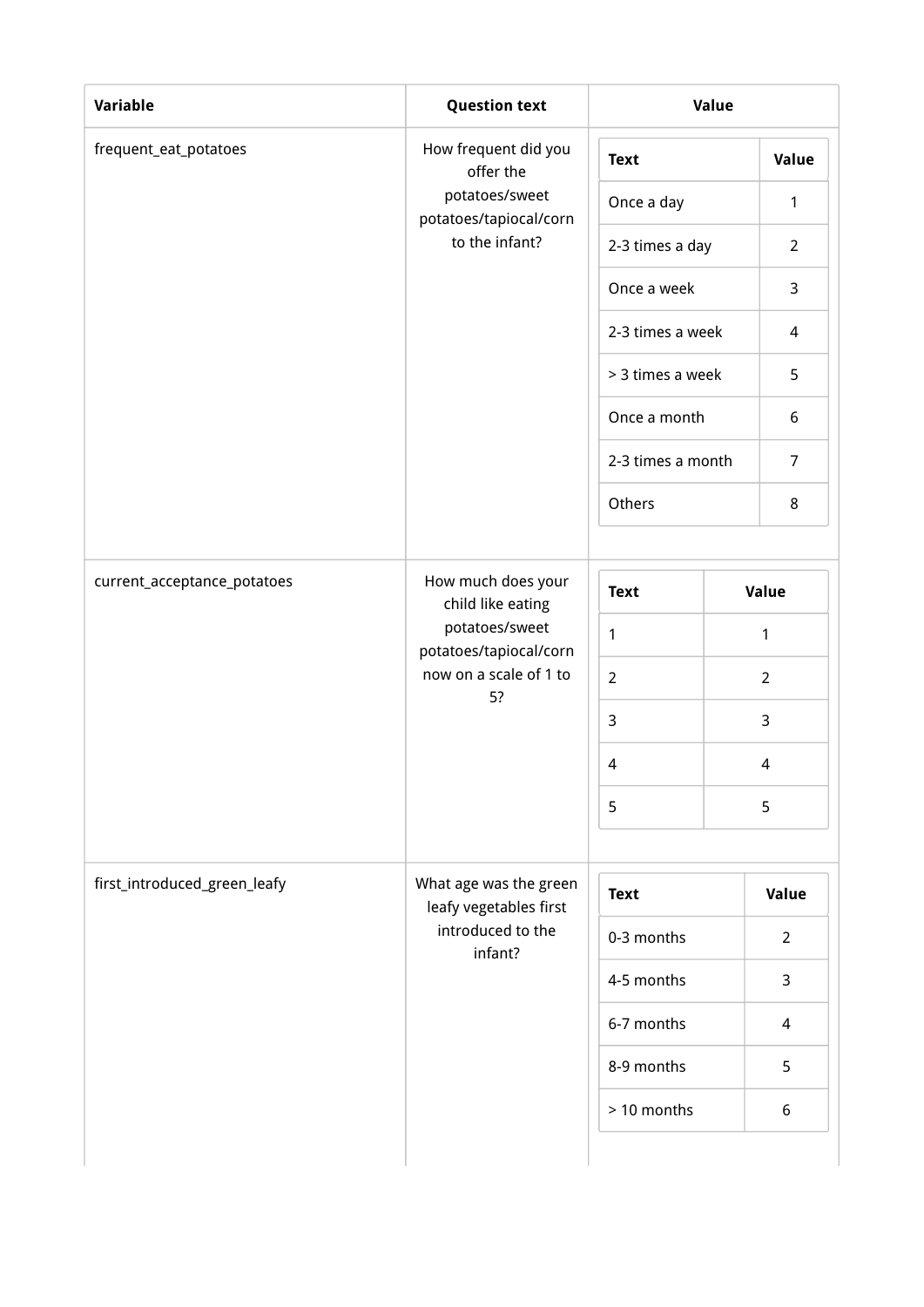| Variable                       | <b>Question text</b>                              | Value             |   |                  |  |
|--------------------------------|---------------------------------------------------|-------------------|---|------------------|--|
| frequent_eat_green_leafy       | How frequent did you<br>offer the green leafy     | <b>Text</b>       |   | Value            |  |
|                                | vegetables to the<br>infant?                      | Once a day        |   | 1                |  |
|                                |                                                   | 2-3 times a day   |   | $\overline{2}$   |  |
|                                |                                                   | Once a week       |   | $\mathbf{3}$     |  |
|                                |                                                   | 2-3 times a week  |   | 4                |  |
|                                |                                                   | > 3 times a week  |   | 5                |  |
|                                |                                                   | Once a month      |   | $\boldsymbol{6}$ |  |
|                                |                                                   | 2-3 times a month |   | $\overline{7}$   |  |
|                                |                                                   | Others            |   | 8                |  |
|                                |                                                   |                   |   |                  |  |
| current_acceptance_green_leafy | How much does your<br>child like eating green     | <b>Text</b>       |   | Value            |  |
|                                | leafy vegetables now<br>on a scale of 1 to 5?     | 1                 |   | 1                |  |
|                                |                                                   | $\overline{2}$    |   | $\overline{2}$   |  |
|                                |                                                   | $\mathsf{3}$      |   | 3                |  |
|                                | $\overline{4}$<br>5                               |                   |   | 4                |  |
|                                |                                                   |                   | 5 |                  |  |
|                                |                                                   |                   |   |                  |  |
| first_introduced_long_beans    | What age was the bean,<br>long beans, or 4 angled | <b>Text</b>       |   | <b>Value</b>     |  |
|                                | beans first introduced<br>to the infant?          | 0-3 months        |   | $\overline{2}$   |  |
|                                |                                                   | 4-5 months        |   | 3                |  |
|                                |                                                   | 6-7 months        |   | $\overline{4}$   |  |
|                                |                                                   | 8-9 months        |   | 5                |  |
|                                |                                                   | > 10 months       |   | 6                |  |
|                                |                                                   |                   |   |                  |  |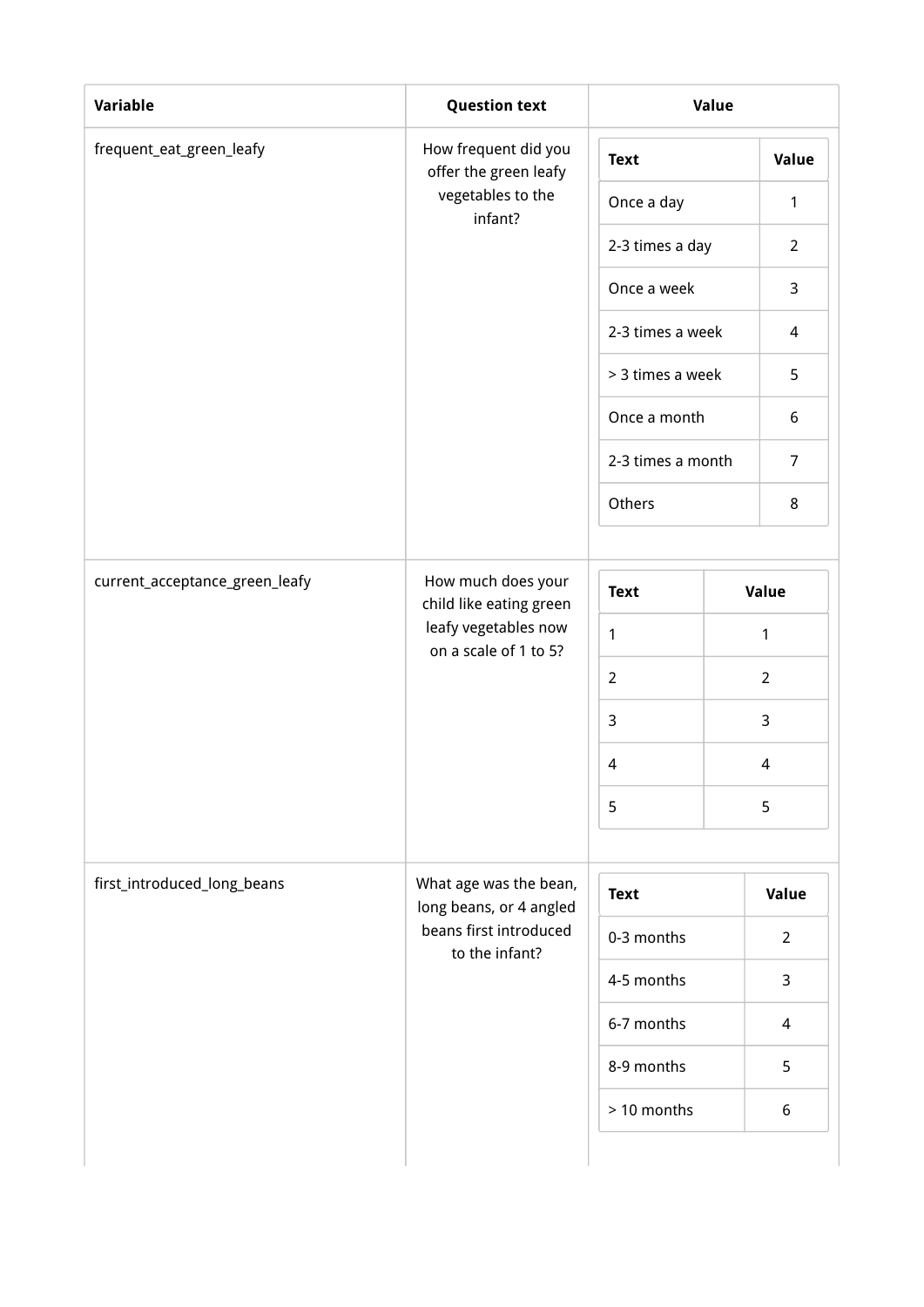| frequent_eat_long_beans      | How frequent did you<br>offer the bean, long<br>beans, or 4 angled<br>beans to the infant? | <b>Text</b><br>Once a day<br>2-3 times a day |  | Value<br>1       |
|------------------------------|--------------------------------------------------------------------------------------------|----------------------------------------------|--|------------------|
|                              |                                                                                            |                                              |  |                  |
|                              |                                                                                            |                                              |  |                  |
|                              |                                                                                            |                                              |  | $\overline{2}$   |
|                              |                                                                                            | Once a week                                  |  | 3                |
|                              |                                                                                            | 2-3 times a week                             |  | 4                |
|                              |                                                                                            | > 3 times a week                             |  | 5                |
|                              |                                                                                            | Once a month                                 |  | $\boldsymbol{6}$ |
|                              |                                                                                            | 2-3 times a month<br>Others                  |  | $\overline{7}$   |
|                              |                                                                                            |                                              |  | 8                |
|                              |                                                                                            |                                              |  |                  |
| current_acceptance_long_bean | How much does your<br>child like eating bean,                                              | <b>Text</b>                                  |  | Value            |
|                              | long beans, or 4 angled<br>beans now on a scale of<br>1 to 5?                              | $\mathbf{1}$                                 |  | 1                |
|                              |                                                                                            | $\overline{2}$                               |  | $\overline{2}$   |
|                              |                                                                                            | $\mathsf{3}$                                 |  | 3                |
|                              |                                                                                            | $\overline{4}$                               |  | 4                |
|                              |                                                                                            | 5                                            |  | 5                |
|                              |                                                                                            |                                              |  |                  |
| first_introduced_carrots     | What age was the<br>carrots first introduced                                               | <b>Text</b>                                  |  | Value            |
|                              | to the infant?                                                                             | 0-3 months                                   |  | $\overline{2}$   |
|                              |                                                                                            | 4-5 months                                   |  | 3                |
|                              |                                                                                            | 6-7 months                                   |  | $\overline{4}$   |
|                              |                                                                                            | 8-9 months                                   |  | 5                |
|                              |                                                                                            | > 10 months                                  |  | 6                |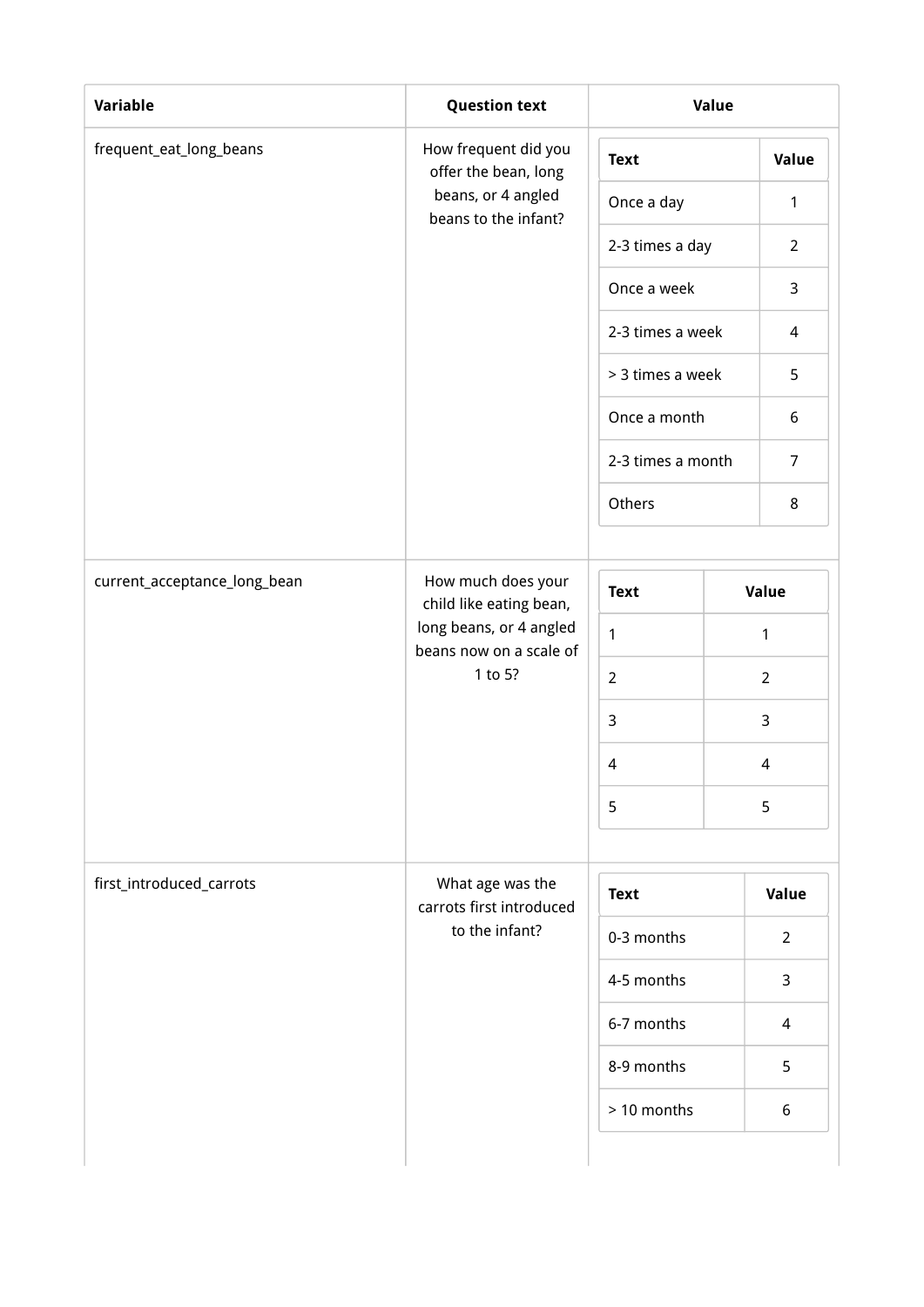| Variable                   | <b>Question text</b>                             | Value            |                |                          |  |
|----------------------------|--------------------------------------------------|------------------|----------------|--------------------------|--|
| frequent_eat_carrots       | How frequent did you<br>offer the carrots to the | <b>Text</b>      |                | Value                    |  |
|                            | infant?                                          | Once a day       |                | $\mathbf{1}$             |  |
|                            |                                                  | 2-3 times a day  |                | $\overline{2}$           |  |
|                            |                                                  | Once a week      |                | $\mathsf{3}$             |  |
|                            |                                                  | 2-3 times a week |                | 4                        |  |
|                            |                                                  | > 3 times a week |                | 5                        |  |
|                            | Once a month<br>2-3 times a month                |                  |                | $\boldsymbol{6}$         |  |
|                            |                                                  |                  | $\overline{7}$ |                          |  |
|                            |                                                  | Others           |                | 8                        |  |
|                            |                                                  |                  |                |                          |  |
| current_acceptance_carrots | How much does your<br>child like eating carrots  | <b>Text</b>      |                | Value                    |  |
|                            | now on a scale of 1 to<br>5?                     | 1                |                | $\mathbf{1}$             |  |
|                            |                                                  | $\overline{2}$   |                | $\overline{2}$           |  |
|                            |                                                  | 3                |                | 3                        |  |
|                            |                                                  | $\overline{4}$   |                | 4                        |  |
|                            |                                                  | 5                |                | 5                        |  |
|                            |                                                  |                  |                |                          |  |
| first_introduced_broccoli  | What age was the<br>cauliflower/broccoli         | <b>Text</b>      |                | Value                    |  |
|                            | first introduced to the<br>infant?               | 0-3 months       |                | $\overline{2}$           |  |
|                            |                                                  | 4-5 months       |                | 3                        |  |
|                            |                                                  | 6-7 months       |                | $\overline{\mathcal{L}}$ |  |
|                            |                                                  | 8-9 months       |                | 5                        |  |
|                            |                                                  | > 10 months      |                | 6                        |  |
|                            |                                                  |                  |                |                          |  |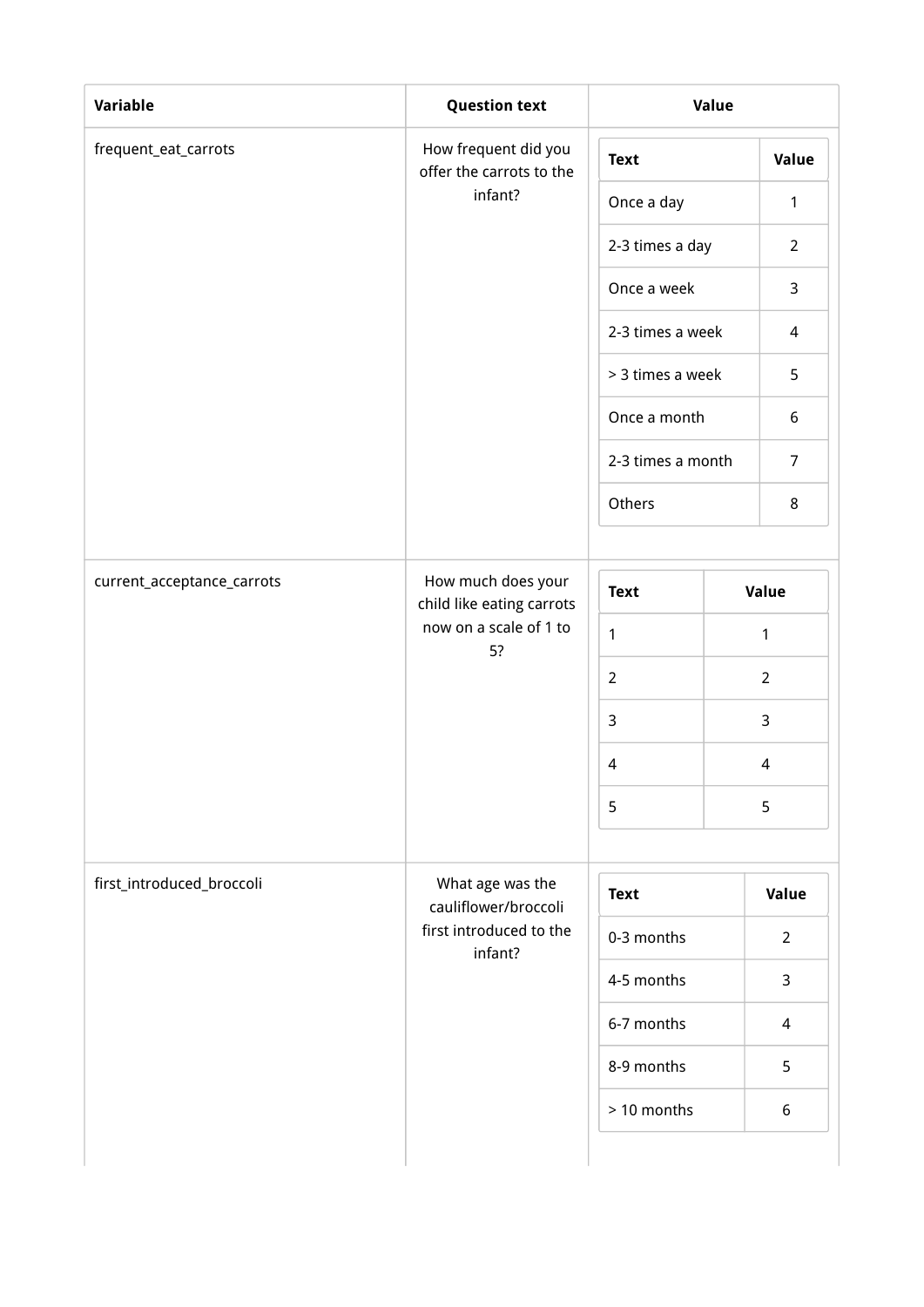| Variable                    | <b>Question text</b>                                 | Value             |  |                          |  |
|-----------------------------|------------------------------------------------------|-------------------|--|--------------------------|--|
| frequent_eat_broccoli       | How frequent did you<br>offer the                    | <b>Text</b>       |  | Value                    |  |
|                             | cauliflower/broccoli to<br>the infant?               | Once a day        |  | $\mathbf{1}$             |  |
|                             |                                                      | 2-3 times a day   |  | $\overline{2}$           |  |
|                             |                                                      | Once a week       |  | 3                        |  |
|                             |                                                      | 2-3 times a week  |  | 4                        |  |
|                             |                                                      | > 3 times a week  |  | 5                        |  |
|                             | Once a month                                         |                   |  | $\boldsymbol{6}$         |  |
|                             |                                                      | 2-3 times a month |  | $\overline{7}$           |  |
|                             |                                                      | Others            |  | 8                        |  |
|                             |                                                      |                   |  |                          |  |
| current_acceptance_broccoli | How much does your<br>child like eating              | <b>Text</b>       |  | Value                    |  |
|                             | cauliflower/broccoli<br>now on a scale of 1 to<br>5? | $\mathbf{1}$      |  | 1                        |  |
|                             |                                                      | $\overline{2}$    |  | $\overline{2}$           |  |
|                             |                                                      | $\mathsf{3}$      |  | 3                        |  |
|                             |                                                      | $\overline{4}$    |  | 4                        |  |
|                             |                                                      | 5                 |  | 5                        |  |
|                             |                                                      |                   |  |                          |  |
| first_introduced_cabbage    | What age was the<br>cabbage first                    | <b>Text</b>       |  | Value                    |  |
|                             | introduced to the<br>infant?                         | 0-3 months        |  | $\overline{2}$           |  |
|                             |                                                      | 4-5 months        |  | 3                        |  |
|                             |                                                      | 6-7 months        |  | $\overline{\mathcal{L}}$ |  |
|                             |                                                      | 8-9 months        |  | 5                        |  |
|                             |                                                      | > 10 months       |  | 6                        |  |
|                             |                                                      |                   |  |                          |  |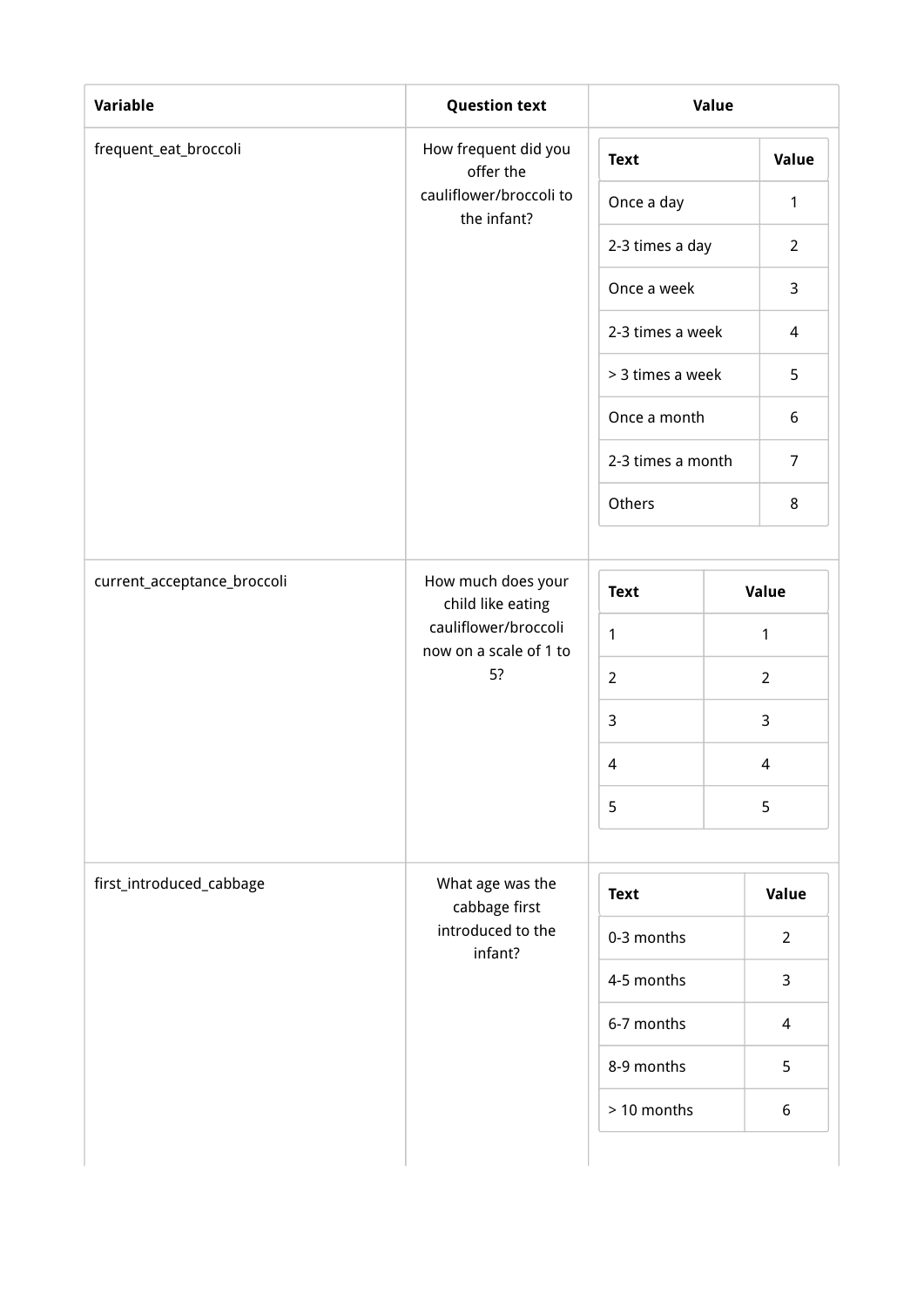| Variable                       | <b>Question text</b>                         | <b>Value</b>                                          |  |                  |  |
|--------------------------------|----------------------------------------------|-------------------------------------------------------|--|------------------|--|
| frequent_eat_cabbage           | How frequent did you<br>offer the cabbage to | <b>Text</b>                                           |  | Value            |  |
|                                | the infant?                                  | Once a day                                            |  | $\mathbf{1}$     |  |
|                                |                                              | 2-3 times a day                                       |  | $\overline{2}$   |  |
|                                |                                              | Once a week                                           |  | 3                |  |
|                                |                                              | 2-3 times a week                                      |  | 4                |  |
|                                |                                              | > 3 times a week<br>Once a month<br>2-3 times a month |  | 5                |  |
|                                |                                              |                                                       |  | $\boldsymbol{6}$ |  |
|                                |                                              |                                                       |  | $\overline{7}$   |  |
|                                |                                              | Others                                                |  | 8                |  |
|                                |                                              |                                                       |  |                  |  |
| current_acceptance_cabbage     | How much does your<br>child like eating      | <b>Text</b>                                           |  | Value            |  |
|                                | cabbage now on a scale<br>of 1 to 5?         | $\mathbf{1}$                                          |  | 1                |  |
|                                |                                              | $\overline{2}$                                        |  | $\overline{2}$   |  |
|                                |                                              | $\mathsf{3}$                                          |  | 3                |  |
|                                |                                              | $\overline{4}$                                        |  | 4                |  |
|                                |                                              | 5                                                     |  | 5                |  |
|                                |                                              |                                                       |  |                  |  |
| first_introduced_beans_sprouts | What age was the<br>beans sprouts first      | <b>Text</b>                                           |  | Value            |  |
|                                | introduced to the<br>infant?                 | 0-3 months                                            |  | $\overline{2}$   |  |
|                                |                                              | 4-5 months                                            |  | 3                |  |
|                                |                                              | 6-7 months                                            |  | $\overline{4}$   |  |
|                                |                                              | 8-9 months                                            |  | 5                |  |
|                                |                                              | > 10 months                                           |  | 6                |  |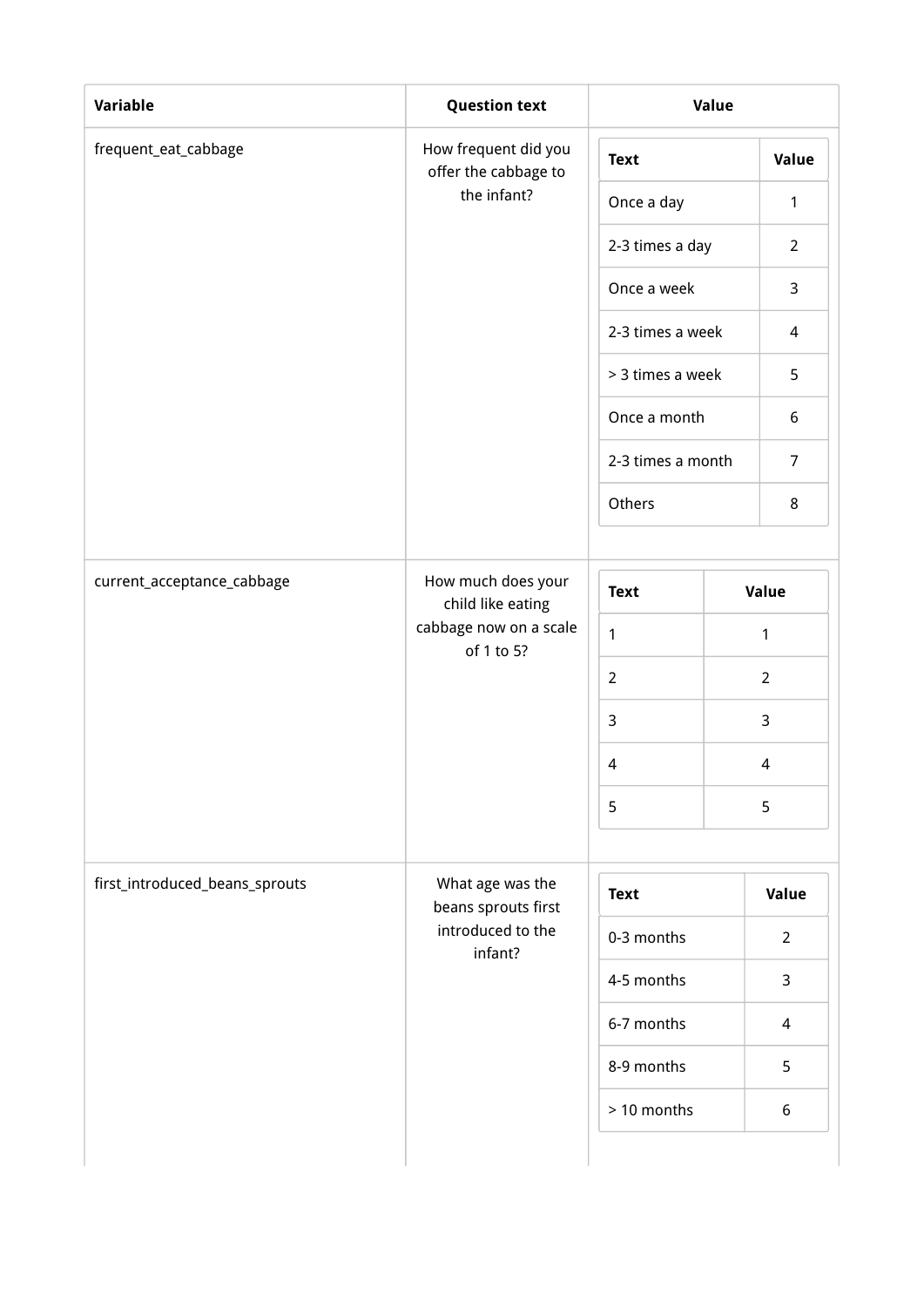| frequent_eat_beans_sprouts       | How frequent did you<br>offer the beans sprouts<br>to the infant? | <b>Text</b>       |  | Value                    |
|----------------------------------|-------------------------------------------------------------------|-------------------|--|--------------------------|
|                                  |                                                                   |                   |  |                          |
|                                  |                                                                   | Once a day        |  | 1                        |
|                                  |                                                                   | 2-3 times a day   |  | $\overline{2}$           |
|                                  |                                                                   | Once a week       |  | 3                        |
|                                  |                                                                   | 2-3 times a week  |  | 4                        |
|                                  |                                                                   | > 3 times a week  |  | 5                        |
|                                  |                                                                   | Once a month      |  | $\boldsymbol{6}$         |
|                                  |                                                                   | 2-3 times a month |  | $\overline{7}$           |
|                                  |                                                                   | Others            |  | 8                        |
|                                  |                                                                   |                   |  |                          |
| current_acceptance_beans_sprouts | How much does your<br>child like eating bean                      | <b>Text</b>       |  | Value                    |
|                                  | sprouts now on a scale<br>of 1 to 5?                              | $\mathbf{1}$      |  | 1                        |
|                                  |                                                                   | $\overline{2}$    |  | $\overline{2}$           |
|                                  |                                                                   | $\mathsf{3}$      |  | 3                        |
|                                  |                                                                   | $\overline{4}$    |  | 4                        |
|                                  |                                                                   | 5                 |  | 5                        |
|                                  |                                                                   |                   |  |                          |
| first_introduced_baby_veggies    | What age was the<br>vegetables in baby food                       | <b>Text</b>       |  | Value                    |
|                                  | first introduced to the<br>infant?                                | 0-3 months        |  | $\overline{2}$           |
|                                  |                                                                   | 4-5 months        |  | 3                        |
|                                  |                                                                   | 6-7 months        |  | $\overline{\mathcal{L}}$ |
|                                  |                                                                   | 8-9 months        |  | 5                        |
|                                  |                                                                   | > 10 months       |  | 6                        |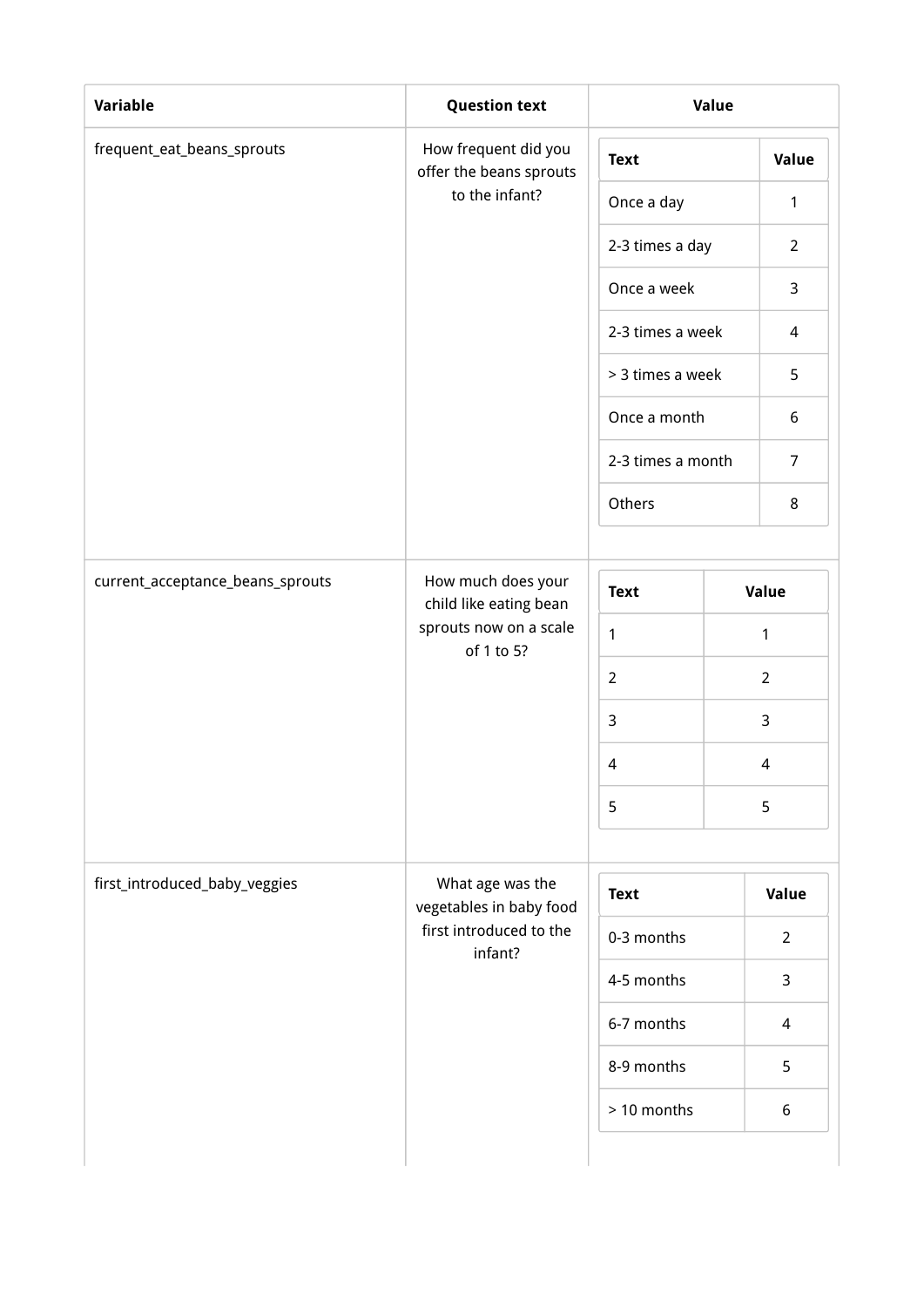| Variable                        | <b>Question text</b>                              | Value                          |              |                |
|---------------------------------|---------------------------------------------------|--------------------------------|--------------|----------------|
| frequent_eat_baby_veggies       | How frequent did you<br>offer the vegetables in   | <b>Text</b>                    |              | Value          |
|                                 | baby food to the infant?                          | Once a day                     |              | 1              |
|                                 |                                                   | 2-3 times a day<br>Once a week |              | $\overline{2}$ |
|                                 |                                                   |                                |              | 3              |
|                                 |                                                   | 2-3 times a week               |              | $\overline{4}$ |
|                                 |                                                   | > 3 times a week               |              |                |
|                                 |                                                   |                                | Once a month | 6              |
|                                 |                                                   | 2-3 times a month              |              | $\overline{7}$ |
|                                 |                                                   | Others                         |              | 8              |
| current_acceptance_baby_veggies | How much does your<br>child like eating           | <b>Text</b>                    |              | Value          |
|                                 | vegetables in baby food<br>now on a scale of 1 to | $\mathbf{1}$                   |              | $\mathbf{1}$   |
|                                 | 5?                                                | $\overline{2}$                 |              | $\overline{2}$ |
|                                 |                                                   | $\overline{3}$                 |              | 3              |
|                                 |                                                   | $\overline{4}$                 |              | $\overline{4}$ |
|                                 |                                                   | 5                              |              | 5              |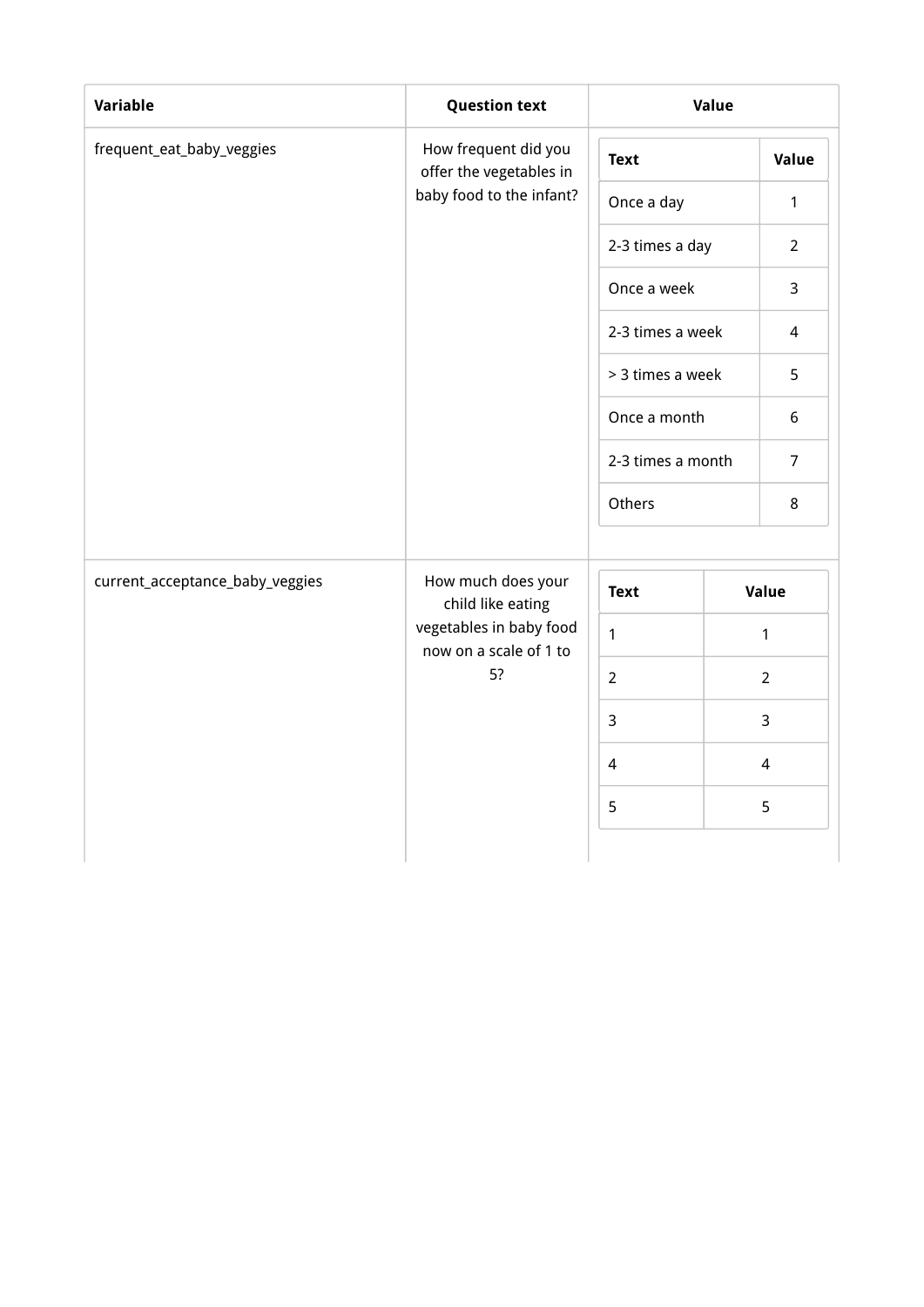| Variable                    | <b>Question text</b>                        | <b>Value</b>                              |                |  |
|-----------------------------|---------------------------------------------|-------------------------------------------|----------------|--|
| fruit                       | Has the infant been<br>introduced to any of | <b>Text</b>                               | Value          |  |
|                             | the food listed below.                      | Apple, pear                               | $\mathbf{1}$   |  |
|                             |                                             | Oranges, grapefruit,<br>lemon, lime       | $\overline{2}$ |  |
|                             |                                             | Grapes                                    | 3              |  |
|                             |                                             | Papaya                                    | 4              |  |
|                             |                                             | Mango                                     | 5              |  |
|                             |                                             | Banana                                    | 6              |  |
|                             |                                             | Guava                                     | $\overline{7}$ |  |
|                             |                                             | Berries (strawberries,<br>resberries etc) | 8              |  |
|                             |                                             | Melons (watermelon,<br>honeymoon)         | 9              |  |
|                             |                                             | Dates, figs                               | 10             |  |
|                             |                                             | Plums, prunes                             | 11             |  |
|                             |                                             | Fruit juices                              | 12             |  |
|                             |                                             | Canned fruits                             | 13             |  |
|                             |                                             | None of the above                         | 14             |  |
| first_introduced_apple_pear | What age was the                            | <b>Text</b>                               | <b>Value</b>   |  |
|                             | apple/pear first<br>introduced to the       | 0-3 months                                | $\overline{2}$ |  |
|                             | infant?                                     | 4-5 months                                | 3              |  |
|                             |                                             | 6-7 months                                | 4              |  |
|                             |                                             | 8-9 months                                | 5              |  |
|                             |                                             | > 10 months                               | 6              |  |
|                             |                                             |                                           |                |  |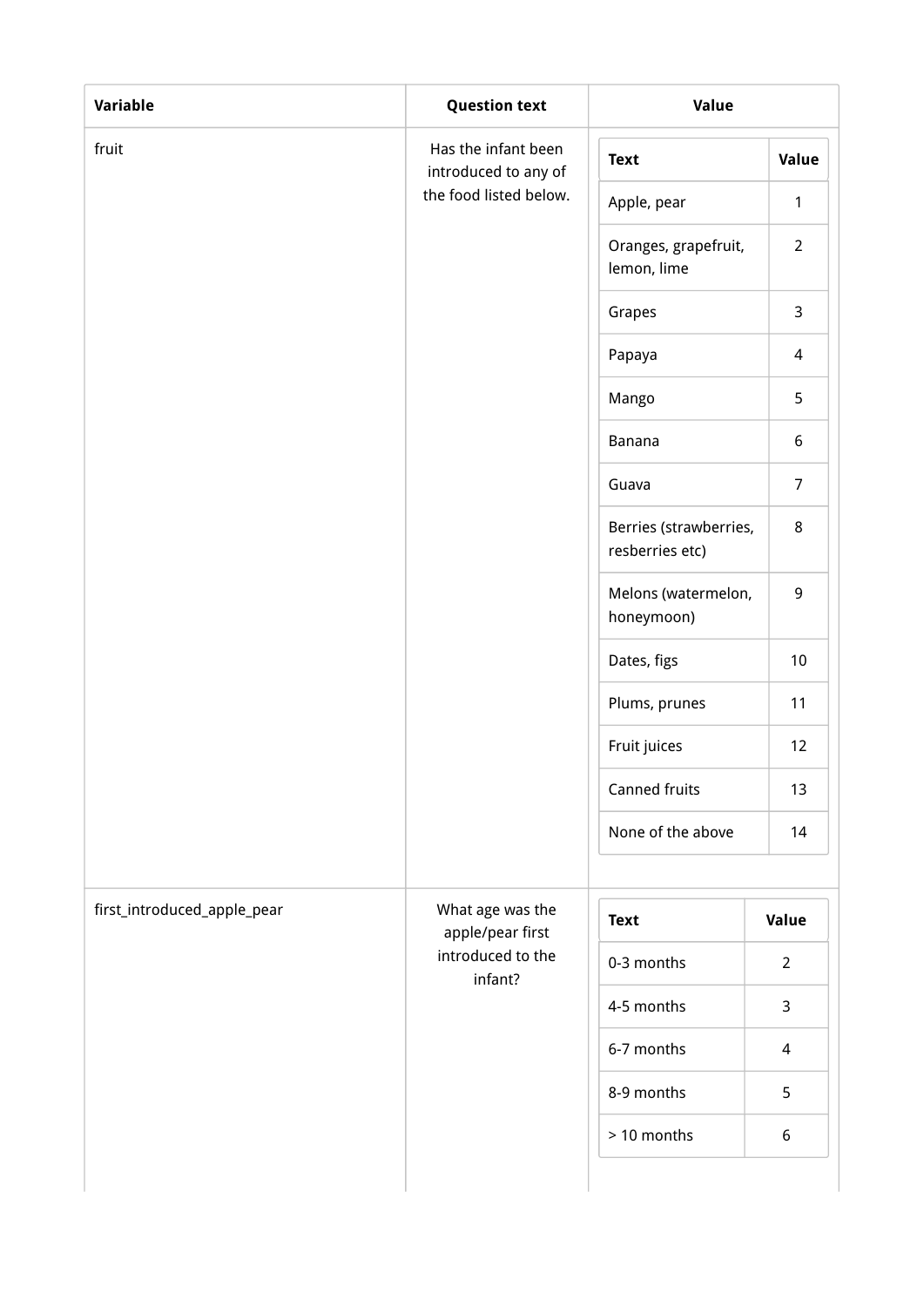| Variable                       | <b>Question text</b>                            | <b>Value</b>                     |  |                  |  |
|--------------------------------|-------------------------------------------------|----------------------------------|--|------------------|--|
| frequent_eat_apple_pear        | How frequent did you<br>offer the apple/pear to | <b>Text</b>                      |  | Value            |  |
|                                | the infant?                                     | Once a day                       |  | $\mathbf{1}$     |  |
|                                |                                                 | 2-3 times a day                  |  | $\overline{2}$   |  |
|                                |                                                 | Once a week                      |  | 3                |  |
|                                |                                                 | 2-3 times a week                 |  | 4                |  |
|                                |                                                 | > 3 times a week<br>Once a month |  | 5                |  |
|                                |                                                 |                                  |  | $\boldsymbol{6}$ |  |
|                                |                                                 | 2-3 times a month                |  | $\overline{7}$   |  |
|                                |                                                 | Others                           |  | 8                |  |
|                                |                                                 |                                  |  |                  |  |
| current_acceptance_apple_pear  | How much does your<br>child like eating         | <b>Text</b>                      |  | Value            |  |
|                                | apple/pear now on a<br>scale of 1 to 5?         | $\mathbf{1}$                     |  | 1                |  |
|                                | $\overline{2}$                                  |                                  |  | $\overline{2}$   |  |
|                                |                                                 | $\mathbf{3}$                     |  | 3                |  |
|                                |                                                 | $\sqrt{4}$                       |  | 4                |  |
|                                |                                                 | 5                                |  | 5                |  |
|                                |                                                 |                                  |  |                  |  |
| first_introduced_oranges_lemon | What age was the<br>oranges, grapefruit,        | <b>Text</b>                      |  | Value            |  |
|                                | lemon, lime first<br>introduced to the          | 0-3 months                       |  | $\overline{2}$   |  |
|                                | infant?                                         | 4-5 months                       |  |                  |  |
|                                |                                                 | 6-7 months                       |  | 4                |  |
|                                |                                                 | 8-9 months                       |  | 5                |  |
|                                |                                                 | > 10 months                      |  | 6                |  |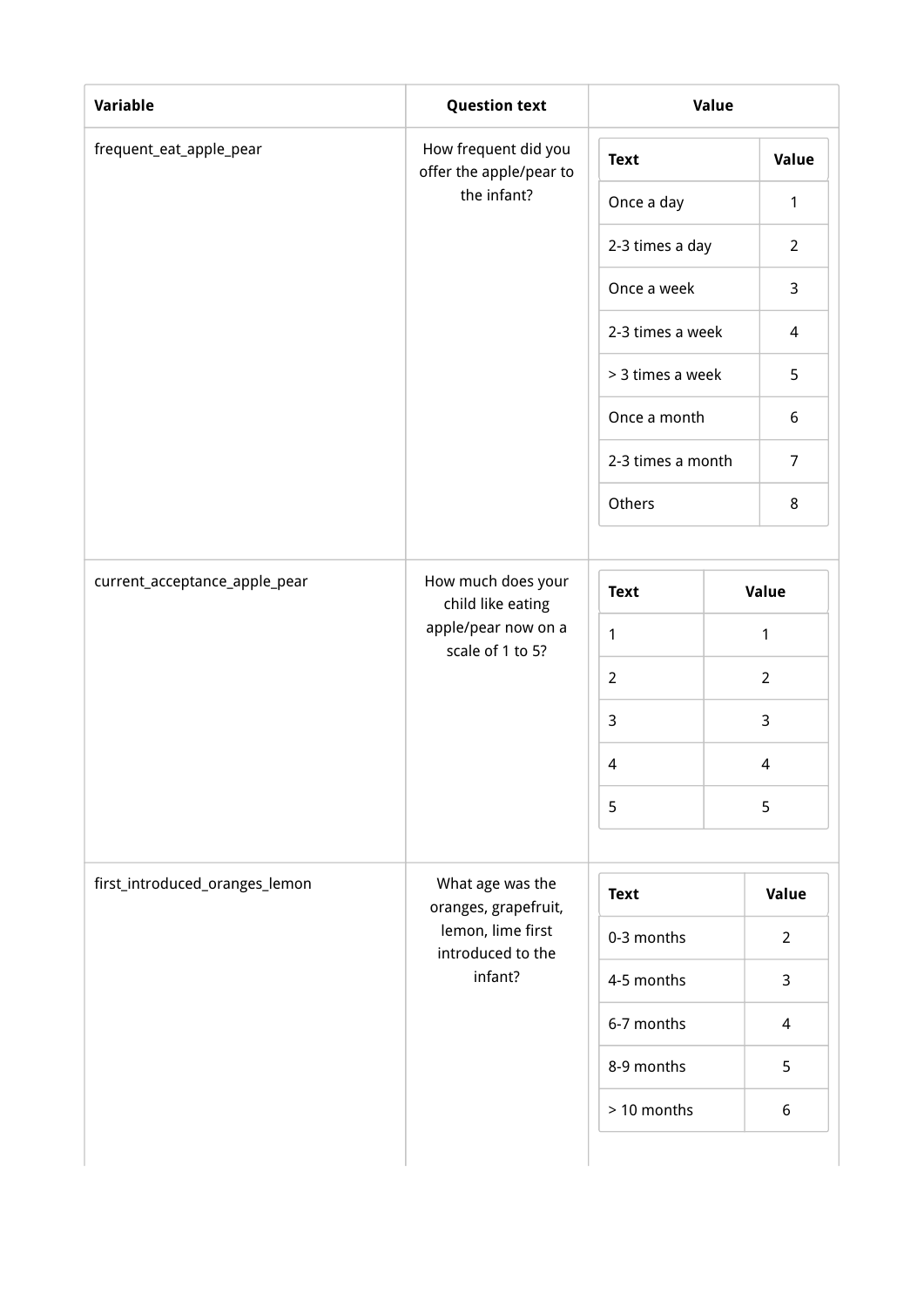| Variable                         | <b>Question text</b>                         | Value                       |   |                  |  |
|----------------------------------|----------------------------------------------|-----------------------------|---|------------------|--|
| frequent_eat_oranges_lemon       | How frequent did you<br>offer the oranges,   | <b>Text</b>                 |   | Value            |  |
|                                  | grapefruit, lemon, lime<br>to the infant?    | Once a day                  |   | 1                |  |
|                                  |                                              | 2-3 times a day             |   | $\overline{2}$   |  |
|                                  |                                              | Once a week                 |   | 3                |  |
|                                  |                                              | 2-3 times a week            |   | 4                |  |
|                                  |                                              | > 3 times a week            |   | 5                |  |
|                                  |                                              | Once a month                |   | $\boldsymbol{6}$ |  |
|                                  |                                              | 2-3 times a month<br>Others |   | $\overline{7}$   |  |
|                                  |                                              |                             |   | 8                |  |
|                                  |                                              |                             |   |                  |  |
| current_acceptance_oranges_lemon | How much does your<br>child like eating      | <b>Text</b>                 |   | Value            |  |
|                                  | oranges, grapefruit,<br>lemon, lime now on a | $\mathbf{1}$                |   | 1                |  |
|                                  | scale of 1 to 5?                             | $\overline{2}$              |   | $\overline{2}$   |  |
|                                  |                                              | $\mathsf{3}$                | 3 |                  |  |
|                                  |                                              | $\overline{4}$              |   | 4                |  |
|                                  |                                              | 5                           |   | 5                |  |
|                                  |                                              |                             |   |                  |  |
| first_introduced_grapes          | What age was the<br>grapes first introduced  | <b>Text</b>                 |   | Value            |  |
|                                  | to the infant?                               | 0-3 months                  |   | $\overline{2}$   |  |
|                                  |                                              | 4-5 months                  |   | 3                |  |
|                                  |                                              | 6-7 months                  |   | $\overline{4}$   |  |
|                                  |                                              | 8-9 months                  |   | 5                |  |
|                                  |                                              | > 10 months                 |   | 6                |  |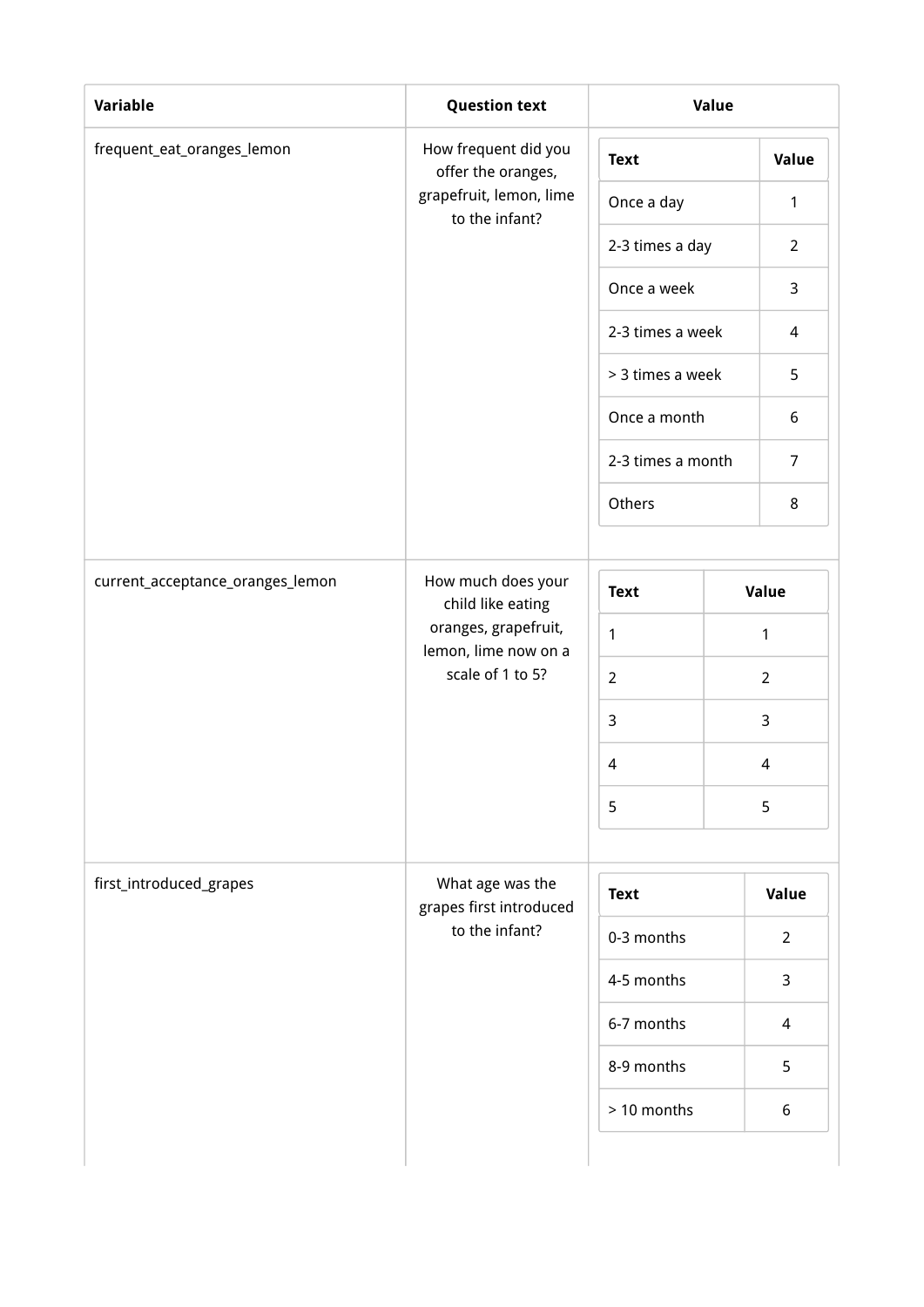| Variable                  | <b>Question text</b>                            | Value             |  |                  |  |
|---------------------------|-------------------------------------------------|-------------------|--|------------------|--|
| frequent_eat_grapes       | How frequent did you<br>offer the grapes to the | <b>Text</b>       |  | Value            |  |
|                           | infant?                                         | Once a day        |  | $\mathbf{1}$     |  |
|                           |                                                 | 2-3 times a day   |  | $\overline{2}$   |  |
|                           |                                                 | Once a week       |  | $\mathsf{3}$     |  |
|                           |                                                 | 2-3 times a week  |  | 4                |  |
|                           |                                                 | > 3 times a week  |  | 5                |  |
|                           |                                                 | Once a month      |  | $\boldsymbol{6}$ |  |
|                           |                                                 | 2-3 times a month |  | $\overline{7}$   |  |
|                           |                                                 | Others            |  | 8                |  |
|                           |                                                 |                   |  |                  |  |
| current_acceptance_grapes | How much does your<br>child like eating grapes  | <b>Text</b>       |  | Value            |  |
|                           | now on a scale of 1 to<br>5?                    | 1                 |  | $\mathbf{1}$     |  |
|                           |                                                 | $\overline{2}$    |  | $\overline{2}$   |  |
|                           |                                                 | 3                 |  | 3                |  |
|                           |                                                 | $\overline{4}$    |  | 4                |  |
|                           |                                                 | 5                 |  | 5                |  |
|                           |                                                 |                   |  |                  |  |
| first_introduced_papaya   | What age was the<br>papaya first introduced     | <b>Text</b>       |  | Value            |  |
|                           | to the infant?                                  | 0-3 months        |  | $\overline{2}$   |  |
|                           |                                                 | 4-5 months        |  | 3                |  |
|                           |                                                 | 6-7 months        |  | $\overline{4}$   |  |
|                           |                                                 | 8-9 months        |  | 5                |  |
|                           |                                                 | > 10 months       |  | 6                |  |
|                           |                                                 |                   |  |                  |  |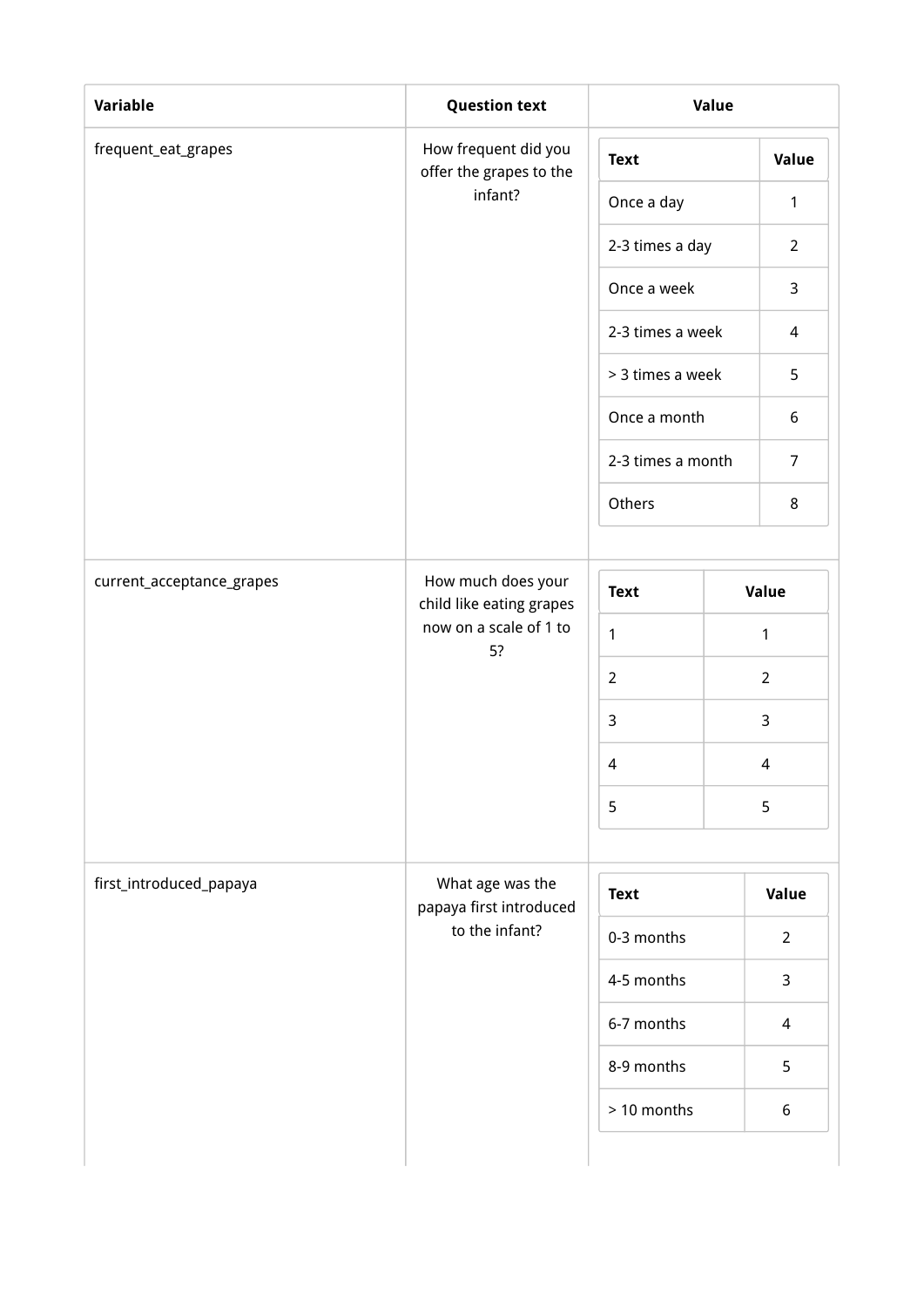| Variable                  | <b>Question text</b>                            | <b>Value</b>                |  |                          |  |
|---------------------------|-------------------------------------------------|-----------------------------|--|--------------------------|--|
| frequent_eat_papaya       | How frequent did you<br>offer the papaya to the | <b>Text</b>                 |  | Value                    |  |
|                           | infant?                                         | Once a day                  |  | $\mathbf{1}$             |  |
|                           |                                                 | 2-3 times a day             |  | $\overline{2}$           |  |
|                           |                                                 | Once a week                 |  | 3                        |  |
|                           |                                                 | 2-3 times a week            |  | 4                        |  |
|                           |                                                 | > 3 times a week            |  | 5                        |  |
|                           |                                                 | Once a month                |  | $\boldsymbol{6}$         |  |
|                           |                                                 | 2-3 times a month<br>Others |  | $\overline{7}$           |  |
|                           |                                                 |                             |  | 8                        |  |
|                           |                                                 |                             |  |                          |  |
| current_acceptance_papaya | How much does your<br>child like eating papaya  | <b>Text</b>                 |  | Value                    |  |
|                           | now on a scale of 1 to<br>5?                    | $\mathbf{1}$                |  | 1                        |  |
|                           |                                                 | $\overline{2}$              |  | $\overline{2}$           |  |
|                           |                                                 | 3                           |  | 3                        |  |
|                           |                                                 | $\sqrt{4}$                  |  | $\overline{\mathcal{A}}$ |  |
|                           |                                                 | 5                           |  | 5                        |  |
|                           |                                                 |                             |  |                          |  |
| first_introduced_mango    | What age was the<br>mango first introduced      | <b>Text</b>                 |  | Value                    |  |
|                           | to the infant?                                  | 0-3 months                  |  | $\overline{2}$           |  |
|                           |                                                 | 4-5 months                  |  | 3                        |  |
|                           |                                                 | 6-7 months                  |  | $\overline{4}$           |  |
|                           |                                                 | 8-9 months                  |  | 5                        |  |
|                           |                                                 | > 10 months                 |  | 6                        |  |
|                           |                                                 |                             |  |                          |  |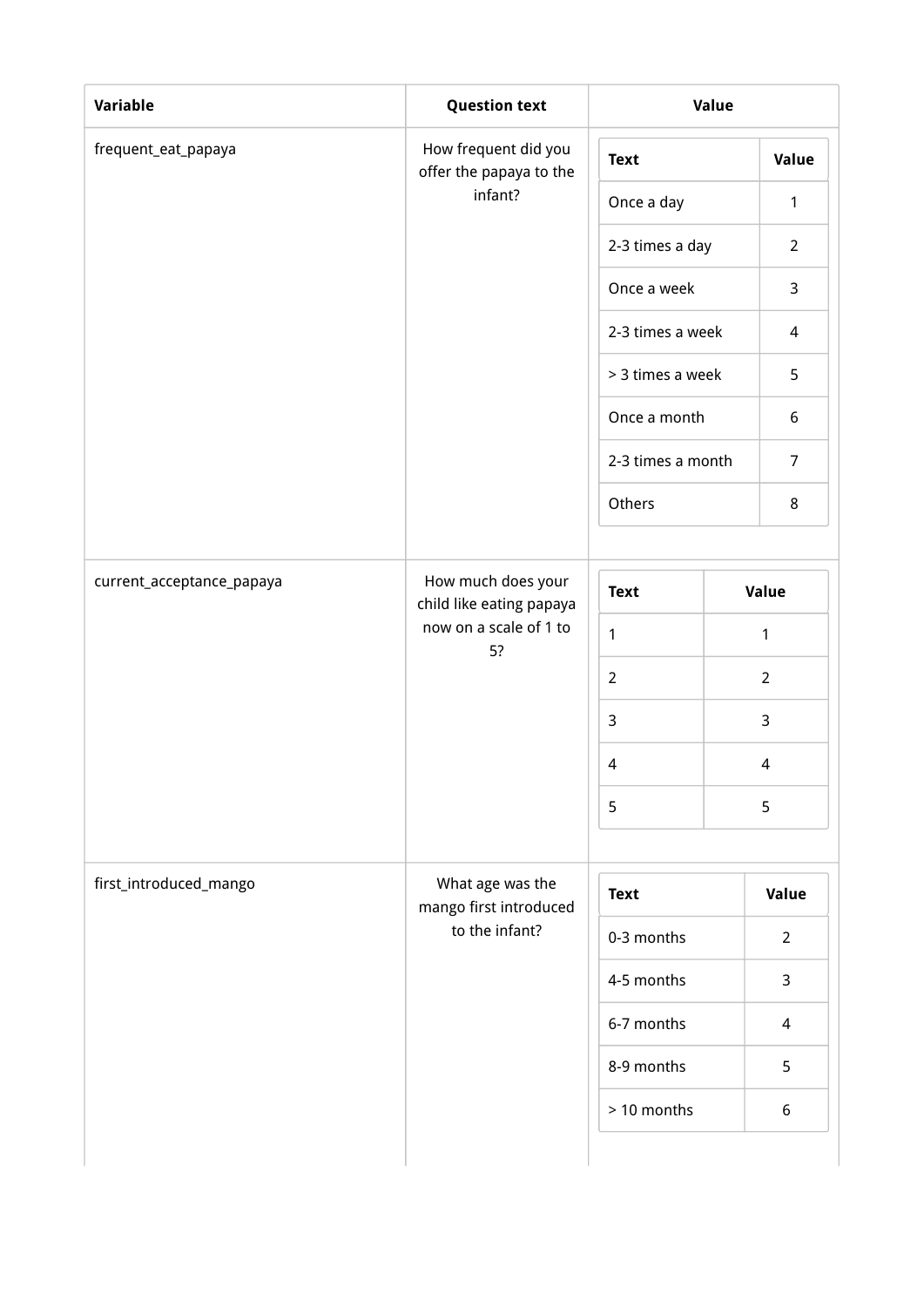| Variable                 | <b>Question text</b>                           | Value                       |  |                  |  |
|--------------------------|------------------------------------------------|-----------------------------|--|------------------|--|
| frequent_eat_mango       | How frequent did you<br>offer the mango to the | <b>Text</b>                 |  | Value            |  |
|                          | infant?                                        | Once a day                  |  | $\mathbf{1}$     |  |
|                          |                                                | 2-3 times a day             |  | $\overline{2}$   |  |
|                          |                                                | Once a week                 |  | $\mathsf{3}$     |  |
|                          |                                                | 2-3 times a week            |  | 4                |  |
|                          |                                                | > 3 times a week            |  | 5                |  |
|                          |                                                | Once a month                |  | $\boldsymbol{6}$ |  |
|                          |                                                | 2-3 times a month<br>Others |  | $\overline{7}$   |  |
|                          |                                                |                             |  | 8                |  |
|                          |                                                |                             |  |                  |  |
| current_acceptance_mango | How much does your<br>child like eating mango  | <b>Text</b>                 |  | Value            |  |
|                          | now on a scale of 1 to<br>5?                   | 1                           |  | $\mathbf{1}$     |  |
|                          |                                                | $\overline{2}$              |  | $\overline{2}$   |  |
|                          |                                                | 3                           |  | 3                |  |
|                          |                                                | $\overline{4}$              |  | 4                |  |
|                          |                                                | 5                           |  | 5                |  |
|                          |                                                |                             |  |                  |  |
| first_introduced_banana  | What age was the<br>banana first introduced    | <b>Text</b>                 |  | Value            |  |
|                          | to the infant?                                 | 0-3 months                  |  | $\overline{2}$   |  |
|                          |                                                | 4-5 months                  |  | 3                |  |
|                          |                                                | 6-7 months                  |  | $\overline{4}$   |  |
|                          |                                                | 8-9 months                  |  | 5                |  |
|                          |                                                | > 10 months                 |  | 6                |  |
|                          |                                                |                             |  |                  |  |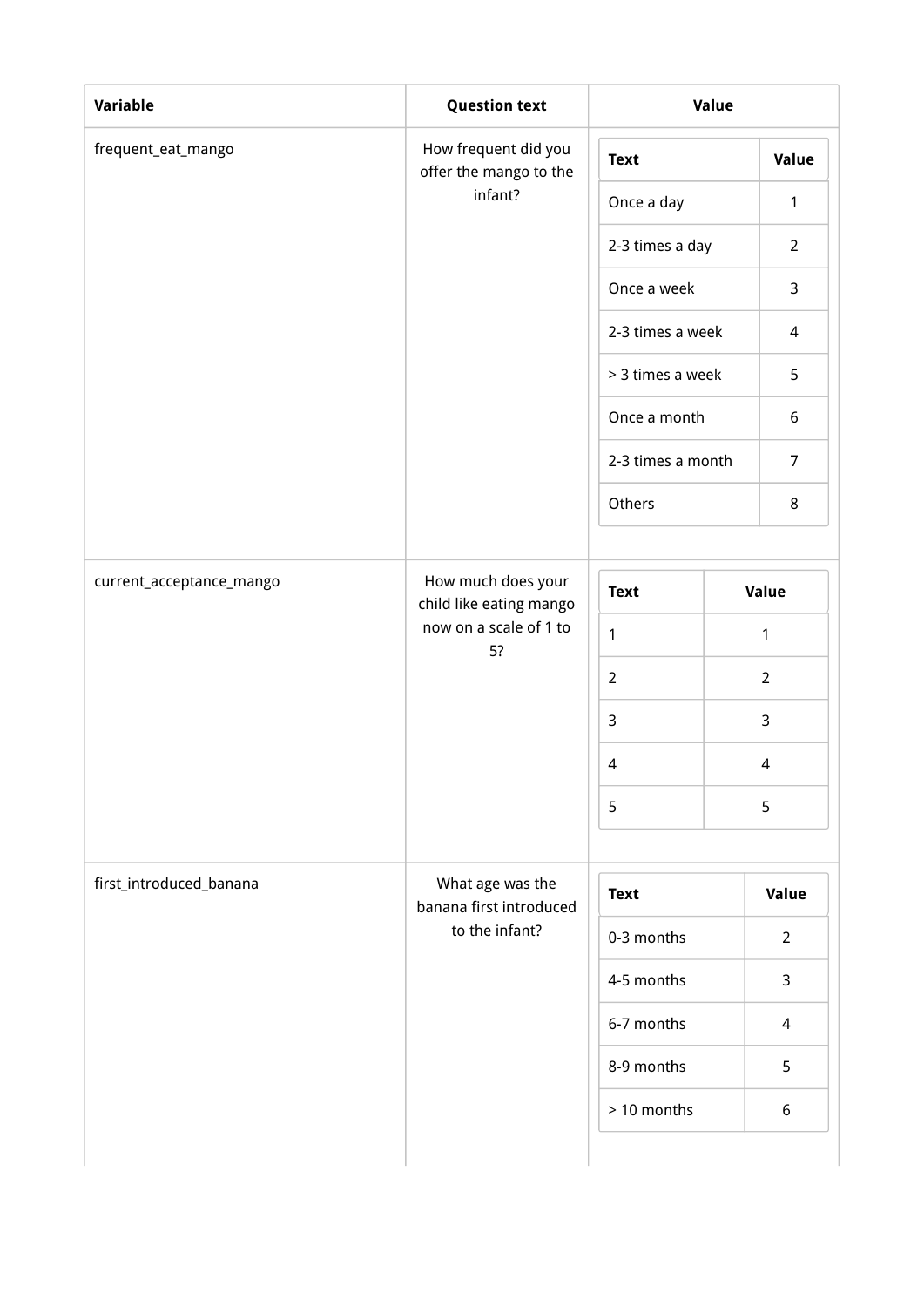| Variable                  | <b>Question text</b>                            | Value             |  |                          |  |
|---------------------------|-------------------------------------------------|-------------------|--|--------------------------|--|
| frequent_eat_banana       | How frequent did you<br>offer the banana to the | <b>Text</b>       |  | Value                    |  |
|                           | infant?                                         | Once a day        |  | $\mathbf{1}$             |  |
|                           |                                                 | 2-3 times a day   |  | $\overline{2}$           |  |
|                           |                                                 | Once a week       |  | $\mathsf{3}$             |  |
|                           |                                                 | 2-3 times a week  |  | 4                        |  |
|                           |                                                 | > 3 times a week  |  | 5                        |  |
|                           |                                                 | Once a month      |  | $\boldsymbol{6}$         |  |
|                           |                                                 | 2-3 times a month |  | $\overline{7}$           |  |
|                           |                                                 | Others            |  | 8                        |  |
|                           |                                                 |                   |  |                          |  |
| current_acceptance_banana | How much does your<br>child like eating banana  | <b>Text</b>       |  | Value                    |  |
|                           | now on a scale of 1 to<br>5?                    | 1                 |  | $\mathbf{1}$             |  |
|                           |                                                 | $\overline{2}$    |  | $\overline{2}$           |  |
|                           |                                                 | $\overline{3}$    |  | 3                        |  |
|                           |                                                 | $\overline{4}$    |  | 4                        |  |
|                           |                                                 | 5                 |  | 5                        |  |
|                           |                                                 |                   |  |                          |  |
| first_introduced_guava    | What age was the<br>guava first introduced      | <b>Text</b>       |  | Value                    |  |
|                           | to the infant?                                  | 0-3 months        |  | $\overline{2}$           |  |
|                           |                                                 | 4-5 months        |  | 3                        |  |
|                           |                                                 | 6-7 months        |  | $\overline{\mathcal{L}}$ |  |
|                           |                                                 | 8-9 months        |  | 5                        |  |
|                           |                                                 | > 10 months       |  | 6                        |  |
|                           |                                                 |                   |  |                          |  |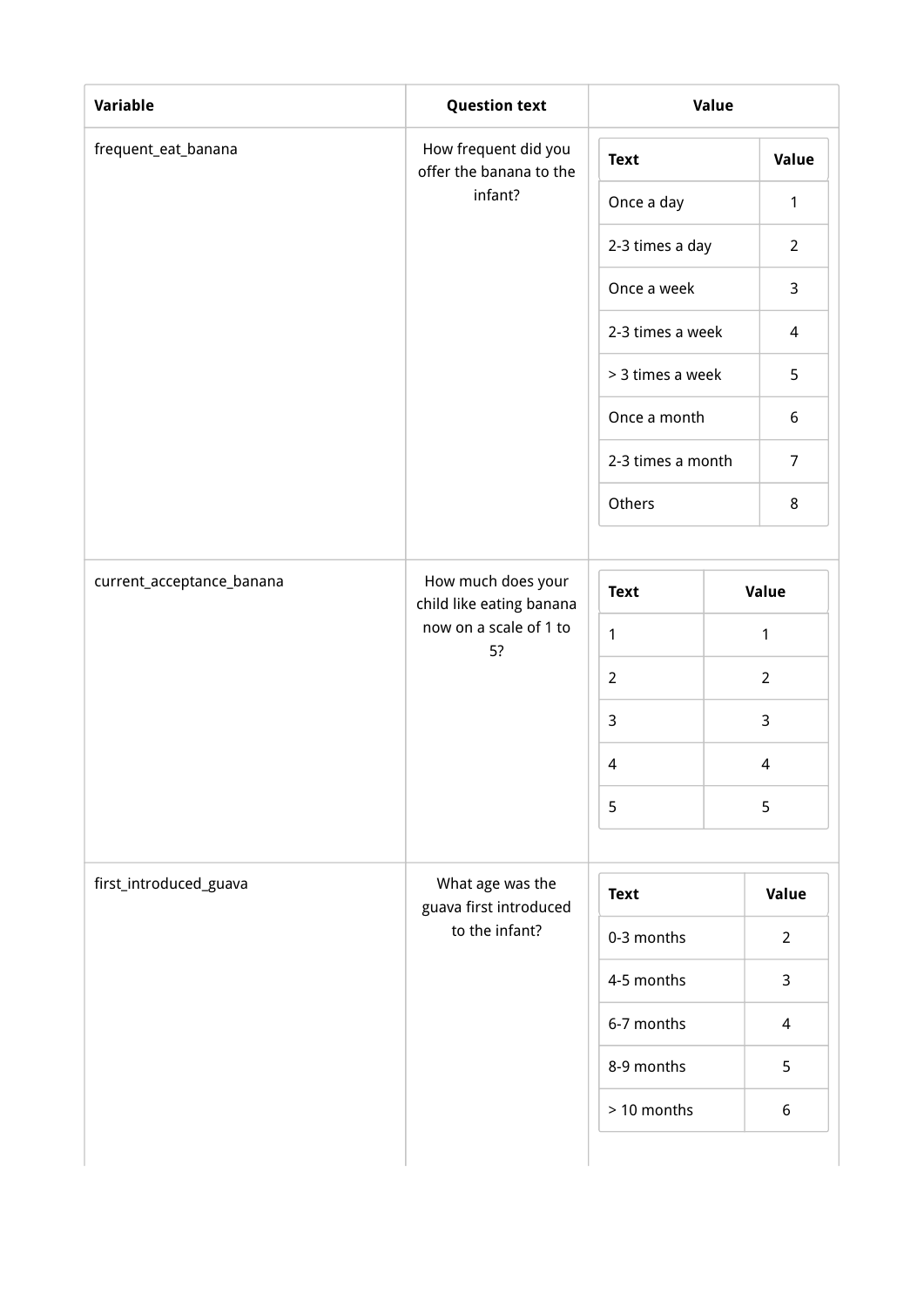| Variable                 | <b>Question text</b>                                         | Value                                       |       |                  |  |
|--------------------------|--------------------------------------------------------------|---------------------------------------------|-------|------------------|--|
| frequent_eat_guava       | How frequent did you<br>offer the guava to the               | <b>Text</b>                                 |       | Value            |  |
|                          | infant?                                                      | Once a day                                  |       | $\mathbf{1}$     |  |
|                          |                                                              | 2-3 times a day                             |       | $\overline{2}$   |  |
|                          |                                                              | Once a week                                 |       | $\mathsf{3}$     |  |
|                          |                                                              | 2-3 times a week                            |       | 4                |  |
|                          |                                                              | > 3 times a week                            |       | 5                |  |
|                          |                                                              | Once a month<br>2-3 times a month<br>Others |       | $\boldsymbol{6}$ |  |
|                          |                                                              |                                             |       | $\overline{7}$   |  |
|                          |                                                              |                                             |       | 8                |  |
|                          |                                                              |                                             |       |                  |  |
| current_acceptance_guava | How much does your<br><b>Text</b><br>child like eating guava |                                             | Value |                  |  |
|                          | now on a scale of 1 to<br>5?                                 | 1                                           |       | $\mathbf{1}$     |  |
|                          |                                                              | $\overline{2}$                              |       | $\overline{2}$   |  |
|                          |                                                              | $\overline{3}$                              |       | 3                |  |
|                          |                                                              | $\overline{4}$                              |       | 4                |  |
|                          |                                                              | 5                                           |       | 5                |  |
|                          |                                                              |                                             |       |                  |  |
| first_introduced_berries | What age was the<br>berries (strawberries,                   | <b>Text</b>                                 |       | Value            |  |
|                          | resberries) first<br>introduced to the                       | 0-3 months                                  |       | $\overline{2}$   |  |
|                          | infant?                                                      | 4-5 months                                  |       | 3                |  |
|                          |                                                              | 6-7 months                                  |       | $\overline{4}$   |  |
|                          |                                                              | 8-9 months                                  |       | 5                |  |
|                          |                                                              | > 10 months                                 |       | 6                |  |
|                          |                                                              |                                             |       |                  |  |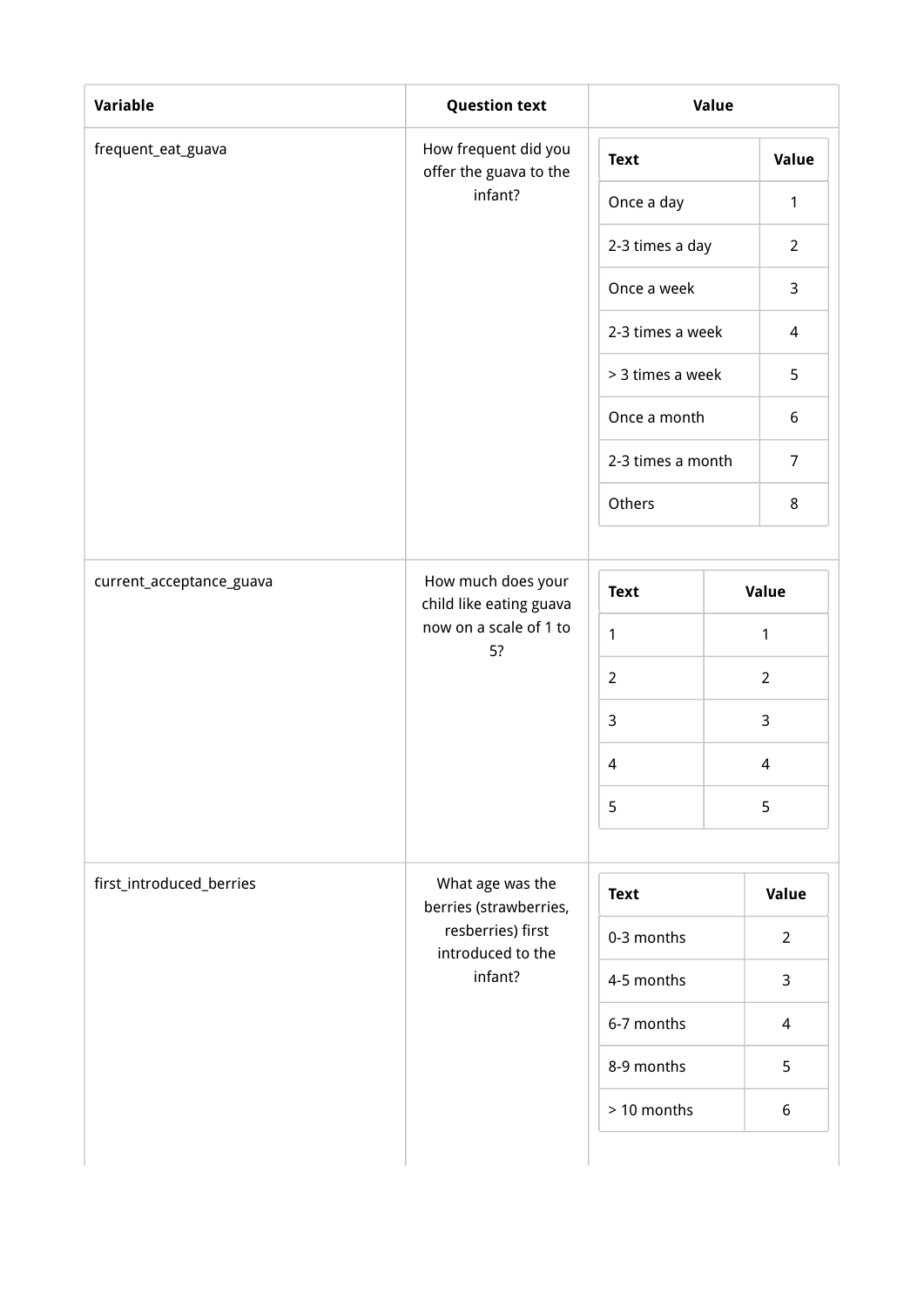| Variable                   | <b>Question text</b>                             | Value             |  |                          |  |
|----------------------------|--------------------------------------------------|-------------------|--|--------------------------|--|
| frequent_eat_berries       | How frequent did you<br>offer the berries to the | <b>Text</b>       |  | Value                    |  |
|                            | infant?                                          | Once a day        |  | $\mathbf{1}$             |  |
|                            |                                                  | 2-3 times a day   |  | $\overline{2}$           |  |
|                            |                                                  | Once a week       |  | $\mathsf{3}$             |  |
|                            |                                                  | 2-3 times a week  |  | 4                        |  |
|                            |                                                  | > 3 times a week  |  | 5                        |  |
|                            |                                                  | Once a month      |  | $\boldsymbol{6}$         |  |
|                            |                                                  | 2-3 times a month |  | $\overline{7}$           |  |
|                            |                                                  | Others            |  | 8                        |  |
|                            |                                                  |                   |  |                          |  |
| current_acceptance_berries | How much does your<br>child like eating berries  | <b>Text</b>       |  | Value                    |  |
|                            | now on a scale of 1 to<br>1<br>5?                |                   |  | $\mathbf{1}$             |  |
|                            |                                                  | $\overline{2}$    |  | $\overline{2}$           |  |
|                            |                                                  | $\overline{3}$    |  | 3                        |  |
|                            |                                                  | $\overline{4}$    |  | 4                        |  |
|                            |                                                  | 5                 |  | 5                        |  |
|                            |                                                  |                   |  |                          |  |
| first_introduced_melon     | What age was the<br>melon (watermelon,           | <b>Text</b>       |  | Value                    |  |
|                            | honey melon) first<br>introduced to the          | 0-3 months        |  | $\overline{2}$           |  |
|                            | infant?                                          | 4-5 months        |  | 3                        |  |
|                            |                                                  | 6-7 months        |  | $\overline{\mathcal{L}}$ |  |
|                            |                                                  | 8-9 months        |  | 5                        |  |
|                            |                                                  | > 10 months       |  | 6                        |  |
|                            |                                                  |                   |  |                          |  |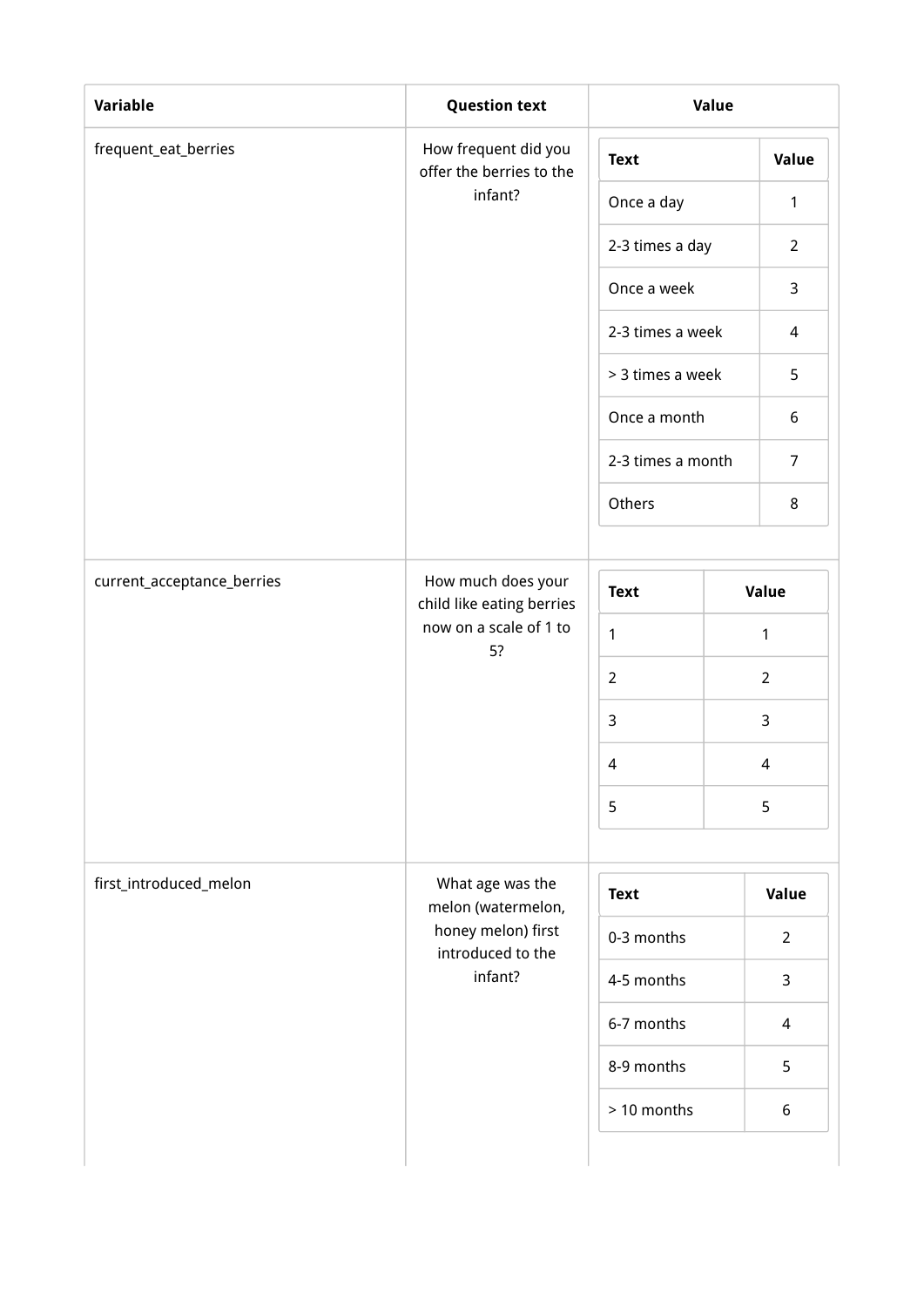| Variable                    | <b>Question text</b>                           | Value             |  |                          |  |
|-----------------------------|------------------------------------------------|-------------------|--|--------------------------|--|
| frequent_eat_melon          | How frequent did you<br>offer the melon to the | <b>Text</b>       |  | Value                    |  |
|                             | infant?                                        | Once a day        |  | $\mathbf{1}$             |  |
|                             |                                                | 2-3 times a day   |  | $\overline{2}$           |  |
|                             |                                                | Once a week       |  | $\mathsf{3}$             |  |
|                             |                                                | 2-3 times a week  |  | 4                        |  |
|                             |                                                | > 3 times a week  |  | 5                        |  |
|                             |                                                | Once a month      |  | $\boldsymbol{6}$         |  |
|                             |                                                | 2-3 times a month |  | $\overline{7}$           |  |
|                             |                                                | Others            |  | 8                        |  |
|                             |                                                |                   |  |                          |  |
| current_acceptance_melon    | How much does your<br>child like eating melon  | <b>Text</b>       |  | Value                    |  |
|                             | now on a scale of 1 to<br>5?                   | 1                 |  | $\mathbf{1}$             |  |
|                             |                                                | $\overline{2}$    |  | $\overline{2}$           |  |
|                             |                                                | $\overline{3}$    |  | 3                        |  |
|                             |                                                | $\overline{4}$    |  | 4                        |  |
|                             |                                                | 5                 |  | 5                        |  |
|                             |                                                |                   |  |                          |  |
| first_introduced_dates_figs | What age was the<br>dates/figs first           | <b>Text</b>       |  | Value                    |  |
|                             | introduced to the<br>infant?                   | 0-3 months        |  | $\overline{2}$           |  |
|                             |                                                | 4-5 months        |  | 3                        |  |
|                             |                                                | 6-7 months        |  | $\overline{\mathcal{L}}$ |  |
|                             |                                                | 8-9 months        |  | 5                        |  |
|                             |                                                | > 10 months       |  | 6                        |  |
|                             |                                                |                   |  |                          |  |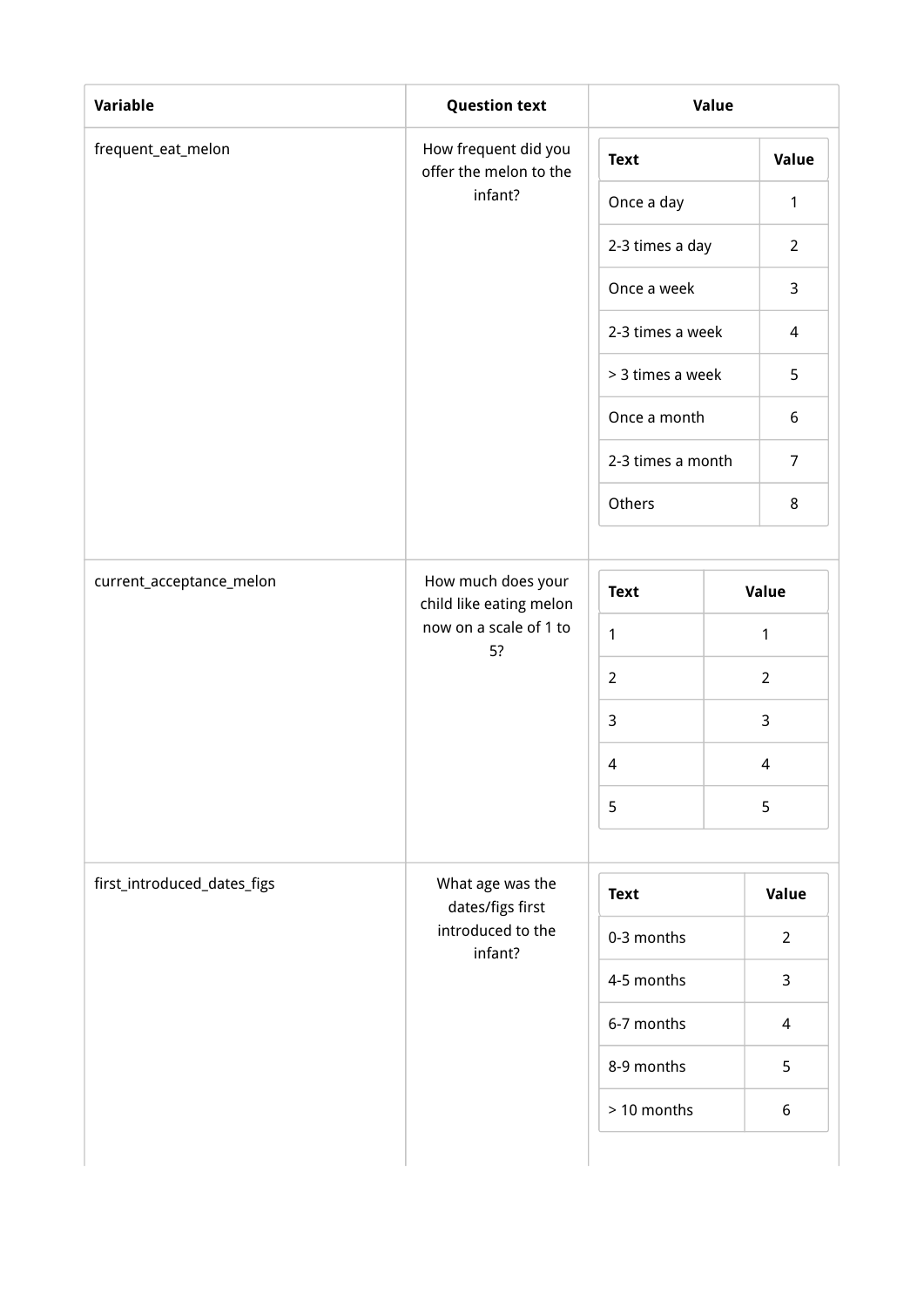| How frequent did you<br>offer the dates/figs to<br>the infant? | <b>Text</b><br>Once a day<br>2-3 times a day<br>Once a week<br>2-3 times a week<br>> 3 times a week<br>Once a month |                   | Value<br>$\mathbf{1}$<br>$\overline{2}$<br>3<br>4<br>5 |  |
|----------------------------------------------------------------|---------------------------------------------------------------------------------------------------------------------|-------------------|--------------------------------------------------------|--|
|                                                                |                                                                                                                     |                   |                                                        |  |
|                                                                |                                                                                                                     |                   |                                                        |  |
|                                                                |                                                                                                                     |                   |                                                        |  |
|                                                                |                                                                                                                     |                   |                                                        |  |
|                                                                |                                                                                                                     |                   |                                                        |  |
|                                                                |                                                                                                                     |                   |                                                        |  |
|                                                                |                                                                                                                     |                   | $\boldsymbol{6}$                                       |  |
|                                                                |                                                                                                                     | 2-3 times a month |                                                        |  |
|                                                                | Others                                                                                                              |                   | 8                                                      |  |
|                                                                |                                                                                                                     |                   |                                                        |  |
| How much does your<br>child like eating                        | <b>Text</b>                                                                                                         |                   | Value                                                  |  |
| dates/figs now on a                                            | $\mathbf{1}$                                                                                                        | 1                 |                                                        |  |
|                                                                | $\overline{2}$                                                                                                      |                   | $\overline{2}$                                         |  |
|                                                                | $\mathsf{3}$                                                                                                        |                   | 3                                                      |  |
|                                                                | $\overline{4}$                                                                                                      |                   | 4                                                      |  |
|                                                                | 5                                                                                                                   |                   | 5                                                      |  |
|                                                                |                                                                                                                     |                   |                                                        |  |
|                                                                | <b>Text</b>                                                                                                         |                   | Value                                                  |  |
|                                                                | 0-3 months                                                                                                          |                   | $\overline{2}$                                         |  |
|                                                                | 4-5 months                                                                                                          |                   | 3                                                      |  |
|                                                                | 6-7 months                                                                                                          |                   | $\overline{\mathcal{L}}$                               |  |
|                                                                | 8-9 months                                                                                                          |                   | 5                                                      |  |
|                                                                | > 10 months                                                                                                         |                   | 6                                                      |  |
|                                                                | scale of 1 to 5?<br>What age was the<br>plums/prunes first<br>introduced to the<br>infant?                          |                   |                                                        |  |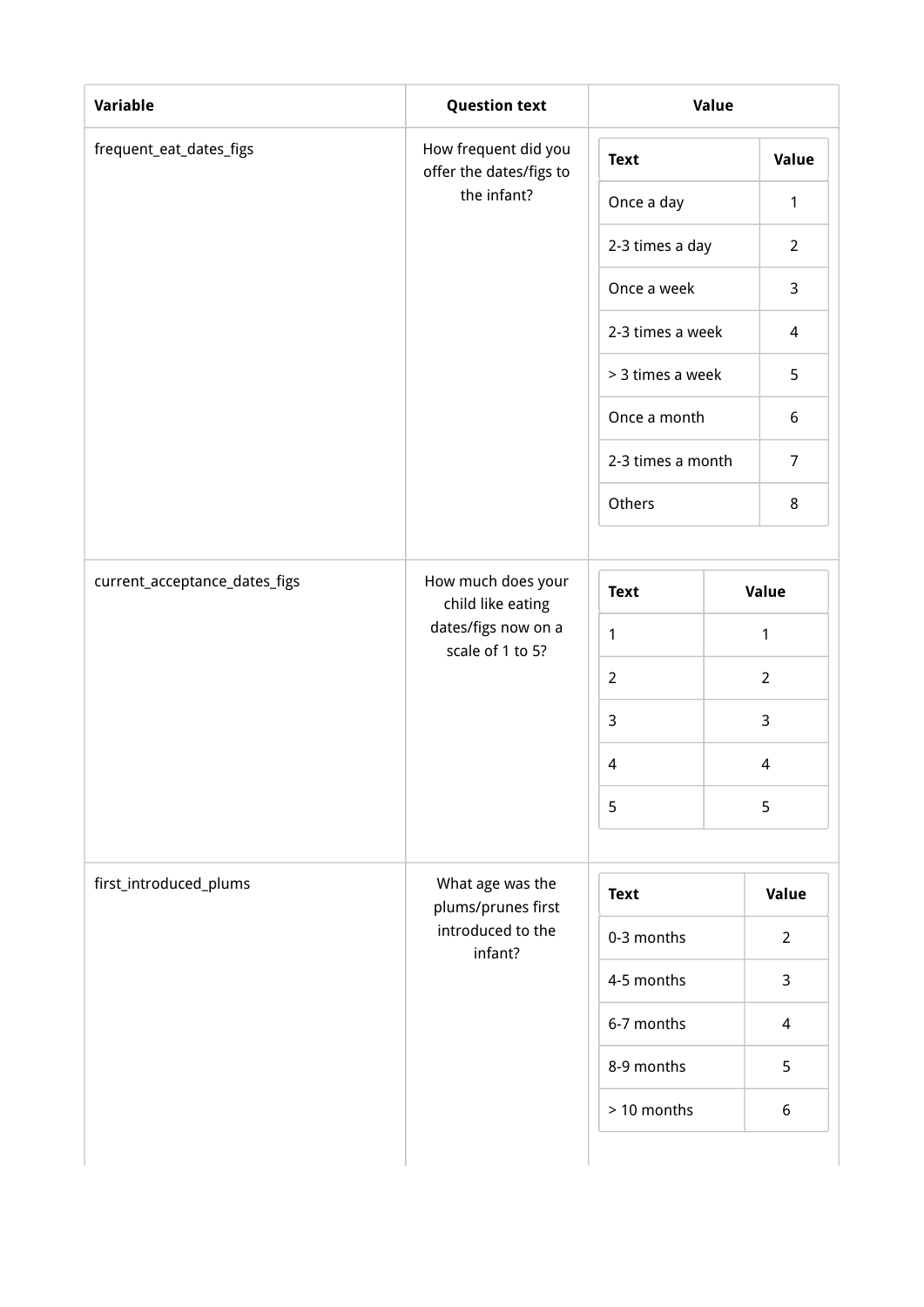| Variable                       | <b>Question text</b>                              | Value             |  |                  |  |
|--------------------------------|---------------------------------------------------|-------------------|--|------------------|--|
| frequent_eat_plums             | How frequent did you<br>offer the plums/prunes    | <b>Text</b>       |  | Value            |  |
|                                | to the infant?                                    | Once a day        |  | $\mathbf{1}$     |  |
|                                |                                                   | 2-3 times a day   |  | $\overline{2}$   |  |
|                                |                                                   | Once a week       |  | 3                |  |
|                                |                                                   | 2-3 times a week  |  | 4                |  |
|                                |                                                   | > 3 times a week  |  | 5                |  |
|                                |                                                   | Once a month      |  | $\boldsymbol{6}$ |  |
|                                |                                                   | 2-3 times a month |  | $\overline{7}$   |  |
|                                |                                                   | Others            |  | 8                |  |
|                                |                                                   |                   |  |                  |  |
| current_acceptance_plums       | How much does your<br>child like eating           | <b>Text</b>       |  | Value            |  |
|                                | plums/prunes now on a<br>scale of 1 to 5?         | 1                 |  | 1                |  |
|                                |                                                   | $\overline{2}$    |  | $\overline{2}$   |  |
|                                |                                                   | $\mathsf{3}$      |  | 3                |  |
|                                |                                                   | $\overline{4}$    |  | 4                |  |
|                                |                                                   | 5                 |  | 5                |  |
|                                |                                                   |                   |  |                  |  |
| first_introduced_fruits_juices | What age was the fruit<br>juices first introduced | <b>Text</b>       |  | Value            |  |
|                                | to the infant?                                    | 0-3 months        |  | $\overline{2}$   |  |
|                                |                                                   | 4-5 months        |  | 3                |  |
|                                |                                                   | 6-7 months        |  | $\overline{4}$   |  |
|                                |                                                   | 8-9 months        |  | 5                |  |
|                                |                                                   | > 10 months       |  | 6                |  |
|                                |                                                   |                   |  |                  |  |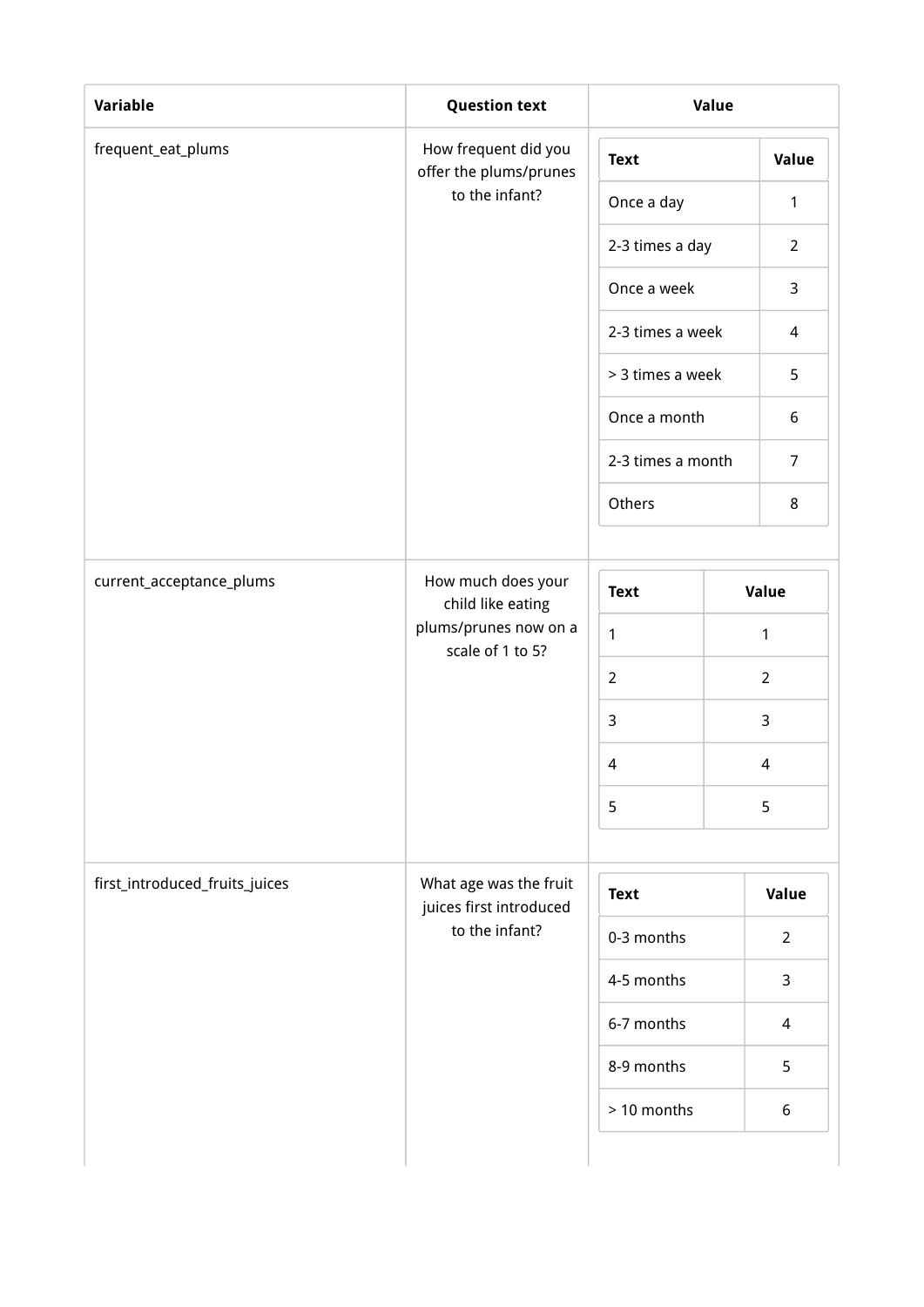| Variable                         | <b>Question text</b>                               | Value             |  |                          |  |       |  |
|----------------------------------|----------------------------------------------------|-------------------|--|--------------------------|--|-------|--|
| frequent_eat_fruits_juices       | How frequent did you<br>offer the fruits juices to | <b>Text</b>       |  | Value                    |  |       |  |
|                                  | the infant?                                        | Once a day        |  | $\mathbf{1}$             |  |       |  |
|                                  |                                                    | 2-3 times a day   |  | $\overline{2}$           |  |       |  |
|                                  |                                                    | Once a week       |  | 3                        |  |       |  |
|                                  |                                                    | 2-3 times a week  |  | 4                        |  |       |  |
|                                  |                                                    | > 3 times a week  |  | 5                        |  |       |  |
|                                  |                                                    | Once a month      |  | $\boldsymbol{6}$         |  |       |  |
|                                  |                                                    | 2-3 times a month |  | $\overline{7}$           |  |       |  |
|                                  |                                                    | Others            |  | 8                        |  |       |  |
|                                  |                                                    |                   |  |                          |  |       |  |
| current_acceptance_fruits_juices | How much does your<br>child like eating fruits     | <b>Text</b>       |  |                          |  | Value |  |
|                                  | juices now on a scale of<br>1 to 5?                | $\mathbf{1}$      |  | 1                        |  |       |  |
|                                  |                                                    | $\overline{2}$    |  | $\overline{2}$           |  |       |  |
|                                  |                                                    | $\mathsf{3}$      |  | 3                        |  |       |  |
|                                  |                                                    | $\overline{4}$    |  | 4                        |  |       |  |
|                                  |                                                    | 5                 |  | 5                        |  |       |  |
|                                  |                                                    |                   |  |                          |  |       |  |
| first_introduced_canned_fruits   | What age was the<br>canned fruits                  | <b>Text</b>       |  | Value                    |  |       |  |
|                                  | introduced to the<br>infant?                       | 0-3 months        |  | $\overline{2}$           |  |       |  |
|                                  |                                                    | 4-5 months        |  | 3                        |  |       |  |
|                                  |                                                    | 6-7 months        |  | $\overline{\mathcal{L}}$ |  |       |  |
|                                  |                                                    | 8-9 months        |  | 5                        |  |       |  |
|                                  |                                                    | > 10 months       |  | 6                        |  |       |  |
|                                  |                                                    |                   |  |                          |  |       |  |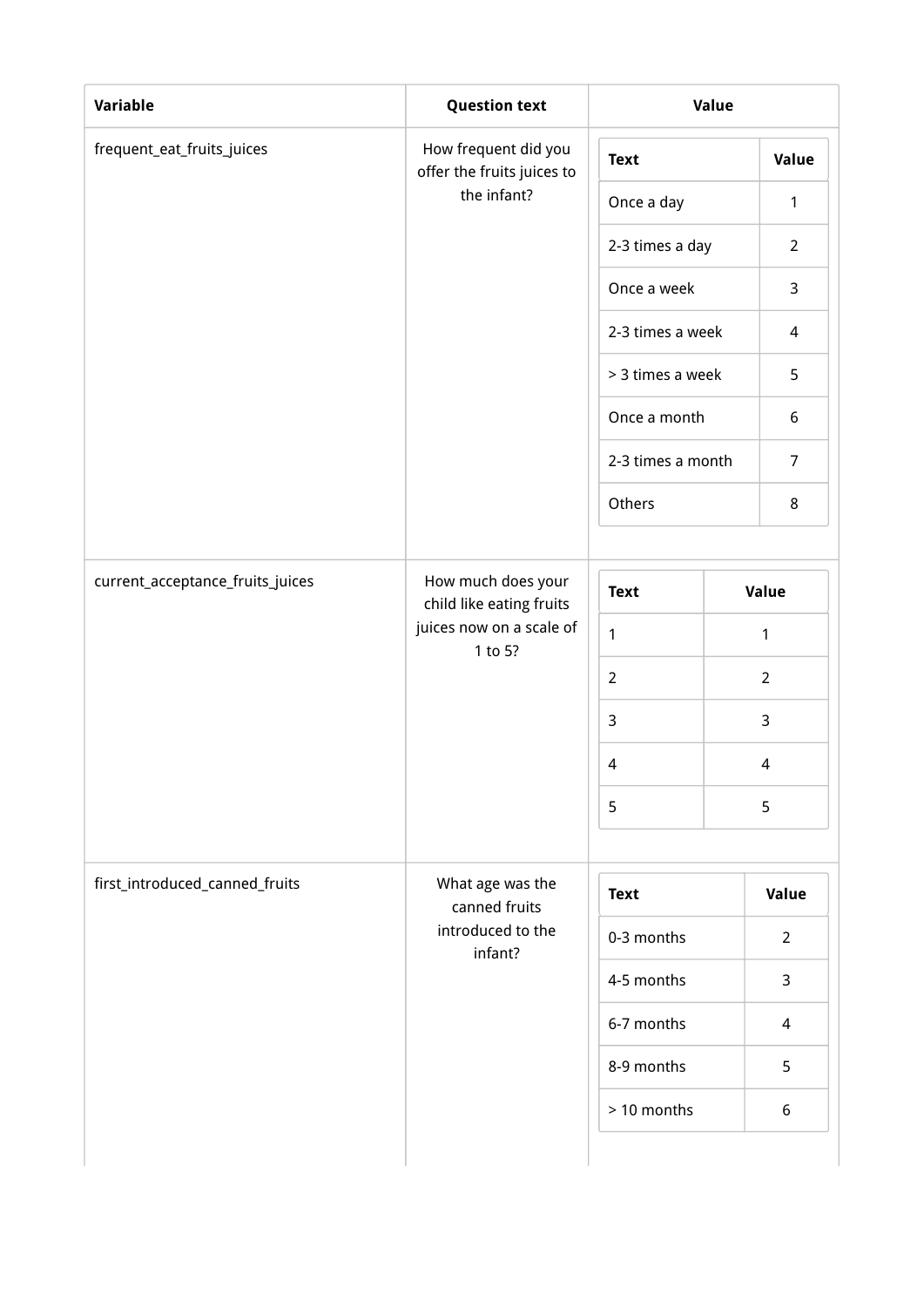| Variable                         | <b>Question text</b>                            |                   | Value |                 |
|----------------------------------|-------------------------------------------------|-------------------|-------|-----------------|
| frequent_eat_canned_fruits       | How frequent did you<br>offer the canned fruits | <b>Text</b>       |       |                 |
|                                  | to the infant?                                  | Once a day        |       | 1               |
|                                  |                                                 | 2-3 times a day   |       | $\overline{2}$  |
|                                  |                                                 | Once a week       |       | 3               |
|                                  |                                                 | 2-3 times a week  |       | $\overline{4}$  |
|                                  |                                                 | > 3 times a week  |       | 5               |
|                                  |                                                 | Once a month      |       | $6\phantom{.}6$ |
|                                  |                                                 | 2-3 times a month |       | $\overline{7}$  |
|                                  |                                                 | Others            |       | 8               |
| current_acceptance_canned_fruits | How much does your<br>child like eating canned  | <b>Text</b>       |       | Value           |
|                                  | fruits now on a scale of<br>1 to 5?             | $\mathbf{1}$      |       | $\mathbf{1}$    |
|                                  |                                                 | $\overline{2}$    |       | $\overline{2}$  |
|                                  |                                                 | $\mathsf{3}$      |       | 3               |
|                                  |                                                 | $\overline{4}$    |       | 4               |
|                                  |                                                 | 5                 |       | 5               |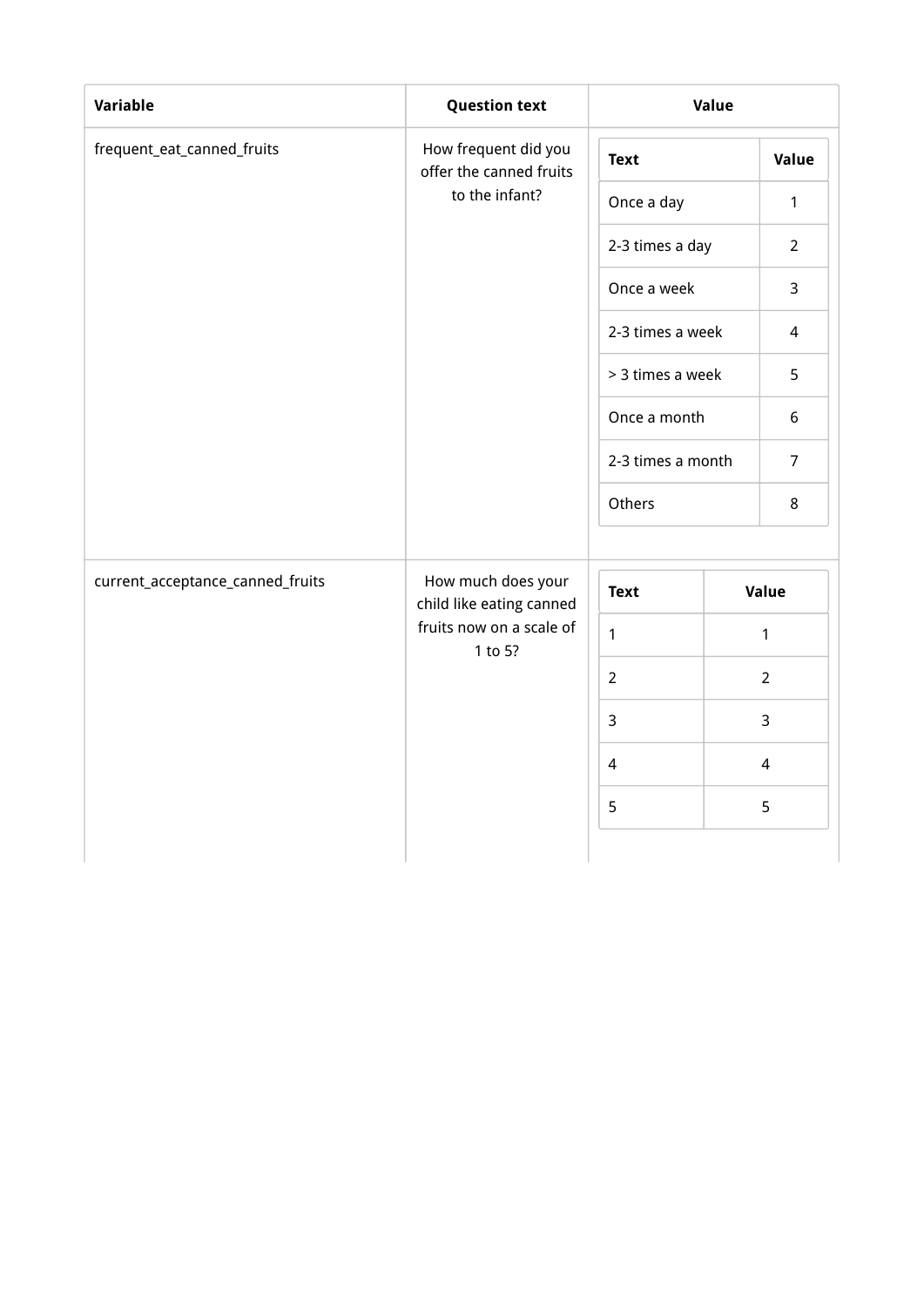| Variable                | <b>Question text</b>                        | Value                                  |                  |
|-------------------------|---------------------------------------------|----------------------------------------|------------------|
| milk_source_            | Has the infant been<br>introduced to any of | <b>Text</b>                            | Value            |
|                         | the food listed below.                      | Yogurt                                 | $\mathbf{1}$     |
|                         |                                             | Cultured milk<br>(vitagen, yakult etc) | $\overline{2}$   |
|                         |                                             | Pasteurised milk/Uht<br>milk           | 3                |
|                         |                                             | Fresh cow milk                         | $\overline{4}$   |
|                         |                                             | Formula milk                           | 5                |
|                         |                                             | Lactose free milk (soy<br>milk)        | 6                |
|                         |                                             | Evaporated milk                        | $\overline{7}$   |
|                         |                                             | None of the above                      | 8                |
| first_introduced_yogurt | What age was the<br>yogurt introduced to    | <b>Text</b>                            | Value            |
|                         | the infant?                                 | 0-3 months                             | $\overline{2}$   |
|                         |                                             | 4-5 months                             | $\mathsf{3}$     |
|                         |                                             | 6-7 months                             | 4                |
|                         |                                             | 8-9 months                             | 5                |
|                         |                                             | > 10 months                            | $\boldsymbol{6}$ |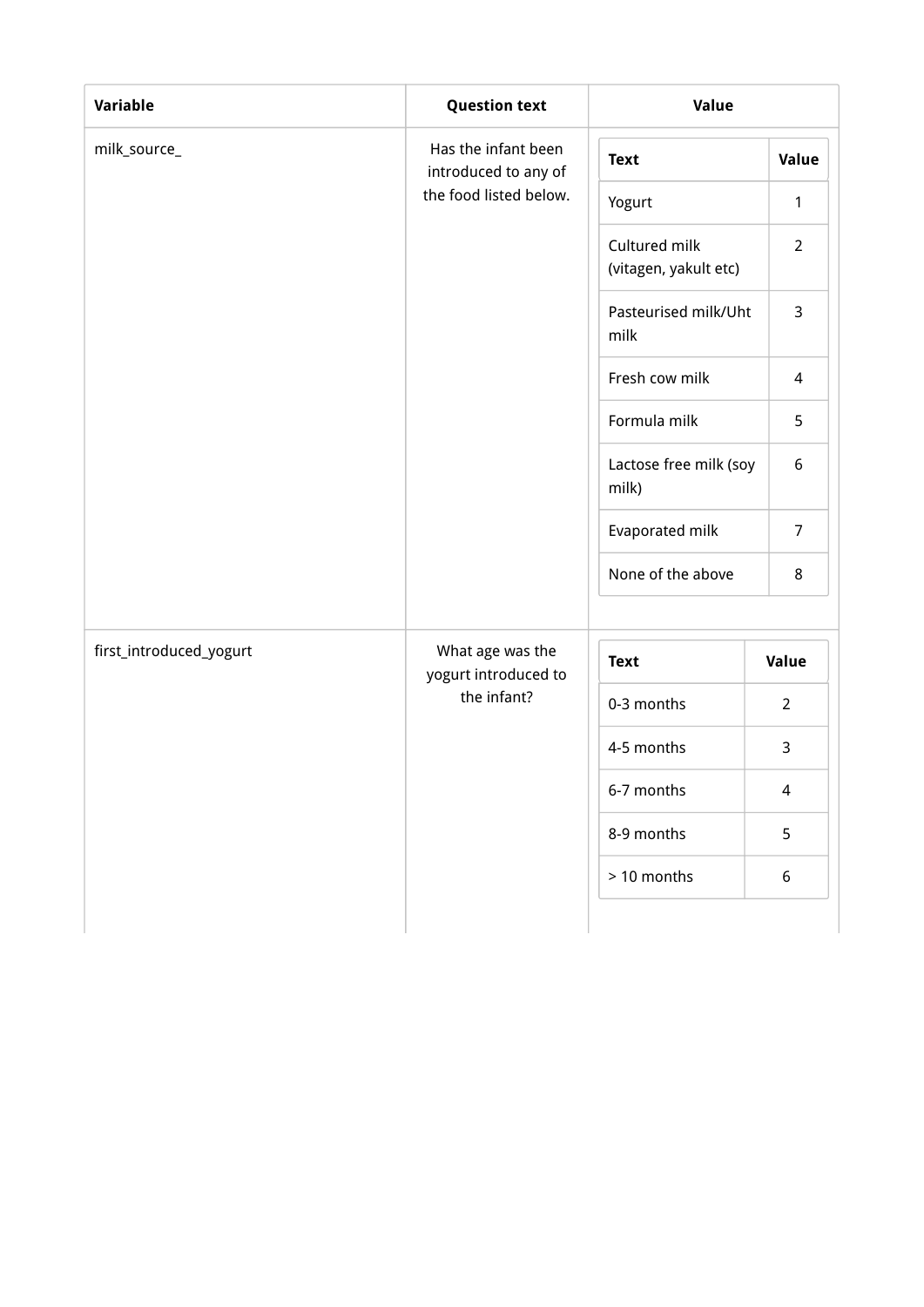| Variable                       | <b>Question text</b>                            | Value             |  |                  |  |  |
|--------------------------------|-------------------------------------------------|-------------------|--|------------------|--|--|
| frequent_eat_yogurt            | How frequent did you<br>offer the yogurt to the | <b>Text</b>       |  | Value            |  |  |
|                                | infant?                                         | Once a day        |  | $\mathbf{1}$     |  |  |
|                                |                                                 | 2-3 times a day   |  | $\overline{2}$   |  |  |
|                                |                                                 | Once a week       |  | $\mathsf{3}$     |  |  |
|                                |                                                 | 2-3 times a week  |  | 4                |  |  |
|                                |                                                 | > 3 times a week  |  | 5                |  |  |
|                                |                                                 | Once a month      |  | $\boldsymbol{6}$ |  |  |
|                                |                                                 | 2-3 times a month |  | $\overline{7}$   |  |  |
|                                |                                                 | Others            |  | 8                |  |  |
|                                |                                                 |                   |  |                  |  |  |
| current_acceptance_yogurt      | How much does your<br>child like eating yogurt  | <b>Text</b>       |  | Value            |  |  |
|                                | now on a scale of 1 to<br>5?                    | 1                 |  | $\mathbf{1}$     |  |  |
|                                |                                                 | $\overline{2}$    |  | $\overline{2}$   |  |  |
|                                |                                                 | $\overline{3}$    |  | 3                |  |  |
|                                |                                                 | $\overline{4}$    |  | 4                |  |  |
|                                |                                                 | 5                 |  | 5                |  |  |
|                                |                                                 |                   |  |                  |  |  |
| first_introduced_cultured_milk | What age was the<br>cultured milk (vitagen,     | <b>Text</b>       |  | Value            |  |  |
|                                | yakult) introduced to<br>the infant?            | 0-3 months        |  | $\overline{2}$   |  |  |
|                                |                                                 | 4-5 months        |  | 3                |  |  |
|                                |                                                 | 6-7 months        |  | $\overline{4}$   |  |  |
|                                |                                                 | 8-9 months        |  | 5                |  |  |
|                                |                                                 | > 10 months       |  | 6                |  |  |
|                                |                                                 |                   |  |                  |  |  |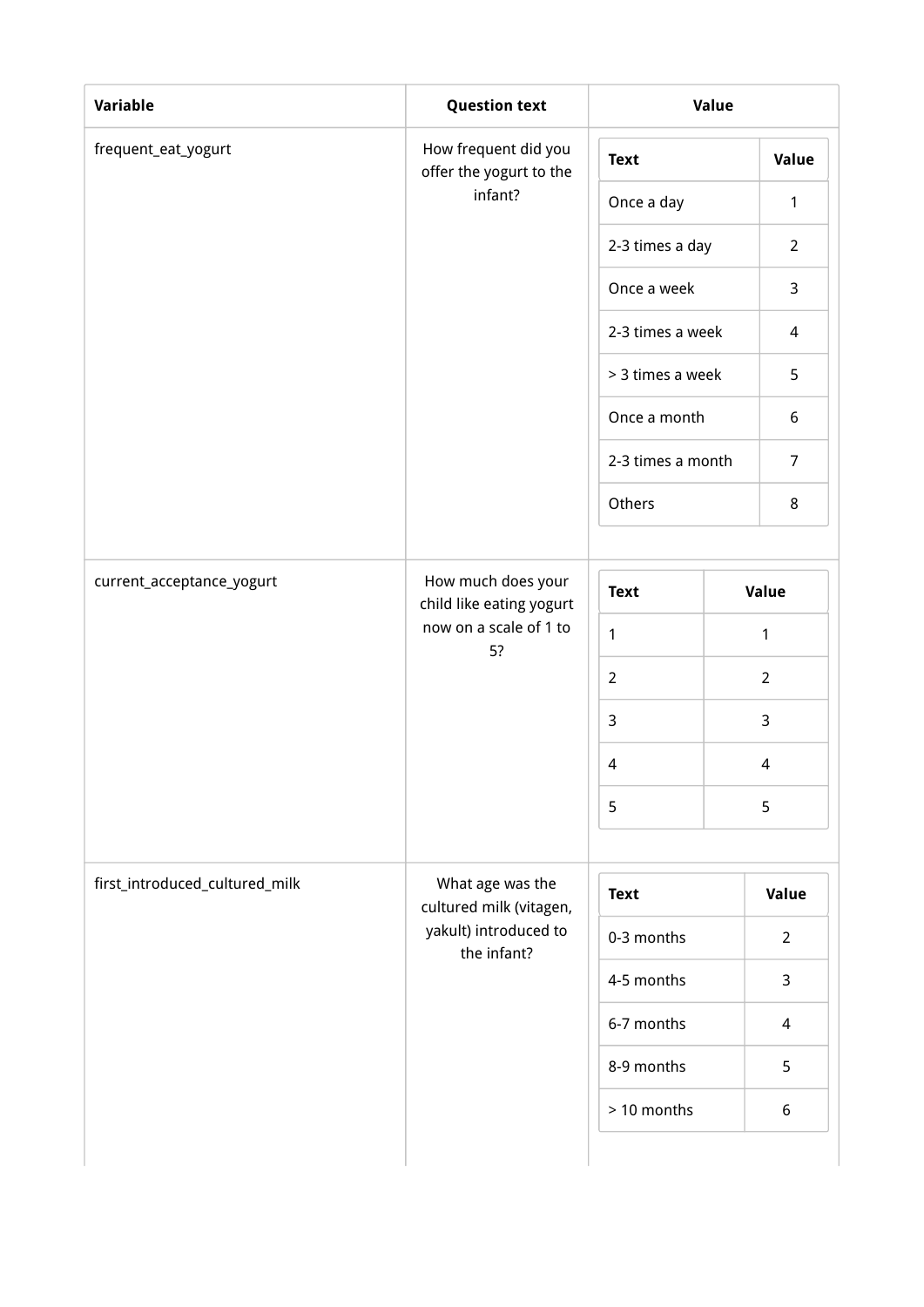| Variable                          | <b>Question text</b>                            | Value             |  |                  |  |
|-----------------------------------|-------------------------------------------------|-------------------|--|------------------|--|
| frequent_eat_cultured_milk        | How frequent did you<br>offer the cultured milk | <b>Text</b>       |  | Value            |  |
|                                   | to the infant?                                  | Once a day        |  | 1                |  |
|                                   |                                                 | 2-3 times a day   |  | $\overline{2}$   |  |
|                                   |                                                 | Once a week       |  | 3                |  |
|                                   |                                                 | 2-3 times a week  |  | 4                |  |
|                                   |                                                 | > 3 times a week  |  | 5                |  |
|                                   |                                                 | Once a month      |  | $\boldsymbol{6}$ |  |
|                                   |                                                 | 2-3 times a month |  | $\overline{7}$   |  |
|                                   |                                                 | Others            |  | 8                |  |
|                                   |                                                 |                   |  |                  |  |
| current_acceptance_cultured_milk  | How much does your<br>child like eating         | <b>Text</b>       |  | Value            |  |
|                                   | cultured milk now on a<br>scale of 1 to 5?      | $\mathbf{1}$      |  | 1                |  |
|                                   |                                                 | $\overline{2}$    |  | $\overline{2}$   |  |
|                                   |                                                 | $\mathsf{3}$      |  | 3                |  |
|                                   |                                                 | 4                 |  | 4                |  |
|                                   |                                                 | 5                 |  | 5                |  |
|                                   |                                                 |                   |  |                  |  |
| first_introduced_pasteurised_milk | What age was the<br>pasteurized milk/uht        | <b>Text</b>       |  | Value            |  |
|                                   | milk introduced to the<br>infant?               | 0-3 months        |  | $\overline{2}$   |  |
|                                   |                                                 | 4-5 months        |  | 3                |  |
|                                   |                                                 | 6-7 months        |  | $\overline{4}$   |  |
|                                   |                                                 | 8-9 months        |  | 5                |  |
|                                   |                                                 | > 10 months       |  | 6                |  |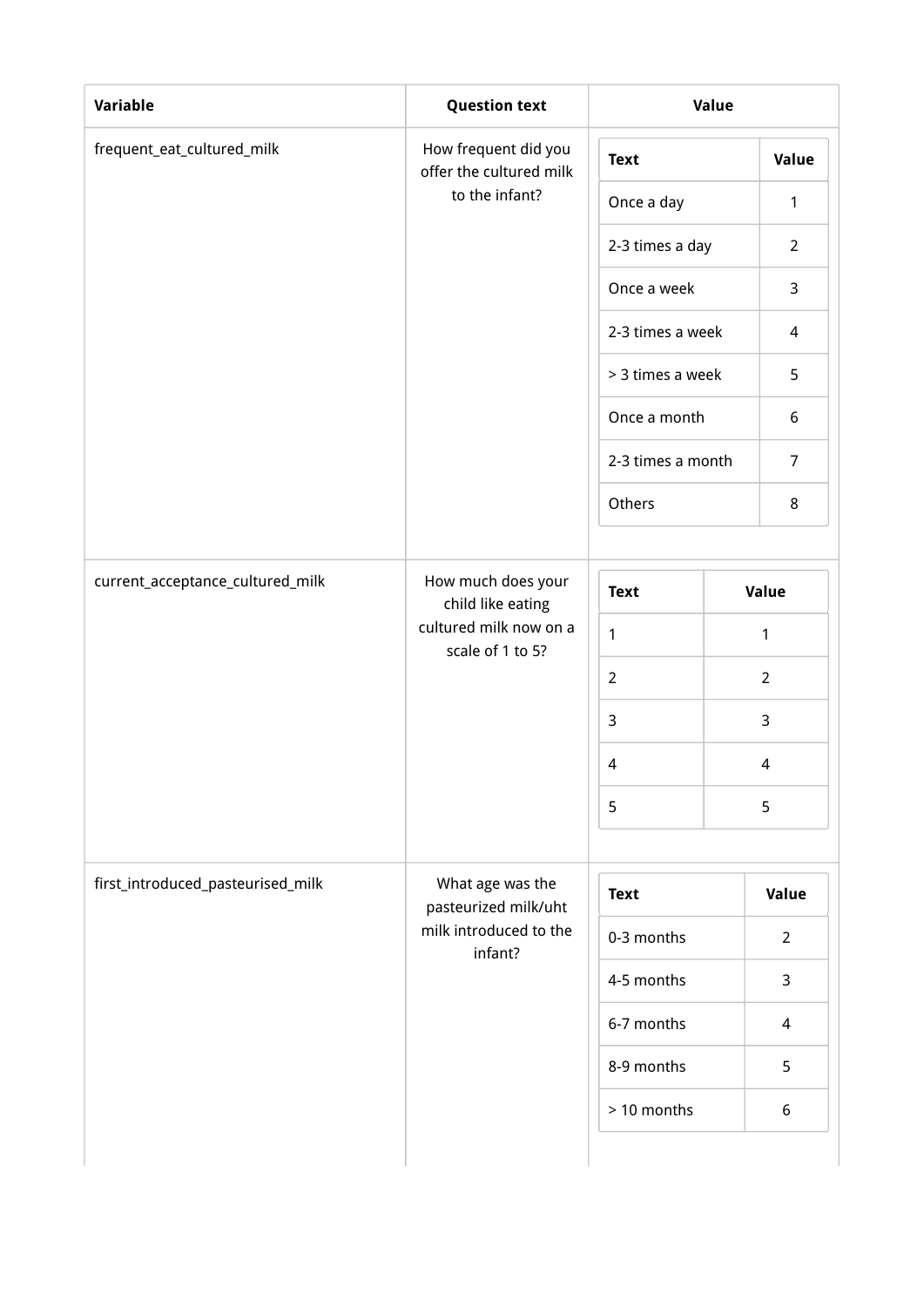|                                     |                                                  | Value             |  |                  |  |
|-------------------------------------|--------------------------------------------------|-------------------|--|------------------|--|
| frequent_eat_pasteurised_milk       | How frequent did you<br>offer the pasteurized    | <b>Text</b>       |  | Value            |  |
|                                     | milk/uht milk to the<br>infant?                  | Once a day        |  | 1                |  |
|                                     |                                                  | 2-3 times a day   |  | $\overline{2}$   |  |
|                                     |                                                  | Once a week       |  | 3                |  |
|                                     |                                                  | 2-3 times a week  |  | 4                |  |
|                                     |                                                  | > 3 times a week  |  | 5                |  |
|                                     |                                                  | Once a month      |  | $\boldsymbol{6}$ |  |
|                                     |                                                  | 2-3 times a month |  | $\overline{7}$   |  |
|                                     |                                                  | Others            |  | 8                |  |
|                                     |                                                  |                   |  |                  |  |
| current_acceptance_pasteurised_milk | How much does your<br>child like eating          | <b>Text</b>       |  | Value            |  |
|                                     | pasteurized milk/uht<br>milk now on a scale of   | 1                 |  | 1                |  |
|                                     | 1 to 5?                                          | $\overline{2}$    |  | $\overline{2}$   |  |
|                                     |                                                  | $\mathsf{3}$      |  | 3                |  |
|                                     |                                                  | $\overline{4}$    |  | 4                |  |
|                                     |                                                  | 5                 |  | 5                |  |
|                                     |                                                  |                   |  |                  |  |
| first_introduced_cow_milk           | What age was the fresh<br>cow milk introduced to | <b>Text</b>       |  | Value            |  |
|                                     | the infant?                                      | 0-3 months        |  | $\overline{2}$   |  |
|                                     |                                                  | 4-5 months        |  | 3                |  |
|                                     |                                                  | 6-7 months        |  | $\overline{4}$   |  |
|                                     |                                                  | 8-9 months        |  | 5                |  |
|                                     |                                                  | > 10 months       |  | 6                |  |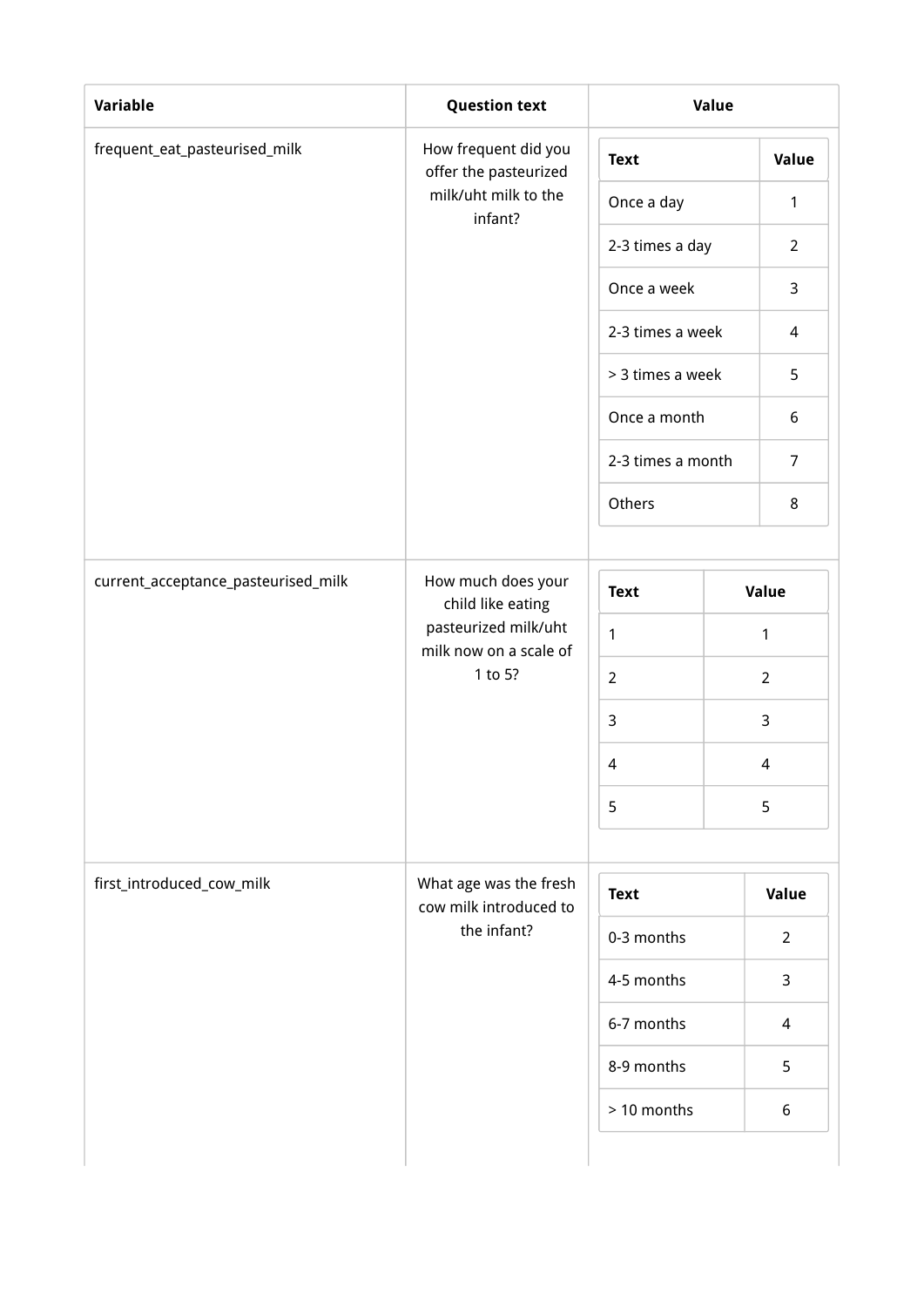| Variable                      | <b>Question text</b>                             | Value             |  |                  |  |
|-------------------------------|--------------------------------------------------|-------------------|--|------------------|--|
| frequent_eat_cow_milk         | How frequent did you<br>offer the fresh cow milk | <b>Text</b>       |  | Value            |  |
|                               | to the infant?                                   | Once a day        |  | $\mathbf{1}$     |  |
|                               |                                                  | 2-3 times a day   |  | $\overline{2}$   |  |
|                               |                                                  | Once a week       |  | 3                |  |
|                               |                                                  | 2-3 times a week  |  | 4                |  |
|                               |                                                  | > 3 times a week  |  | 5                |  |
|                               |                                                  | Once a month      |  | $\boldsymbol{6}$ |  |
|                               |                                                  | 2-3 times a month |  | $\overline{7}$   |  |
|                               |                                                  | Others            |  | 8                |  |
|                               |                                                  |                   |  |                  |  |
| current_acceptance_cow_milk   | How much does your<br>child like eating fresh    | <b>Text</b>       |  | Value            |  |
|                               | cow milk now on a<br>scale of 1 to 5?            | $\mathbf{1}$      |  | 1                |  |
|                               |                                                  | $\overline{2}$    |  | $\overline{2}$   |  |
|                               |                                                  | $\mathsf{3}$      |  | 3                |  |
|                               |                                                  | $\overline{4}$    |  | 4                |  |
|                               |                                                  | 5                 |  | 5                |  |
|                               |                                                  |                   |  |                  |  |
| first_introduced_formula_milk | What age was the<br>formula milk                 | <b>Text</b>       |  | Value            |  |
|                               | introduced to the<br>infant?                     | 0-3 months        |  | $\overline{2}$   |  |
|                               |                                                  | 4-5 months        |  | 3                |  |
|                               |                                                  | 6-7 months        |  | $\overline{4}$   |  |
|                               |                                                  | 8-9 months        |  | 5                |  |
|                               |                                                  | > 10 months       |  | 6                |  |
|                               |                                                  |                   |  |                  |  |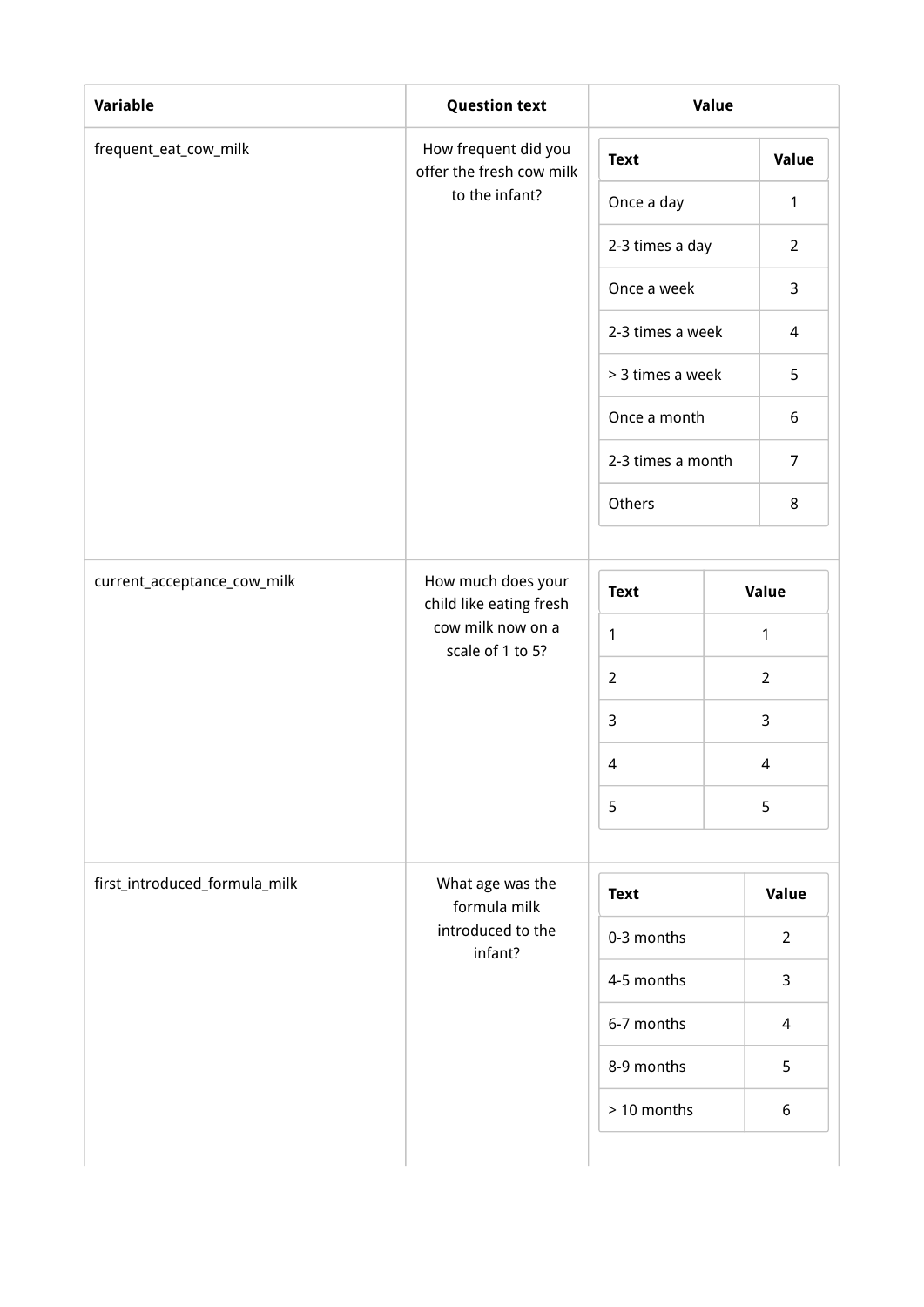| Variable                        | <b>Question text</b>                           | Value             |  |                  |  |
|---------------------------------|------------------------------------------------|-------------------|--|------------------|--|
| frequent_eat_formula_milk       | How frequent did you<br>offer the formula milk | <b>Text</b>       |  | Value            |  |
|                                 | to the infant?                                 | Once a day        |  | $\mathbf{1}$     |  |
|                                 |                                                | 2-3 times a day   |  | $\overline{2}$   |  |
|                                 |                                                | Once a week       |  | 3                |  |
|                                 |                                                | 2-3 times a week  |  | 4                |  |
|                                 |                                                | > 3 times a week  |  | 5                |  |
|                                 |                                                | Once a month      |  | $\boldsymbol{6}$ |  |
|                                 |                                                | 2-3 times a month |  | $\overline{7}$   |  |
|                                 |                                                | Others            |  | 8                |  |
|                                 |                                                |                   |  |                  |  |
| current_acceptance_formula_milk | How much does your<br>child like eating        | <b>Text</b>       |  | Value            |  |
|                                 | formula milk now on a<br>scale of 1 to 5?      | $\mathbf{1}$      |  | 1                |  |
|                                 |                                                | $\overline{2}$    |  | $\overline{2}$   |  |
|                                 |                                                | $\mathsf{3}$      |  | 3                |  |
|                                 |                                                | 4                 |  | 4                |  |
|                                 |                                                | 5                 |  | 5                |  |
|                                 |                                                |                   |  |                  |  |
| first_introduced_soy_milk       | What age was the<br>lactose free milk (soy     | <b>Text</b>       |  | Value            |  |
|                                 | milk) introduced to the<br>infant?             | 0-3 months        |  | $\overline{2}$   |  |
|                                 |                                                | 4-5 months        |  | 3                |  |
|                                 |                                                | 6-7 months        |  | $\overline{4}$   |  |
|                                 |                                                | 8-9 months        |  | 5                |  |
|                                 |                                                | > 10 months       |  | 6                |  |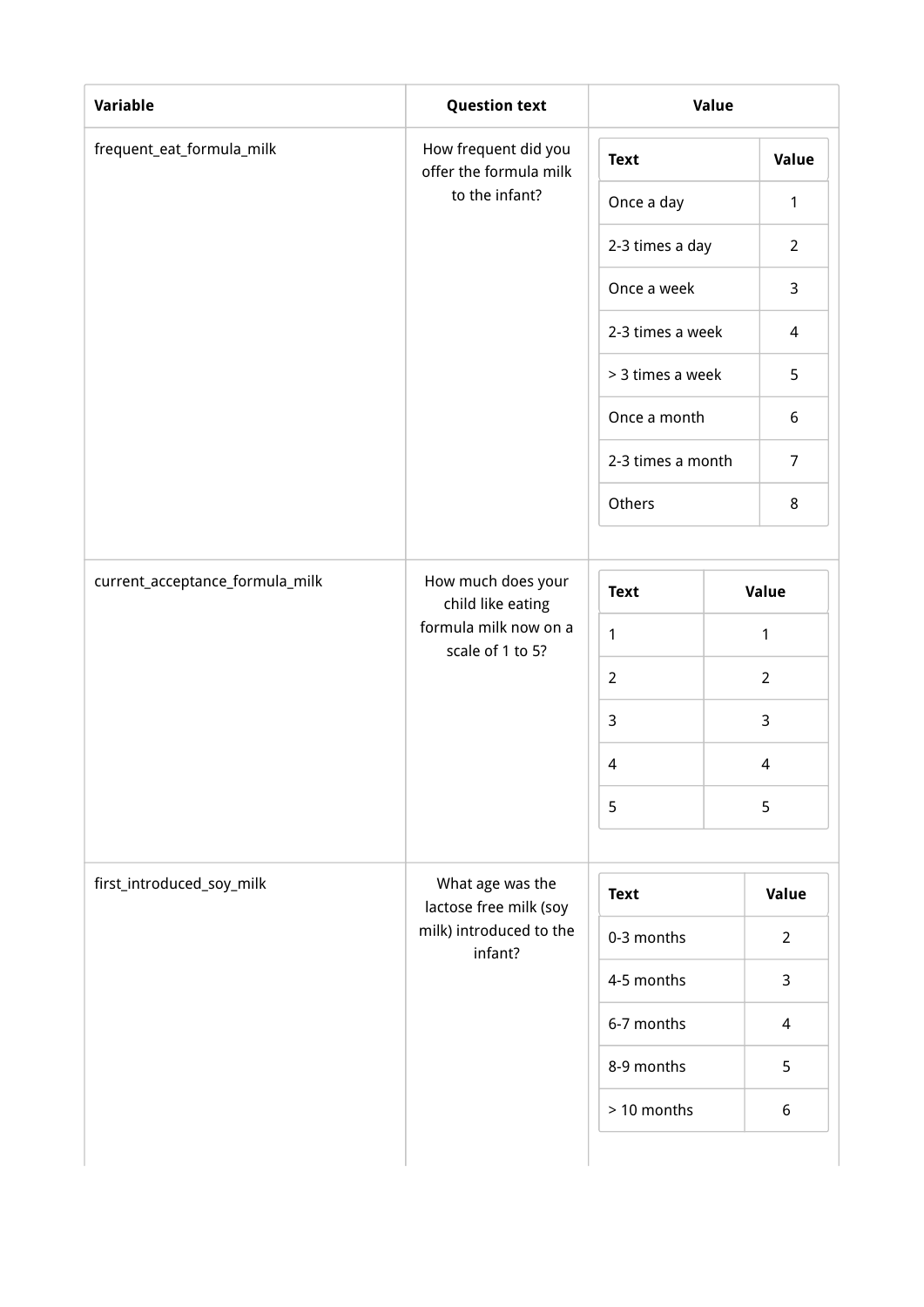| Variable                         | <b>Question text</b>                            | Value             |  |                  |  |
|----------------------------------|-------------------------------------------------|-------------------|--|------------------|--|
| frequent_eat_soy_milk            | How frequent did you<br>offer the lactose free  | <b>Text</b>       |  | Value            |  |
|                                  | milk to the infant?                             | Once a day        |  | $\mathbf{1}$     |  |
|                                  |                                                 | 2-3 times a day   |  | $\overline{2}$   |  |
|                                  |                                                 | Once a week       |  | 3                |  |
|                                  |                                                 | 2-3 times a week  |  | 4                |  |
|                                  |                                                 | > 3 times a week  |  | 5                |  |
|                                  |                                                 | Once a month      |  | $\boldsymbol{6}$ |  |
|                                  |                                                 | 2-3 times a month |  | $\overline{7}$   |  |
|                                  |                                                 | Others            |  | 8                |  |
|                                  |                                                 |                   |  |                  |  |
| current_acceptance_soy_milk      | How much does your<br>child like eating lactose | <b>Text</b>       |  | Value            |  |
|                                  | free milk now on a<br>scale of 1 to 5?          | $\mathbf{1}$      |  | 1                |  |
|                                  |                                                 | $\overline{2}$    |  | $\overline{2}$   |  |
|                                  |                                                 | $\mathsf{3}$      |  | 3                |  |
|                                  |                                                 | 4                 |  | 4                |  |
|                                  |                                                 | 5                 |  | 5                |  |
|                                  |                                                 |                   |  |                  |  |
| first_introduced_evaporated_milk | What age was the<br>evaporated milk             | <b>Text</b>       |  | Value            |  |
|                                  | introduced to the<br>infant?                    | 0-3 months        |  | $\overline{2}$   |  |
|                                  |                                                 | 4-5 months        |  | 3                |  |
|                                  |                                                 | 6-7 months        |  | $\overline{4}$   |  |
|                                  |                                                 | 8-9 months        |  | 5                |  |
|                                  |                                                 | > 10 months       |  | 6                |  |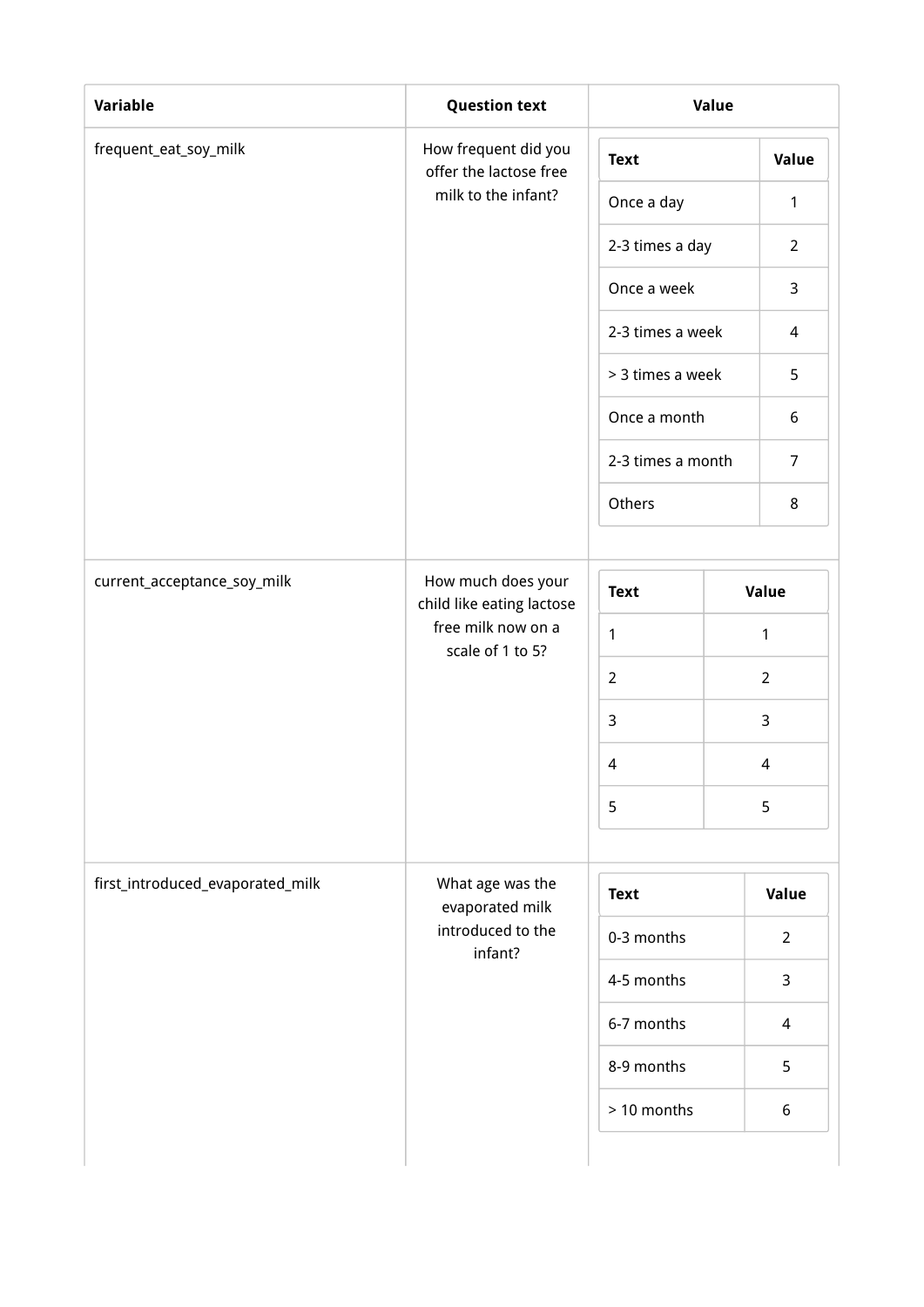| Variable                           | <b>Question text</b>                            |                   | Value |                |
|------------------------------------|-------------------------------------------------|-------------------|-------|----------------|
| frequent_eat_evaporated_milk       | How frequent did you<br>offer the lactose       | <b>Text</b>       |       | Value          |
|                                    | evaporated milk to the<br>infant?               | Once a day        |       | 1              |
|                                    |                                                 | 2-3 times a day   |       | $\overline{2}$ |
|                                    |                                                 | Once a week       |       | $\overline{3}$ |
|                                    |                                                 | 2-3 times a week  |       | $\overline{4}$ |
|                                    |                                                 | > 3 times a week  |       | 5              |
|                                    |                                                 | Once a month      |       | 6              |
|                                    |                                                 | 2-3 times a month |       | $\overline{7}$ |
|                                    |                                                 | Others            |       | 8              |
| current_acceptance_evaporated_milk | How much does your<br>child like eating lactose | <b>Text</b>       |       | Value          |
|                                    | evaporated milk now<br>on a scale of 1 to 5?    | $\mathbf{1}$      |       | $\mathbf{1}$   |
|                                    |                                                 | $\overline{2}$    |       | $\overline{2}$ |
|                                    |                                                 | $\overline{3}$    |       | 3              |
|                                    |                                                 | $\overline{4}$    |       | 4              |
|                                    |                                                 | 5                 |       | 5              |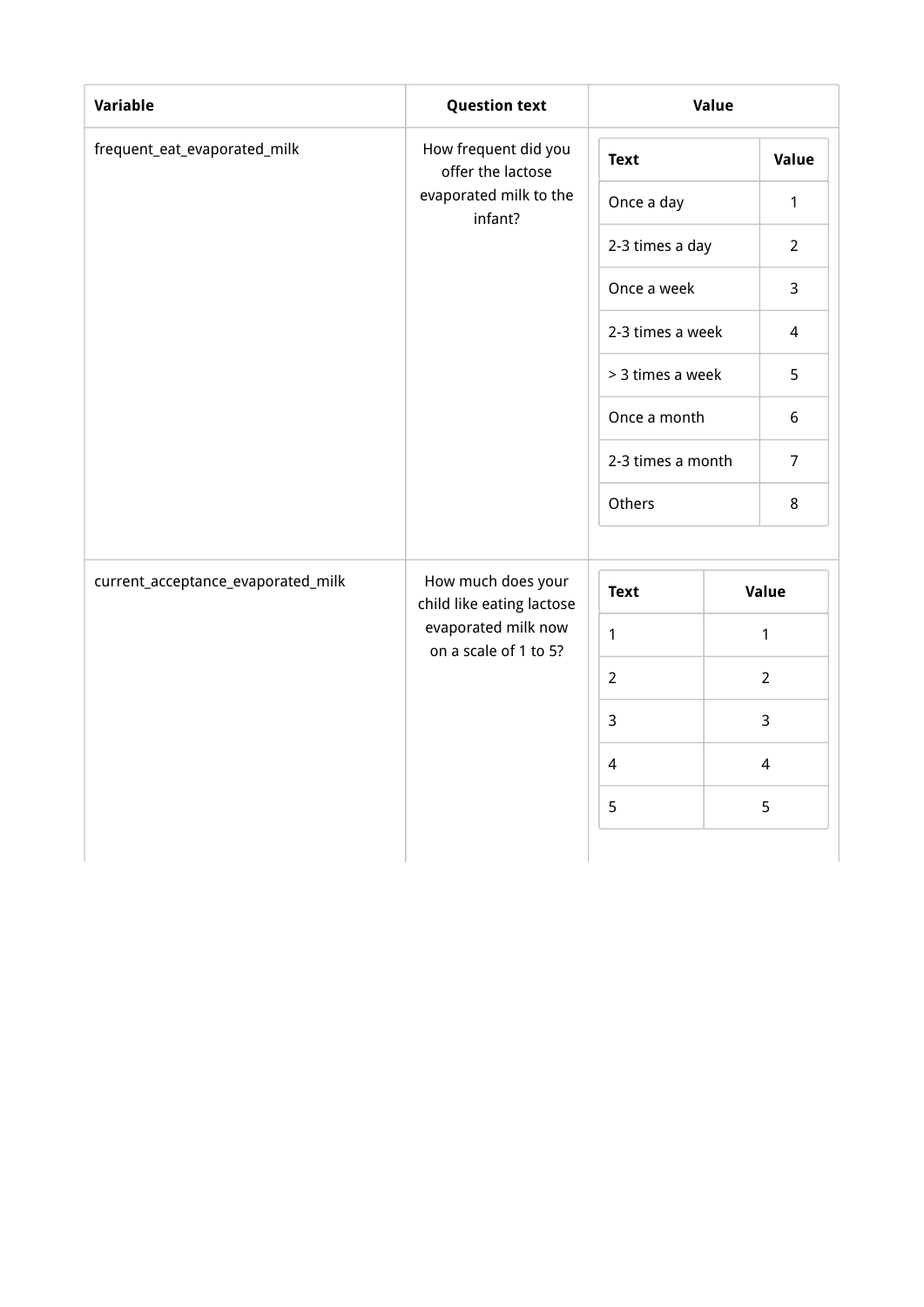| Variable                        | <b>Question text</b>                        | Value                                             |                |
|---------------------------------|---------------------------------------------|---------------------------------------------------|----------------|
| dessert_                        | Has the infant been<br>introduced to any of | <b>Text</b>                                       | Value          |
|                                 | the food listed below.                      | Sweet and condensed<br>milk                       | $\mathbf{1}$   |
|                                 |                                             | Coffee/tea                                        | $\overline{2}$ |
|                                 |                                             | Malted drinks (milo,<br>horlicks)                 | 3              |
|                                 |                                             | Ice cream                                         | $\overline{4}$ |
|                                 |                                             | Carbonated drinks<br>(coke, sprite, pepsi<br>etc) | 5              |
|                                 |                                             | Sweet drinks<br>(cordials, flavoured<br>drinks)   | 6              |
|                                 |                                             | None of the above                                 | $\overline{7}$ |
| first_introduced_condensed_milk | What age was the<br>sweet and condensed     | <b>Text</b>                                       | Value          |
|                                 | milk introduced to the<br>infant?           | 0-3 months                                        | $\overline{2}$ |
|                                 |                                             | 4-5 months                                        | 3              |
|                                 |                                             | 6-7 months                                        | $\overline{4}$ |
|                                 |                                             | 8-9 months                                        | 5              |
|                                 |                                             | > 10 months                                       | 6              |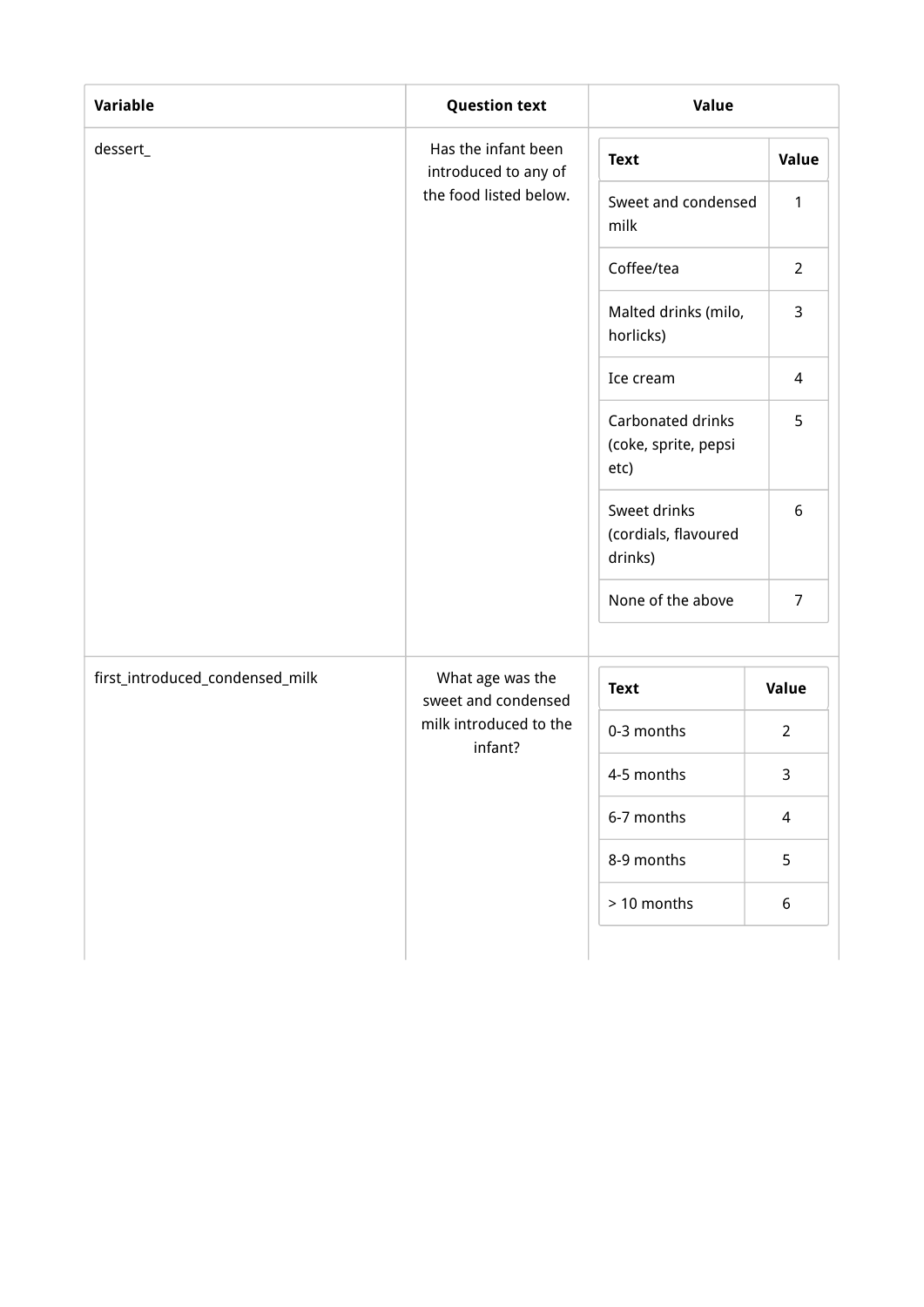| Variable                          | <b>Question text</b>                          | Value                          |  |                  |  |
|-----------------------------------|-----------------------------------------------|--------------------------------|--|------------------|--|
| frequent_eat_condensed_milk       | How frequent did you<br>offer the sweet and   | <b>Text</b>                    |  | Value            |  |
|                                   | condensed milk to the<br>infant?              | Once a day                     |  | 1                |  |
|                                   |                                               | 2-3 times a day                |  | $\overline{2}$   |  |
|                                   |                                               | Once a week                    |  | 3                |  |
|                                   |                                               | 2-3 times a week               |  | 4                |  |
|                                   |                                               | > 3 times a week               |  | 5                |  |
|                                   |                                               | Once a month                   |  | $\boldsymbol{6}$ |  |
|                                   |                                               | 2-3 times a month              |  | $\overline{7}$   |  |
|                                   |                                               | Others                         |  | 8                |  |
|                                   |                                               |                                |  |                  |  |
| current_acceptance_condensed_milk | How much does your<br>child like drinking     | <b>Text</b>                    |  | Value            |  |
|                                   | sweet and condensed<br>milk now on a scale of | 1                              |  | 1                |  |
|                                   | 1 to 5?                                       | $\overline{2}$<br>$\mathsf{3}$ |  | $\overline{2}$   |  |
|                                   |                                               |                                |  | 3                |  |
|                                   |                                               | $\overline{4}$                 |  | 4                |  |
|                                   |                                               | 5                              |  | 5                |  |
|                                   |                                               |                                |  |                  |  |
| first_introduced_coffee_tea       | What age was the<br>coffee/tea introduced     | <b>Text</b>                    |  | Value            |  |
|                                   | to the infant?                                | 0-3 months                     |  | $\overline{2}$   |  |
|                                   |                                               | 4-5 months                     |  | 3                |  |
|                                   |                                               | 6-7 months                     |  | $\overline{4}$   |  |
|                                   |                                               | 8-9 months                     |  | 5                |  |
|                                   |                                               | > 10 months                    |  | 6                |  |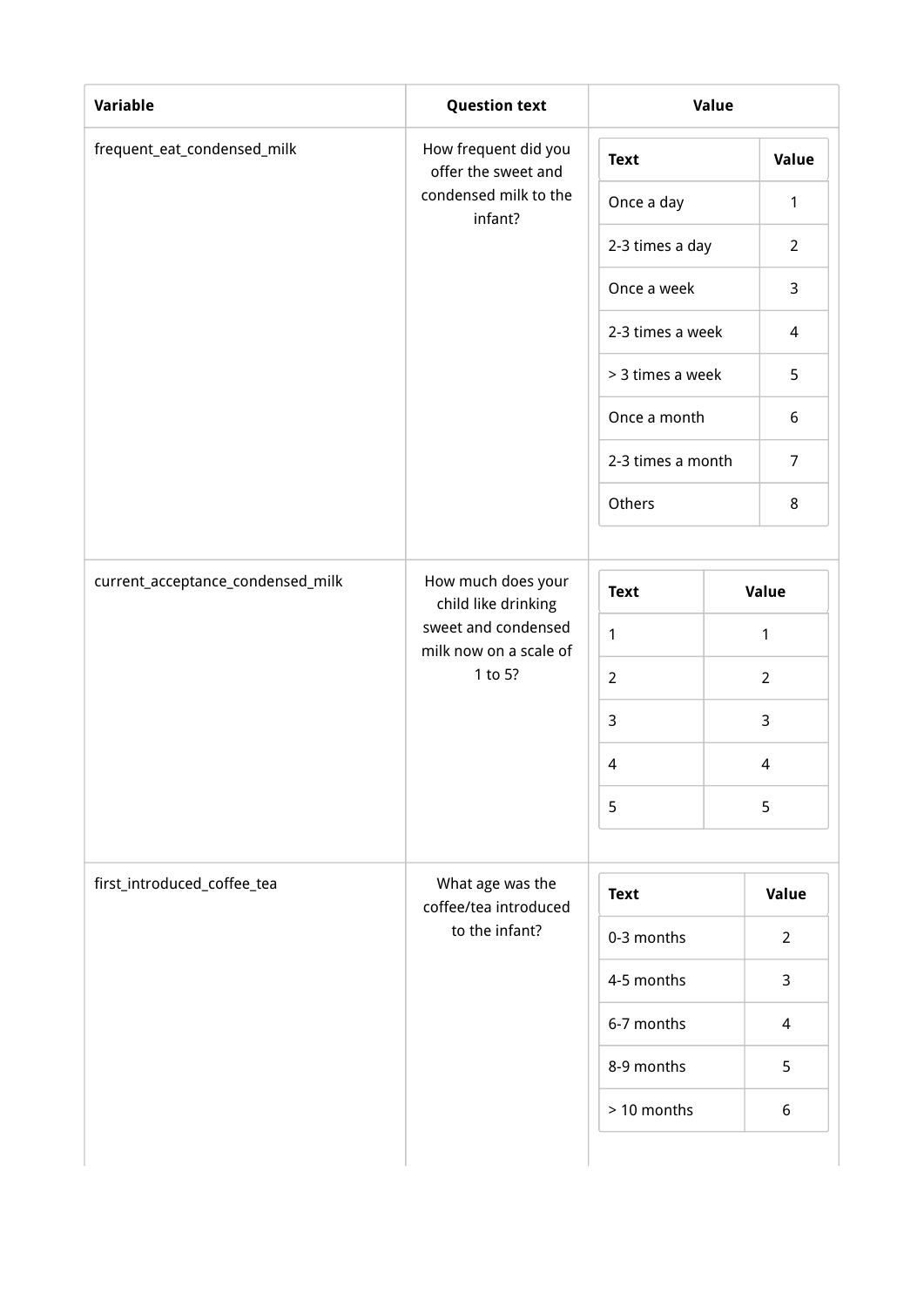| Variable                       | <b>Question text</b>                            | Value             |  |                          |  |
|--------------------------------|-------------------------------------------------|-------------------|--|--------------------------|--|
| frequent_eat_coffee_tea        | How frequent did you<br>offer the coffee/tea to | <b>Text</b>       |  | Value                    |  |
|                                | the infant?                                     | Once a day        |  | $\mathbf{1}$             |  |
|                                |                                                 | 2-3 times a day   |  | $\overline{2}$           |  |
|                                |                                                 | Once a week       |  | 3                        |  |
|                                |                                                 | 2-3 times a week  |  | 4                        |  |
|                                |                                                 | > 3 times a week  |  | 5                        |  |
|                                |                                                 | Once a month      |  | $\boldsymbol{6}$         |  |
|                                |                                                 | 2-3 times a month |  | $\overline{7}$           |  |
|                                |                                                 | Others            |  | 8                        |  |
|                                |                                                 |                   |  |                          |  |
| current_acceptance_coffee_tea  | How much does your<br>child like drinking       | <b>Text</b>       |  | Value                    |  |
|                                | coffee/tea now on a<br>scale of 1 to 5?         | $\mathbf{1}$      |  | 1                        |  |
|                                |                                                 | $\overline{2}$    |  | $\overline{2}$           |  |
|                                |                                                 | $\mathsf{3}$      |  | 3                        |  |
|                                |                                                 | $\overline{4}$    |  | 4                        |  |
|                                |                                                 | 5                 |  | 5                        |  |
|                                |                                                 |                   |  |                          |  |
| first_introduced_malted_drinks | What age was the<br>malted drinks (milo,        | <b>Text</b>       |  | Value                    |  |
|                                | horlicks) introduced to<br>the infant?          | 0-3 months        |  | $\overline{2}$           |  |
|                                |                                                 | 4-5 months        |  | 3                        |  |
|                                |                                                 | 6-7 months        |  | $\overline{\mathcal{L}}$ |  |
|                                |                                                 | 8-9 months        |  | 5                        |  |
|                                |                                                 | > 10 months       |  | 6                        |  |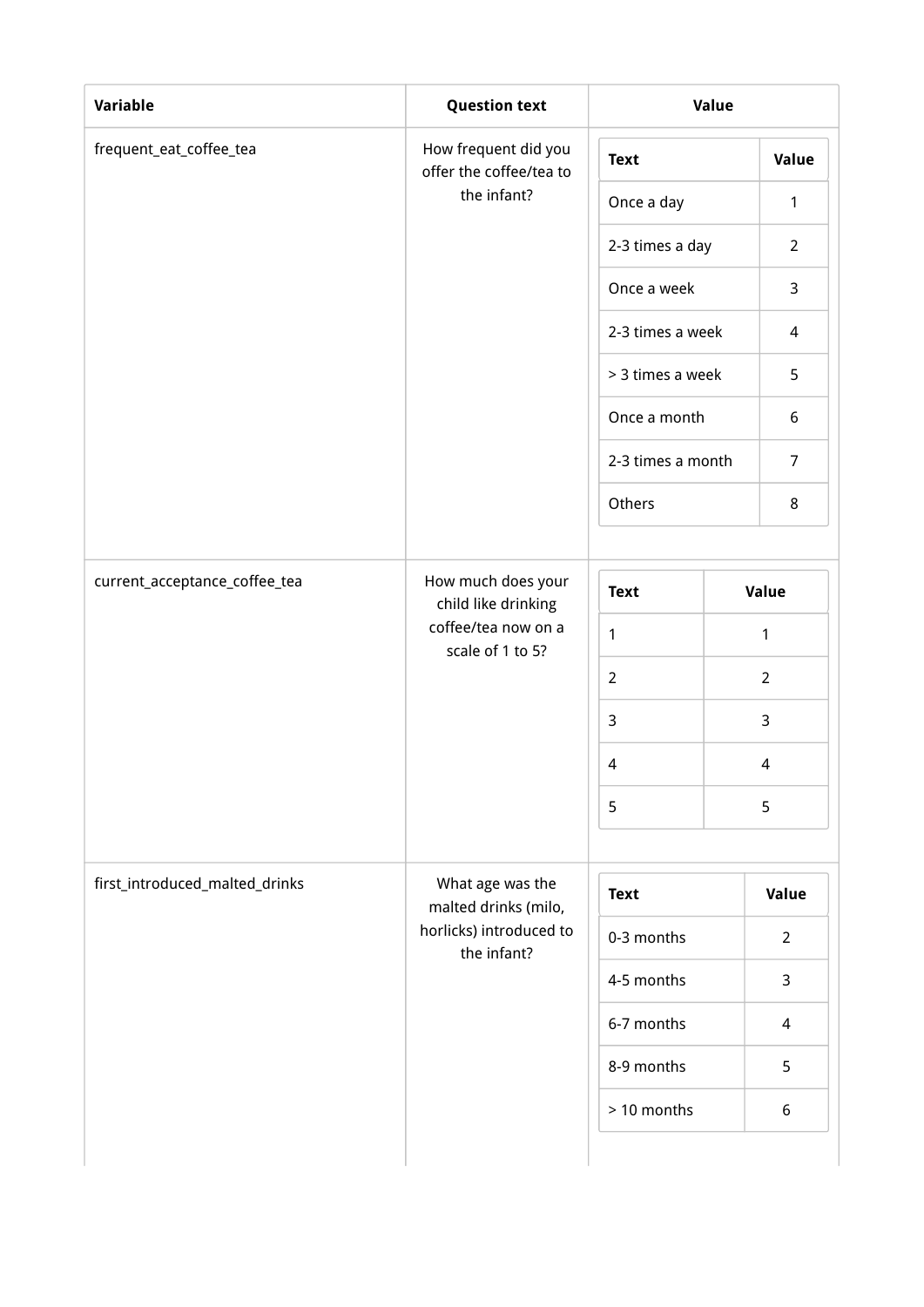| Variable                         | <b>Question text</b>                            | Value             |  |                          |  |
|----------------------------------|-------------------------------------------------|-------------------|--|--------------------------|--|
| frequent_eat_malted_drinks       | How frequent did you<br>offer the malted drinks | <b>Text</b>       |  | Value                    |  |
|                                  | to the infant?                                  | Once a day        |  | 1                        |  |
|                                  |                                                 | 2-3 times a day   |  | $\overline{2}$           |  |
|                                  |                                                 | Once a week       |  | 3                        |  |
|                                  |                                                 | 2-3 times a week  |  | 4                        |  |
|                                  |                                                 | > 3 times a week  |  | 5                        |  |
|                                  |                                                 | Once a month      |  | $\boldsymbol{6}$         |  |
|                                  |                                                 | 2-3 times a month |  | $\overline{7}$           |  |
|                                  |                                                 | Others            |  | 8                        |  |
|                                  |                                                 |                   |  |                          |  |
| current_acceptance_malted_drinks | How much does your<br>child like drinking       | <b>Text</b>       |  | Value                    |  |
|                                  | malted drinks now on a<br>scale of 1 to 5?      | 1                 |  | 1                        |  |
|                                  |                                                 | $\overline{2}$    |  | $\overline{2}$           |  |
|                                  |                                                 | $\mathsf{3}$      |  | 3                        |  |
|                                  |                                                 | $\overline{4}$    |  | 4                        |  |
|                                  |                                                 | 5                 |  | 5                        |  |
|                                  |                                                 |                   |  |                          |  |
| first_introduced_ice_cream       | What age was the ice<br>cream introduced to     | <b>Text</b>       |  | Value                    |  |
|                                  | the infant?                                     | 0-3 months        |  | $\overline{2}$           |  |
|                                  |                                                 | 4-5 months        |  | 3                        |  |
|                                  |                                                 | 6-7 months        |  | $\overline{\mathcal{L}}$ |  |
|                                  |                                                 | 8-9 months        |  | 5                        |  |
|                                  |                                                 | > 10 months       |  | 6                        |  |
|                                  |                                                 |                   |  |                          |  |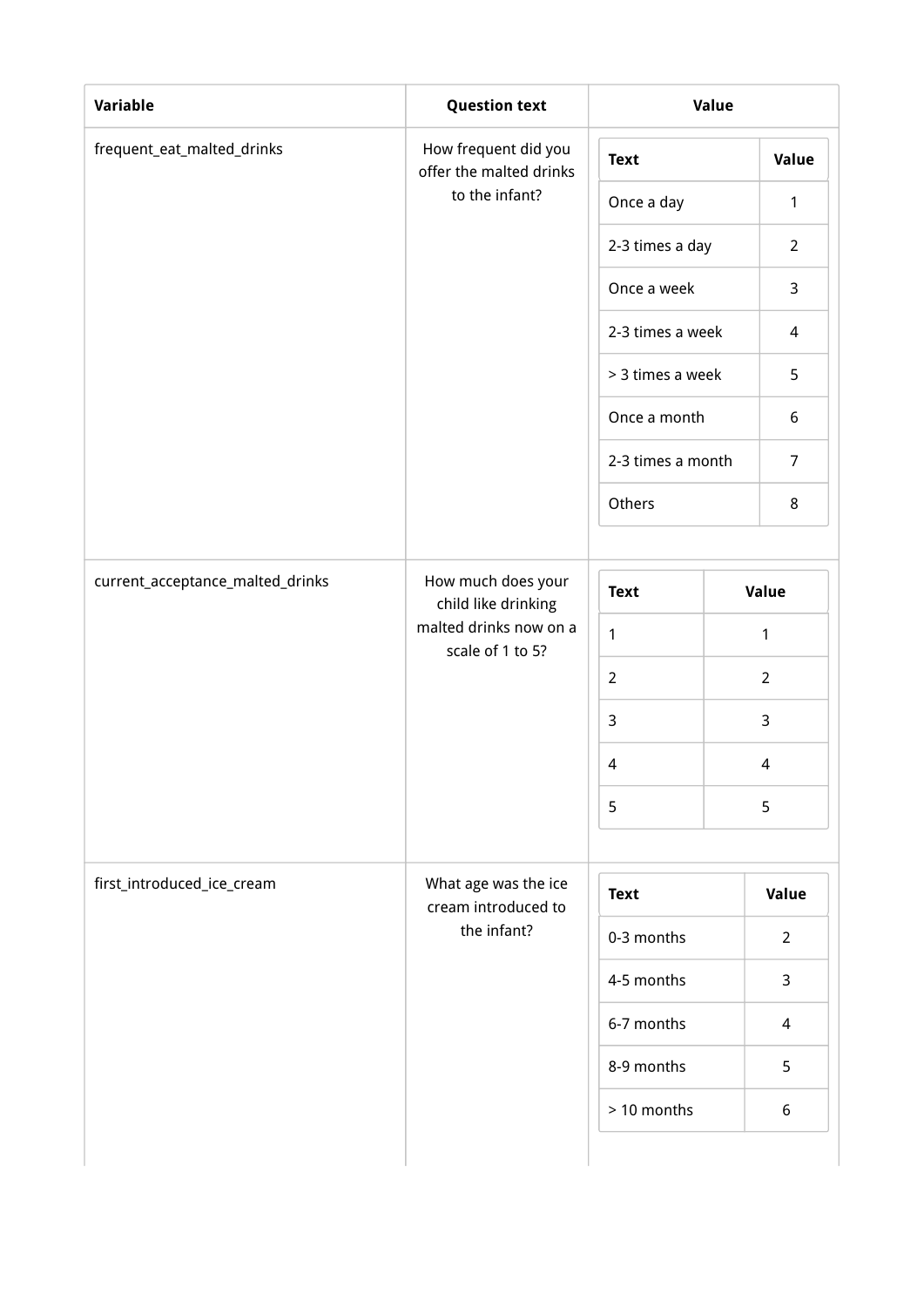| Variable                           | <b>Question text</b>                           | Value                    |  |                  |  |
|------------------------------------|------------------------------------------------|--------------------------|--|------------------|--|
| frequent_eat_ice_cream             | How frequent did you<br>offer the ice cream to | <b>Text</b>              |  | Value            |  |
|                                    | the infant?                                    | Once a day               |  | $\mathbf{1}$     |  |
|                                    |                                                | 2-3 times a day          |  | $\overline{2}$   |  |
|                                    |                                                | Once a week              |  | 3                |  |
|                                    |                                                | 2-3 times a week         |  | 4                |  |
|                                    |                                                | > 3 times a week         |  | 5                |  |
|                                    |                                                | Once a month             |  | $\boldsymbol{6}$ |  |
|                                    |                                                | 2-3 times a month        |  | $\overline{7}$   |  |
|                                    |                                                | Others                   |  | 8                |  |
|                                    |                                                |                          |  |                  |  |
| current_acceptance_ice_cream       | How much does your<br>child like eating ice    | <b>Text</b>              |  | Value            |  |
|                                    | cream now on a scale<br>of 1 to 5?             | $\mathbf{1}$             |  | 1                |  |
|                                    |                                                | $\overline{2}$           |  | $\overline{2}$   |  |
|                                    |                                                | $\mathsf{3}$             |  | 3                |  |
|                                    |                                                | $\overline{\mathcal{A}}$ |  | 4                |  |
|                                    |                                                | 5                        |  | 5                |  |
|                                    |                                                |                          |  |                  |  |
| first_introduced_carbonated_drinks | What age was the<br>carbonated drinks          | <b>Text</b>              |  | Value            |  |
|                                    | introduced to the<br>infant?                   | 0-3 months               |  | $\overline{2}$   |  |
|                                    |                                                | 4-5 months               |  | 3                |  |
|                                    |                                                | 6-7 months               |  | $\overline{4}$   |  |
|                                    |                                                | 8-9 months               |  | 5                |  |
|                                    |                                                | > 10 months              |  | 6                |  |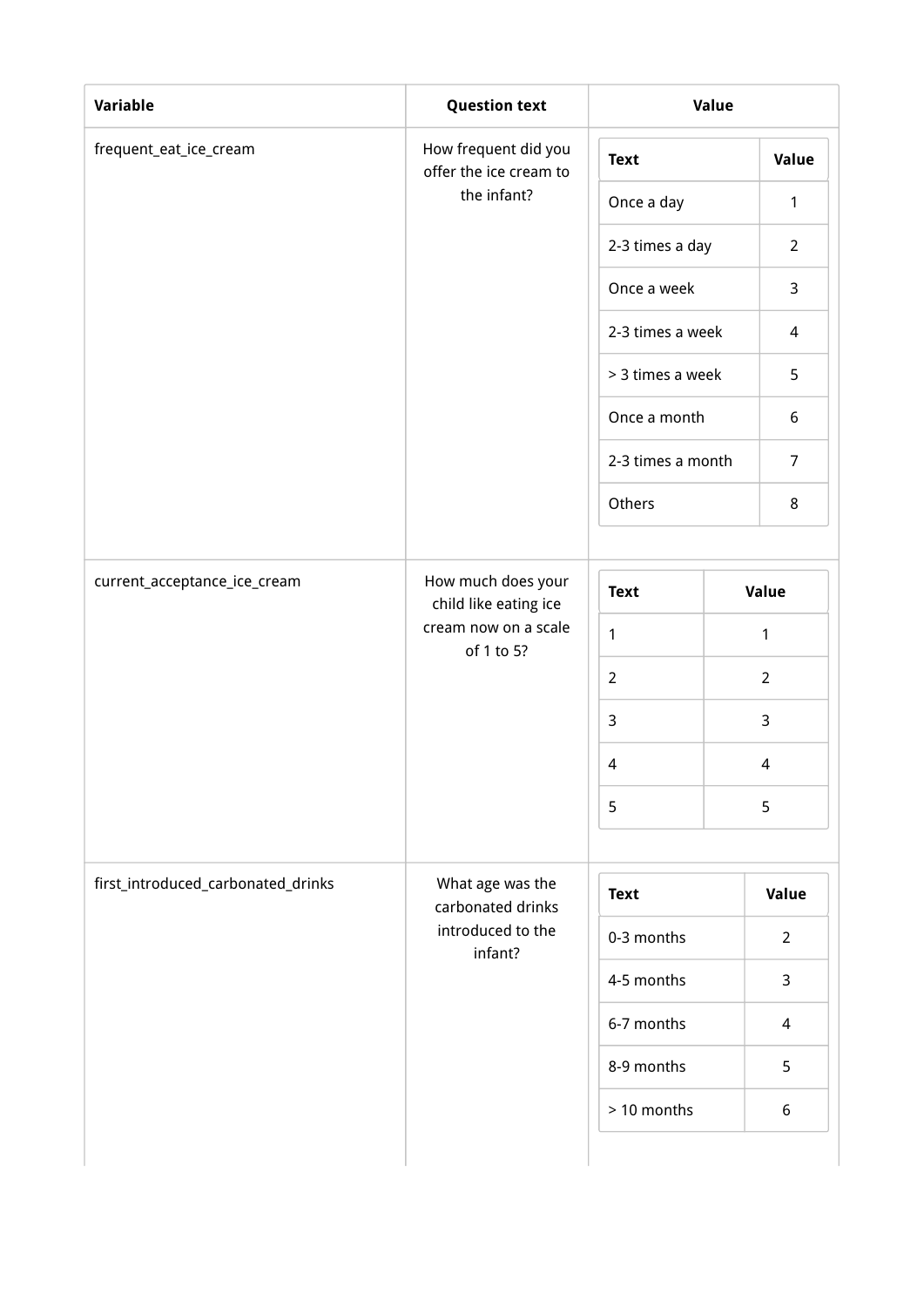| Variable                             | <b>Question text</b>                           | Value             |  |                  |  |
|--------------------------------------|------------------------------------------------|-------------------|--|------------------|--|
| frequent_eat_carbonated_drinks       | How frequent did you<br>offer the carbonated   | <b>Text</b>       |  | Value            |  |
|                                      | drinks to the infant?                          | Once a day        |  | 1                |  |
|                                      |                                                | 2-3 times a day   |  | $\overline{2}$   |  |
|                                      |                                                | Once a week       |  | 3                |  |
|                                      |                                                | 2-3 times a week  |  | 4                |  |
|                                      |                                                | > 3 times a week  |  | 5                |  |
|                                      |                                                | Once a month      |  | $\boldsymbol{6}$ |  |
|                                      |                                                | 2-3 times a month |  | $\overline{7}$   |  |
|                                      |                                                | Others            |  | 8                |  |
|                                      |                                                |                   |  |                  |  |
| current_acceptance_carbonated_drinks | How much does your<br>child like drinking      | <b>Text</b>       |  | Value            |  |
|                                      | carbonated drinks now<br>on a scale of 1 to 5? | 1                 |  | 1                |  |
|                                      |                                                | $\overline{2}$    |  | $\overline{2}$   |  |
|                                      |                                                | $\mathsf{3}$      |  | 3                |  |
|                                      |                                                | $\overline{4}$    |  | 4                |  |
|                                      |                                                | 5                 |  | 5                |  |
|                                      |                                                |                   |  |                  |  |
| first_introduced_sweet_drinks        | What age was the<br>sweet drinks               | <b>Text</b>       |  | Value            |  |
|                                      | introduced to the<br>infant?                   | 0-3 months        |  | $\overline{2}$   |  |
|                                      |                                                | 4-5 months        |  | 3                |  |
|                                      |                                                | 6-7 months        |  | $\overline{4}$   |  |
|                                      |                                                | 8-9 months        |  | 5                |  |
|                                      |                                                | > 10 months       |  | 6                |  |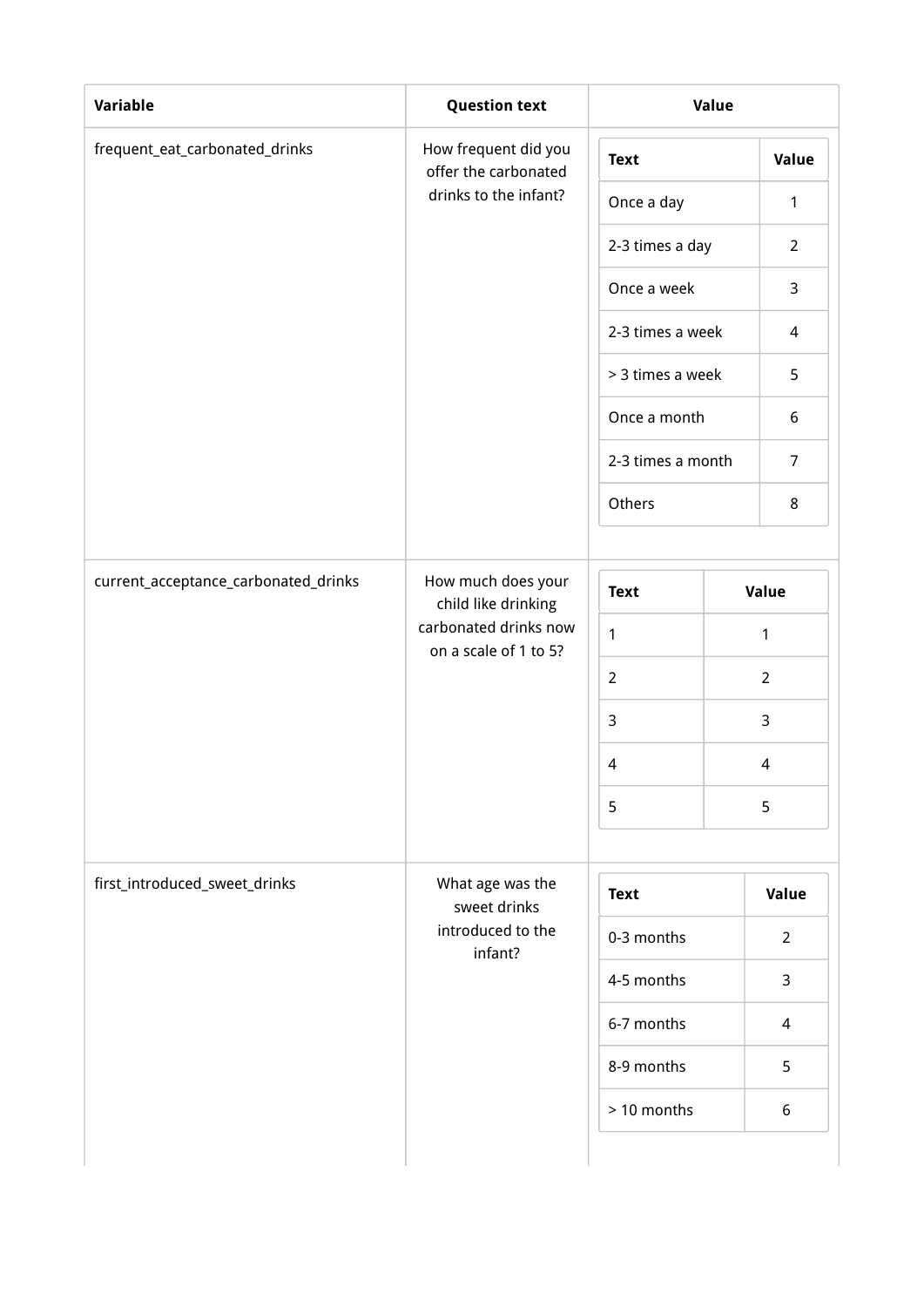| Variable                        | <b>Question text</b>                           | Value                                        |   |                |
|---------------------------------|------------------------------------------------|----------------------------------------------|---|----------------|
| frequent_eat_sweet_drinks       | How frequent did you<br>offer the sweet drinks | <b>Text</b>                                  |   | Value          |
|                                 | to the infant?                                 | Once a day                                   |   | $\mathbf{1}$   |
|                                 |                                                | 2-3 times a day                              |   | $\overline{2}$ |
|                                 |                                                | Once a week                                  |   | 3              |
|                                 |                                                | 2-3 times a week                             |   | $\overline{4}$ |
|                                 |                                                | > 3 times a week                             |   | 5              |
|                                 |                                                | Once a month                                 |   | 6              |
|                                 |                                                | 2-3 times a month                            |   | $\overline{7}$ |
|                                 | Others                                         |                                              | 8 |                |
| current_acceptance_sweet_drinks | How much does your                             |                                              |   |                |
|                                 | child like drinking<br>sweet drinks now on a   | <b>Text</b>                                  |   | Value          |
|                                 | scale of 1 to 5?                               | 1                                            |   | $\mathbf{1}$   |
|                                 |                                                | $\overline{2}$                               |   | $\overline{2}$ |
|                                 |                                                | 3                                            |   | $\mathsf{3}$   |
|                                 |                                                | $\sqrt{4}$                                   |   | $\overline{4}$ |
|                                 |                                                | 5                                            |   | 5              |
| salt_                           | Has the infant been                            | <b>Text</b>                                  |   | Value          |
|                                 | introduced to any of<br>the food listed below. | Salt                                         |   | $\mathbf{1}$   |
|                                 |                                                | Chips/pretzels                               |   | $\overline{2}$ |
|                                 |                                                | Pickled food                                 |   | $\mathsf{3}$   |
|                                 |                                                | Salted food (salted<br>fish, salted egg etc_ |   | $\overline{4}$ |
|                                 |                                                | None of the above                            |   | 5              |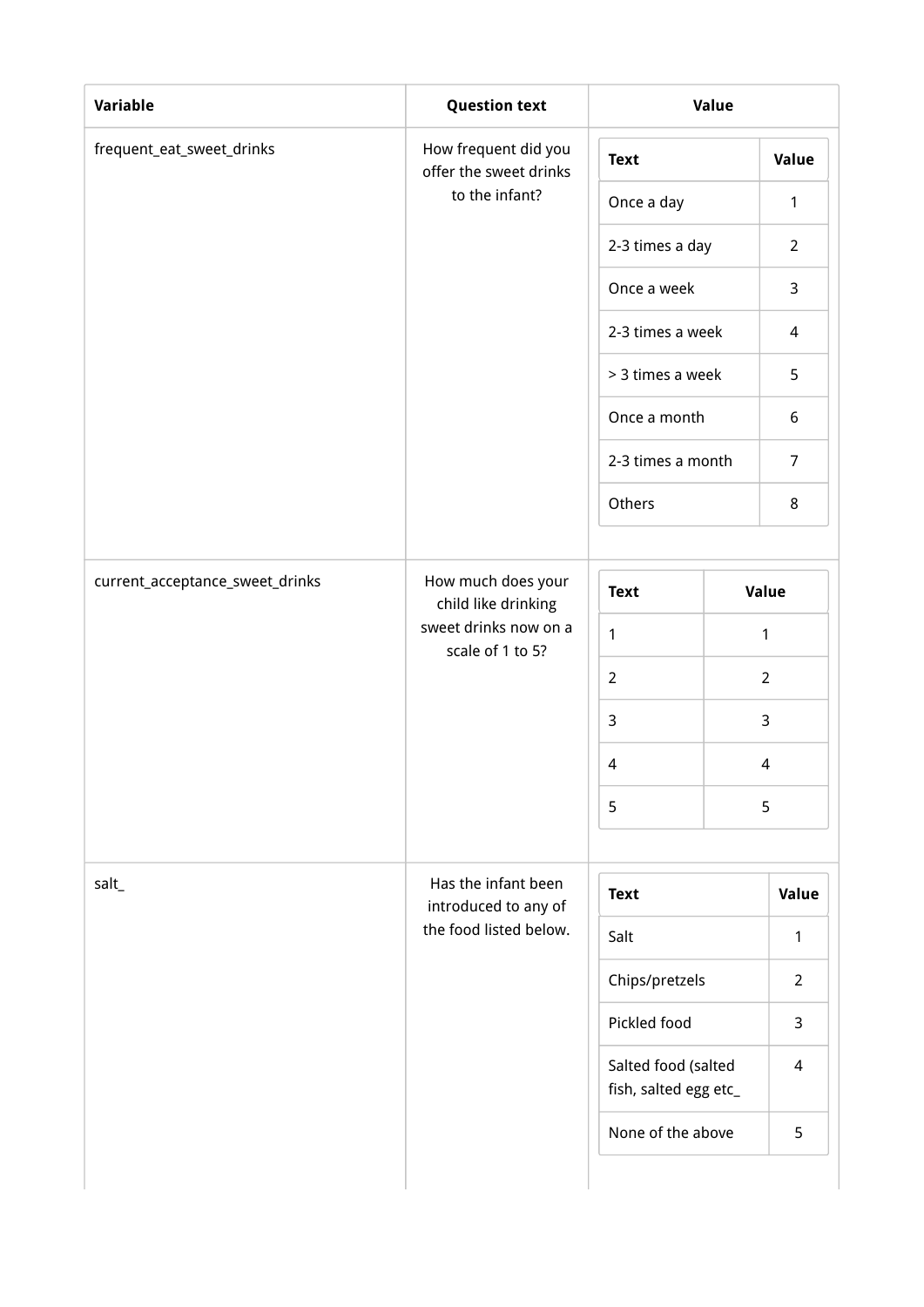| <b>Variable</b>         | <b>Question text</b>                         | Value             |                |  |
|-------------------------|----------------------------------------------|-------------------|----------------|--|
| first_introduced_salt   | What age was the salt<br>introduced to the   | <b>Text</b>       | Value          |  |
|                         | infant?                                      | 0-3 months        | $\overline{2}$ |  |
|                         |                                              | 4-5 months        | 3              |  |
|                         |                                              | 6-7 months        | $\overline{4}$ |  |
|                         |                                              | 8-9 months        | 5              |  |
|                         |                                              | > 10 months       | 6              |  |
| frequent_eat_salt       | How frequent did you<br>salt to the infant?  | <b>Text</b>       | Value          |  |
|                         |                                              | Once a day        | $\mathbf{1}$   |  |
|                         |                                              | 2-3 times a day   | $\overline{2}$ |  |
|                         |                                              | Once a week       | $\mathsf{3}$   |  |
|                         |                                              | 2-3 times a week  | 4              |  |
|                         |                                              | > 3 times a week  | 5              |  |
|                         |                                              | Once a month      | 6              |  |
|                         |                                              | 2-3 times a month | $\overline{7}$ |  |
|                         |                                              | Others            | $\,8\,$        |  |
| current_acceptance_salt | How much does your<br>child like eating salt | <b>Text</b>       | Value          |  |
|                         | now on a scale of 1 to<br>5?                 | $\mathbf{1}$      | $\mathbf{1}$   |  |
|                         |                                              | $\overline{2}$    | $\overline{2}$ |  |
|                         |                                              | $\mathbf{3}$      | $\mathsf{3}$   |  |
|                         |                                              | $\overline{4}$    | $\overline{4}$ |  |
|                         |                                              | 5                 | 5              |  |
|                         |                                              |                   |                |  |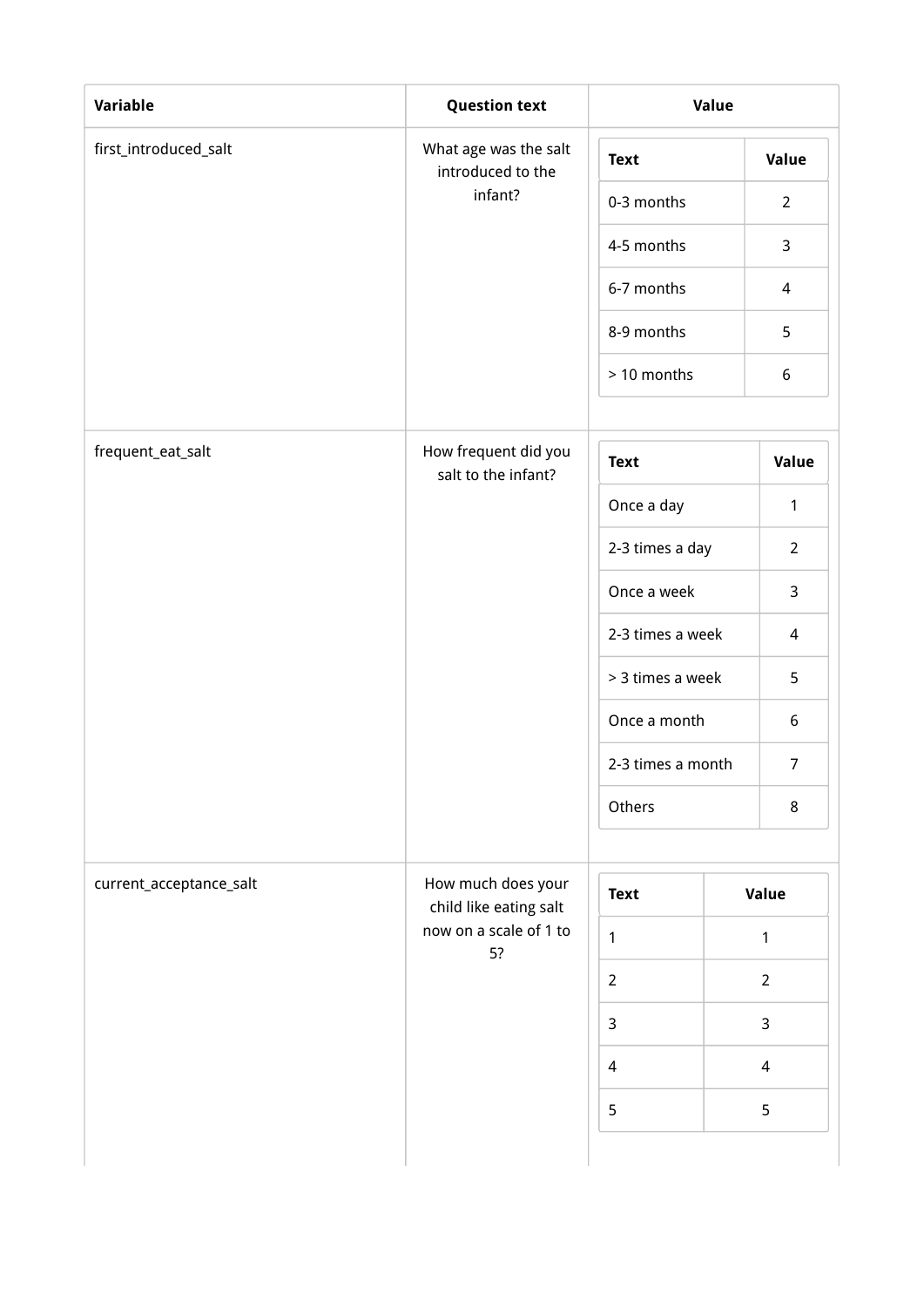| <b>Variable</b>                   | <b>Question text</b>                          | Value             |                          |                  |
|-----------------------------------|-----------------------------------------------|-------------------|--------------------------|------------------|
| first_introduced_chips_pretzels   | What age was the<br>chips/pretzels            | <b>Text</b>       |                          | Value            |
|                                   | introduced to the<br>infant?                  | 0-3 months        |                          | $\overline{2}$   |
|                                   |                                               | 4-5 months        |                          | 3                |
|                                   |                                               | 6-7 months        |                          | $\overline{4}$   |
|                                   |                                               | 8-9 months        |                          | 5                |
|                                   |                                               | > 10 months       |                          | $\boldsymbol{6}$ |
| frequent_eat_chips_pretzels       | How frequent did you<br>chips/pretzels to the |                   |                          | Value            |
|                                   | infant?                                       | Once a day        |                          | $\mathbf{1}$     |
|                                   |                                               | 2-3 times a day   |                          | $\overline{2}$   |
|                                   |                                               | Once a week       |                          | 3                |
|                                   |                                               | 2-3 times a week  |                          | 4                |
|                                   |                                               | > 3 times a week  |                          | 5                |
|                                   |                                               | Once a month      |                          | 6                |
|                                   |                                               | 2-3 times a month |                          | $\overline{7}$   |
|                                   |                                               | Others            |                          | 8                |
| current_acceptance_chips_pretzels | How much does your<br>child like eating       | <b>Text</b>       | Value                    |                  |
|                                   | chips/pretzels now on a<br>scale of 1 to 5?   | $\mathbf{1}$      | 1                        |                  |
|                                   |                                               | $\overline{2}$    | $\overline{2}$           |                  |
|                                   |                                               | $\mathsf{3}$      | 3                        |                  |
|                                   |                                               | $\overline{4}$    | $\overline{\mathcal{A}}$ |                  |
|                                   |                                               | 5                 | 5                        |                  |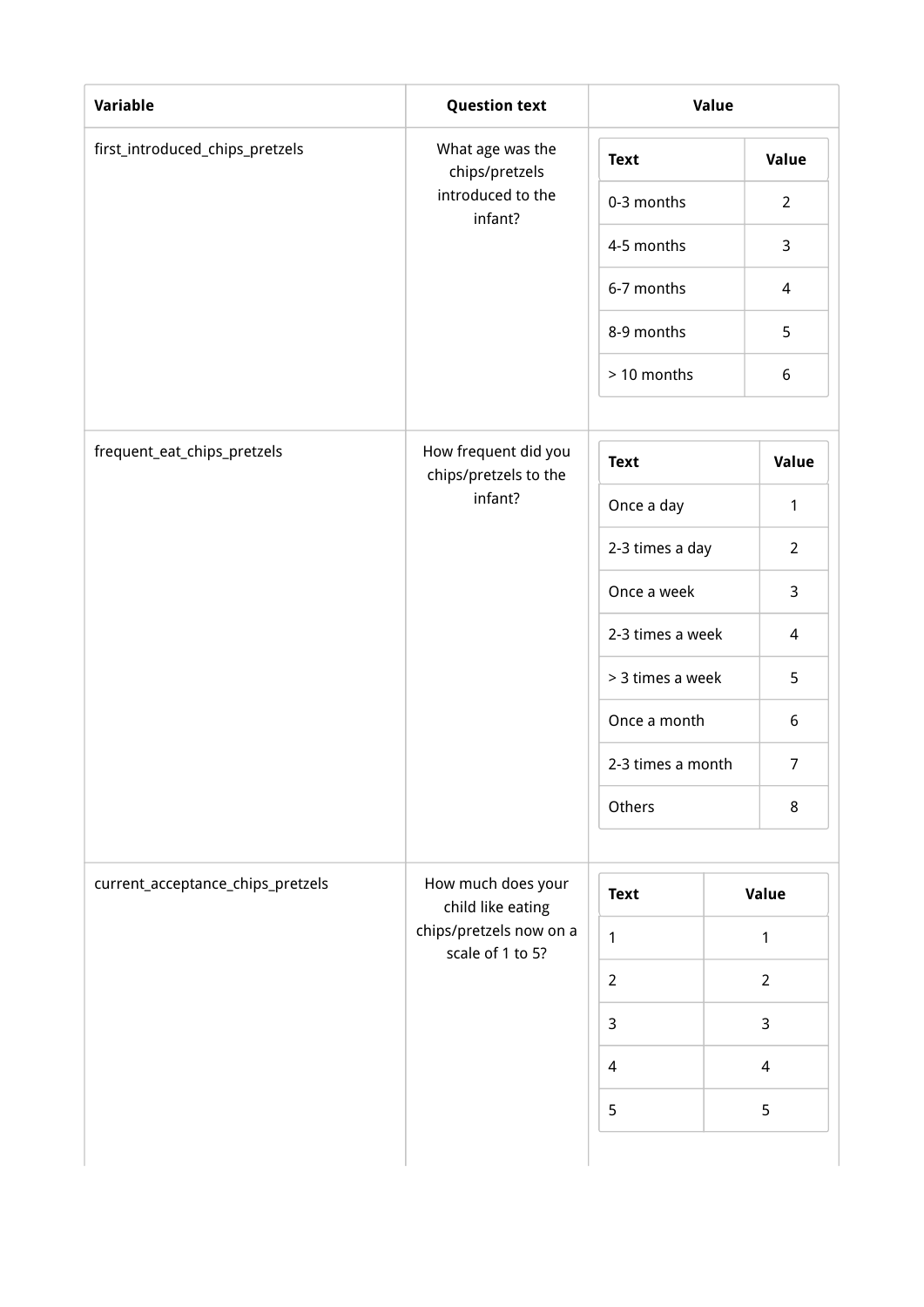| <b>Variable</b>                | <b>Question text</b>                            | Value             |  |                          |
|--------------------------------|-------------------------------------------------|-------------------|--|--------------------------|
| first_introduced_pickledfood   | What age was the<br>pickled food introduced     | <b>Text</b>       |  | Value                    |
|                                | to the infant?                                  | 0-3 months        |  | $\overline{2}$           |
|                                |                                                 | 4-5 months        |  | 3                        |
|                                |                                                 | 6-7 months        |  | $\overline{4}$           |
|                                |                                                 | 8-9 months        |  | 5                        |
|                                |                                                 | > 10 months       |  | $\boldsymbol{6}$         |
| frequent_eat_pickledfood       | How frequent did you<br>pickled food to the     |                   |  | Value                    |
|                                | infant?                                         | Once a day        |  | $\mathbf{1}$             |
|                                |                                                 | 2-3 times a day   |  | $\overline{2}$           |
|                                |                                                 | Once a week       |  | 3                        |
|                                |                                                 | 2-3 times a week  |  | 4                        |
|                                |                                                 | > 3 times a week  |  | 5                        |
|                                |                                                 | Once a month      |  | 6                        |
|                                |                                                 | 2-3 times a month |  | $\overline{7}$           |
|                                |                                                 |                   |  | $\,8\,$                  |
| current_acceptance_pickledfood | How much does your<br>child like eating pickled | <b>Text</b>       |  | Value                    |
|                                | food now on a scale of<br>1 to 5?               | $\mathbf{1}$      |  | 1                        |
|                                |                                                 | $\overline{2}$    |  | $\overline{2}$           |
|                                |                                                 | $\mathbf{3}$      |  | 3                        |
|                                |                                                 | $\overline{4}$    |  | $\overline{\mathcal{A}}$ |
|                                |                                                 | 5                 |  | 5                        |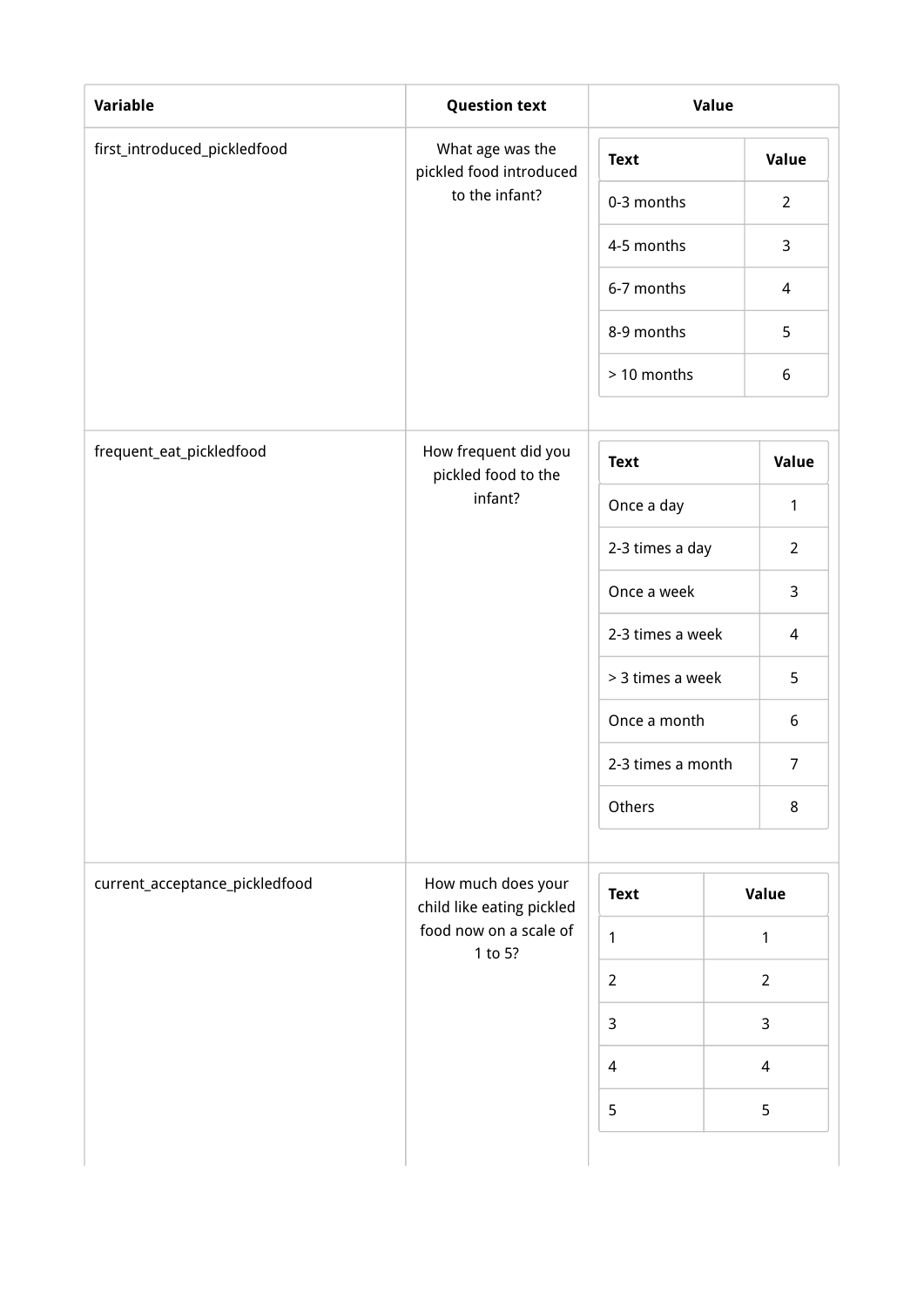| <b>Variable</b>               | <b>Question text</b>                                                                   | Value             |                          |
|-------------------------------|----------------------------------------------------------------------------------------|-------------------|--------------------------|
| first_introduced_saltedfood   | What age was the<br>salted food (salted fish,<br>salted egg, etc)<br>introduced to the | <b>Text</b>       | Value                    |
|                               |                                                                                        | 0-3 months        | $\overline{2}$           |
|                               | infant?                                                                                | 4-5 months        | 3                        |
|                               |                                                                                        | 6-7 months        | $\overline{4}$           |
|                               |                                                                                        | 8-9 months        | 5                        |
|                               |                                                                                        | > 10 months       | $\boldsymbol{6}$         |
| frequent_eat_saltedfood       | How frequent did you<br>salted food to the                                             |                   | Value                    |
|                               | infant?                                                                                | Once a day        | 1                        |
|                               |                                                                                        | 2-3 times a day   | $\overline{2}$           |
|                               |                                                                                        | Once a week       | 3                        |
|                               |                                                                                        | 2-3 times a week  | 4                        |
|                               |                                                                                        | > 3 times a week  | 5                        |
|                               |                                                                                        | Once a month      | 6                        |
|                               |                                                                                        | 2-3 times a month | $\overline{7}$           |
|                               |                                                                                        | Others            | $\,8\,$                  |
| current_acceptance_saltedfood | How much does your<br>child like eating salted<br>food now on a scale of<br>1 to 5?    | <b>Text</b>       | Value                    |
|                               |                                                                                        | $\mathbf{1}$      | 1                        |
|                               |                                                                                        | $\overline{2}$    | $\overline{2}$           |
|                               |                                                                                        | $\mathbf{3}$      | 3                        |
|                               |                                                                                        | $\overline{4}$    | $\overline{\mathcal{A}}$ |
|                               |                                                                                        | 5                 | 5                        |
|                               |                                                                                        |                   |                          |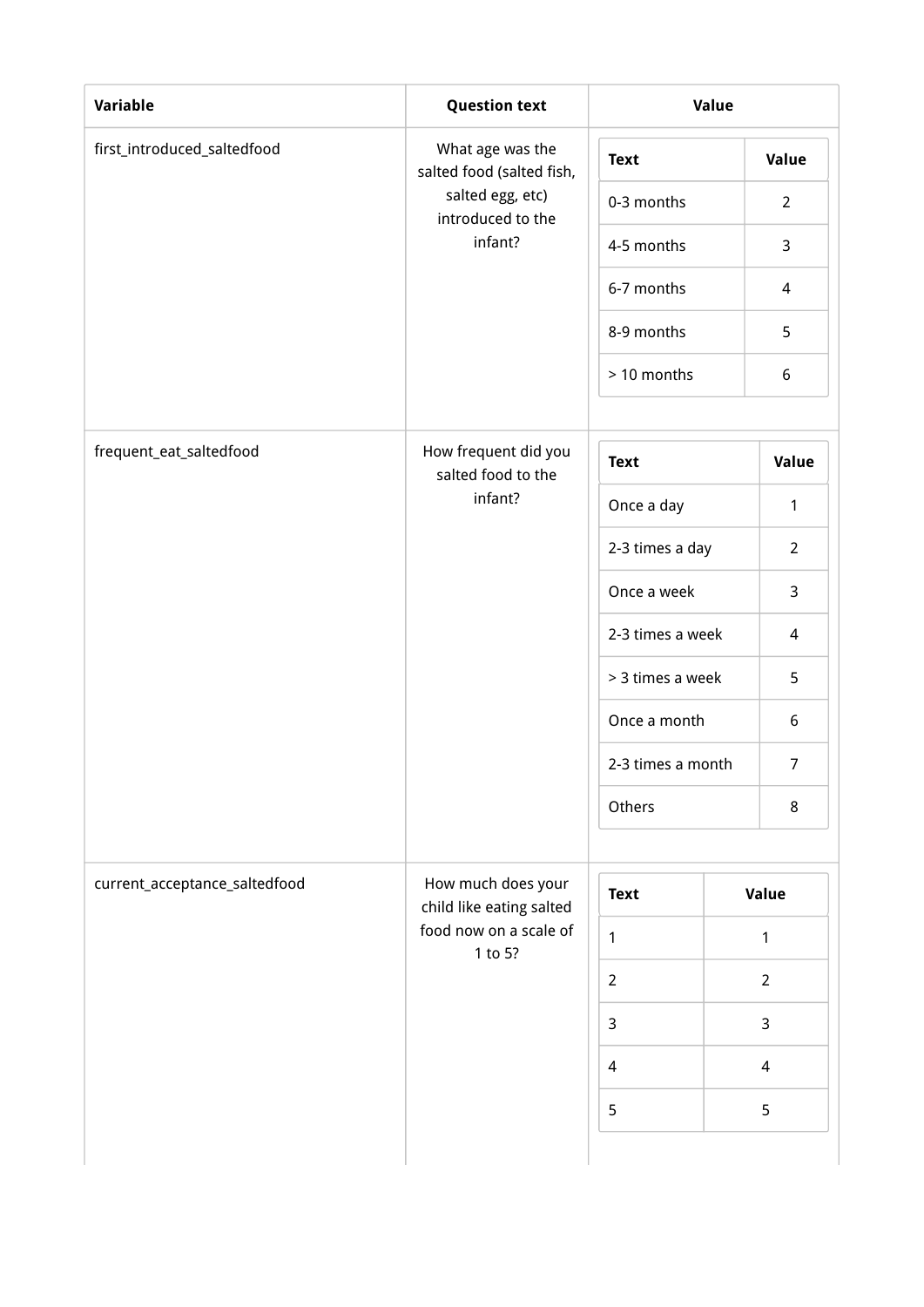| Variable                             | <b>Question text</b>                     | Value             |                |
|--------------------------------------|------------------------------------------|-------------------|----------------|
| baby_age                             | What month was the<br>measurement taken? | <b>Text</b>       | Value          |
|                                      |                                          | 1 month           | 1              |
|                                      |                                          | 2 months          | $\overline{2}$ |
|                                      |                                          | 3 months          | 3              |
|                                      |                                          | 4 months          | $\overline{4}$ |
|                                      |                                          | 5 months          | 5              |
|                                      |                                          | 6 months          | 6              |
|                                      |                                          | 7 months          | $\overline{7}$ |
|                                      |                                          | 8 months          | $\,8\,$        |
|                                      |                                          | 9 months          | 9              |
|                                      |                                          |                   |                |
| months_Weight_1                      | Weight (g)                               | User Input        |                |
| months_Length_1                      | Length (cm)                              | User Input        |                |
| months_Head_circumference_1          | Head circumference<br>(cm)               | <b>User Input</b> |                |
| months_Mid_upper_arm_circumference_1 | Mid upper arm<br>circumference (cm)      | User Input        |                |
| months_Triceps_skin_fold_1           | Triceps skin fold (cm)                   | User Input        |                |
| months_Sub_scapular_skin_fold_1      | Sub scapular skin fold<br>(cm)           | User Input        |                |
| months_Weight_2                      | Weight (g)                               | User Input        |                |
| months_Length_2                      | Length (cm)                              | User Input        |                |
| months_Head_circumference_2          | Head circumference<br>(cm)               | User Input        |                |
| months_Mid_upper_arm_circumference_2 | Mid upper arm<br>circumference (cm)      | User Input        |                |
| months_Triceps_skin_fold_2           | Triceps skin fold (cm)                   | User Input        |                |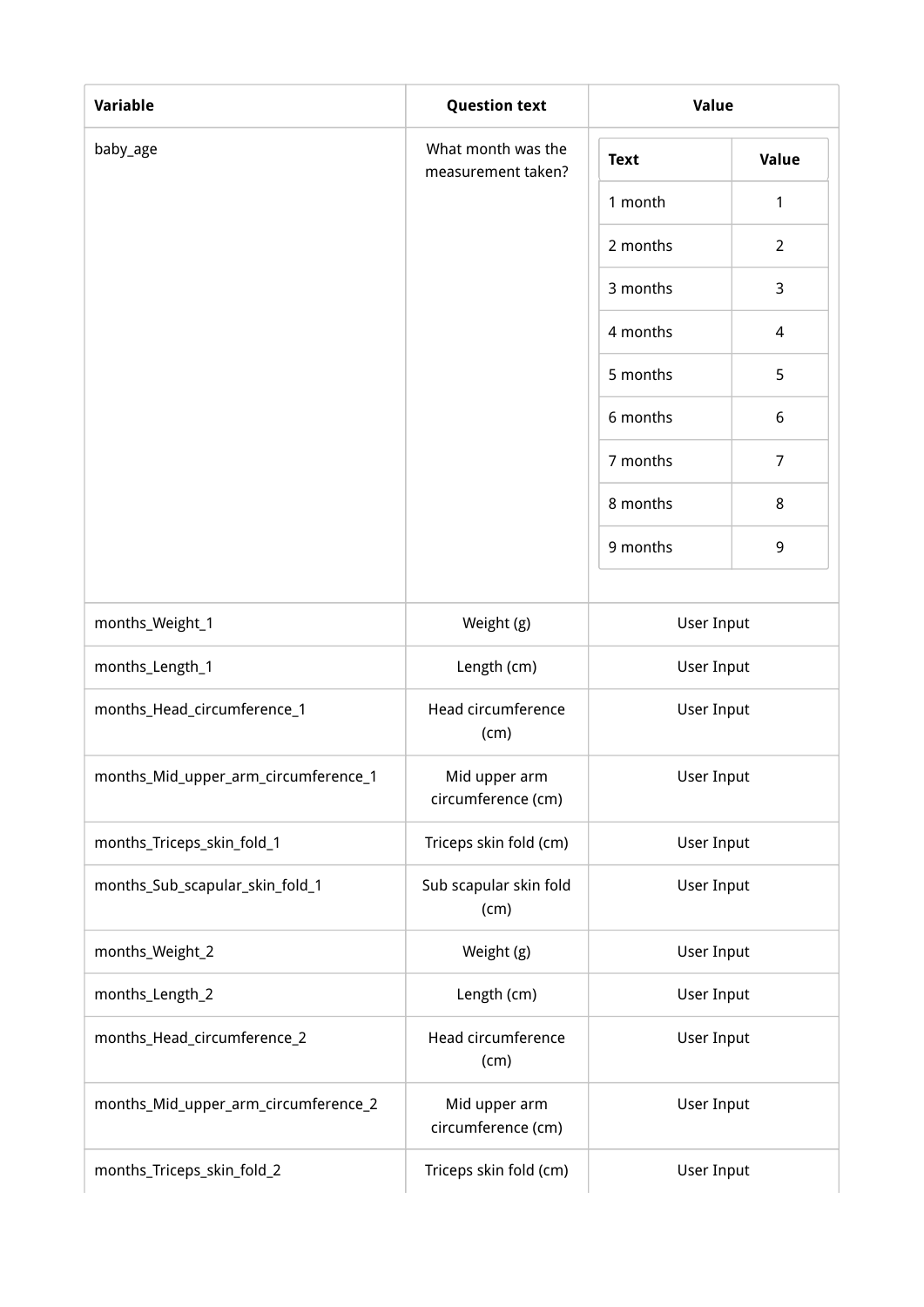| <b>Variable</b>                      | <b>Question text</b>                | Value             |
|--------------------------------------|-------------------------------------|-------------------|
| months_Sub_scapular_skin_fold_2      | Sub scapular skin fold<br>(cm)      | User Input        |
| months_Weight_3                      | Weight (g)                          | User Input        |
| months_Length_3                      | Length (cm)                         | User Input        |
| months_Head_circumference_3          | Head circumference<br>(cm)          | User Input        |
| months_Mid_upper_arm_circumference_3 | Mid upper arm<br>circumference (cm) | User Input        |
| months_Triceps_skin_fold_3           | Triceps skin fold (cm)              | User Input        |
| months_Sub_scapular_skin_fold_3      | Sub scapular skin fold<br>(cm)      | User Input        |
| months_Weight_4                      | Weight (g)                          | User Input        |
| months_Length_4                      | Length (cm)                         | <b>User Input</b> |
| months_Head_circumference_4          | Head circumference<br>(cm)          | User Input        |
| months_Mid_upper_arm_circumference_4 | Mid upper arm<br>circumference (cm) | User Input        |
| months_Triceps_skin_fold_4           | Triceps skin fold (cm)              | <b>User Input</b> |
| months_Sub_scapular_skin_fold_4      | Sub scapular skin fold<br>(cm)      | User Input        |
| months_Weight_5                      | Weight (g)                          | User Input        |
| months_Length_5                      | Length (cm)                         | User Input        |
| months_Head_circumference_5          | Head circumference<br>(cm)          | User Input        |
| months_Mid_upper_arm_circumference_5 | Mid upper arm<br>circumference (cm) | User Input        |
| months_Triceps_skin_fold_5           | Triceps skin fold (cm)              | User Input        |
| months_Sub_scapular_skin_fold_5      | Sub scapular skin fold<br>(cm)      | User Input        |
| months_Weight_6                      | Weight (g)                          | User Input        |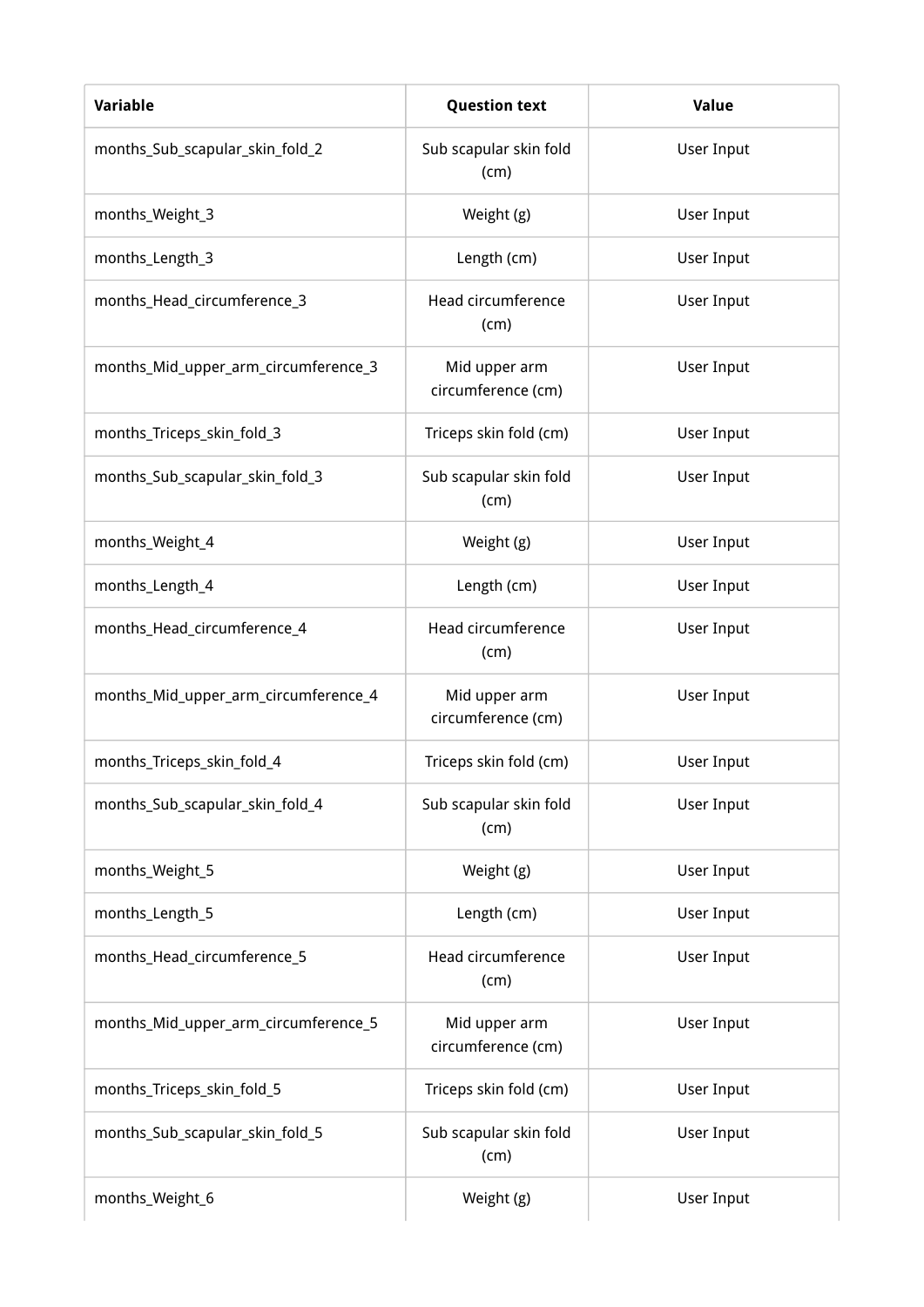| Variable                               | <b>Question text</b>                                 | Value      |
|----------------------------------------|------------------------------------------------------|------------|
| months_Length_6                        | Length (cm)                                          | User Input |
| months_Head_circumference_6            | Head circumference<br>(cm)                           | User Input |
| months_Mid_upper_arm_circumference_6   | Mid upper arm<br>circumference (cm)                  | User Input |
| months_Triceps_skin_fold_6             | Triceps skin fold (cm)                               | User Input |
| months_Sub_scapular_skin_fold_6        | Sub scapular skin fold<br>(cm)                       | User Input |
| months_Weight_7_1                      | Weight $(g)$ – 1st reading                           | User Input |
| months_Weight_7_2                      | Weight (g) - 2nd<br>reading                          | User Input |
| months_Weight_7_3                      | Weight (g) - 3rd reading                             | User Input |
| months_Length_7_1                      | Length (cm) - 1st<br>reading                         | User Input |
| months_Length_7_2                      | Length (cm) - 2nd<br>reading                         | User Input |
| months_Length_7_3                      | Length (cm) - 3rd<br>reading                         | User Input |
| months_Head_circumference_7_1          | Head circumference<br>(cm) - 1st reading             | User Input |
| months_Head_circumference_7_2          | Head circumference<br>(cm) - 2nd reading             | User Input |
| months_Head_circumference_7_3          | Head circumference<br>(cm) - 3rd reading             | User Input |
| months_Mid_upper_arm_circumference_7_1 | Mid upper arm<br>circumference (cm) -<br>1st reading | User Input |
| months_Mid_upper_arm_circumference_7_2 | Mid upper arm<br>circumference (cm) -<br>2nd reading | User Input |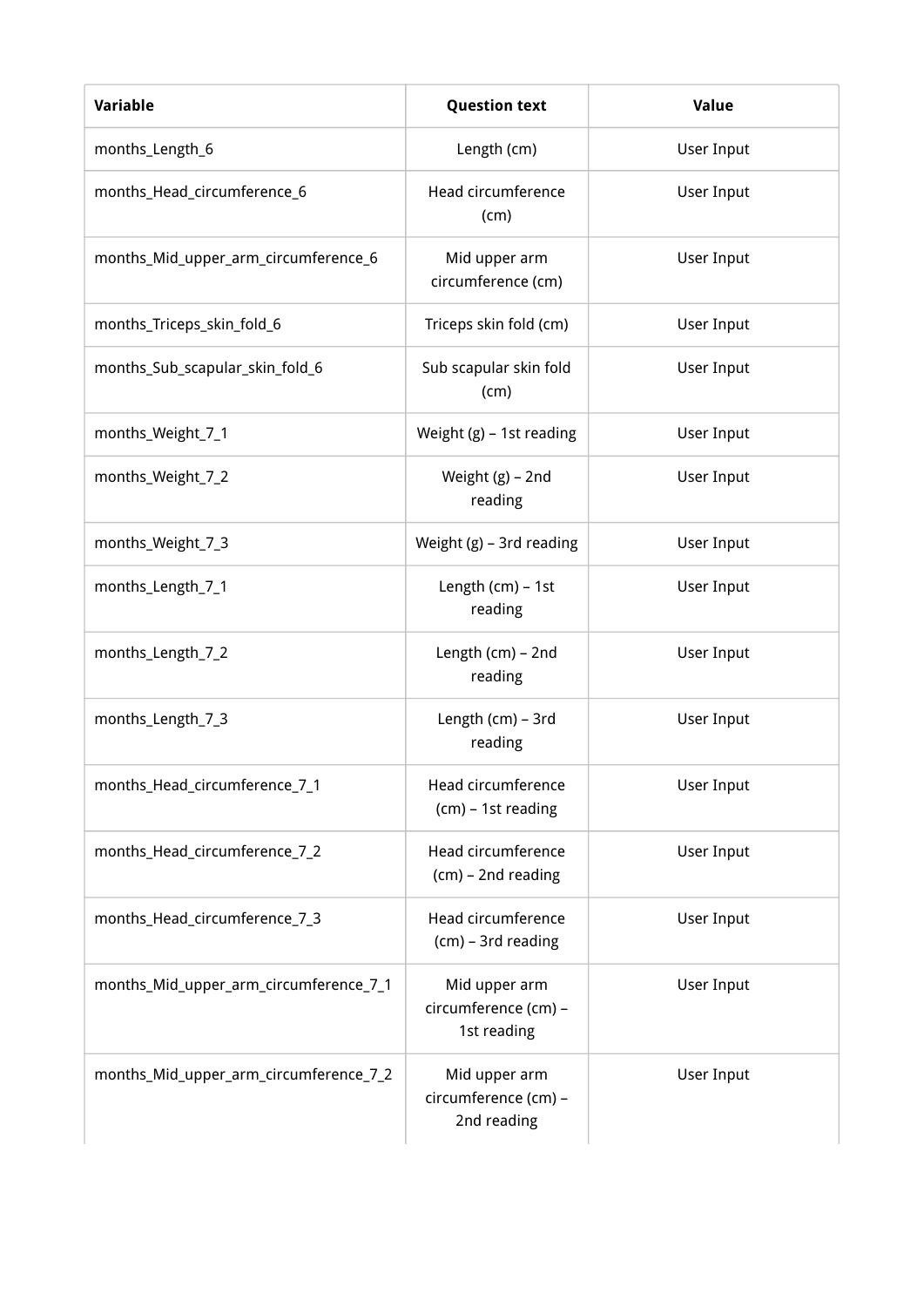| Variable                               | <b>Question text</b>                                  | Value      |
|----------------------------------------|-------------------------------------------------------|------------|
| months_Mid_upper_arm_circumference_7_3 | Mid upper arm<br>circumference (cm) - 3<br>rd reading | User Input |
| months_Triceps_skin_fold_7_1           | Triceps skin fold (cm) -<br>1st reading               | User Input |
| months_Triceps_skin_fold_7_2           | Triceps skin fold (cm) -<br>2nd reading               | User Input |
| months_Triceps_skin_fold_7_3           | Triceps skin fold (cm) -<br>3rd reading               | User Input |
| months_Sub_scapular_skin_fold_7_1      | Sub scapular skin fold<br>(cm) - 1st reading          | User Input |
| months_Sub_scapular_skin_fold_7_2      | Sub scapular skin fold<br>(cm) - 2nd reading          | User Input |
| months_Sub_scapular_skin_fold_7_3      | Sub scapular skin fold<br>(cm) - 3rd reading          | User Input |
| months_Weight_8_1                      | Weight (g) - 1st reading                              | User Input |
| months_Weight_8_2                      | Weight (g) - 2nd<br>reading                           | User Input |
| months_Weight_8_3                      | Weight (g) - 3rd reading                              | User Input |
| months_Length_8_1                      | Length (cm) - 1st<br>reading                          | User Input |
| months_Length_8_2                      | Length (cm) - 2nd<br>reading                          | User Input |
| months_Length_8_3                      | Length (cm) - 3rd<br>reading                          | User Input |
| months_Head_circumference_8_1          | Head circumference<br>(cm) - 1st reading              | User Input |
| months_Head_circumference_8_2          | Head circumference<br>(cm) - 2nd reading              | User Input |
| months_Head_circumference_8_3          | Head circumference<br>(cm) - 3rd reading              | User Input |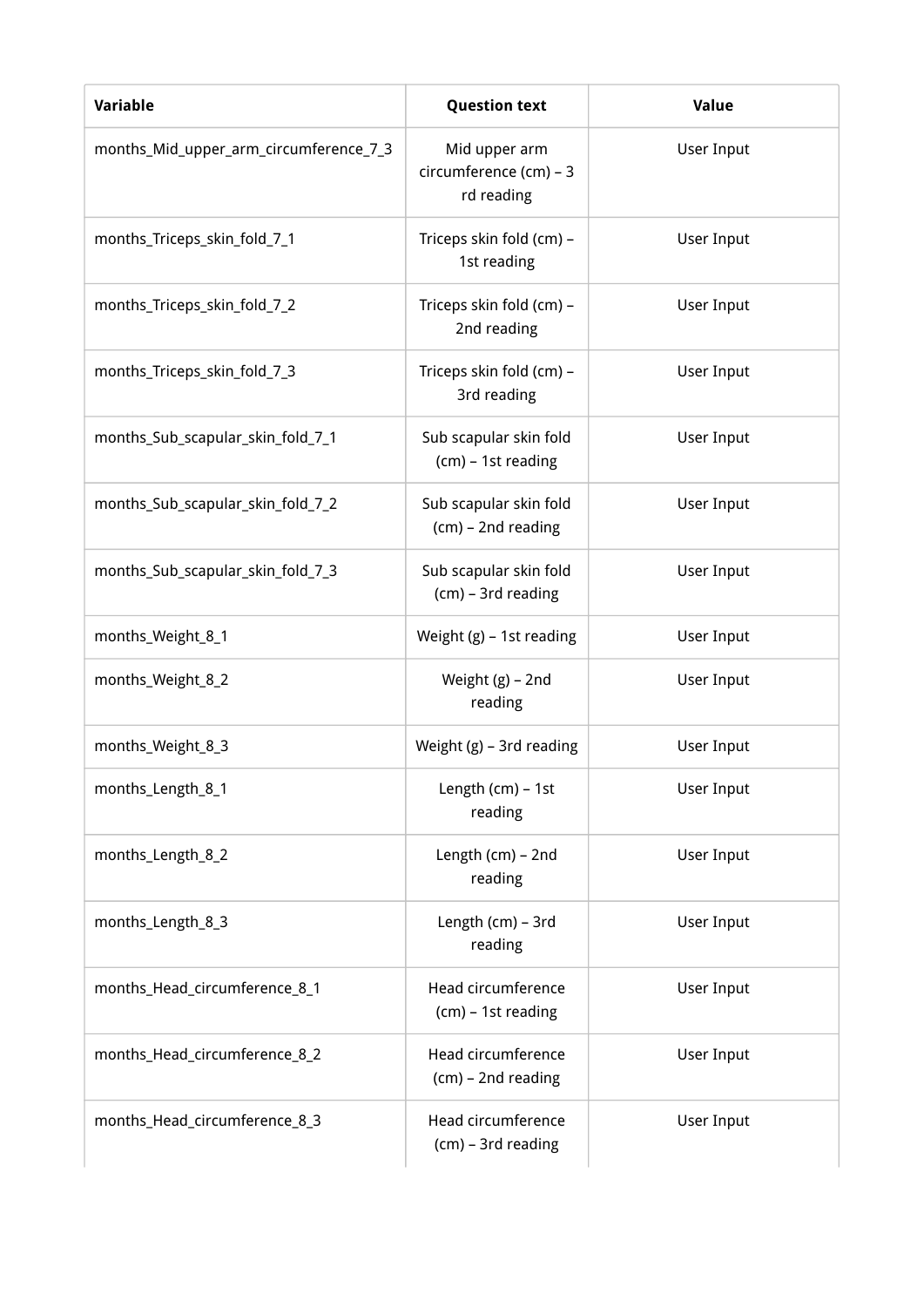| <b>Variable</b>                        | <b>Question text</b>                                  | Value             |
|----------------------------------------|-------------------------------------------------------|-------------------|
| months_Mid_upper_arm_circumference_8_1 | Mid upper arm<br>circumference (cm) -<br>1st reading  | User Input        |
| months_Mid_upper_arm_circumference_8_2 | Mid upper arm<br>circumference (cm) -<br>2nd reading  | User Input        |
| months_Mid_upper_arm_circumference_8_3 | Mid upper arm<br>circumference (cm) - 3<br>rd reading | User Input        |
| months_Triceps_skin_fold_8_1           | Triceps skin fold (cm) -<br>1st reading               | User Input        |
| months_Triceps_skin_fold_8_2           | Triceps skin fold (cm) -<br>2nd reading               | User Input        |
| months_Triceps_skin_fold_8_3           | Triceps skin fold (cm) -<br>3rd reading               | User Input        |
| months_Sub_scapular_skin_fold_8_1      | Sub scapular skin fold<br>(cm) - 1st reading          | User Input        |
| months_Sub_scapular_skin_fold_8_2      | Sub scapular skin fold<br>$(cm)$ - 2nd reading        | User Input        |
| months_Sub_scapular_skin_fold_8_3      | Sub scapular skin fold<br>(cm) - 3rd reading          | User Input        |
| months_Weight_9_1                      | Weight $(g)$ – 1st reading                            | <b>User Input</b> |
| months_Weight_9_2                      | Weight (g) - 2nd<br>reading                           | User Input        |
| months_Weight_9_3                      | Weight (g) - 3rd reading                              | User Input        |
| months_Length_9_1                      | Length (cm) - 1st<br>reading                          | User Input        |
| months_Length_9_2                      | Length (cm) - 2nd<br>reading                          | User Input        |
| months_Length_9_3                      | Length (cm) - 3rd<br>reading                          | User Input        |
| months_Head_circumference_9_1          | Head circumference<br>(cm) - 1st reading              | User Input        |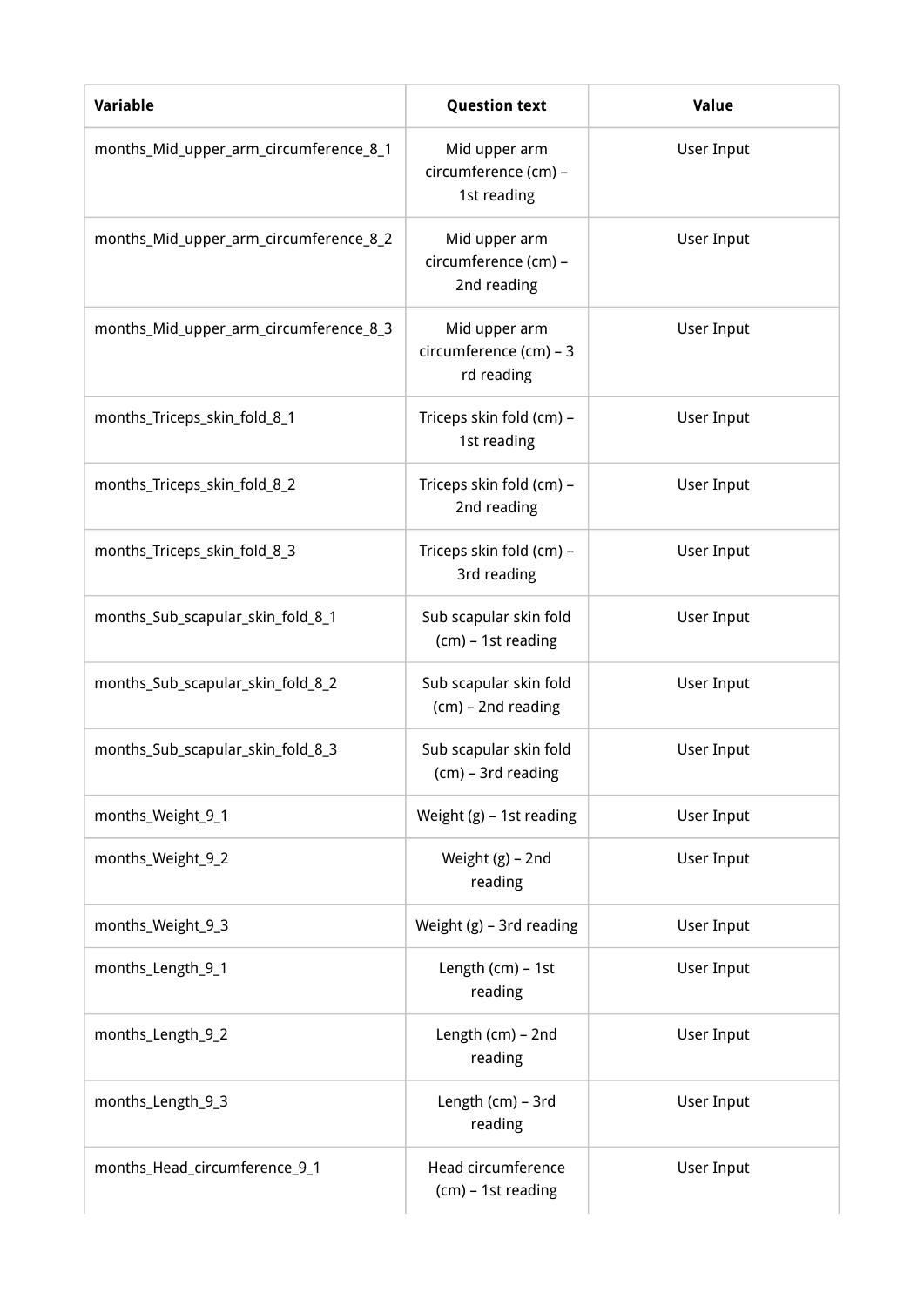| Variable                               | <b>Question text</b>                                  | Value      |
|----------------------------------------|-------------------------------------------------------|------------|
| months_Head_circumference_9_2          | Head circumference<br>(cm) - 2nd reading              | User Input |
| months_Head_circumference_9_3          | Head circumference<br>(cm) - 3rd reading              | User Input |
| months_Mid_upper_arm_circumference_9_1 | Mid upper arm<br>circumference (cm) -<br>1st reading  | User Input |
| months_Mid_upper_arm_circumference_9_2 | Mid upper arm<br>circumference (cm) -<br>2nd reading  | User Input |
| months_Mid_upper_arm_circumference_9_3 | Mid upper arm<br>circumference (cm) - 3<br>rd reading | User Input |
| months_Triceps_skin_fold_9_1           | Triceps skin fold (cm) -<br>1st reading               | User Input |
| months_Triceps_skin_fold_9_2           | Triceps skin fold (cm) -<br>2nd reading               | User Input |
| months_Triceps_skin_fold_9_3           | Triceps skin fold (cm) -<br>3rd reading               | User Input |
| months_Sub_scapular_skin_fold_9_1      | Sub scapular skin fold<br>(cm) - 1st reading          | User Input |
| months_Sub_scapular_skin_fold_9_2      | Sub scapular skin fold<br>(cm) - 2nd reading          | User Input |
| months_Sub_scapular_skin_fold_9_3      | Sub scapular skin fold<br>(cm) - 3rd reading          | User Input |
| mother_weight_1                        | Mother's weight (kg) -<br>1st reading                 | User Input |
| mother_weight_2                        | Mother's weight (kg) -<br>2nd reading                 | User Input |
| mother_weight_3                        | Mother's weight (kg) -<br>3rd reading                 | User Input |
| mother_height_1                        | Mother's height (cm) -<br>1st reading                 | User Input |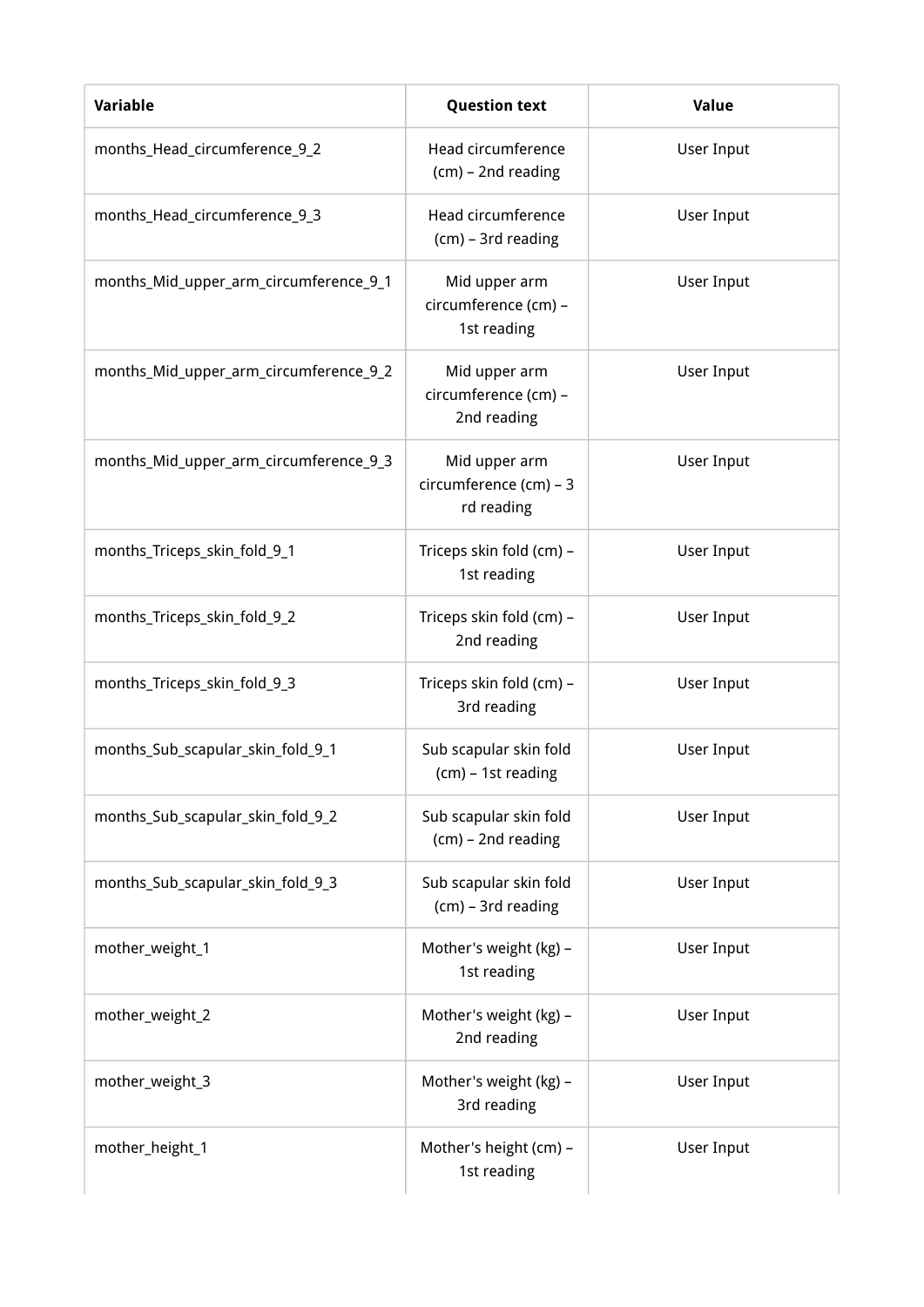| <b>Variable</b>                      | <b>Question text</b>                                           | Value             |
|--------------------------------------|----------------------------------------------------------------|-------------------|
| mother_height_2                      | Mother's height (cm) -<br>2nd reading                          | User Input        |
| mother_height_3                      | Mother's height (cm) -<br>3rd reading                          | User Input        |
| mother_Mid_upper_arm_circumference_1 | Mothers's mid upper<br>arm circumference<br>(cm) - 1st reading | User Input        |
| mother_Mid_upper_arm_circumference_2 | Mothers's mid upper<br>arm circumference<br>(cm) - 2nd reading | User Input        |
| mother_Mid_upper_arm_circumference_3 | Mothers's mid upper<br>arm circumference<br>(cm) - 3rd reading | User Input        |
| mother_Triceps_skin_fold_1           | Mother's triceps skin<br>fold (cm) - 1st reading               | User Input        |
| mother_Triceps_skin_fold_2           | Mother's triceps skin<br>fold (cm) - 2nd reading               | <b>User Input</b> |
| mother_Triceps_skin_fold_3           | Mother's triceps skin<br>fold (cm) - 3rd reading               | User Input        |
| mother_waist_1                       | Mother's waist<br>measurement (cm) -<br>1st reading            | <b>User Input</b> |
| mother_waist_2                       | Mother's waist<br>measurement (cm) -<br>2nd reading            | User Input        |
| mother_waist_3                       | Mother's waist<br>measurement (cm) -<br>3rd reading            | User Input        |
| mother_hip_1                         | Mother's hip<br>measurement (cm) -<br>1st reading              | User Input        |
| mother_hip_2                         | Mother's hip<br>measurement (cm) -<br>2nd reading              | User Input        |